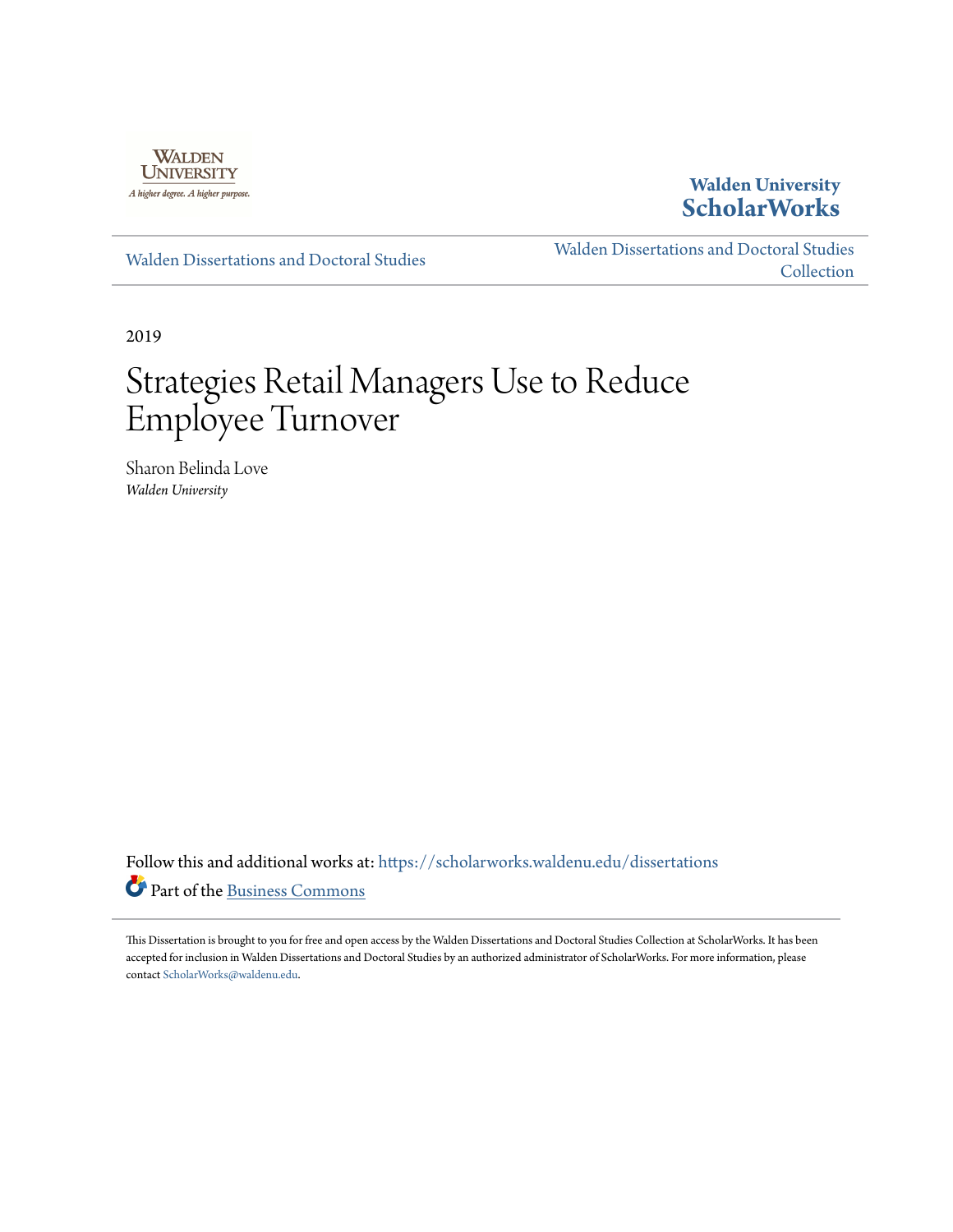Walden University

College of Management and Technology

This is to certify that the doctoral study by

Sharon B. Love

has been found to be complete and satisfactory in all respects, and that any and all revisions required by the review committee have been made.

Review Committee Dr. Jamiel Vadell, Committee Chairperson, Doctor of Business Administration Faculty

Dr. Susan Fan, Committee Member, Doctor of Business Administration Faculty

Dr. Mohamad Hammoud, University Reviewer, Doctor of Business Administration Faculty

> Chief Academic Officer Eric Riedel, Ph.D.

> > Walden University 2019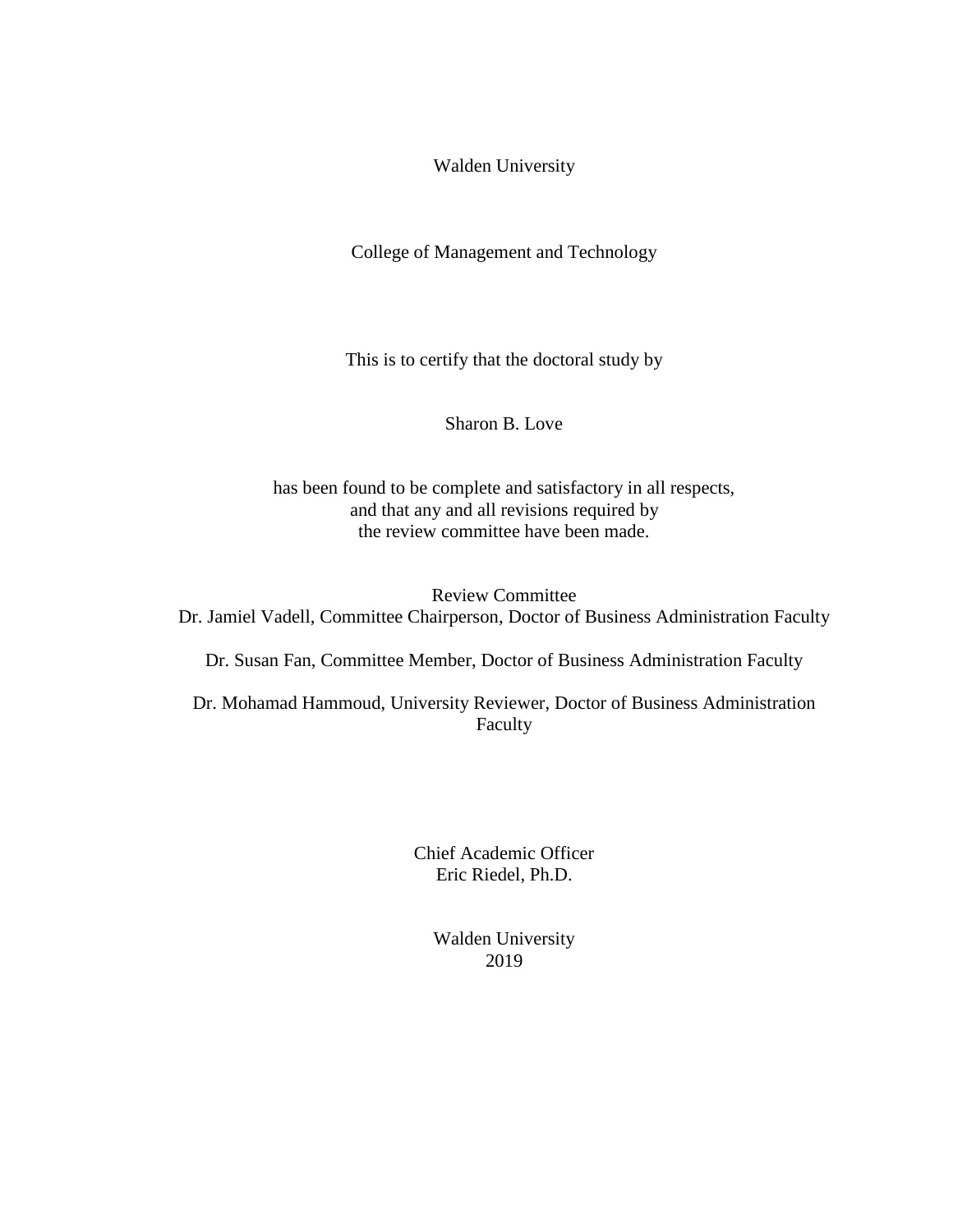Abstract

Strategies Retail Managers Use to Reduce Employee Turnover

by

Sharon B. Love

MS, University of Phoenix, 2014 BS, Saint Augustine's University, 1982

Doctoral Study Submitted in Partial Fulfillment

of the Requirements for the Degree of

Doctor of Business Administration

Walden University

June 2019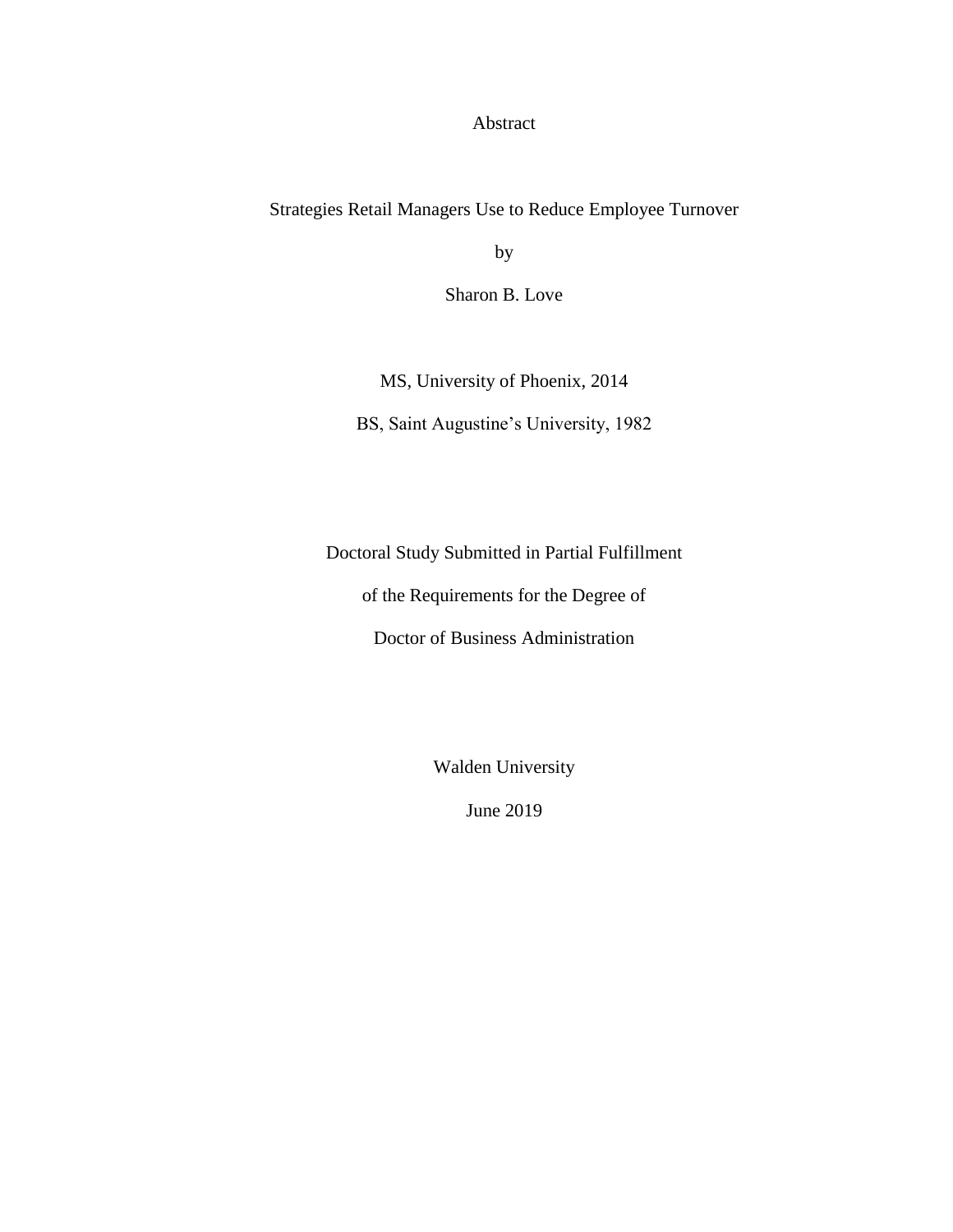#### Abstract

Retailers lost 5.1 million employees in 2016, which resulted in a loss of profitability. The purpose of this single case study was to explore strategies retail managers used to reduce turnover at one retail company in the southeastern United States. The conceptual framework for the study was transformational leadership. The target population consisted of 6 store managers who reduced employee turnover in the retail industry. Data collection methods included face-to-face, semistructured interviews and a review of the company documents. Yin's 5-step analysis was used to analyze data. Three themes emerged from data analysis: supportive management leadership style, competitive compensations, and provision of efficient and effective communications to employees. The results of the study indicated store managers' strategies that are essential to reducing employee turnover. The implications of this study for social change include the potential to generate new opportunities for employment and encourage prosperity for local families and the community by improving profitability and sustainability and promoting organizational growth in retail companies.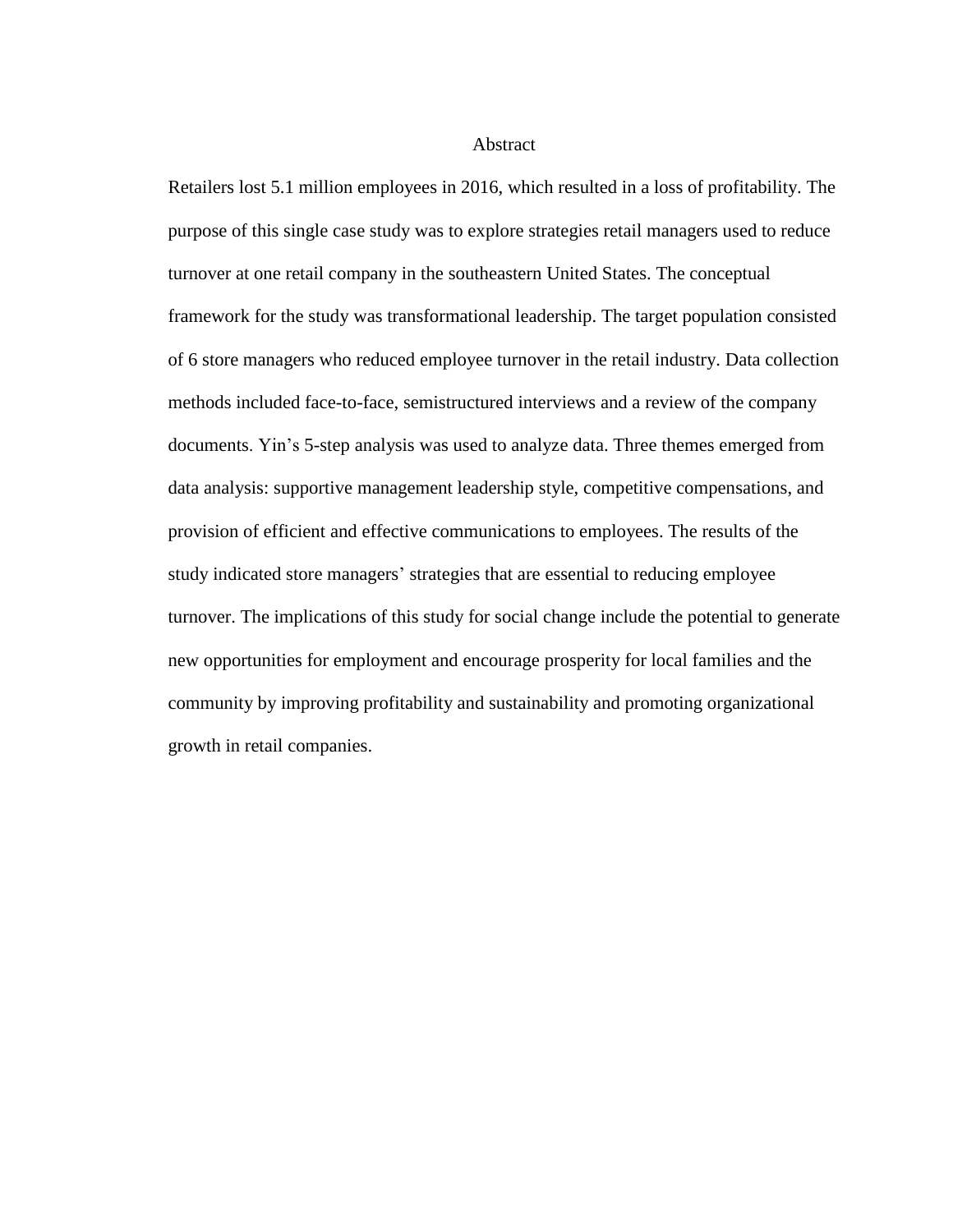Strategies Retail Managers Use to Reduce Employee Turnover

by

Sharon B. Love

MS, University of Phoenix, 2014

BS, Saint Augustine's University, 1982

Doctoral Study Submitted in Partial Fulfillment

of the Requirements for the Degree of

Doctor of Business Administration

Walden University

June 2019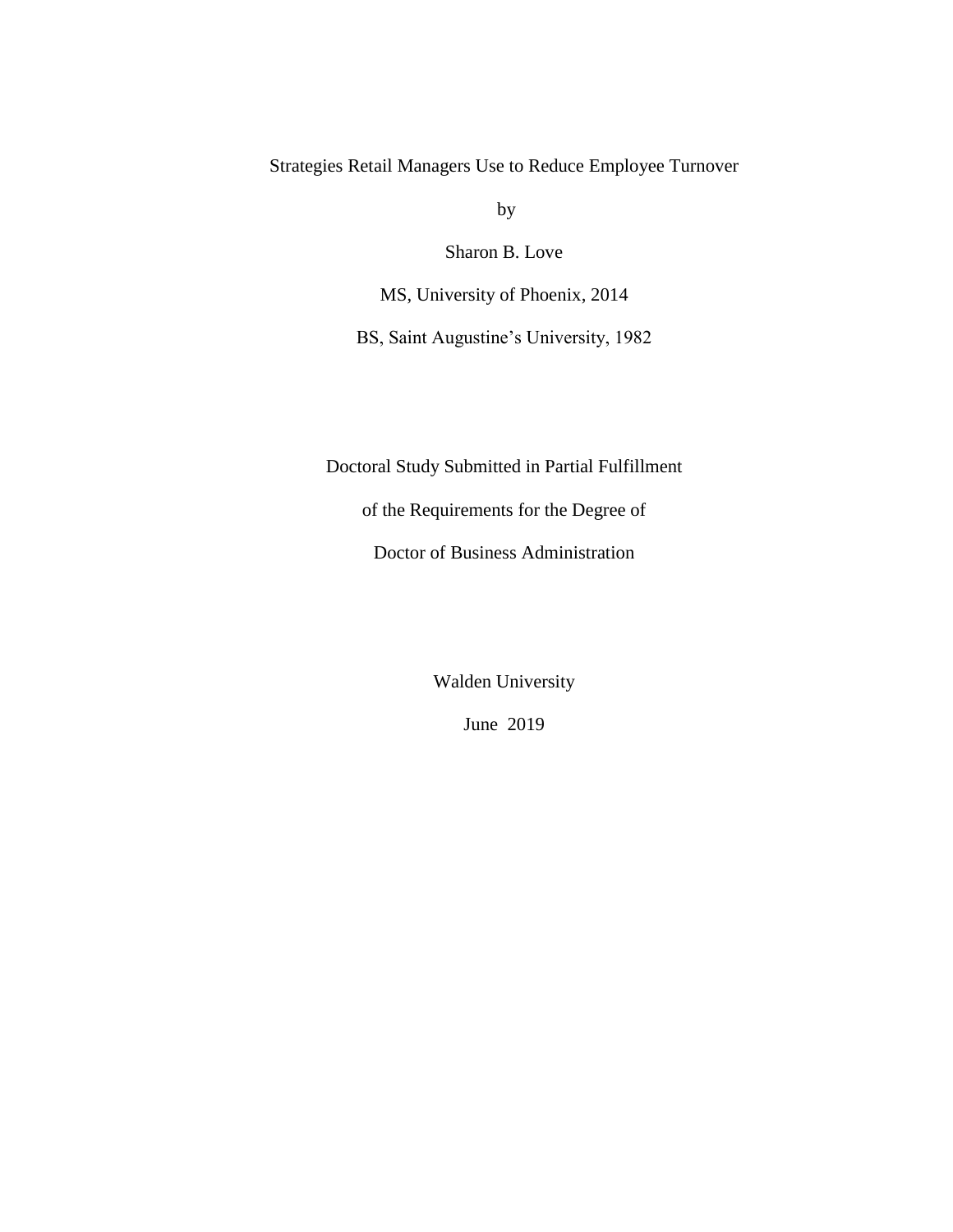### Dedication

I dedicate this study to my Lord and Savior Jesus Christ. I understand the meaning of the words; struggle, hurdle, and obstacle. This journey is a testimony of my faith and how God provided for my family and me when I was going through the struggles, over the hurdles, and around the obstacles. There were times I wanted to give up and quit, but God reminded me of how he had already put everything in place for me to achieve this goal. I want to thank my mother (Edna P. Jenkins), my daughter (Symone D. Love), sisters (Winifred, Patricia, Jennifer, Faye, and Dyane), brothers (Luther, Alphonso, and Ronald), nieces, nephews, cousins, my Delta Sigma Theta Sorority sisters, and my best friends (Alfreda and Margaret). All the individuals listed have been my motivators and supporters and encouraged me through this process. My daughter has been my biggest cheerleader. When I got frustrated with the process, long nights working and researching for this study, my daughter always reminded me of my determination by watching her navigate each obstacle, struggle and hurdle in her way to complete a simple task most of us take for granted. My daughter is my hero and I dedicate this degree to her and my sister and brother in law (Cheryl and Wendell Smith). Cheryl and Wendell have been my rock and my biggest supporters. They always pushed me to accomplish my dreams and goals in life. They are always in my corner, cheering me on.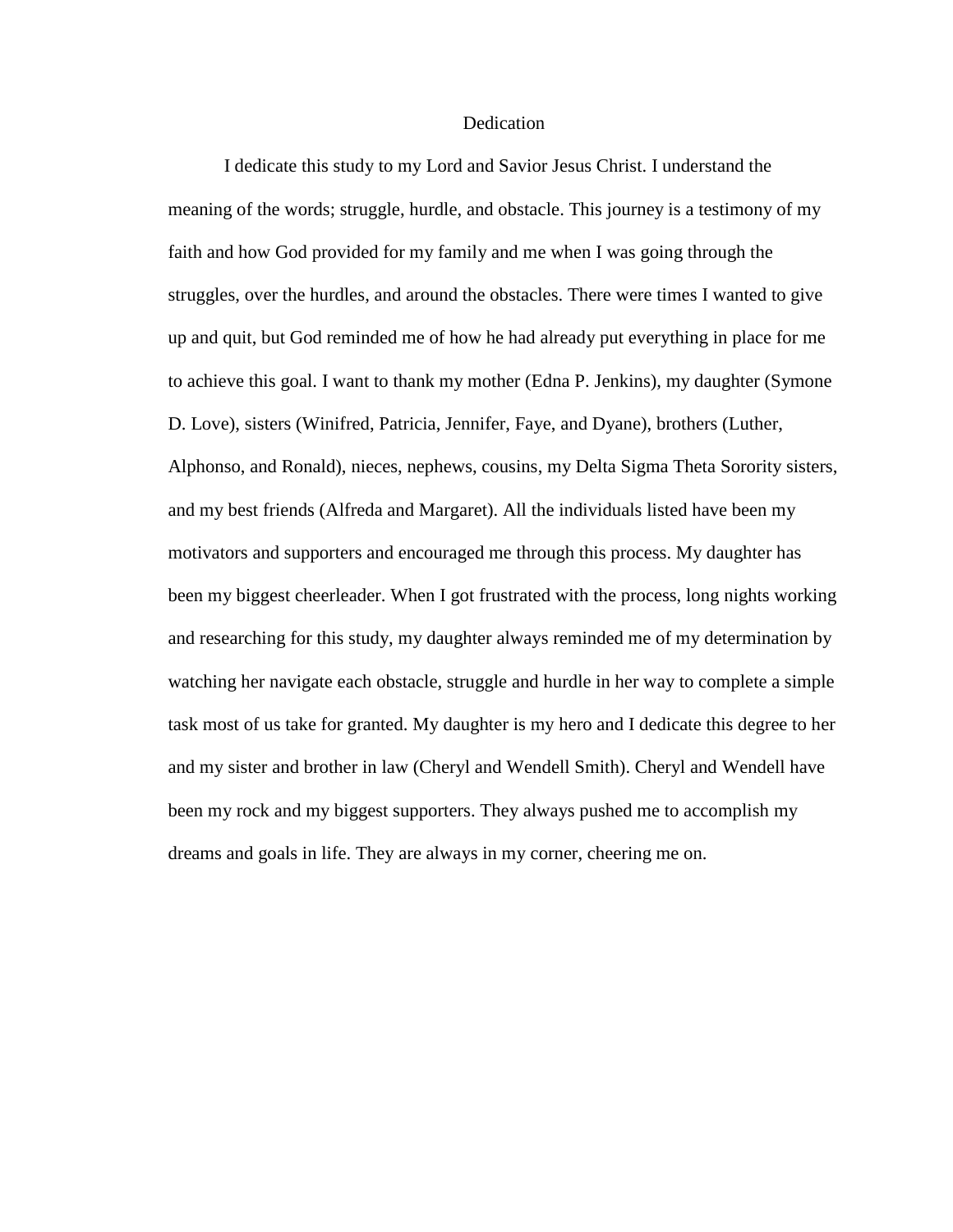#### Acknowledgments

Understanding my faith and knowing Jesus Christ as my savior is my main priority in life. There are times in life a person may question their path but my faith in God has allowed me to understand my purpose and mission in life. I thank my mentor and first committee chair, Dr. Vadell. Dr. Vadell always encouraged myself and my classmates to stay the course even when it was frustrating and long. Dr. Vadell pushed me to keep moving forward and don't give up. He was such a motivation during my first residency. When I attended my first residency, I was sitting on the fence about continuing this degree path. Dr. Vadell was honest and real about the challenge of getting a DBA degree. When I left the first residency, most of the cohort in our session had a clear understanding of the expectations. I would like to thank my second chair, Dr. Fan for her dedication and encouragement. Dr. Fan was very encouraging and very detail when she examined my work but gave me the support to continue the process. My second chair was closely involved in my growth as a person and a cohort. I would also like to thank my URR, Dr. Hammound. Dr. Hammound was very thorough in his assessment of my work but always gave outstanding reviews. I appreciated my Walden University cohorts (Dr. Boyd, Brian, Dr. Rice, Tashani, Kimberly, Dr. Watson, Dr. Johnson, Dr. Merritt, Wynadine, Sharron, and Carl), my co-workers (Debbie, Geno, and Bambi) and my editor, Libby.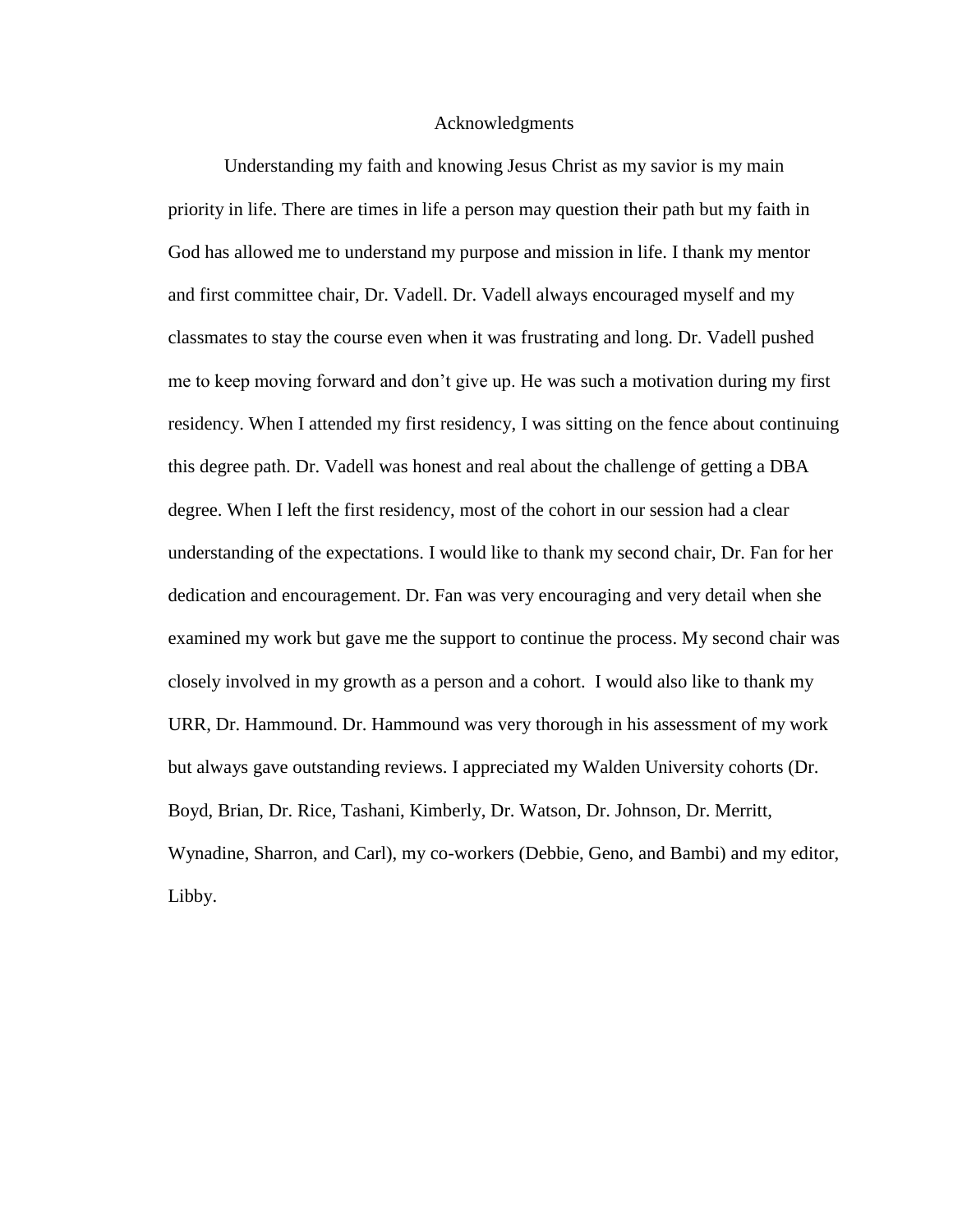# Table of Contents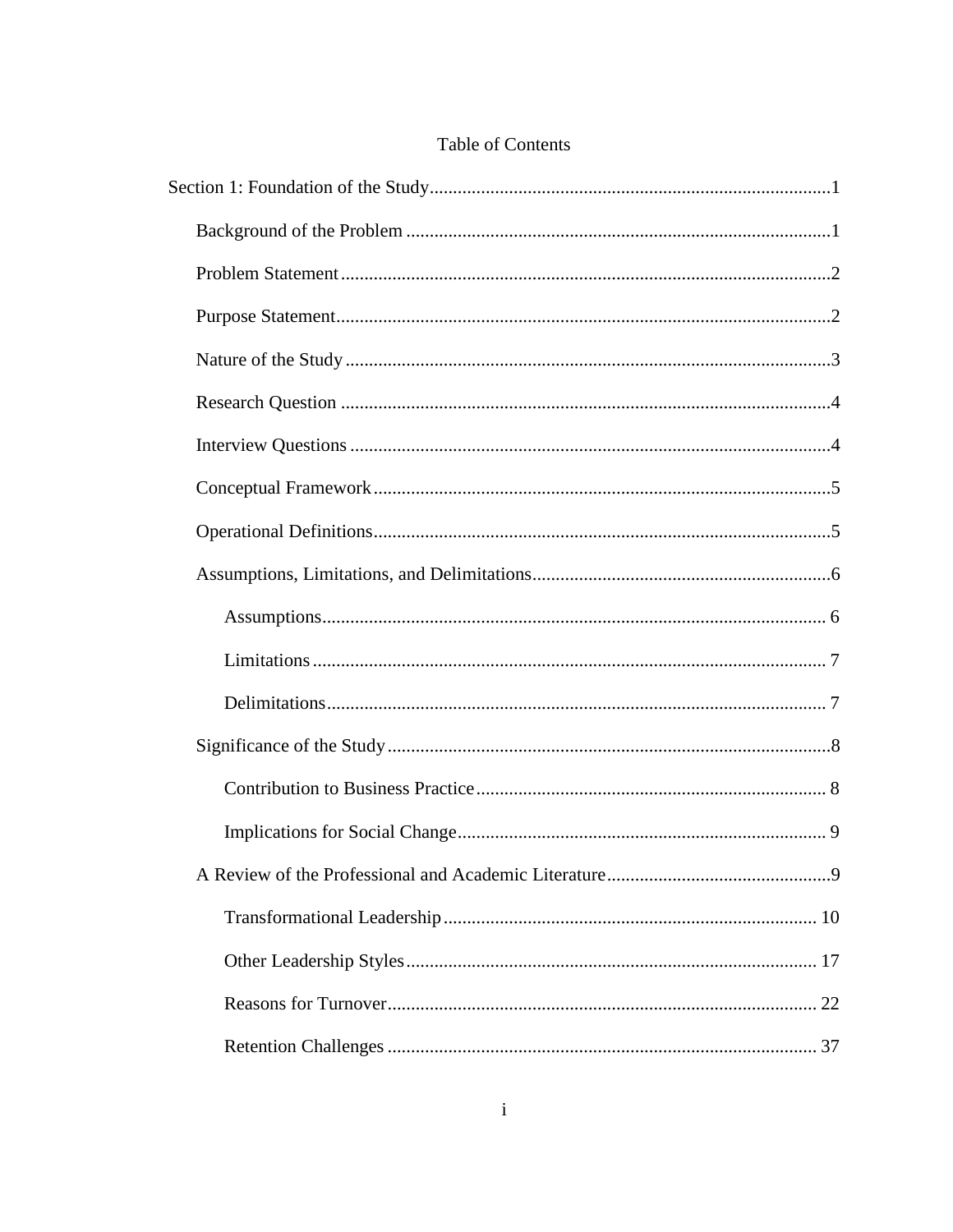| Section 3: Application to Professional Practice and Implications for Change71 |  |
|-------------------------------------------------------------------------------|--|
|                                                                               |  |
|                                                                               |  |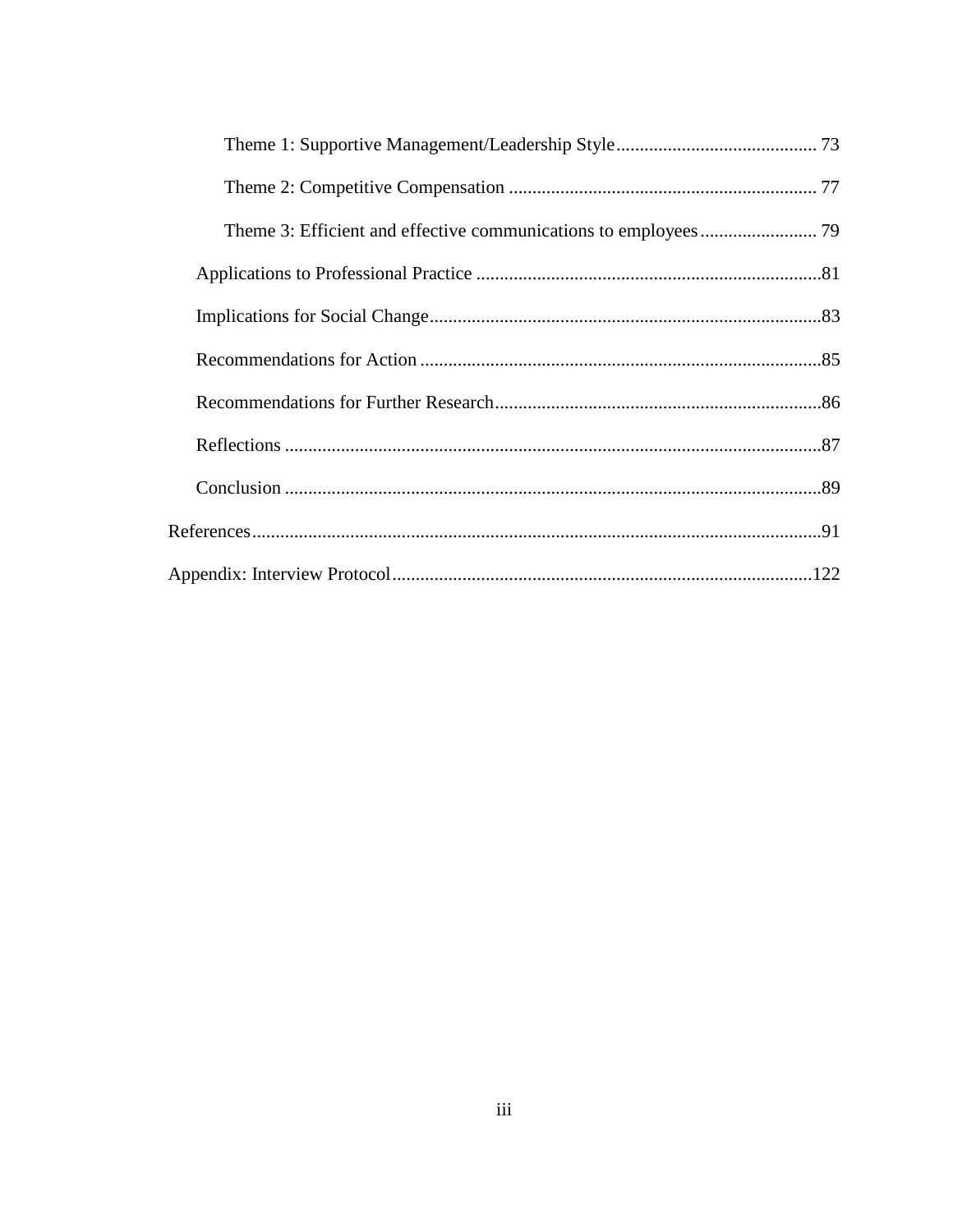# Section 1: Foundation of the Study

<span id="page-10-0"></span>Employee turnover is the loss of experienced and talented workers which result in significant consequences for businesses (McManus & Mosca, 2015). Reducing employee turnover was essential to business practice because of employee turnover influences profitability and sustainability (Cloutier, Felusiak, Hill, & Pemberton-Jones, 2015). Alshanbri (2015) asserted retaining top performers could affect an organization's bottom line. McManus and Mosca (2015) posited the turnover rates are higher among sales workers in the retail industry than any other category and leaders must manage employee turnover. Hom, Mitchell, Lee, and Griffeth (2013) found employee turnover to be about 9% of the organization operating a budget.

Additionally, Hom et al. (2013) demonstrated employee turnover adversely affects the business' primary concern. The cost of training a new employee was about 90% to 200% of the employee salary annually (Hom et al., 2013). Retail store managers must create strategies to reduce employee turnover and increase employee retention.

# **Background of the Problem**

<span id="page-10-1"></span>Reducing employee turnover was essential for the operations of the business because employee turnover affects profitability and sustainability (Cloutier et al., 2015). Several researchers suggested employee turnover can cripple an organization and negatively affect the bottom line (Cohen, Blake, & Goodman, 2016). Obtaining and retaining skilled employees plays an essential role in any organization because employees' knowledge and skills are central to companies' ability to be competitive (Babalola et al., 2016). Employee retention was essential to the success of an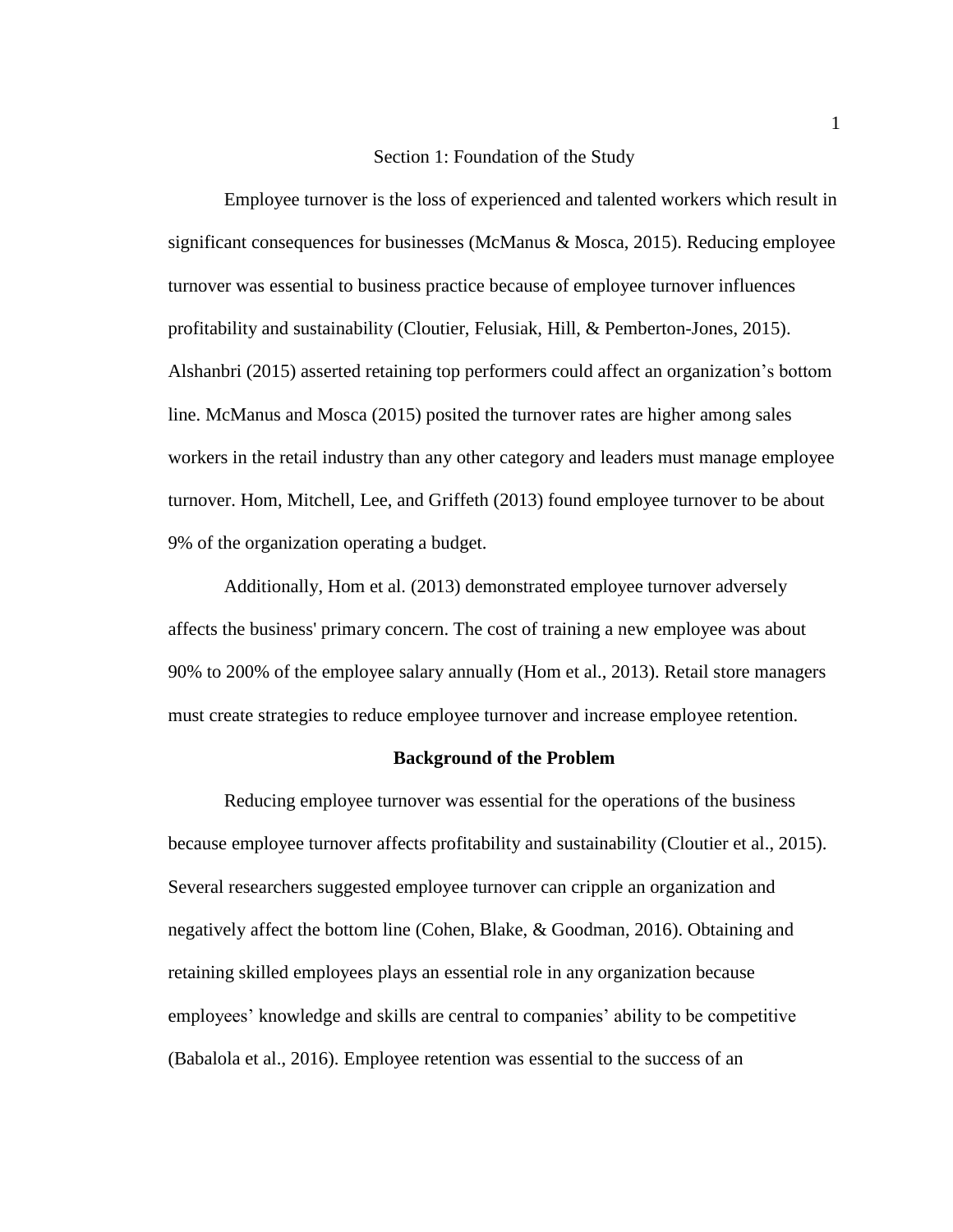organization because retaining top performers may increase profit margins (Alshanbri et al., 2015), which enables organizations to affect their communities through positive social change.

The retail industry continues to lose top-performing workers (Bureau of Labor Statistics [BLS], 2016), which will directly affect the cost of recruiting and retaining new employees. Retail sales workers jobs are expected to grow only 2% (100,900) from 2016 to 2026 compared to other workers in the industry, which has an estimated 7% (322,175) job growth (BLS, 2016). The retail industry will increase jobs; however, top performers will continue to exit the industry and increase the cost of turnover, which will affect the profitability and sustainability of the organization (Cloutier et al., 2015). The turnover cost will directly affect the bottom line and increase the operating cost of the organization (Alshanbri et al., 2015; Cloutier et al., 2015).

# **Problem Statement**

<span id="page-11-0"></span>Employee turnover is an organizational problem in the retail industry, which results in a loss of profitability for the organization (Cloutier et al., 2015). The retail industry lost 5.1 million workers in 2016 (BLS, 2016), which will directly affect the cost of employee turnover. The general business problem is that the increasing cost of employee turnover in the retail industry. The specific business problem is that retail managers lack strategies to reduce employee turnover.

#### **Purpose Statement**

<span id="page-11-1"></span>The purpose of this qualitative single case study was to explore strategies retail managers use to reduce employee turnover. The target population consisted of retail store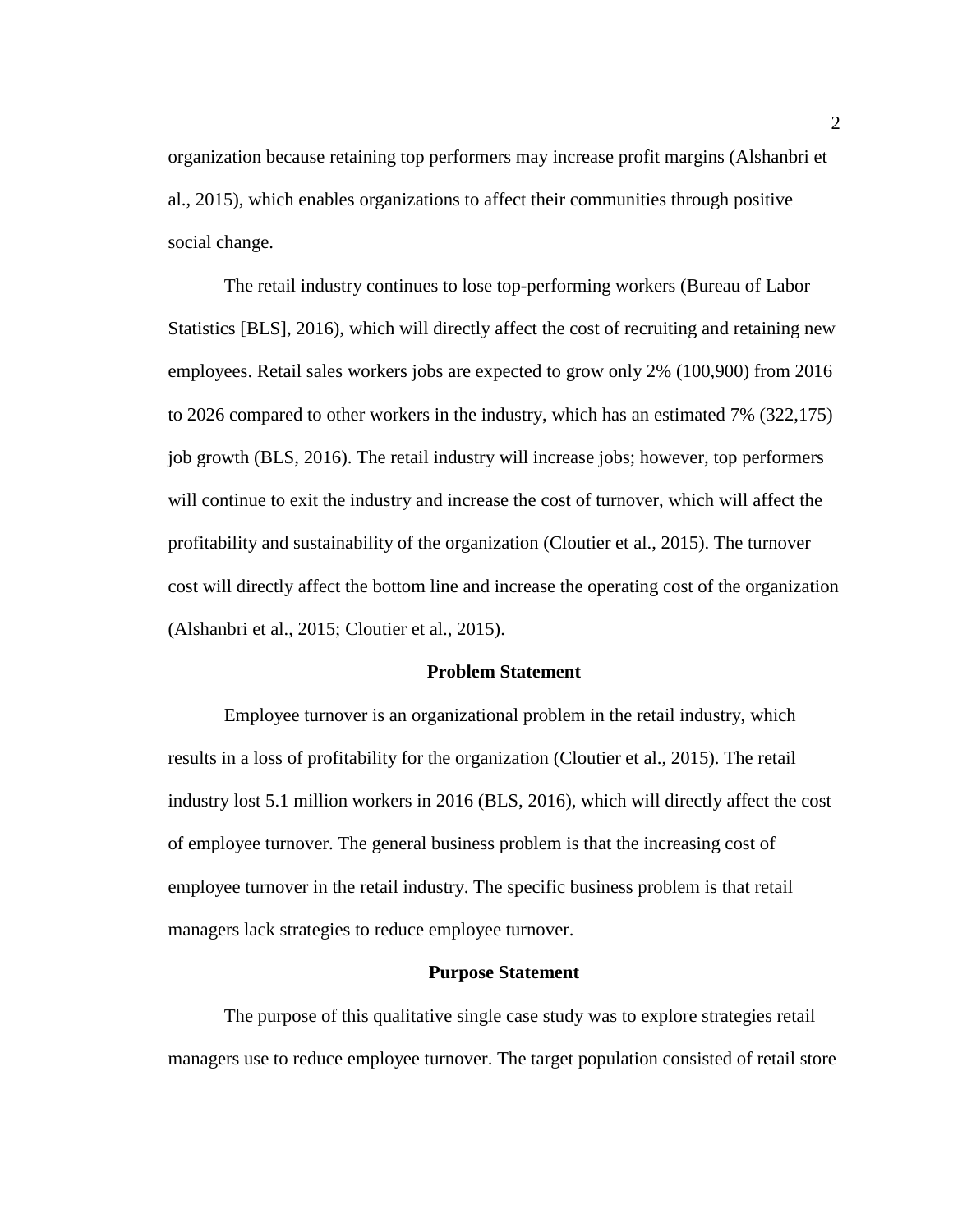managers who have successfully used strategies to reduce employee turnover from a business in the Southeastern region of the United States. The results of this study could contribute to social change by identifying strategies to retain high performing retail workers in a continually changing environment. The implications for social change include the potential to improve profitability, sustainability, and promote organizational growth, which in turn might generate new opportunities for employment and encourage prosperity for local families and the community. Retail workers benefit by working in an atmosphere free of disruption, which may increase employee retention in the workplace.

#### **Nature of the Study**

<span id="page-12-0"></span>I conducted a single case study using a qualitative research method. Using a qualitative research method enabled me to explore strategies store managers in the retail industry uses to reduce employee turnover. Park and Park (2016) stated by using a qualitative research method a researcher could explore the social phenomenon and human problems from different perspectives and explore how those strategies can be viable. Researchers use a quantitative research method to examine relationships among variables, test hypotheses and analyze statistical data (Barnham, 2015). I did not test hypotheses or examined the relationships among variables, so a quantitative research method was not suited for this study. Using the mixed method enables a researcher to explore and utilize both qualitative and quantitative research methods to investigate complex problems (Park  $\&$  Park, 2016). A mixed method was unacceptable for this study because I did not investigate complex problems using quantitative and qualitative research methods.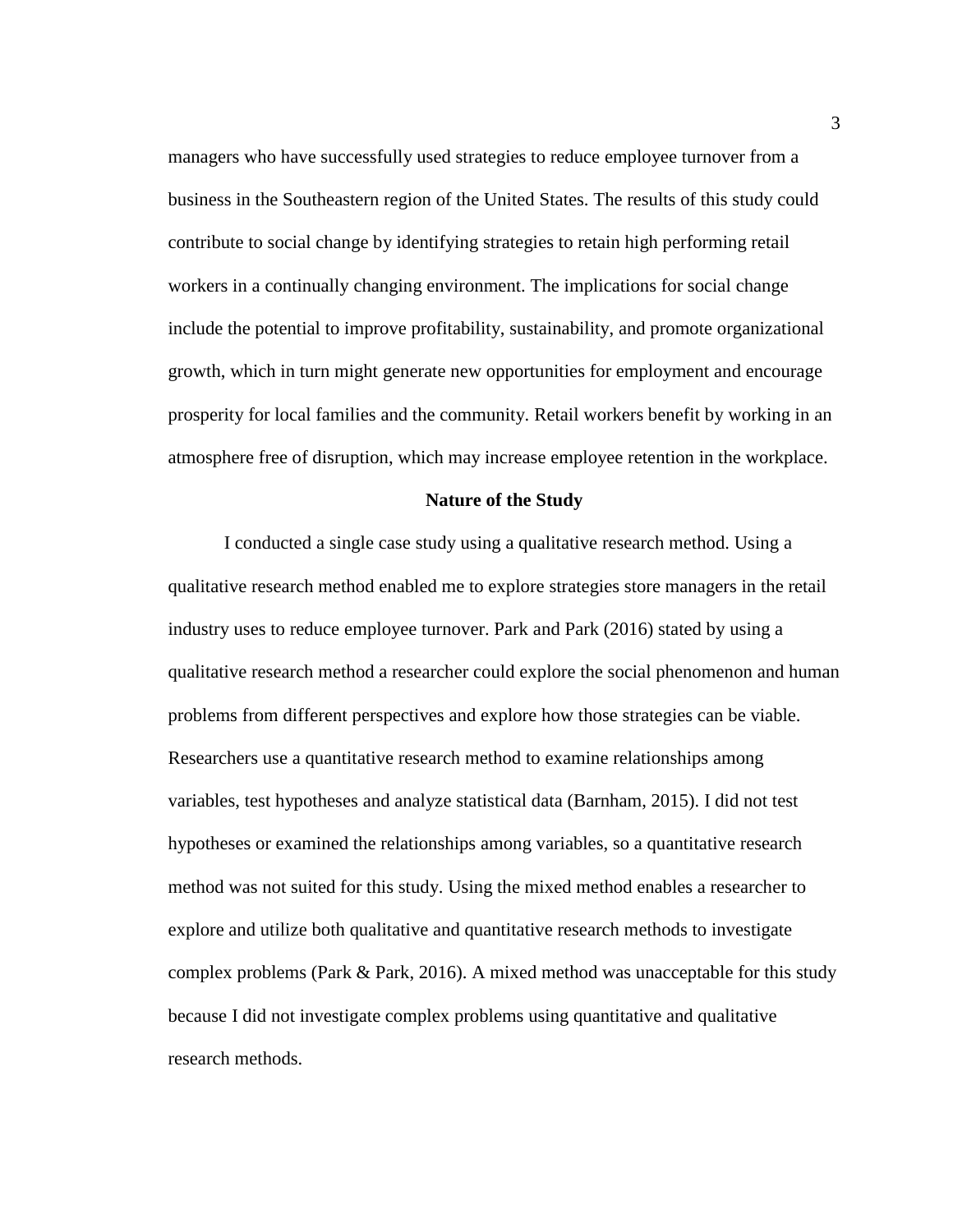I chose a qualitative case study design to obtain an in-depth understanding of a real phenomenon . The case study design is appropriate for me to explore strategies store managers use in the retail industry to reduce employee turnover. The phenomenological research design is an exploration of the human experience or a phenomenon as defined by different participants (Lewis, 2015; Campbell, 2014). I considered using a phenomenological research design but using this type of research design would require me to explore human experiences through interviews, descriptions and other expressions. The phenomenological design was not acceptable, as exploring experiences and perceptions are not the focus of my study. Researchers use the ethnographic design to investigate cultures in a real-life setting (Park & Park, 2016). The ethnographic design was not appropriate, as the focus of this study is not to explore the culture of the subjects' stores.

#### **Research Question**

<span id="page-13-1"></span><span id="page-13-0"></span>What strategies do retail managers use to reduce employee turnover?

#### **Interview Questions**

- 1. What strategies have you used to reduce employee turnover?
- 2. What strategies did you find worked best to reduce employee turnover?
- 3. How did your employees respond to your different strategies to reduce employee turnover?
- 4. What strategies did you employ when employees stated they were considering resigning from the organization?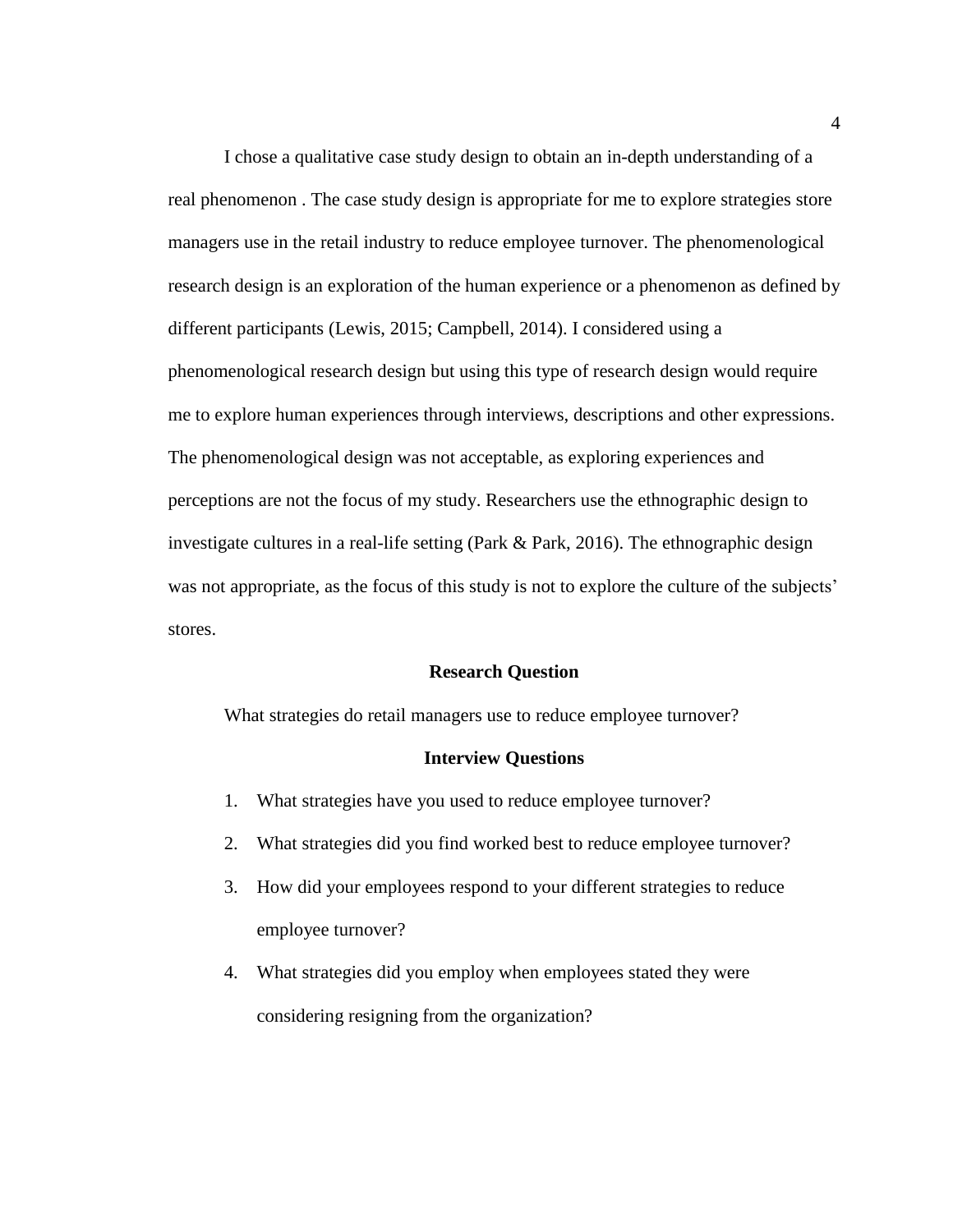- 5. How did you assess the effectiveness of the employee turnover strategies used?
- 6. What additional information would you like to share about strategies retail managers use to reduce employee turnover?

# **Conceptual Framework**

<span id="page-14-0"></span>Burns (1978) first discussed the transformation leadership approach in 1978, when he studied political leaders. Transformational leadership theory focuses on the abilities of managers to motivate and encourage skilled workers to remain with an organization by creating strategies to reduce employee turnover (Burch & Guarana, 2014; Phaneuf, Boudrias, Rousseau, & Brunelle, 2016). Northouse (2015) described transformational leadership theory as a leadership approach for directing a change in an individual and their social systems. Transformational leadership focuses on the followers' motives, satisfying their needs and treating them as human beings (Northouse, 2015). A transformational leader creates changes in their followers, encourages, and motivates them to perform at a higher level of performance. Goud (2014) suggested transformational leadership can influence the intention of workers to remain in an organization by building a social relationship with the supervisors or the organization. Transformational leadership was relevant to exploring and understanding my findings.

## **Operational Definitions**

<span id="page-14-1"></span>*Employee turnover:* The voluntary or involuntary separation of employees leaving their current job (Kam & Meyer, 2015).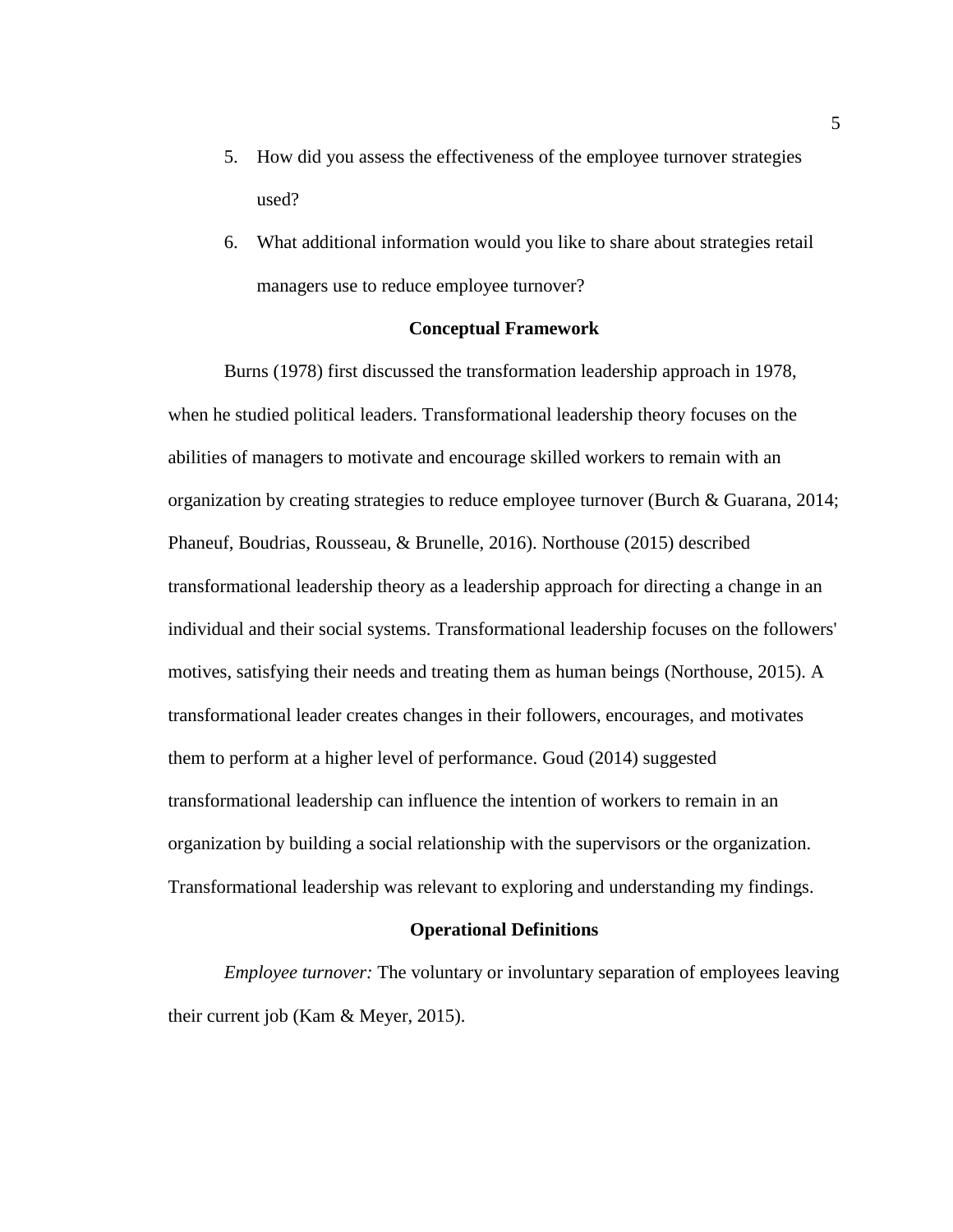*Employee Recruitment:* The process of attracting and screening qualified candidates, reviewing interviewees' credentials, and selecting new hires for organizations (Kam & Meyer, 2015).

*Job satisfaction:* An individual's sense of comfort and gratification in their job and job environment (Kam & Meyer, 2015).

*Organizational Culture:* An organizational culture is a set of values, visions, norms, working language, systems, symbols, beliefs, behavior, and habits found within an organization (Lukas, Whitwell, & Heide, 2013).

*Retail industry:* In the retail sector, merchants specialize in sales of specific goods to consumers (Tang, Liu, Oh, & Weitz, 2014).

*Employee Retention:* An act to hold or retain, as it pertains to the employment of your job (Sutanto & Kurniawan, 2016).

*Transactional leadership:* A leadership style based on management by exception and Transactional leadership (Bass, 1985).

*Transformational leadership:* A leadership style centered on a democratic or autonomous approach (Bass, 1985).

#### **Assumptions, Limitations, and Delimitations**

# <span id="page-15-1"></span><span id="page-15-0"></span>**Assumptions**

Scholars must report unverified facts as assumptions (Halldorsson & Aastrup, 2003; Lukas et al., 2013). Assumptions affect how researchers understand and examine the data; scholars must present all assumptions (Kirkwood & Price, 2013). My first assumption was store managers are involved in the implementation of employee retention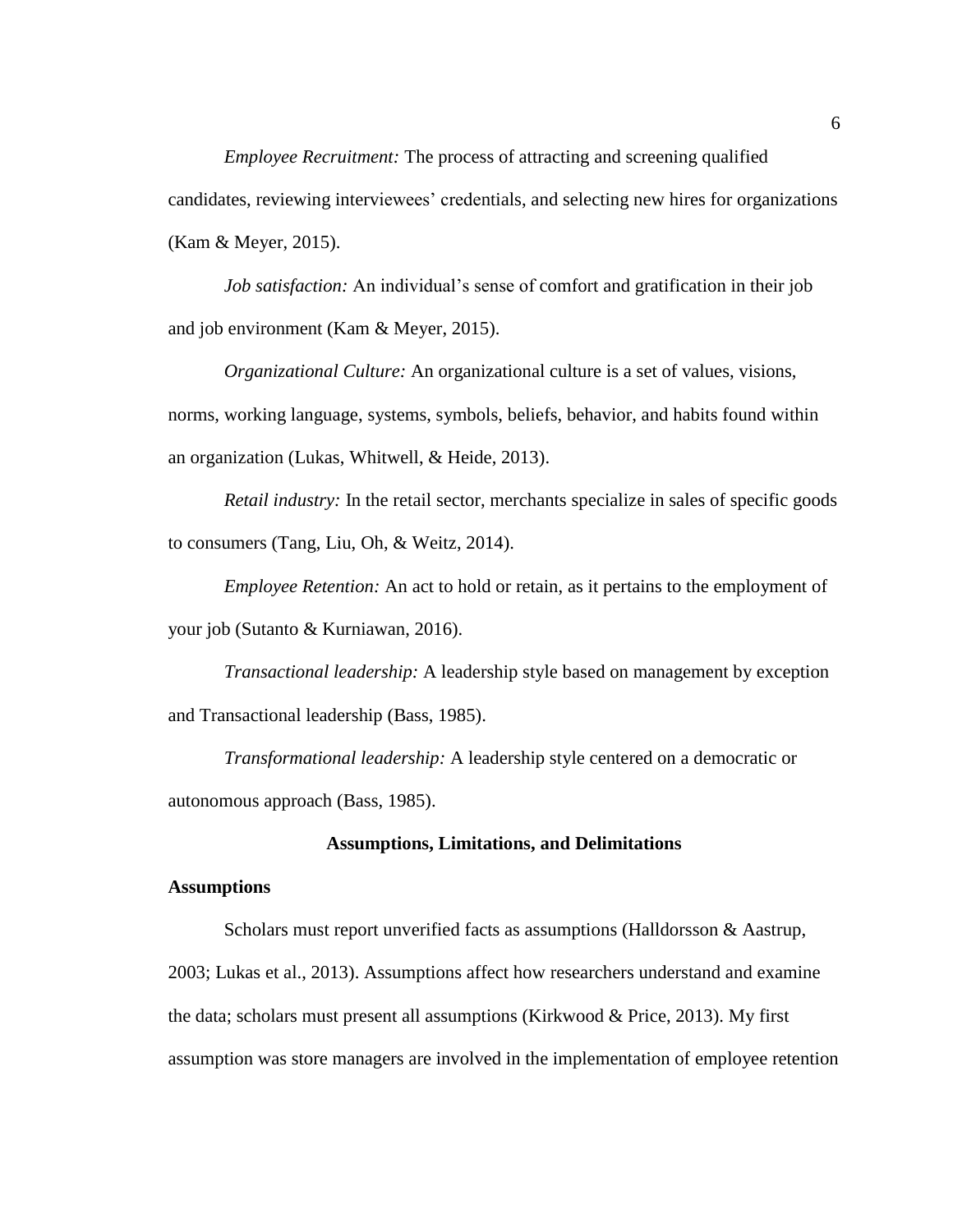strategies. I also assumed that participants would be neutral, honest, and truthful when answering interview questions. Maskara (2014) wrote when participants are truthful and honest, their response may influence the outcome of the study. My last assumption was that interviewees would provide accurate information, which I could apply to the central research question.

# <span id="page-16-0"></span>**Limitations**

Limitations are any requirements, which may influence the investigation (Connolly, 2015). The first limitation was that the participant might not have recalled all the facts associated with the strategies they applied to reduce employee turnover. Connolly (2015) reported people to have a hard time making an exact regeneration of the past because people depend on useful practices, which are subject to error and distortion. A persons' memory serves basic capacities in regular day-to-day existence but is subject to twists, blunders, and dreams, which will influence a persons' ability to recollect past encounters precisely (You, 2015). The second limitation was that the quality of the collected data depended on the truthfulness and expertise of the participants.

#### <span id="page-16-1"></span>**Delimitations**

Delimitations are limits, or restrictions researchers impose on a project to limit the scope (Childers, 2014). Researchers utilize delimitations to constrain the extent of the study and create restrictions (De Massis & Kotlar, 2014; Kirkwood & Price, 2013). On the other hand, De Massis and Kotlar and Childers (2014) stated researchers have control over the delimitations of the study. The first delimitation for this research was the geographical location; all participants were from Montgomery, Alabama. The second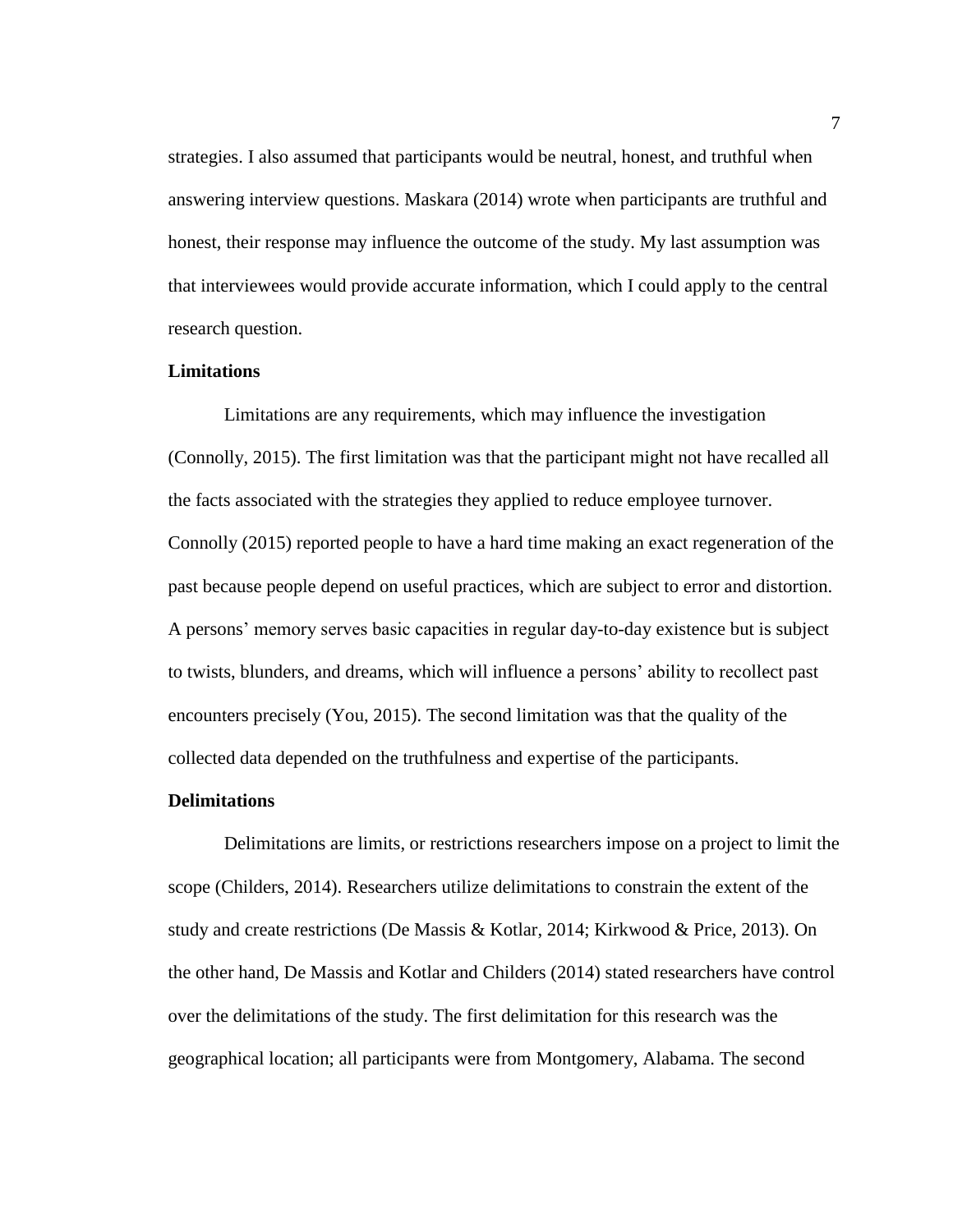delimitation was the target population; retail store managers who have experience in implementing effective employee turnover strategies participated in the study. The third delimitation was the sample size, which was six retail store managers. One of the restrictions of qualitative research was researchers might use a small sample size because they need more time to collect qualitative data (Yin, 2017). The last delimitation was the industry; I only explored effective retention strategies in the retail sector.

#### **Significance of the Study**

<span id="page-17-0"></span>Reducing employee turnover is critical to business practice because employee turnover influences profitability and sustainability (Cloutier et al., 2015). Profitable companies can bring positive change to their environments and communities by making monetary contributions, donations, and create new employment opportunities. Employee retention is essential to the success of retail stores because retaining top performers enable business leaders to increase their organizations' profit margins (Alshanbri et al., 2015), which enable organizations to affect their communities through positive social change.

# <span id="page-17-1"></span>**Contribution to Business Practice**

Business leaders and managers can benefit from this study because it can improve profitability and increase employee retention. Retail stores are continuously changing, and for companies to remain profitable, it is crucial to develop strategies retail store managers can use to reduce employee turnover (Cloutier et al., 2015). Alshanbri et al. (2015) stated retail stores continue to experience high turnover rates. Several other researchers revealed employee turnover affects retail stores more than other sectors in the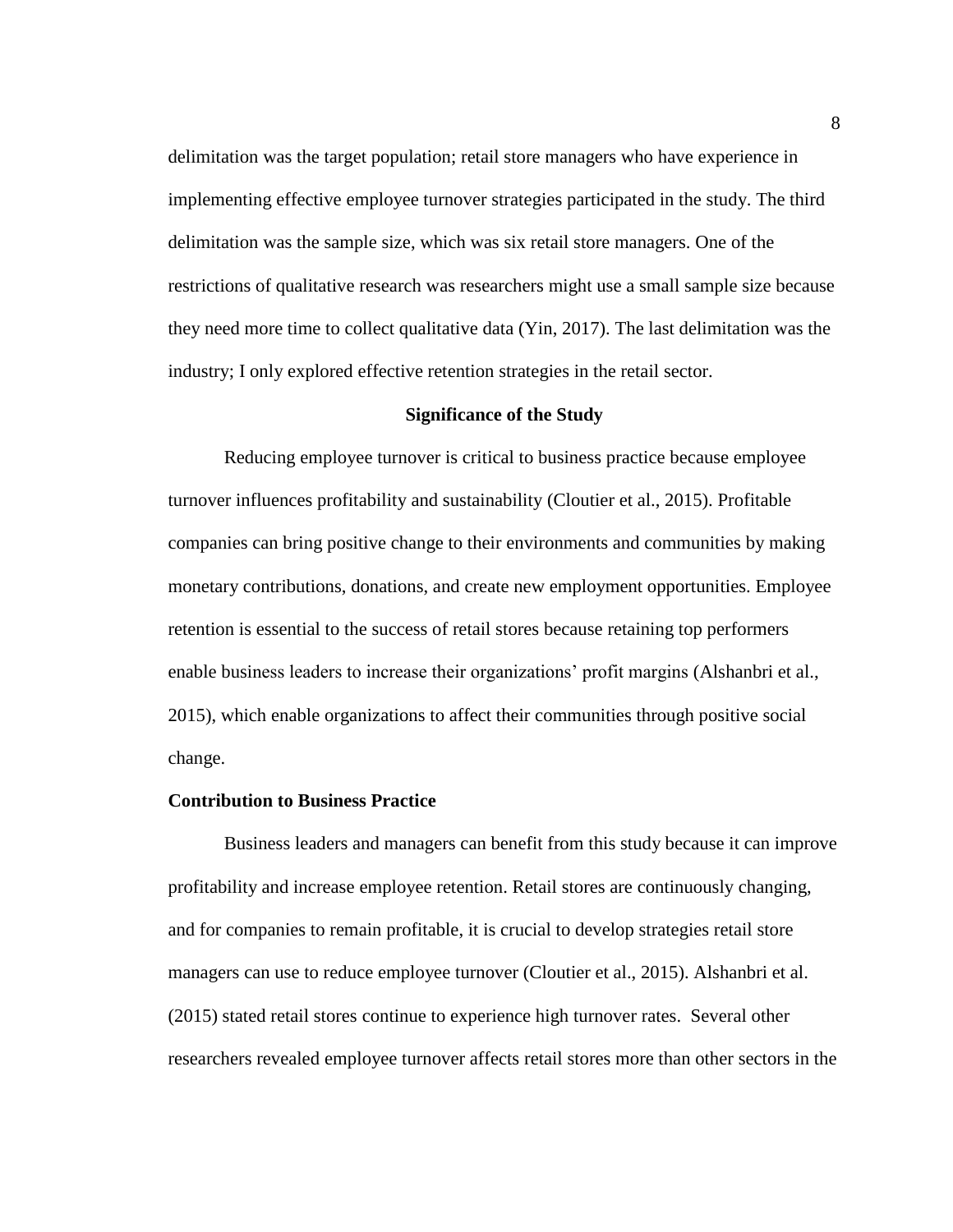retail industry (BLS, 2016; Rohde, Shaw, Butryn, & Stice, 2015). It is essential for managers to create strategies for the leaders in their organizations, to ensure they are effective and efficient in retaining their staff (Call, Nyberg, Ployhart, & Weekley, 2015). Providing relevant training can enable future managers to become effective supervisors and grow into managerial positions.

# <span id="page-18-0"></span>**Implications for Social Change**

The results of this study could contribute to social change by identifying strategies to retain high performing retail workers in a continually changing environment. Reducing employee turnover can influence positive social change in an organization by improving sales and profitability and in turn, can lead to new employment opportunities and promote prosperity for local families, the industry, and the communities.

# **A Review of the Professional and Academic Literature**

<span id="page-18-1"></span>The purpose of this qualitative single case study was to explore strategies retail store managers use to reduce employee turnover. The literature review is the foundation for exploring employee turnover in the retail industry. I organized the literature reviews by sections to present the information comprehensively. The first section is leadership styles; transformational leadership is the conceptual framework of my study. I discussed transformational leadership and compared it to other leadership styles such as transactional leadership, servant leadership, and leader member-exchange. The second section is the reasons for employee turnover in the retail industry. In this section, I discussed age and workplace diversity, organizational culture, leadership, job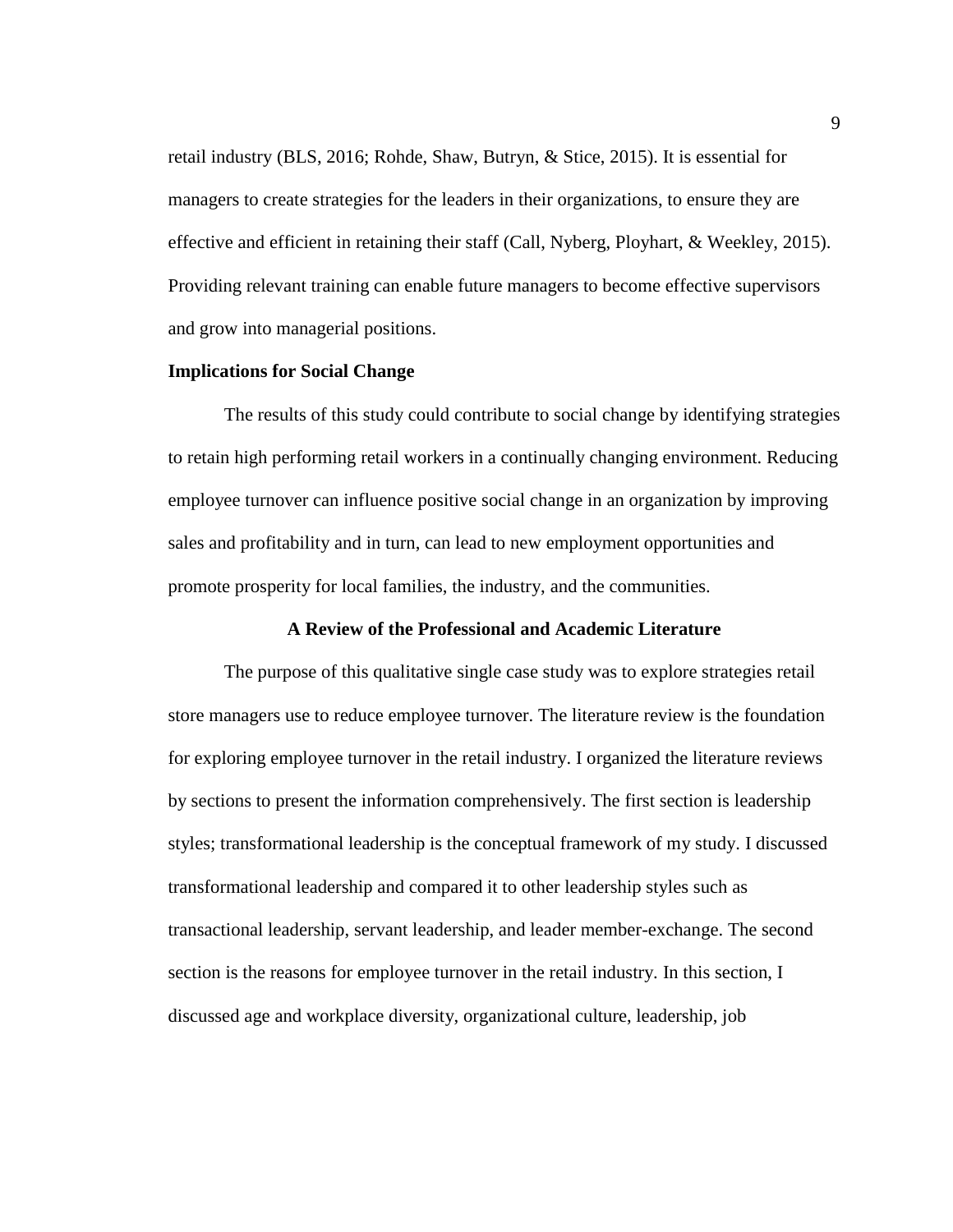satisfaction, and lastly training. The third section focuses on retention challenges, which include employee turnover, recruiting and training, and compensation.

In this literature review, I used multiple databases including ProQuest Central, Academic Search Complete, Google Scholar, and Business Source Complete to find supporting articles include peer-reviewed journal articles, books, and dissertations. I used the following keywords for searching articles in the databases: *employee turnover, employee turnover strategies, employee turnover in the retail industry, retention strategies, transformational leadership theory, leadership theory, employee retention, job satisfaction, leadership styles,* and *employee engagement.*

I used Ulrich's Global Serials Directory to cross-reference each source to confirm peer-reviewed material. There are 199 references in this study, 189 (95%) of them are scholarly peer-reviewed journal articles, 11 (6%) are books, and two (1%) are from government websites. Of the references used, 168 (85%) are within the 5-year of anticipated CAO approval date. My focus for the literature review was to discuss the reasons why employers do not retain their high performing employees and how those reasons supported my problem statement using the transformational leadership theory.

#### <span id="page-19-0"></span>**Transformational Leadership**

Burns (1978) first used the transformational leadership theory by studying political leaders to clarify how leaders can motivate subordinates to surpass organizational objectives and accomplish a shared goal. Burns (198) defined transformational leadership to be when followers and leaders are engaged in raising the morale and motivation of each other. Bass (1985) extended the discussion of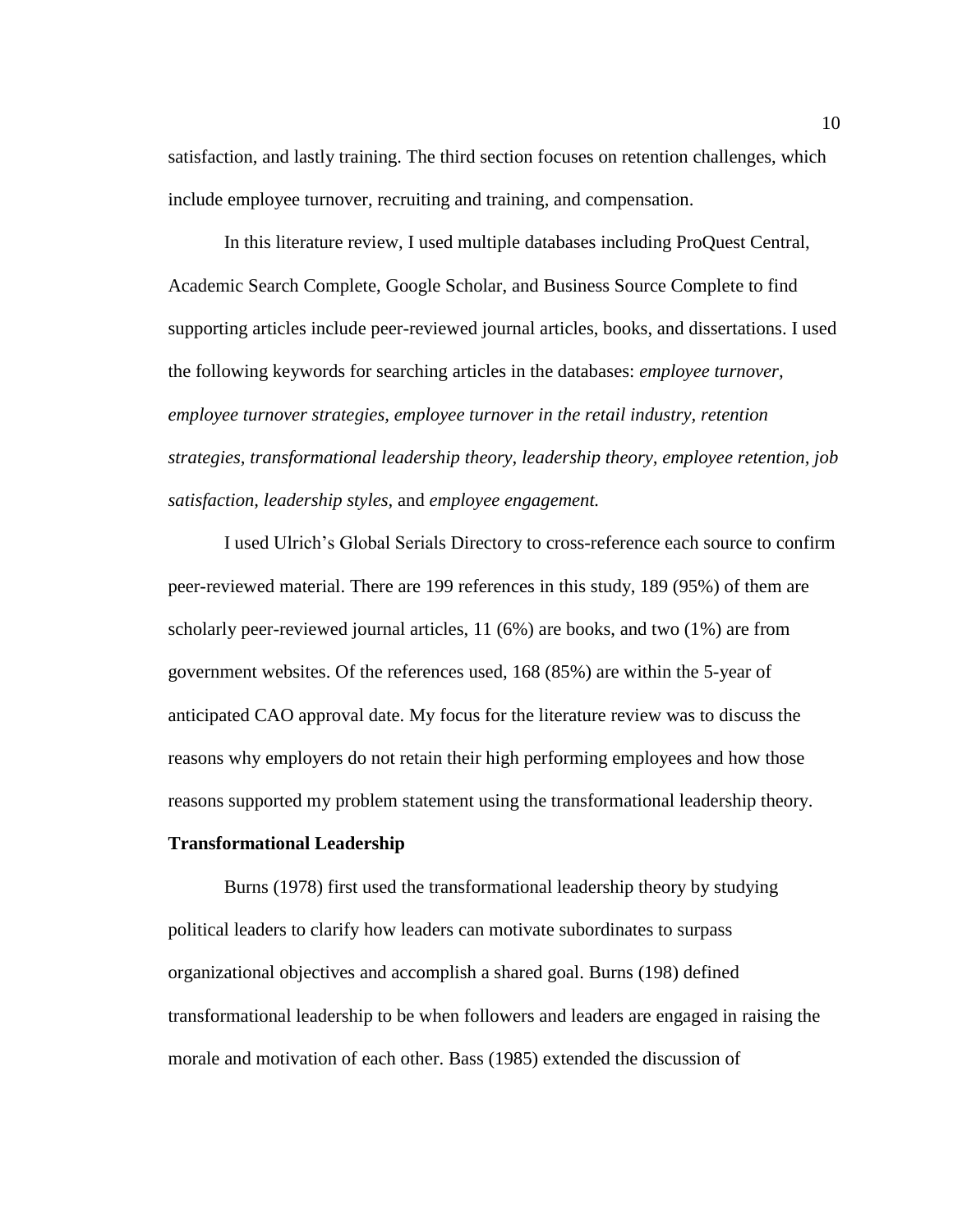transformational leadership and noted transformational leadership is about how the leader motivates and encourages the followers to perform at a higher level of performance. Bass (1985) discussed three ways leaders transform their followers by increasing the awareness of importance and value of the task, focusing followers on the team or organization first and then on themselves, and thirdly, acknowledging a higher order. According to Choi, Jang, Park, and Lee (2014), transformational leadership requires a leader who can stimulate, inspire, and transform his or her followers to strive harder to achieve extraordinary results.

Northouse (2015) described transformational leadership theory as a leadership approach for directing a change in an individual and their social systems. Transformational leadership focuses on acknowledging followers' motives, satisfying their needs and treating them as human beings (Northouse, 2015). A transformational leader creates changes in their followers by encouraging and motivating them to perform at a higher level of performance. Transformational leadership affects the basic attitudes and expectations of an organization's members, by creating common approaches to achieving the company's goals (Nohe & Hertel, 2017). Throughout the years, researchers used transformational leadership theory to comprehend different organizational phenomena, for example, employee turnover and employee retention (Gilbert et al., 2016; Keevy & Perumal, 2014). Transformational leadership theory focuses on the abilities of managers to motivate and encourage skilled workers to remain with the organization by creating strategies, which reduce employee turnover (Gilbert et al., 2016). Researchers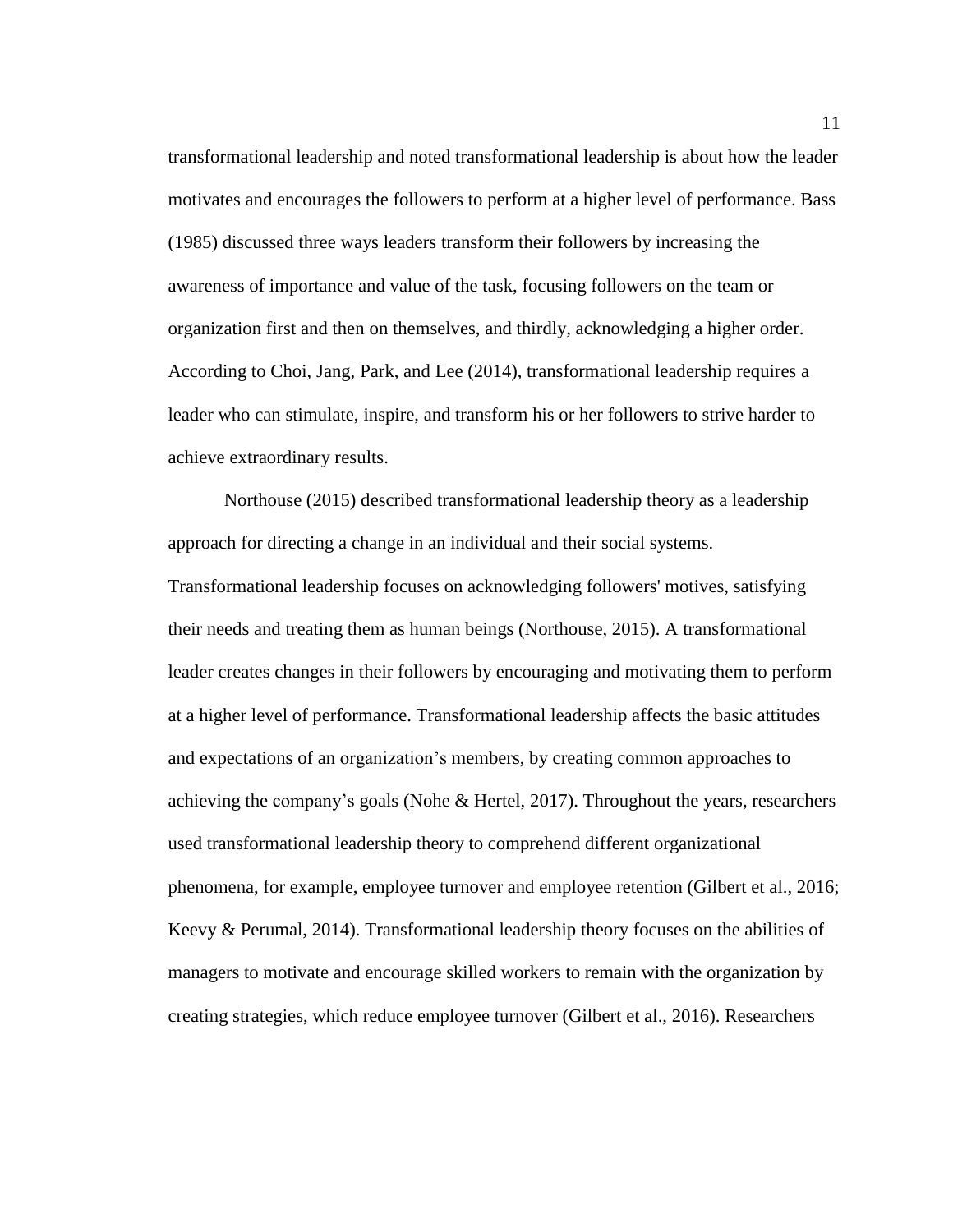stated the transformational leadership theory is a full-range leadership model, which may be useful for researching organizational phenomena (Keevy & Perumal, 2014).

According to Paladan (2015), transformational leadership theory has a universal acknowledgment in leadership literature and gets substantial support from empirical research. Paladan (2015) stated the transformational leadership theory is the most wellknown leadership theory used by scholars to explore strategies and bring positive organizational change. Transformational leadership theory is beneficial to explore leaders' behavior and how the leader's behavior influences employees' age and workplace diversity, culture, management, job satisfaction, and education and training. Transformational leaders can change an organization by motivating, encouraging, and inspiring employees (Northouse, 2015). Transformational leadership could influence the intention of workers to remain in an organization by building a social relationship with supervisors and organizational leaders (Burch & Guarana, 2014). Avolio (2016) set forth when leaders learn a lot about their followers; the leader can not only take full advantage of his or her performance, but also develop followers into leaders within the organization, which relates to individualized consideration. Burns (1978) identified four components of transformational leadership: (a) individualized consideration, (b) intellectual stimulation, (c) inspirational motivation, and (d) idealized influence. These four components are the bases of transformational leadership according to Burns.

**Individualized consideration.** Several researchers found transformational leadership relates to successful business practice (Hayati, Charkhabi, & Naami, 2014; K'Aol, Ngaithe, Lewa, & Ndwiga, 2016; Phaneuf, Boudrias, Rousseau, & Brunelle,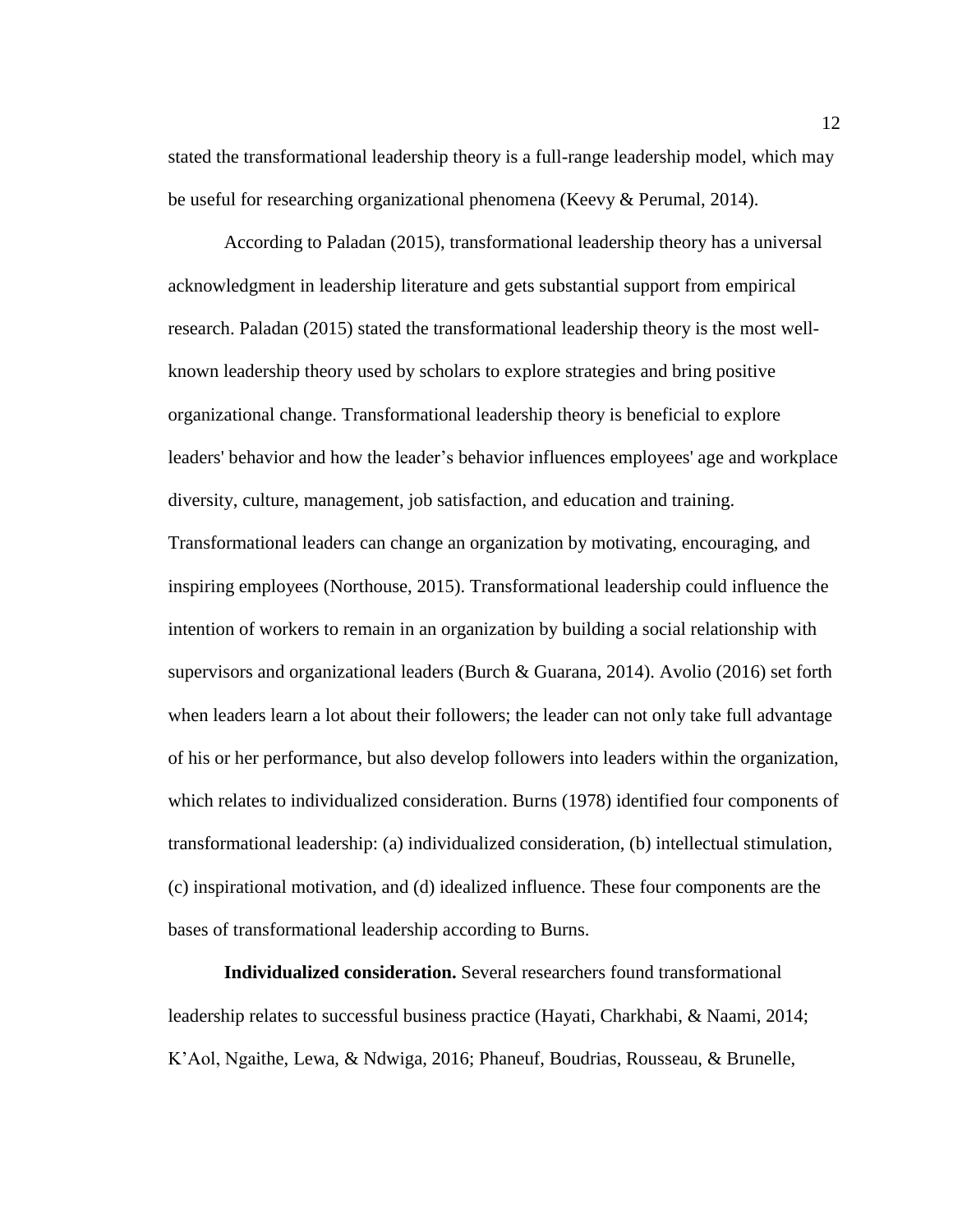2016). Phaneuf et al. (2016) surveyed 89 leaders and 643 of their followers and found a relationship between transformational leadership and individual development. Phaneuf et al. (2016) posited individualized consideration is when leaders care, respect, and pay attention to their followers' progress. Phaneuf et al. (2016) stated leaders who have relationship-oriented personalities appear as transformational leaders only when they are in a supportive organizational environment. K'Aol et al. (2016) reported leaders as individuals who have the quality and ability to make decisions, which others will follow. K'Aol et al. (2016) concluded intellectual stimulation, and individualized consideration positively and significantly increased the performance of staff in State Owned Enterprises (SOEs) in Kenya. K'Aol et al. (2016) sample of 163 senior managers from the target population of 275 senior managers reported transformational leadership positively affected the performance of both the individual and staff. Hayati et al. (2014) found a relationship between the effects of transformational leadership on work engagement. Transformational leaders encourage employees toward setting organizational goals and maximizing employee productivity. Hayati et al. (2014) used a Multifactor Leadership Questionnaire (MLQ) to sample 240 nurses from five different hospitals. Hayati et al. (2014) stated transformational leaders exemplify the characteristics of charisma and influence, motivating employees to do more than the expectation of their leaders. Avolio (2016) agreed with Bass (1985) and Burns' (1978) assessment of transformation leadership and stated when leaders learn about their followers; the leader can take full advantage of their performance and develop followers into leaders, which relates to individualized consideration.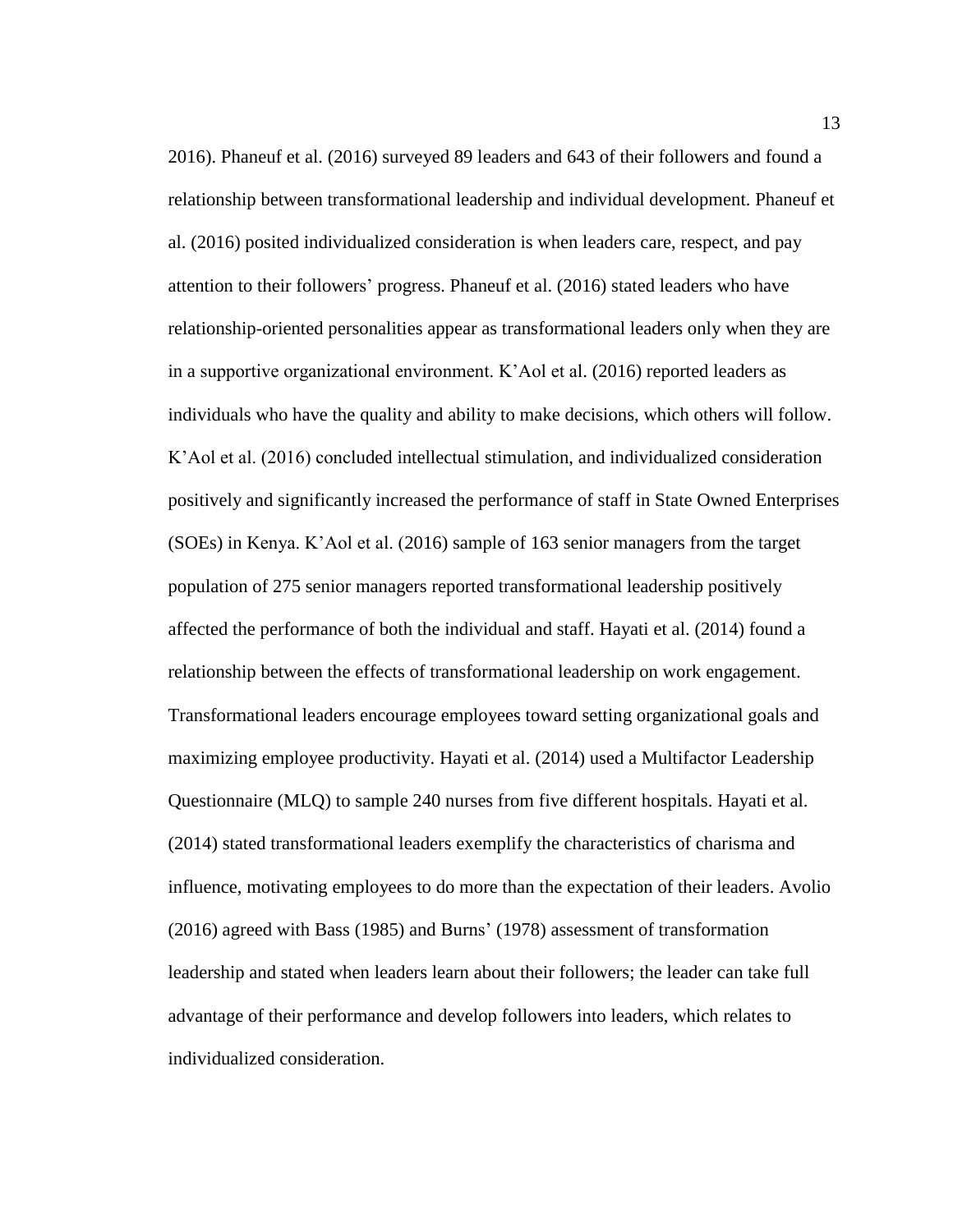**Intellectual stimulation.** Phaneuf et al. (2016) stated intellectual stimulation is defined by the leaders' motivation to innovate, to challenge the status quo, and to be open to change and new ideas. Certain researchers concluded intellectual stimulation had a positive effect on the transformational leadership (Dong, Bartol, Zhang, & Li, 2017; Robinson, & Boies, 2016; Vasilagos, Polychroniou, & Maroudas, 2017). Vasilagos et al. (2017) found transformation leadership had a significant relationship between transformational leaders and emotional intelligence. Vasilagos et al. (2017) surveyed 149 employees representing 117 Greek and Cypriot hotels and found hotel managers who understood the importance of supervisor-subordinate interaction had a positive effect on their followers. Vasilagos et al. (2017) stated managers could influence their followers by showing emotional intelligence competencies through identifying the needs and understanding the feelings of their subordinates. Dong et al. (2017) surveyed individual members, team leaders, and direct supervisors in high-technology firms and found individual-focused transformational leadership had a positive effect on personal innovation as it relates to individual skill development, whereas team-focused transformational leadership affected team innovation through its influence on team knowledge sharing. When the individuals in a team worked closely together and shared information, the results were more significant than individual performance. Robinson and Boies (2016) compared the effects of intellectual stimulation and contingent reward leadership on performance, task enjoyment, and extra effort. Robinson and Boies (2016) observed participants ( $N = 78$  and  $N = 158$ ) and found participants were persuaded to apply extra effort when the leader was either intellectually stimulating or emphasized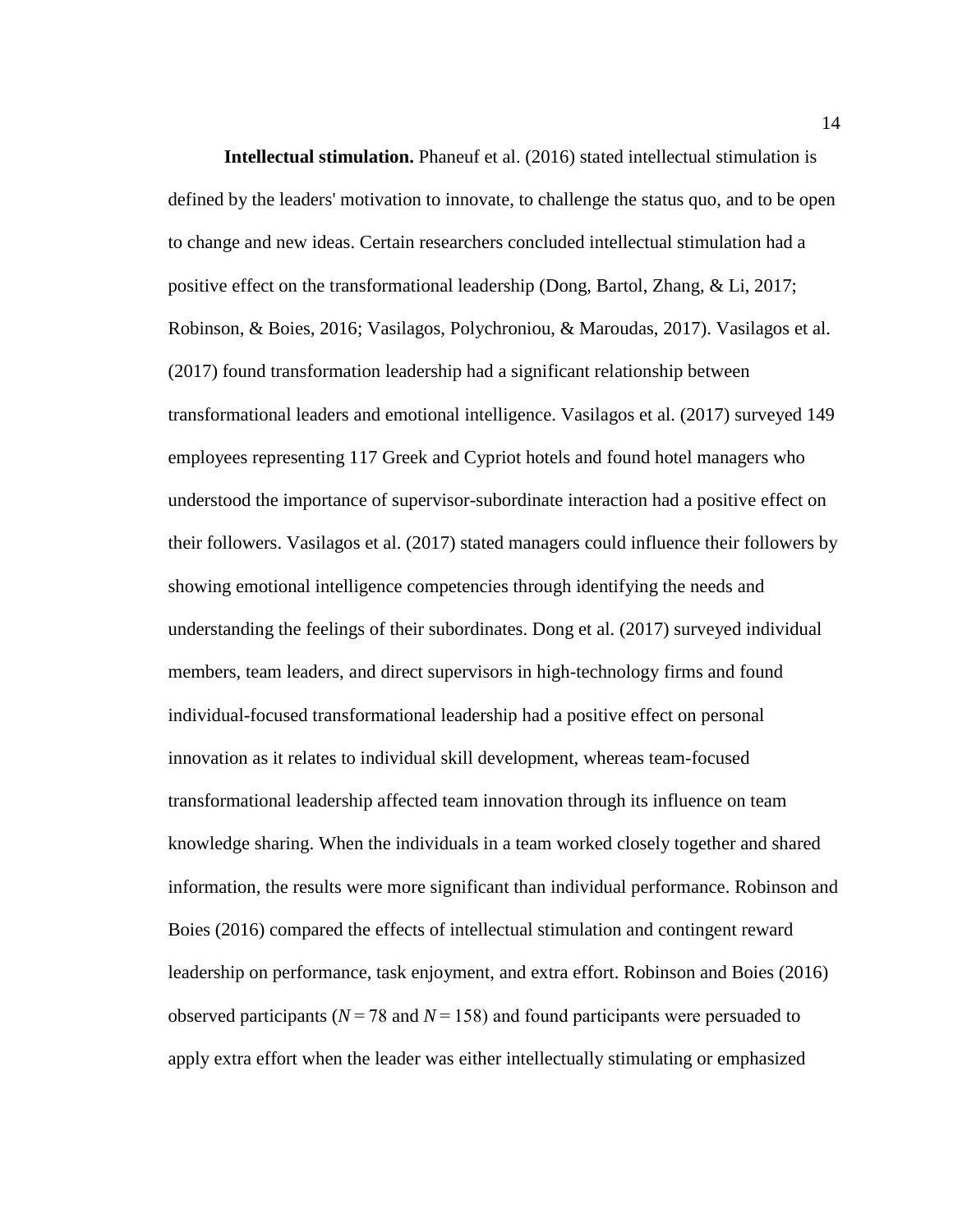contingent reward leadership. Northouse (2015) stated intellectual stimulation is about the leaders' ability to stimulate followers to become creative and innovative while challenging the beliefs of everyone in the organization.

**Inspirational motivation.** Phaneuf et al. (2016) and Northouse (2015) stated inspirational motivation refers to a leaders' ability to motivate their employees to perform by raising their expectations using an attractive vision of the future. Burns (1978) found inspirational leaders communicate their expectations of followers in a passionate manner, which motivates subordinates to become committed to the organization's vision. Leaders who display and exhibit inspirational motivation, have an emotional appeal to inspire followers to focus on organizational objectives, rather than individual goals (Northouse, 2015). Paladan (2015) suggested leaders who motivate and encourage their employees to increase organizational commitment by displaying trust and promoting teamwork. According to Patton, inspirational leaders are effective during corporate crises. During challenging times, inspirational leaders build a strong foundation, which fosters stability by providing the necessary support, guidance, motivation, and inspiration to subordinates (Patton, 2015).

Several researchers examined the relationship of transformational leadership on employee turnover intentions, organizational commitment, and job satisfaction (Eberly, Bluhm, Guarana, Avolio, & Hannah, 2017; Gilbert, Horsman, & Kelloway, 2016; Yahaya & Ebrahim, 2016). Eberly et al. (2017) studied the relationship of transformational leadership on employee turnover intentions in a stressful environment. Eberly et al. (2017) examined U.S. Army leaders in an extremely stressful climate and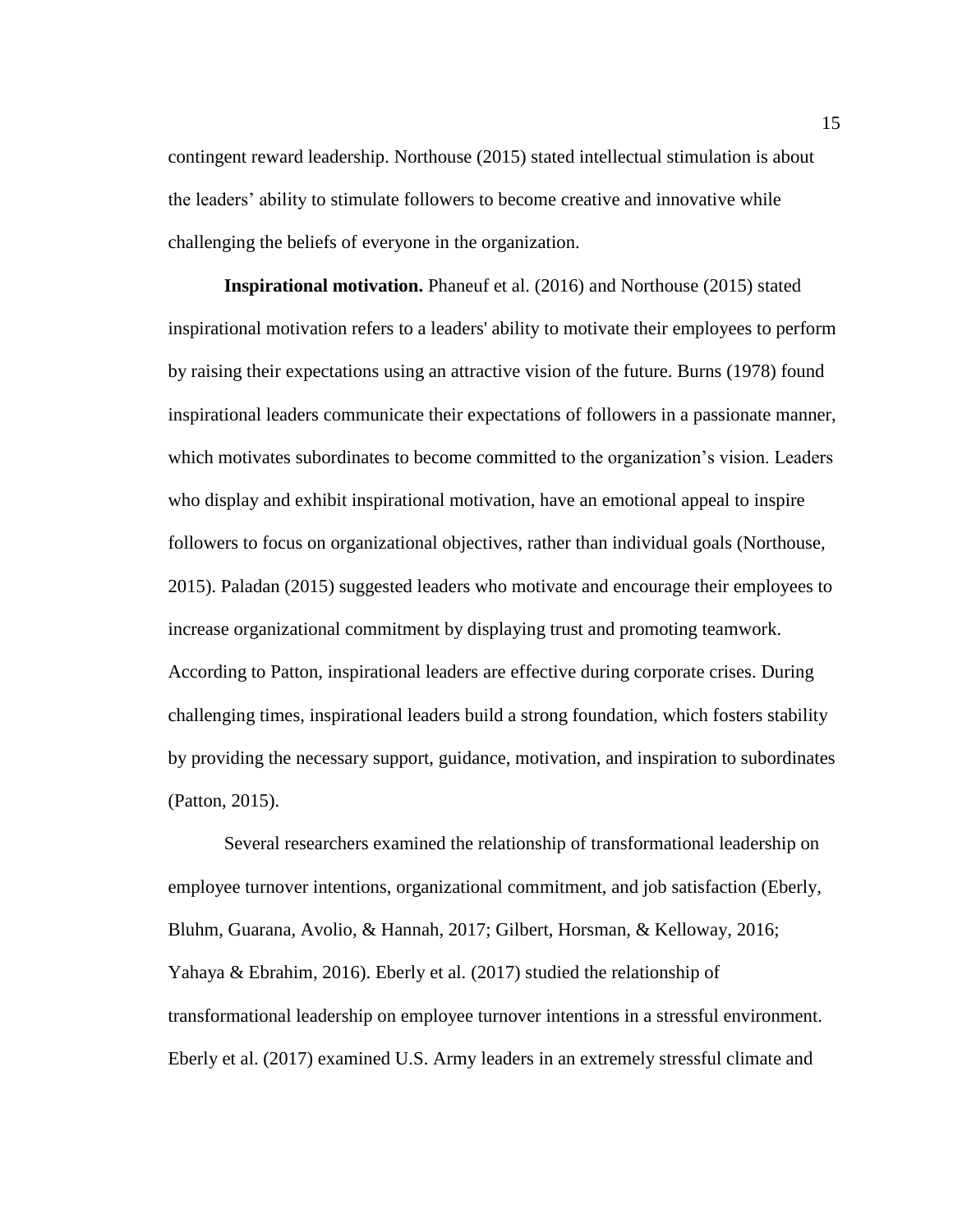found transformational leadership had an unintentional effect on reducing follower turnover intentions. Eberly et al. (2017) stated during times of stress and organizational crisis, the performance of a transformational leader is significant. Gilbert et al. (2016) examined the relationship between transformation leadership and employee satisfaction, leadership effectiveness and commitment to the organization. Gilbert et al. (2016) reviewed 310 employees (mean age=39, 64.5% female, 46% formal leaders) and found transformational leadership had a direct effect on job satisfaction among employees. The responsibility of leadership to challenge employees to improve the organization through job satisfaction is essential to the stability of the organization.

Yahaya and Ebrahim (2016) examined the relationship between transformational leadership, transactional leadership, and laissez-faire leadership and organizational commitment. Yahaya and Ebrahim (2016) stated transactional leadership produced results not because of loyalty to their jobs, but from the expectations of subordinates who believed leaders would reward the employees. Yahaya and Ebrahim's findings were different from Eberly (2017), who asserted transformational leadership drives the reduction of stress, rather than using the reward to achieve the increased motivation, commitment, and empowerment of employees. Yahaya and Ebrahim (2016) suggested transformational leadership associates with employee performance and organizational commitment. Researchers discussed the importance of leadership to the commitment of employees (Eberly et al., 2017; Gilbert et al., 2016; Yahaya & Ebrahim, 2016). Additionally, Yahaya and Ebrahim (2016) stated the importance for leaders to understand how engagement among employees influences attitudes and behaviors to manage change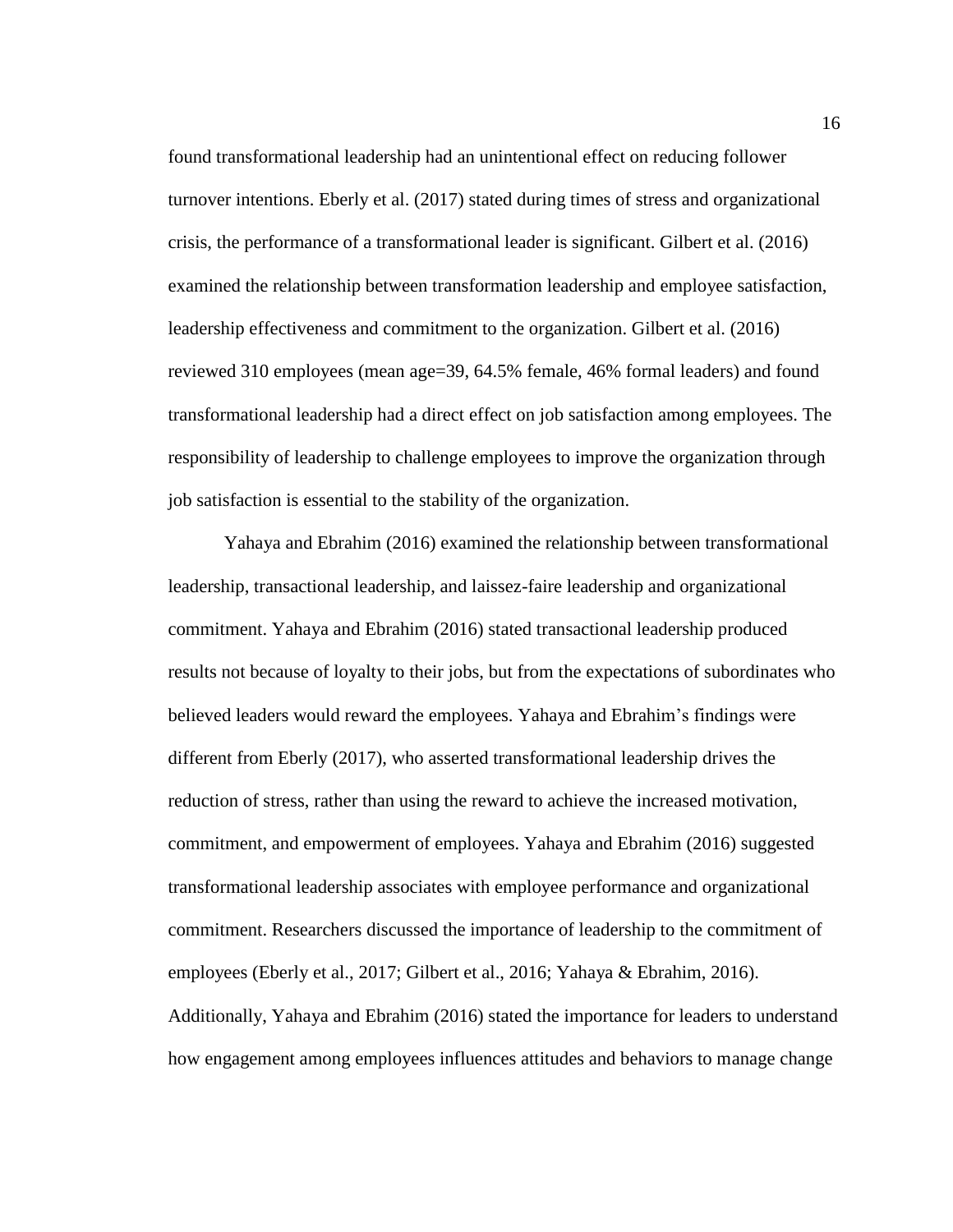more efficiently and maintain a competitive advantage in aggressive and continuously changing business environments.

**Idealized influence.** Phaneuf et al. (2016) stated idealized influence corresponds to a leaders' charisma and attitudes, which made them role models who motivate and influence their employees. Idealized influence describes managers as great role models for employees. Managers with idealized influence can be trusted and are regarded by associates as using sound judgment for the organization (Bass, 1985; Burns, 1978; Northouse, 2015). Burns (1978) compared idealized influence to charisma and depicted these leaders have a solid effect on subordinates and followers because they want to copy their style of leadership. Raes and De Jong (2015) stated idealized influence is displayed when leaders demonstrate concerns for their followers, which may reduce employee turnover and influence employees' commitment to the organization. Additionally, Northouse (2015) stated when leaders' behavior depicts a positive influence over subordinates; employees have a deeper level of commitment, respect, and trust for their leaders. Northouse (2015) indicated when employees have a deep concern for their leaders, respect their decisions, and trust their actions, this behavior may increase employees' intentions to stay with the organization and reduces employee turnover.

#### <span id="page-26-0"></span>**Other Leadership Styles**

In addition to the transformational leadership theory, I evaluated multiple theories and models to explore employee turnover in the retail industry. To gain a thorough understanding of employee turnover, I conducted an extensive review of some of the most common theories researchers use to understand employee turnover. The following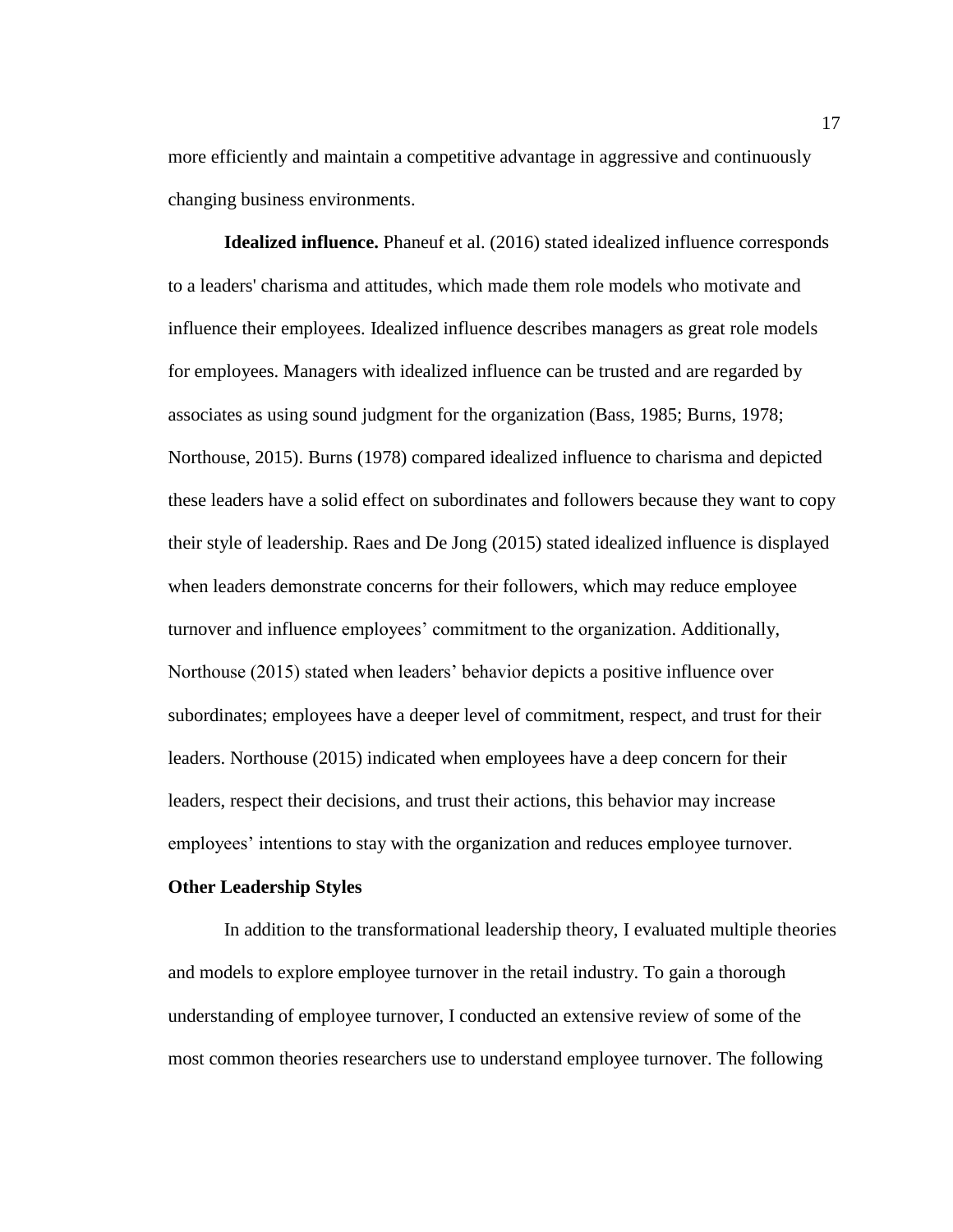information is an overview of the servant leadership theory, the leader-member exchange theory, and the transactional leadership theory (Graen & Uhl-Bien, 1995; Greenleaf, 2009; Northouse, 2015).

**Servant leadership.** Greenleaf (2009) discussed servant leadership in 1978 and found servant leaders have some of the following characteristics: listening, awareness, empathy, persuasion, healing, foresight, conceptualization, stewardship, an obligation to the growth of people, and building community. Greenleaf (2009) looked at servant leadership as a priority to serve individuals who serve followers. Servant leadership focuses on the leader's ability to help their followers and create a working environment of helpful and caring people, where followers consider themselves appreciated employees of the organization (Beck, 2014). Additionally, Beck (2014) stated leaders could be developed and recommended training programs so leaders can serve as mentors and coaches. Chen, Zhu, and Zhou (2014) indicated servant leaders' behaviors focus on the individual and professional welfare of the followers and endorse a healthy organizational culture. Servant leaders support individual and professional development through influence, listening, awareness, dedication to subordinates, and employee growth. Noland and Richards (2015) argued servant leadership theory refers to servant leaders as employee advocates, which is different from other leaders, as it requires putting the employee first. Chen et al. (2014) argued servant leaders look at meeting followers' needs as the number one priority through remaining patient and knowing how critical developmental needs are for their followers. The components of servant leadership theory (helpful and kind nature) are the same components of transformational leadership theory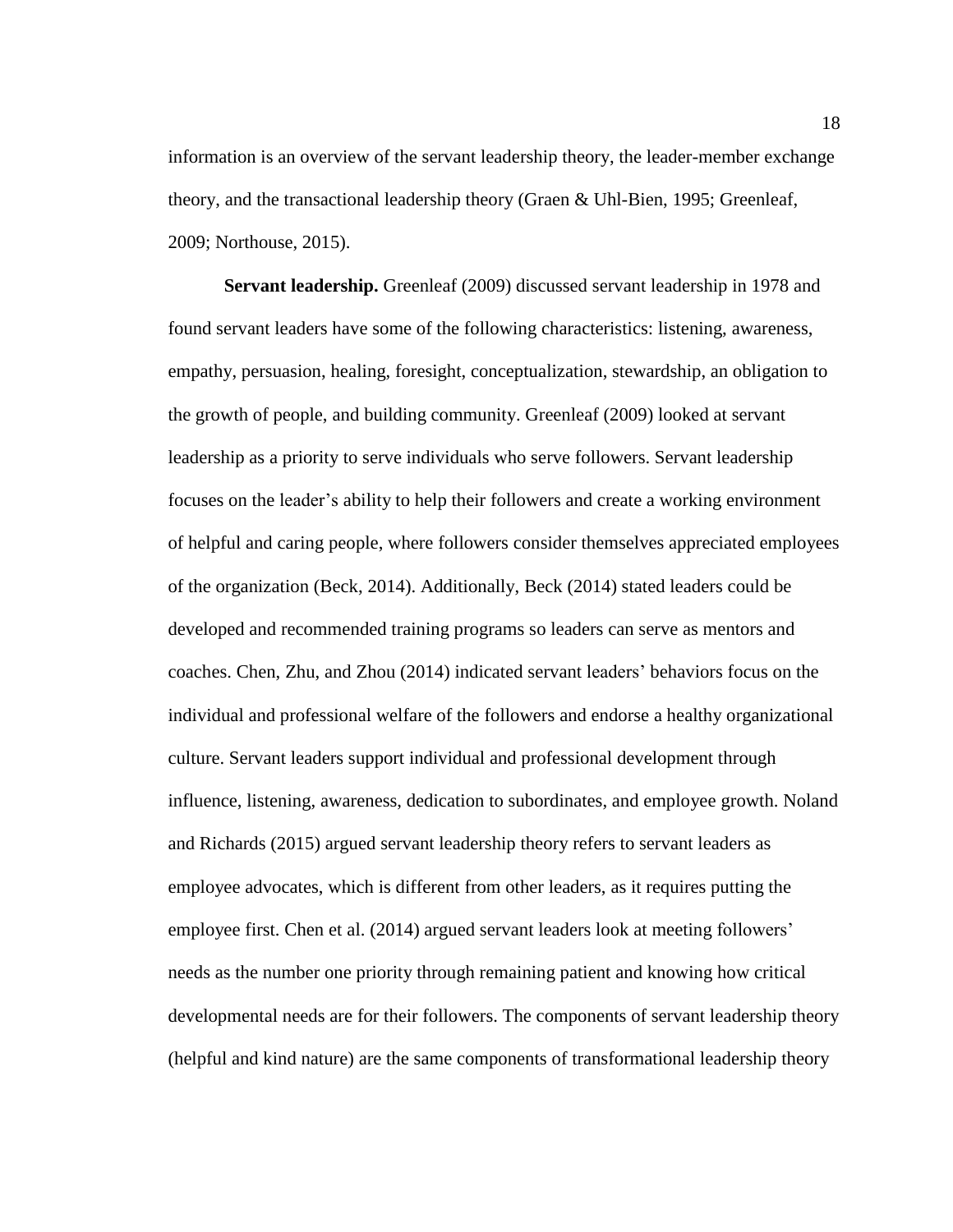described by Burns (1978) as individualized consideration and intellectual stimulation.

Gregory Stone, Russell, and Patterson (2004) posited the main difference between transformational leadership and servant leadership is the focus of the leader. The transformational leader's attention is on the organization, and their character creates loyalty towards the objectives of the organization, while the servant leader's focus is on the followers, and the achievement of organizations goals is a secondary outcome (Gregory Stone et al., 2004). Hoch, Bommer, Dulebohn, and Wu (2016) studied the effects of leadership styles on leadership performance. Hoch et al. (2016) discussed servant leadership showed promise as a stand-alone leadership approach capable of helping leadership scholars more thoroughly explain a wide range of outcomes. Hoch et al. (2016) and Gregory Stone et al. (2004) acknowledged differences in their approaches to leadership; however, they both agreed servant leadership focus is in the follower's intent.

**Leader-Member Exchange (LMX).** Graen and Uhl-Bien (1995) defined the leader-member exchange (LMX) as a relationship-based leadership approach, which focuses on the relationship between leaders and followers. LMX is like transformational leadership because of the focus on a follower's intentions. Scholars agreed LMX is essential to establishing a connection with followers to improve overall organization engagement, satisfaction, and retention (Bernerth & Hirschfeld, 2016; Hwang, Al-Arabiat, Rouibah, & Chung, 2016; Little, Gooty, & Williams, 2016). Bernerth and Hirschfeld (2016) argued research on LMX theory focuses on the intentions of the leaders' followers and not on the leader. After studying LMX theory, Bernerth and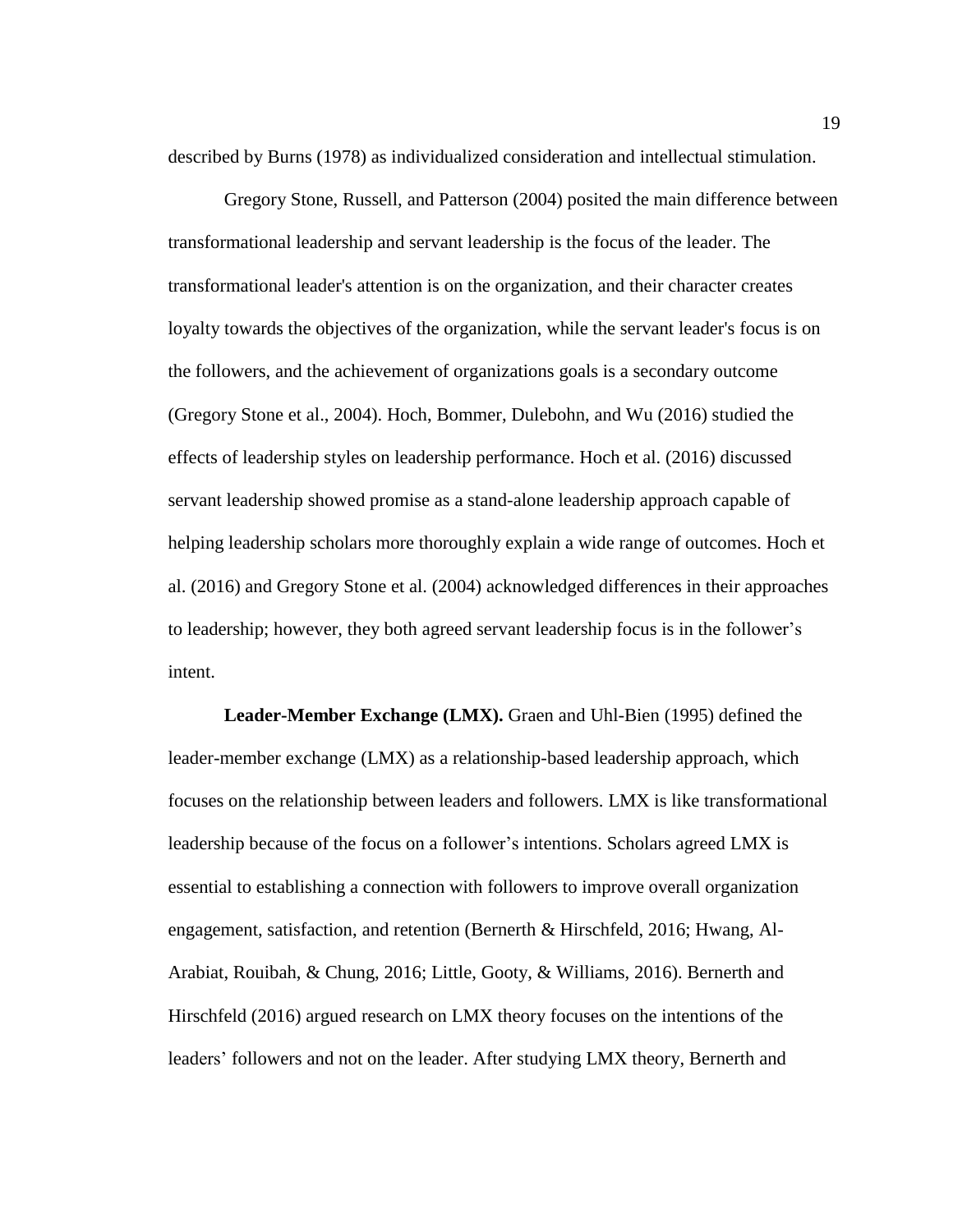Hirschfeld (2016) found LMX had a positive effect on the relationship between followers and the leaders' well-being as a positive factor in the LMX relationships with successful teams and employees. Hwang et al. (2016) argued LMX is about building relationships with employees, and about how important it is for organizational leaders to manage change within an organization. Hwang et al. (2016) suggested leaders who used an LMX approach were more successful in improving their follower's intention to stay with the organization and improve their overall job satisfaction. Little et al. (2016) developed and tested a model of leadership behaviors directed at managing followers' negative emotions. Little et al. (2016) argued leaders use interpersonal emotion management (IEM) strategies to positively affect followers' organizational behaviors to promote job satisfaction via follower perceptions of the LMX relationships. Little et al. (2016) found followers gravitate to leaders when leaders create relationships with their followers. Mekraz, Gundala, and Jack (2016) posited leadership is needed in the retail industry to reduce employee's turnover and leadership is required to influence a store's performance. Some of the challenges store managers encounter within their pursuit of running successful stores include managing the employee turnover, delivering quality customer service, reducing inventory shrinkage, and increasing profit margins (Mekraz et al., 2016). The business environment today requires managers to have essential leadership skills and their success in the retail industry is critical for the growth of their business.

**Transactional leadership**. The transactional leadership theory varies from transformational leadership theory since transactional leadership is a value-based system, leaders utilizes a reward system to persuade followers instead of using individualized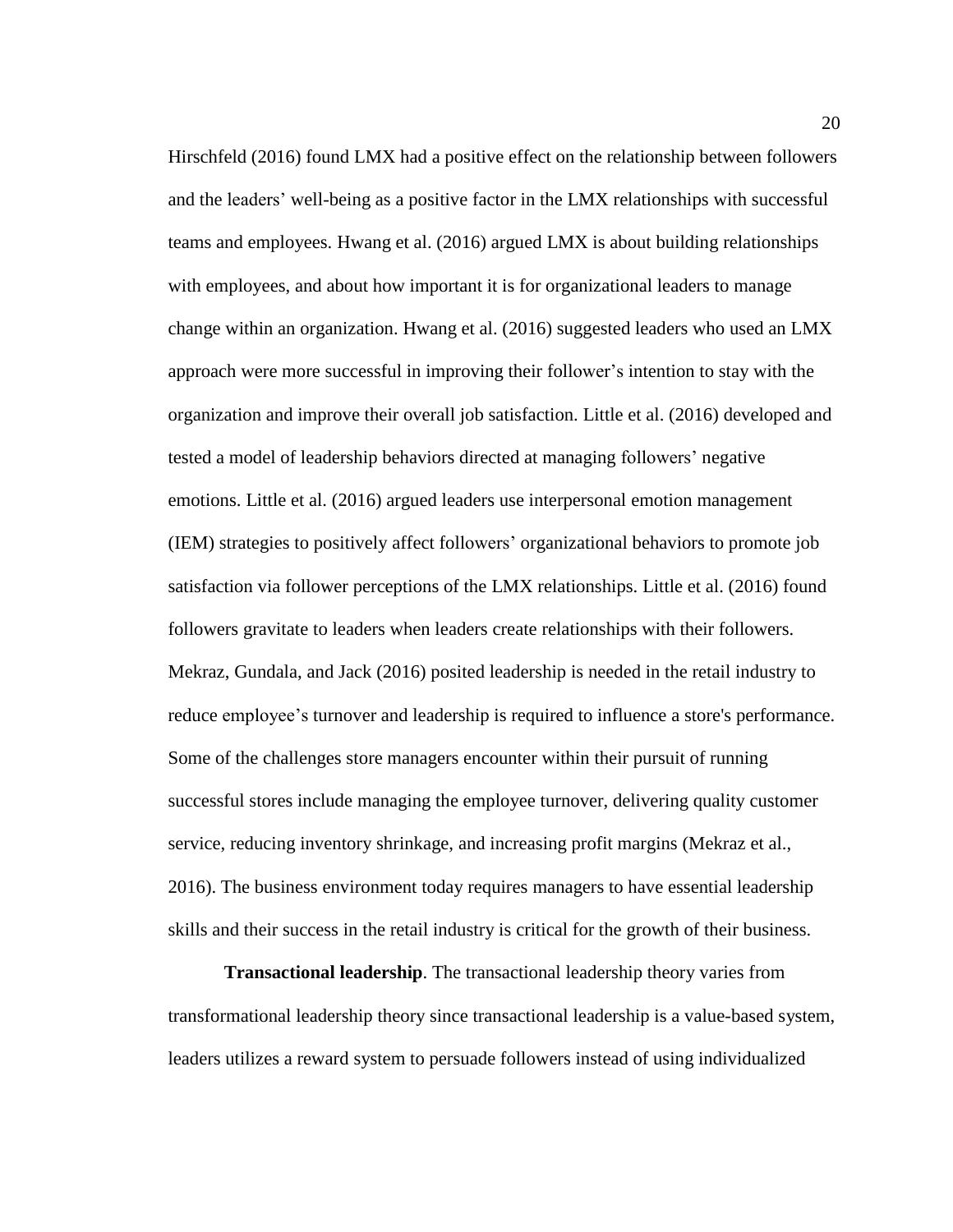thought or inspiration (Northouse, 2015). Transactional leaders encourage job satisfaction by recognizing employees' accomplishments, which in turn increases job satisfaction and employee retention (Girma, 2016). Several researchers studied transactional leadership theory and found transactional leaders: (a) utilize a reward and discipline framework to motivate employees, (b) tend to be direct, (c) expect employees will follow directions without any questions, and (d) tend to micromanage supporters (Girma 2016; Northouse, 2015; Zhu**,** Wang, & He, 2016). Some researchers suggested transformational leaders were more influential than transactional leaders concerning bringing positive organizational change (Girma, 2016; Northouse, 2015; Zhu et al., 2016). During some operational situations, several researchers announced transactional leaders' practices could enable organizations to conquer operational challenges (Ahmad, Abdul-Rahman, & Soon, 2015; Mathieu, Fabi, Lacoursière & Raymond, 2015; Yahaya & Ebrahim, 2016).

Ahmad et al. (2015) expressed transactional leaders were good at decreasing employee turnover of followers motivated by rewards or pay. Some scholars stated compelling leaders regularly utilize a mix of practices related to both transactional leadership and transformational leadership (Dartey-Baah, 2015; Martin, 2016; Yi-Feng, 2016). Epitropaki and Martin (2013) showed transactional leaders were successful at using delicate and hard impact strategies. The discoveries of Epitropaki and Martin (2013) were like the discoveries of Ahmad et al. (2015), they found transactional leaders increase employee retention of workers who appreciate acknowledgment, reward, and pay. Then again, a few workers do not work when working for transactional leaders as the consequence of the leadership style of a transactional leader (Arzi & Farahbod, 2014).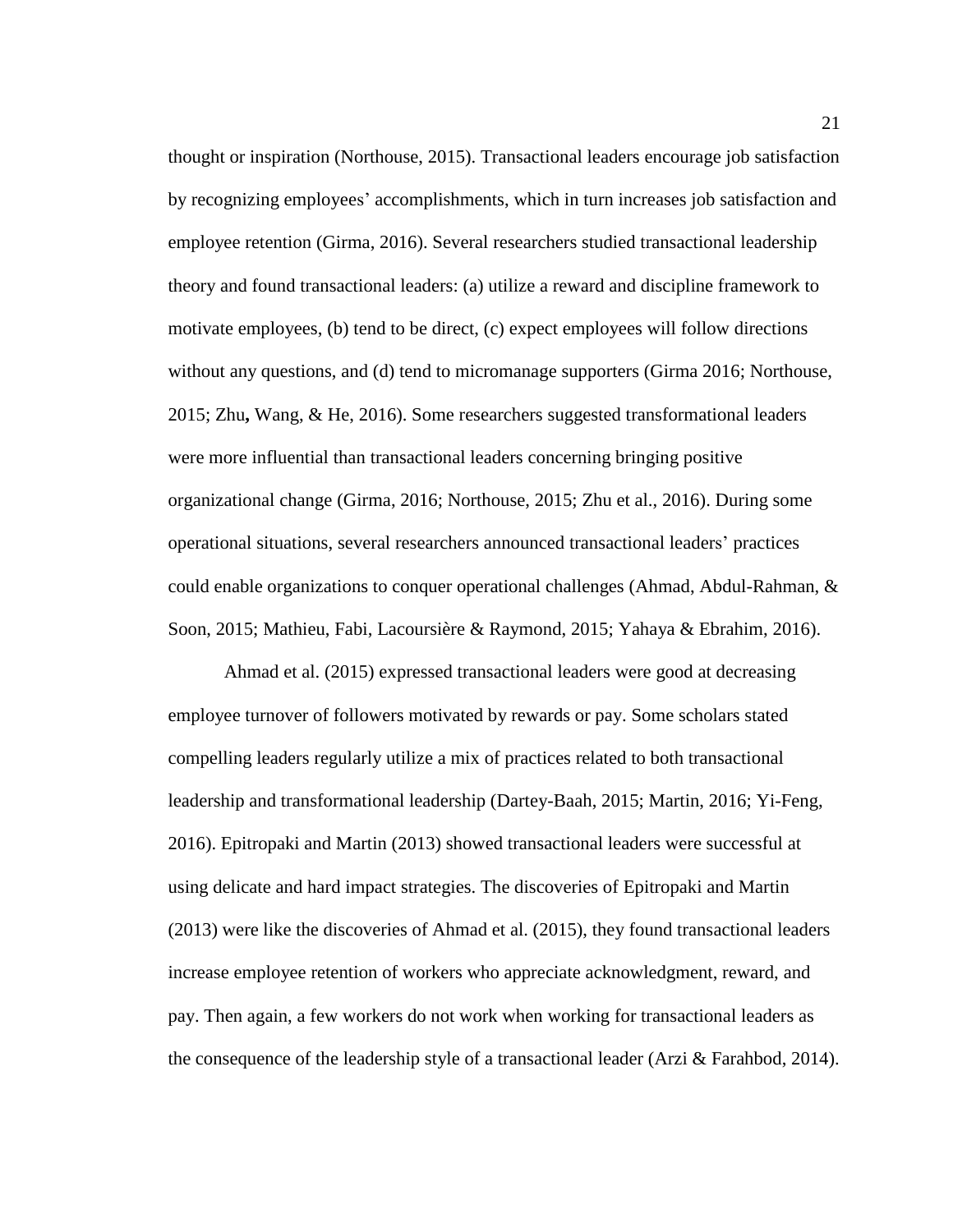Transactional leadership practices can build employee stress, burnout, and work dissatisfaction, which is likely to increase employee turnover intentions. Girma (2016) stated the transactional leadership style has a positive relationship with pay and promotion, which mean employees only stayed with the organization based on their salary or potential growth. The employees were just satisfied with work when the leaders offered incentives and promotions.

# <span id="page-31-0"></span>**Reasons for Turnover**

The workforce is consistently changing and becoming more challenging for managers to maintain a skilled and top performing workforce. There are many reasons for turnover in the retail industry; I addressed a few causes, which may affect the retail environment. The workforce is changing because more workers are leaving the workforce both voluntarily and involuntarily at a much faster paste. Agyeman and Ponniah (2014) defined voluntary turnover is when employees leave an organization for better opportunities in another organization. Additionally, Agyeman and Ponniah (2014) defined involuntary turnover is when individuals leave an organization because of performance, layoffs, or separation by the employer. Many workers are leaving the workforce because of age and workforce diversity, organizational culture, leadership, job satisfaction, training, education, and skills.

**Age and workforce diversity.** Diversity improves the bottom line and creates an environment for learning, teamwork, and productivity in the workforce (Kim, Pathak, & Werner, 2015). According to Nkomo and Hoobler (2014), diversity includes the similarities and differences of people in the workforce. Diversity affects the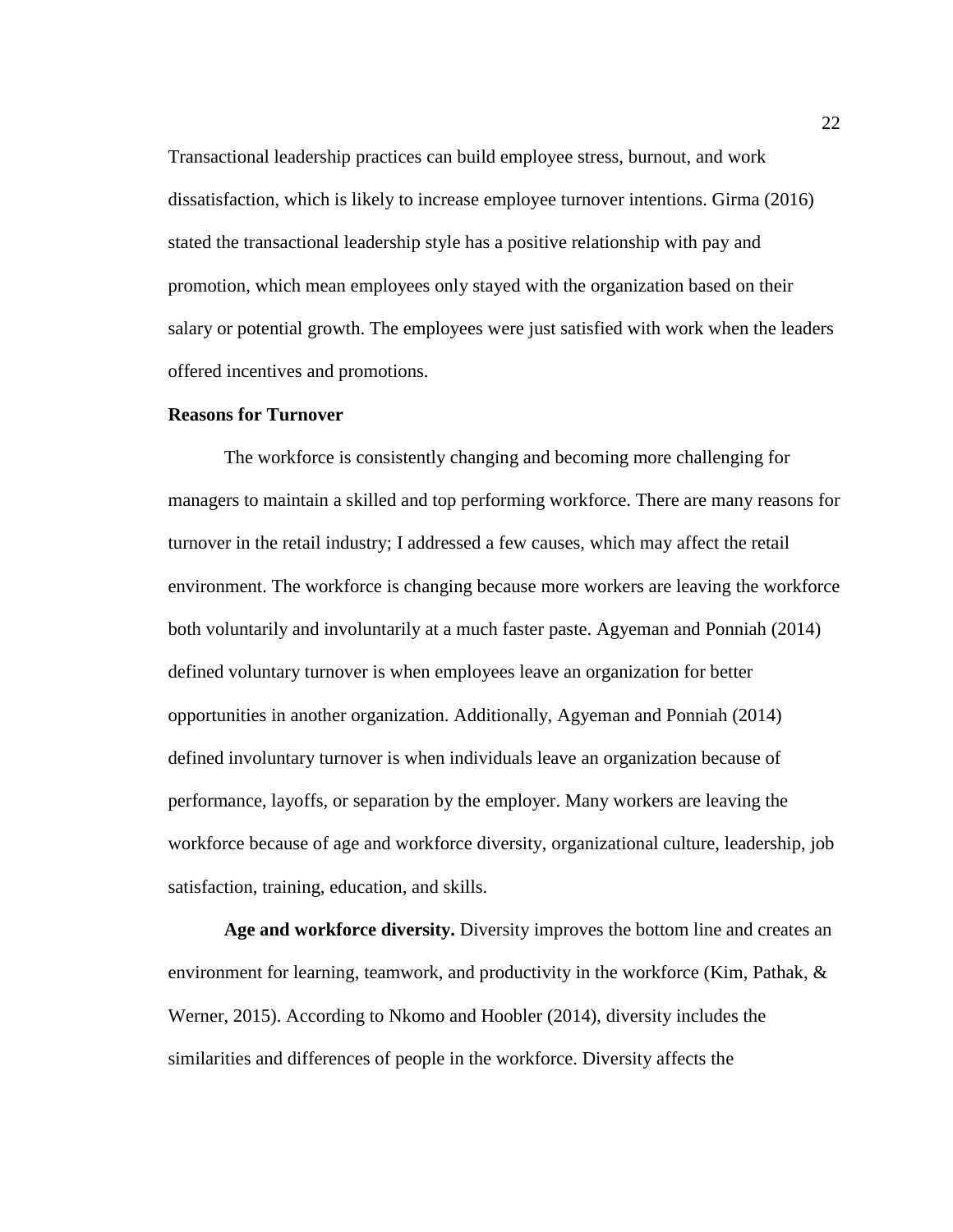characteristics of the people in the organization. According to BLS (2016), the average age in the retail industry is 42 years old. Workers are leaving the workforce earlier, and the younger generations are not staying in jobs, as the older workers are (Liebermann, Wegge, Jungmann, & Schmidt, 2013). Managers must create strategies to reduce employee turnover.

The structure of the organization is changing, and the people in the organization are different base on their age, gender, race, educational background, work experience, family status, nationality, physical appearance, religious beliefs, and disability status (Velasco, Villar, Lunar, and Velasco, 2016). Chrobot-Mason and Aramovich (2013) describe workforce diversity as a double-edged sword, which may have positive and negative results. Diversity in the workforce allows all employees to learn from each other and enhance the overall growth of the organization. Additionally, Chrobot-Mason and Abramovich (2013) proposed when employees observed fair and equal access to opportunities and treated fairly, the intent to leave the organization decreases and reduce employee turnover.

Several researchers discussed the relationship between age bias and turnover intentions in the workforce (Boehm, Kunze & Bruch, 2014; Henry et al., 2015). Liebermann et al. (2013) conducted a study to examine the German working population  $(N = 1586)$  and the effects on employee retention. Liebermann et al. (2013) found employees intentions to stay in the same job until retirement related to job demands, job resources and health among older employees. Liebermann et al. (2013) argued the relationship between older and younger workers created a better work experience and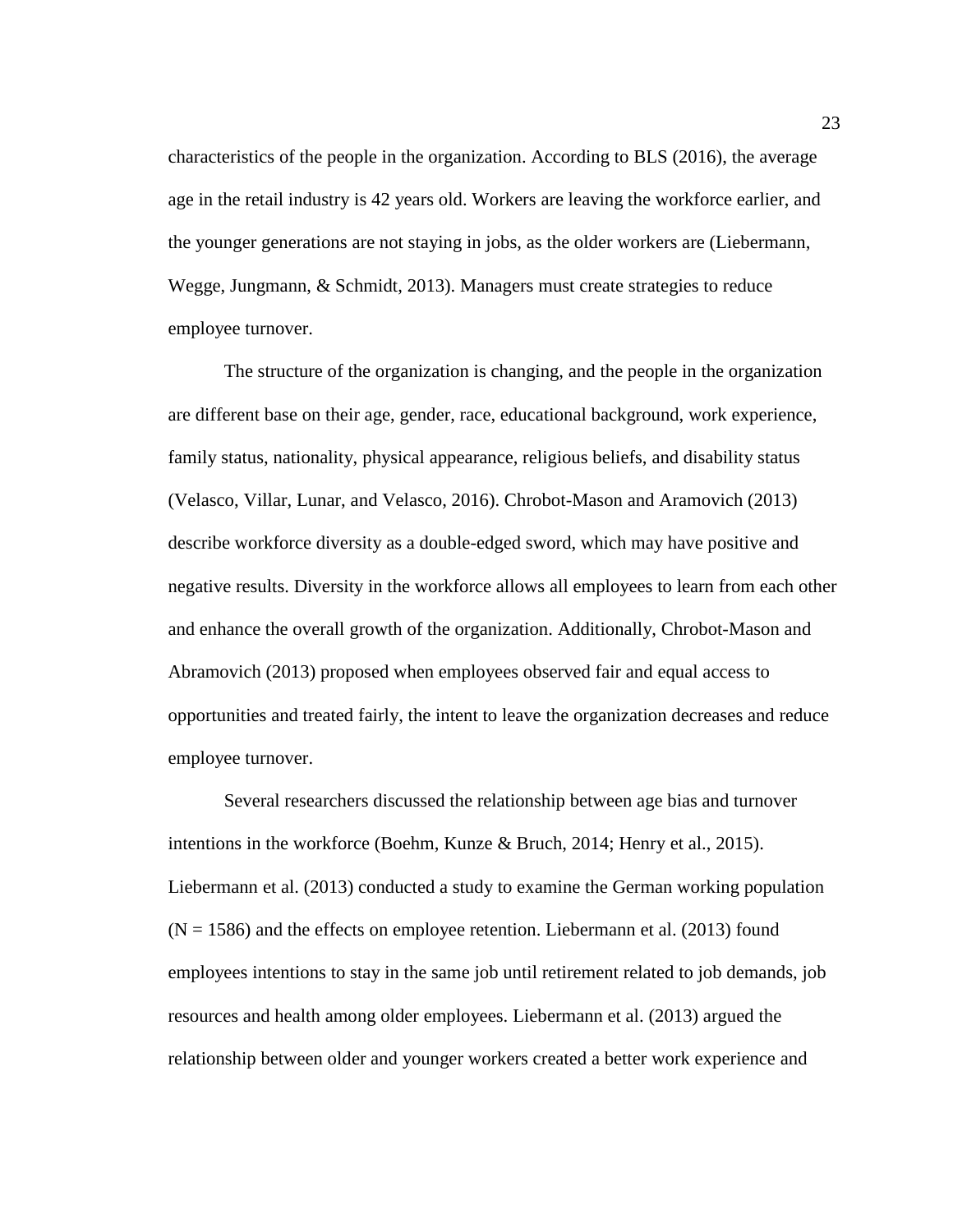enhanced an individual's ability to stay with their employers and reduce turnover intentions.

Boehm et al. (2014) argued age diversity positively relates to an adverse agediscrimination climate, which may contribute to workplace stress and turnover intentions. Boehm tested a sample of 96 German small and medium-sized companies with 16,274 employees participating. Boehm argued HR practices, procedures, and policies must include age diversity in the workplace because employees are gradually changing to older workers and it is crucial to bridge the gap between the age of the employees. According to Boehm et al. (2014), the BLS (2016) stated average workforce numbers in 2016 in the United States increased by 42% for 55 to 64 years old. Currently, in the United States, the average age in the retail industry is 42 years old, which is older than earlier research (BLS, 2016). The population age of 65 and older is estimated to almost double from 43 million to 84 million in the United States (Hammond, Lester, Clapp-Smith & Palanski, 2017). Boehm et al. (2014) found while managers are creating strategies to reduce employee turnover, the human resource management (HRM) must be involved in policies and procedures to affect employee engagement to ensure a diverse workforce exist to minimize employees' tendency to leave the organization. Harris, Lavelle, and McMahan (2018) agreed HRM has a direct effect on employee turnover in an organization.

Henry et al. (2015) surveyed 321 French-speaking employees from Belgium on the relationship between younger and older workers enhancing intergenerational contact in the workplace and the influence on employee retention. Henry et al. (2015) discussed the challenge of retaining older workers because of the opportunity for many workers to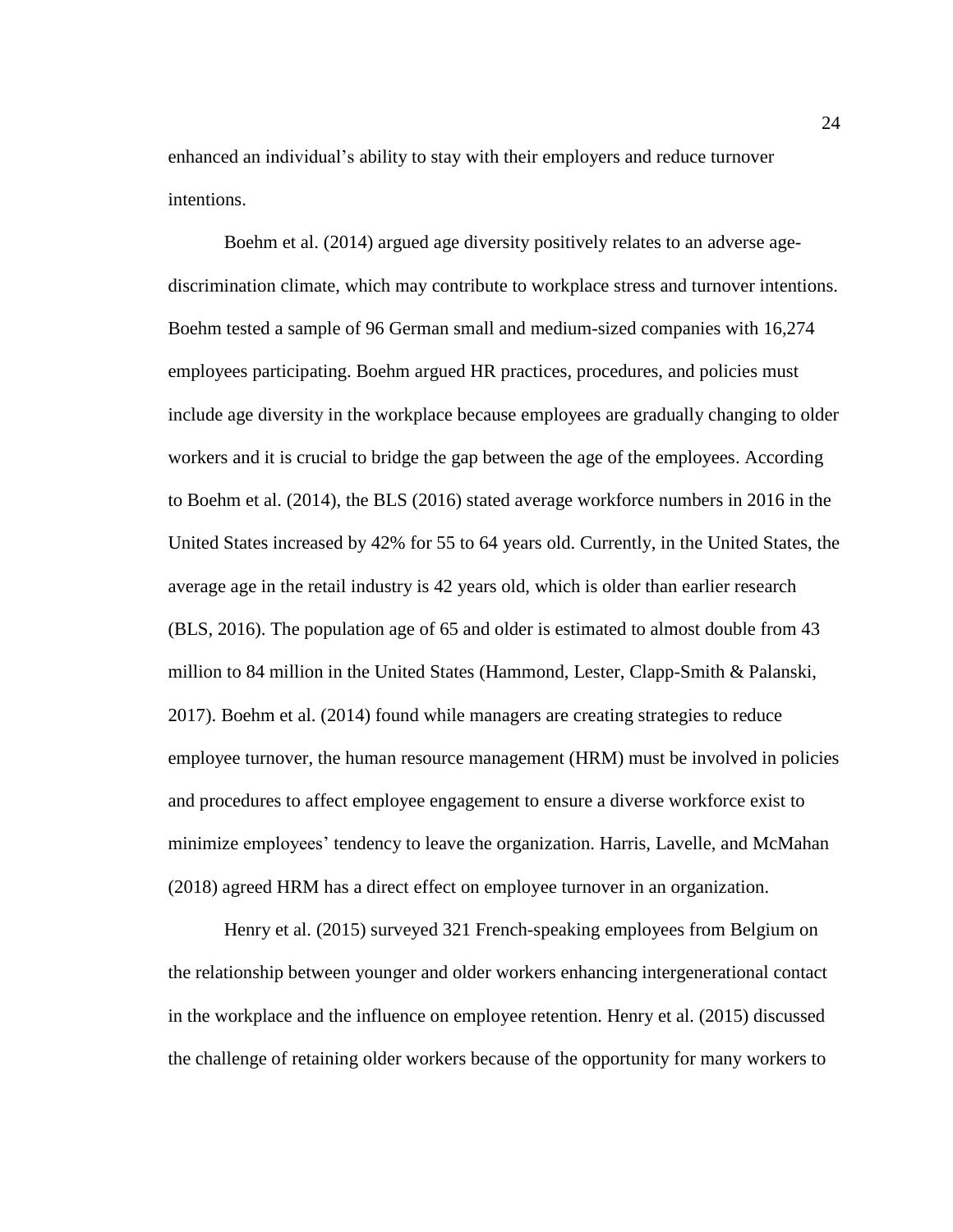use more options to leave an organization early due to retirement or to find other employment. Henry et al. (2015) found younger workers voluntarily stayed with the organization longer when they worked closely or beside older workers. Henry et al. (2015) suggested older workers tended to stay longer in an organization, which provided development and had a positive, diverse environment for growth among older workers. Various researchers agreed a diverse workforce may create a positive relationship to reduce employee turnover (Boehm et al., 2014; Henry et al., 2015). Liebermann et al. (2013) also showed diversity enhanced the productivity of the employees because their shared differences prove to increase their creativity and brought new ideas to the organization. Velasco et al. (2016) discussed the effects of diversity in the workplace and the importance of human resource and management to be involved in changing the environment in the organization. However, Boehm et al. (2014) suggested the involvement of managers and HRM to create a diverse environment regardless of age. The modern workforce is changing, and it is essential for the organization to remain competitive and have a well skilled and diverse workforce (BLS, 2016). Cuzovic, Mladenovic, & Cuzovic (2017) stated millennials are the most recent and potentially largest generation to enter the workforce. Millennials are well educated and have the potential to stay in the workforce longer when they work for a transformational leader (Harris, Lavelle, & McMahan, 2018) .

**Organizational culture.** Organizational culture is a set of values, visions, norms, working language, systems, symbols, beliefs, behavior, and habits found in an organization (Lukas et al., 2013). Scholars stated cultural diversity is the differences in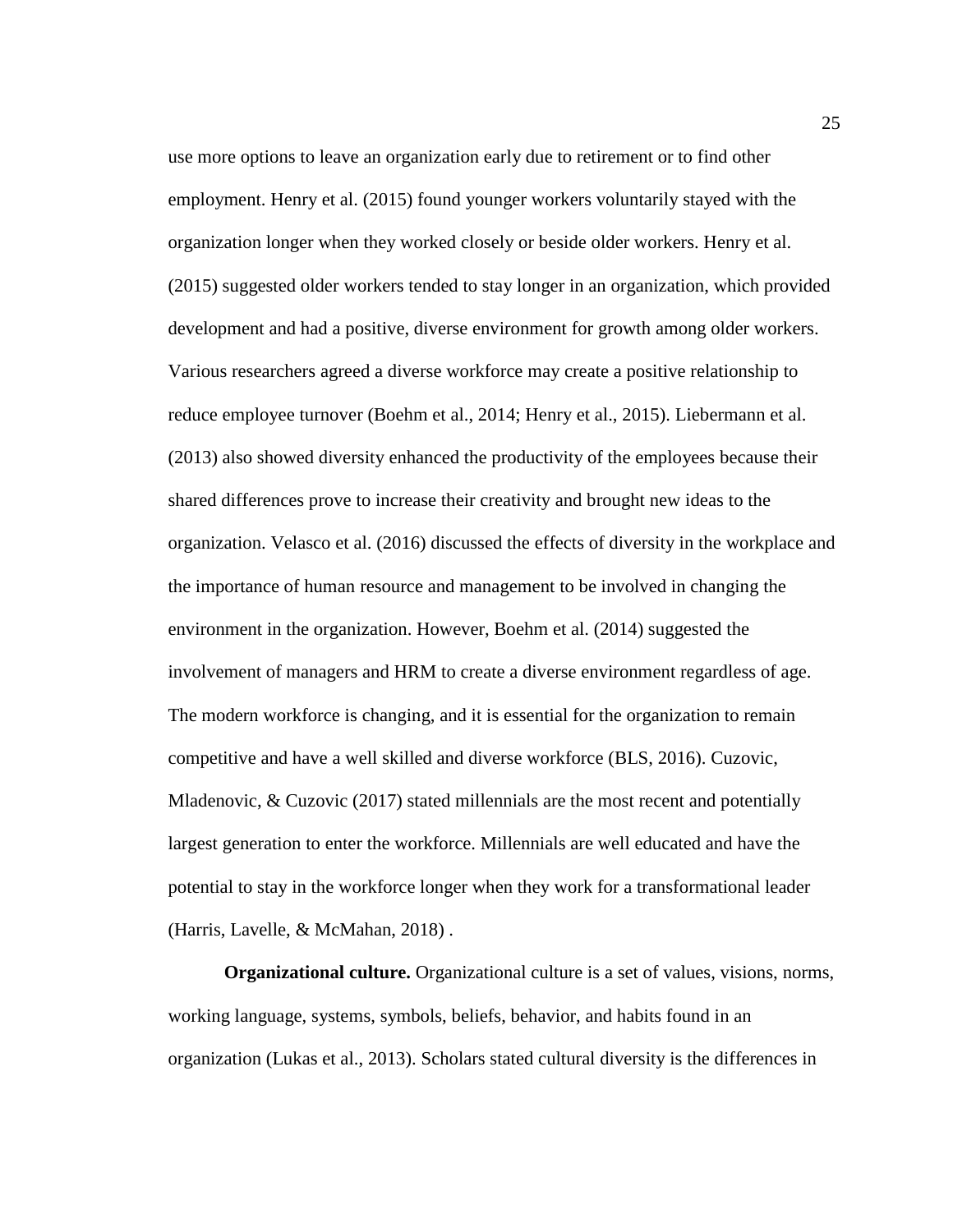race, ethnicity, language, nationality, religion, and sexual orientation within a community (Ehrhart & Kuenzi, 2017; Luo & Wang, 2015; Martin, 2014). Although the literature may show the values of cultural diversity in the workplace, Martin stated the reality of such a diverse culture might be entirely different. The effects of cultural diversity can be both negative and positive. Martin also reported some of the adverse effects could include miscommunication, the creation of barriers, and dysfunctional adaptation behaviors.

Additionally, positive results can involve building a sound knowledge base with internal talent, which can enhance the integration of the business into foreign cultures (Martin, 2014). Cultural diversity can increase the tendency of employees to partake in interpersonal conflicts in the workplace. For example, if some dislikes the outcome of a basketball game between the USA and China teams, the results may affect the productivity of the organization. The cultural diversity between the above groups may not have anything to do with the working environment. However, interpersonal relationships may affect the overall organization's performance. According to Martin (2014), culturally diverse employees have different thoughts, customs, opinions, beliefs, values, traditions, norms, and trends.

Luo and Wang (2015) examined 273 employees about their relationship between organizational culture and turnover intentions. Luo and Wang (2015) asserted there is a healthy relationship between corporate culture and employee turnover intentions. The gender, age, education, and seniority of employees had little effect on their turnover intentions. An organizations culture can produce higher employee turnover in an organization. It is crucial for individuals to fit their belief and value system to those of the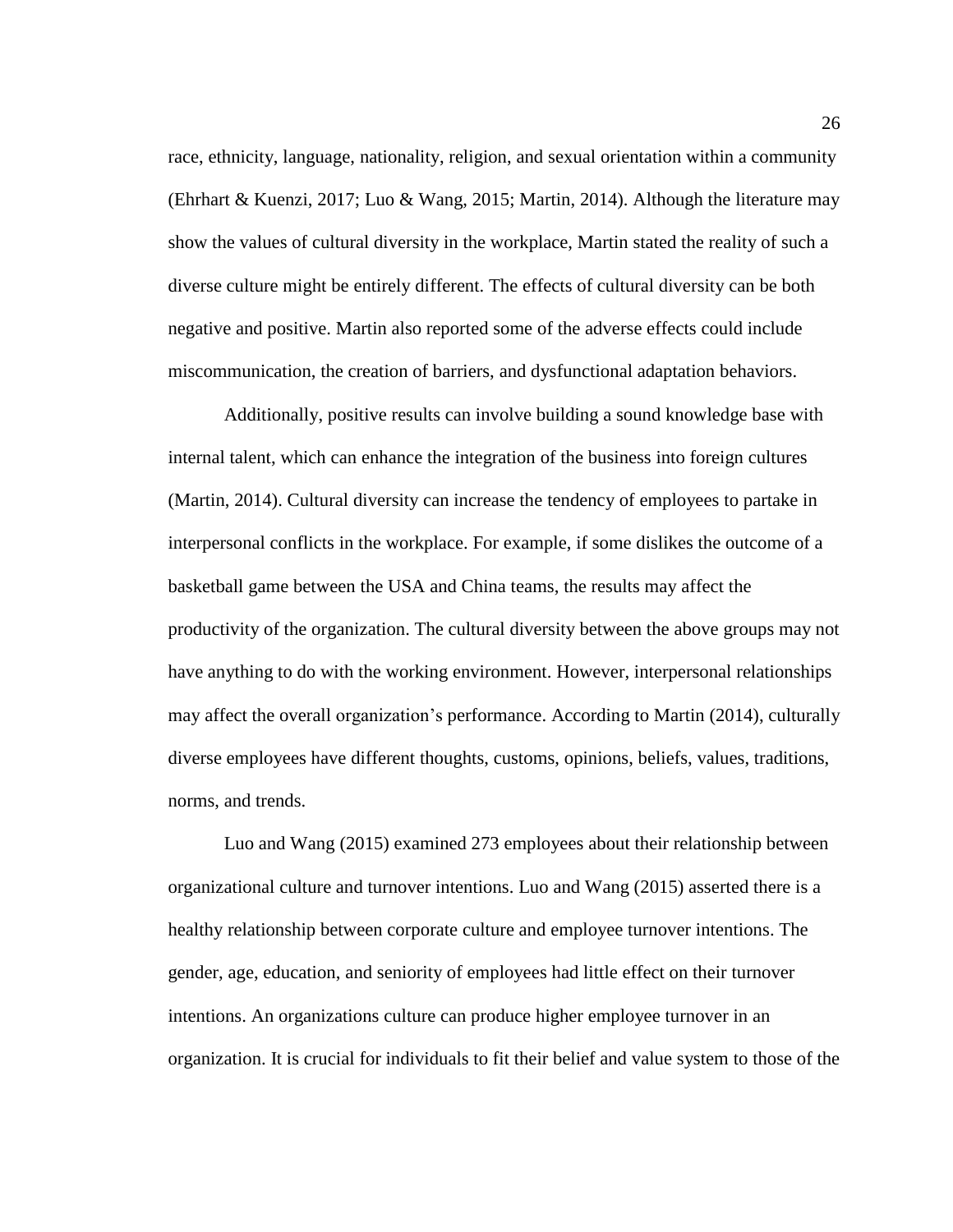organization. It is essential for the culture of an organization to reflect the employees; belief and value system, when conflicts occur, it can result in turnover intentions for the individuals. Researchers argued the culture of an organization has everything to do with employee attitudes and behaviors, which directly affects employee turnover intentions (Choi et al., 2014; Coetzee & Stoltz, 2015; Ehrhart & Kuenzi, 2017). Additionally, Choi et al. (2014) argued organizational culture had a significant effect on job satisfaction and turnover intentions.

**Leadership.** Many scholars debated the definition of leadership and management and their coincidental similarities for years (Amankwaa & Anku-Tsede, 2015; Lim, Loo & Lee, 2017; Northouse, 2015). Northouse (2015) stated a leader is a person who manages or directs others and a manager is a person who oversees or leads something. Many scholars have tried to define leadership as an ability to influence others (Amankwaa & Anku-Tsede, 2015; Lim et al., 2017; Northouse, 2015). In business today, there must be leaders and followers; one does not exist without the other. Leaders motivate their followers to work at a higher level of commitment and ownership within an organization. Leadership is an essential management tool as leaders work through their people to accomplish objectives for the organization with little inputs and resources (Lim et al., 2017). Amankwaa and Anku-Tsede (2015) asserted leadership is a process of influencing others to perform specific tasks to accomplish an organizational goal. Leadership refers to the relationship between leaders and followers, while leadership styles denote the process of an interface between leaders and followers (Bass, 1985; Northouse, 2015). It is difficult to discuss leadership without discussing leadership styles.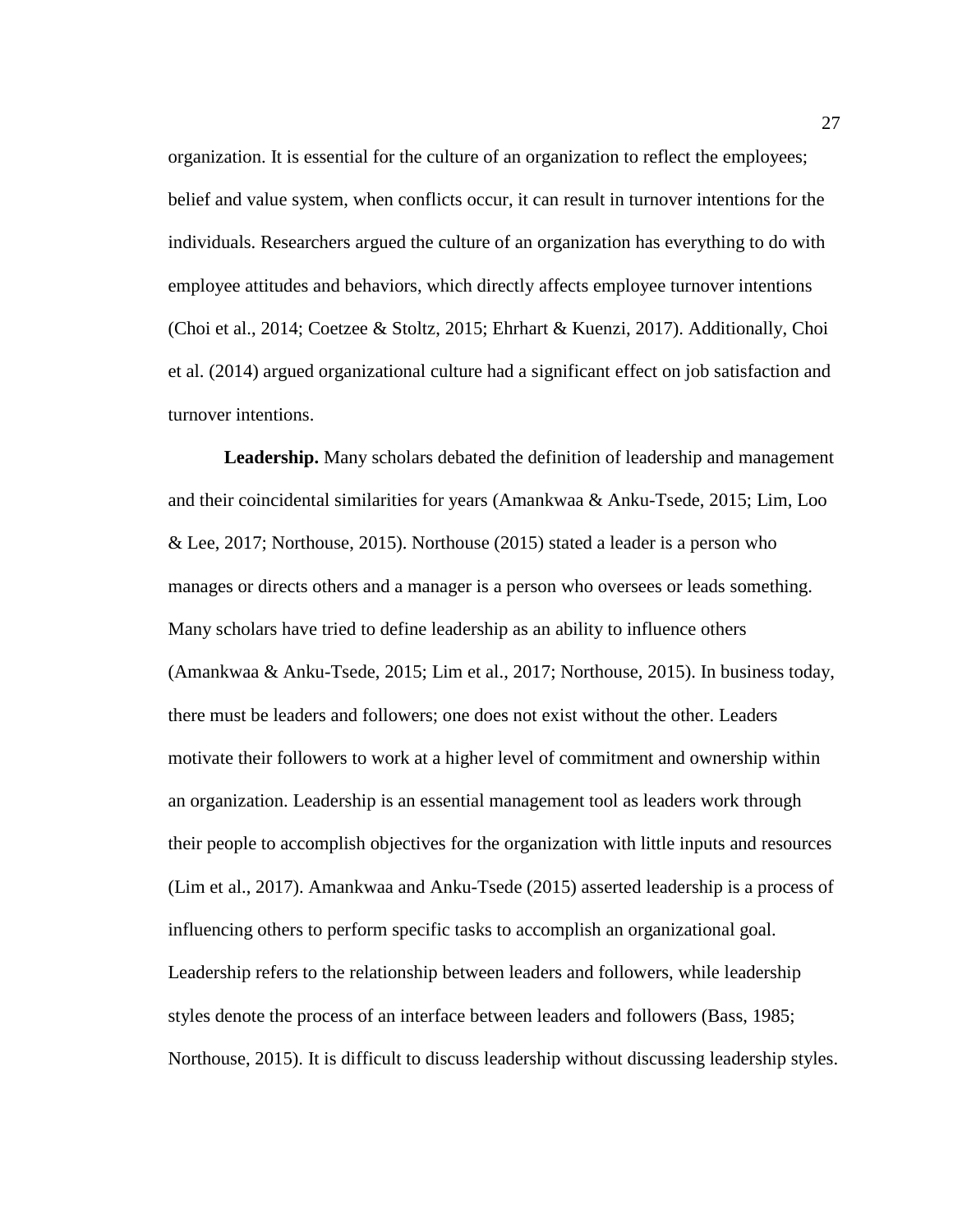Leaders must provide the right level of inspiration, motivation, recognition, and encouragement to followers to achieve the desired performance results (Amankwaa  $\&$ Anku-Tsede, 2015). Ribeiro, Yücel, and Gomes (2018) suggested transformational leaders develop their employees and enable them to grow with the organization, which in turn lowers the turnover rate.

Call et al. (2015) said the cost of turnover could lower profits sales for any organization to survive in business today. Retaining employees is essential for the organization. Dhar (2015) argued employees with high continuance commitment feel they must remain in the organization due to turnover costs or limited job prospects, which are typical for reluctant stayers. Researchers suggested leadership is a process by which an individual influence a group of individuals to accomplish a common goal (Bass, 1985; Burns, 1978; Northouse, 2015). To further discuss leadership, I examined leadership styles and the behaviors of leaders. Many leadership styles exist (transactional leadership, servant leadership, authentic leadership, and leader-member exchange, to name a few); however, I focused on transformational leadership. Burns (1978) defined transformational leadership when followers and leaders are engaged in raising the morale and motivation of each other. Bass (1985) extended the discussion of transformational leadership and noted transformational leadership is about how the leader motivates and encourages the followers to perform at a higher level of performance. Transformational leaders can change an organization by stimulating, inspiring, and inspiring employees (Amankwaa & Anku-Tsede, 2015; Chen et al., 2014; Eberly et al., 2017; Noland & Richards, 2015; Northouse, 2015). According to Heckmann, Steger, and Dowling (2016),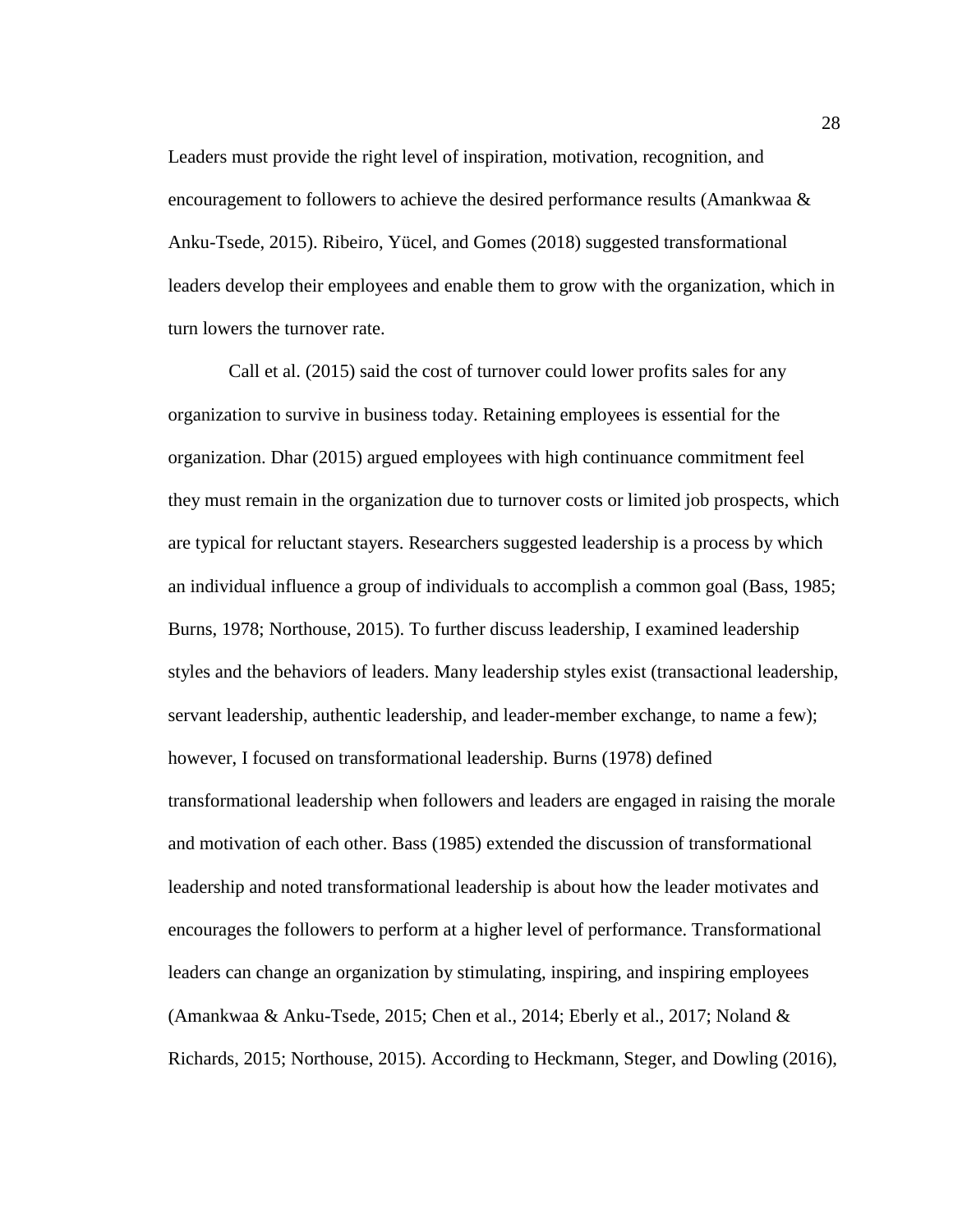managing change in any organization requires trust from the leaders in an organization and needs a relationship with HR to embrace the people aspect of the organization. Transformational leaders work with employees to perform at a high level of performance in the organization and bridge a gap between management and HRMs. Gregory Stone et al. (2004) and Hoch et al. (2016) argued servant leadership theory refers to servant leaders as an employee advocate, which is different than other leaders; putting the employee first. De Winne, Marescaux, Sels, Van Beveren, and Vanormelingen (2018) agreed with recent research about the relationship between organizational performance and turnover intentions of employees. De Winnie et al. (2018) stated turnover volatility is negatively associated with labor productivity, suggesting organizations find it especially difficult to deal with strong and frequent changes in turnover across time.

Several researchers found a link between leadership style, leadership behaviors, and employee turnover intentions (De Massis & Kotlar, 2014; Lim et al., 2017; Liu, Cai, Li, Shi, & Fang, 2013; Rui-Han et al., 2016; Waldman, Carter & Hom, 2015). Liu et al. (2013) examined the correlation between HRM, leadership styles, and employee turnover. Liu et al. (2013) analyzed data from 190 human resource personnel from Shenzhen and Hong Kong and found leadership styles were a significant predictor of employee turnover. Liu et al. (2013) found leadership styles increased or reduced employee turnover intentions. Liu et al. (2013) revealed leadership styles affect employees' organization identity, which in turn influences employee turnover. Waldman et al. (2015) examined 375 Chinese employees from 96 workgroups on the connection between leadership and followers' turnover. According to Holstad et al. (2014) and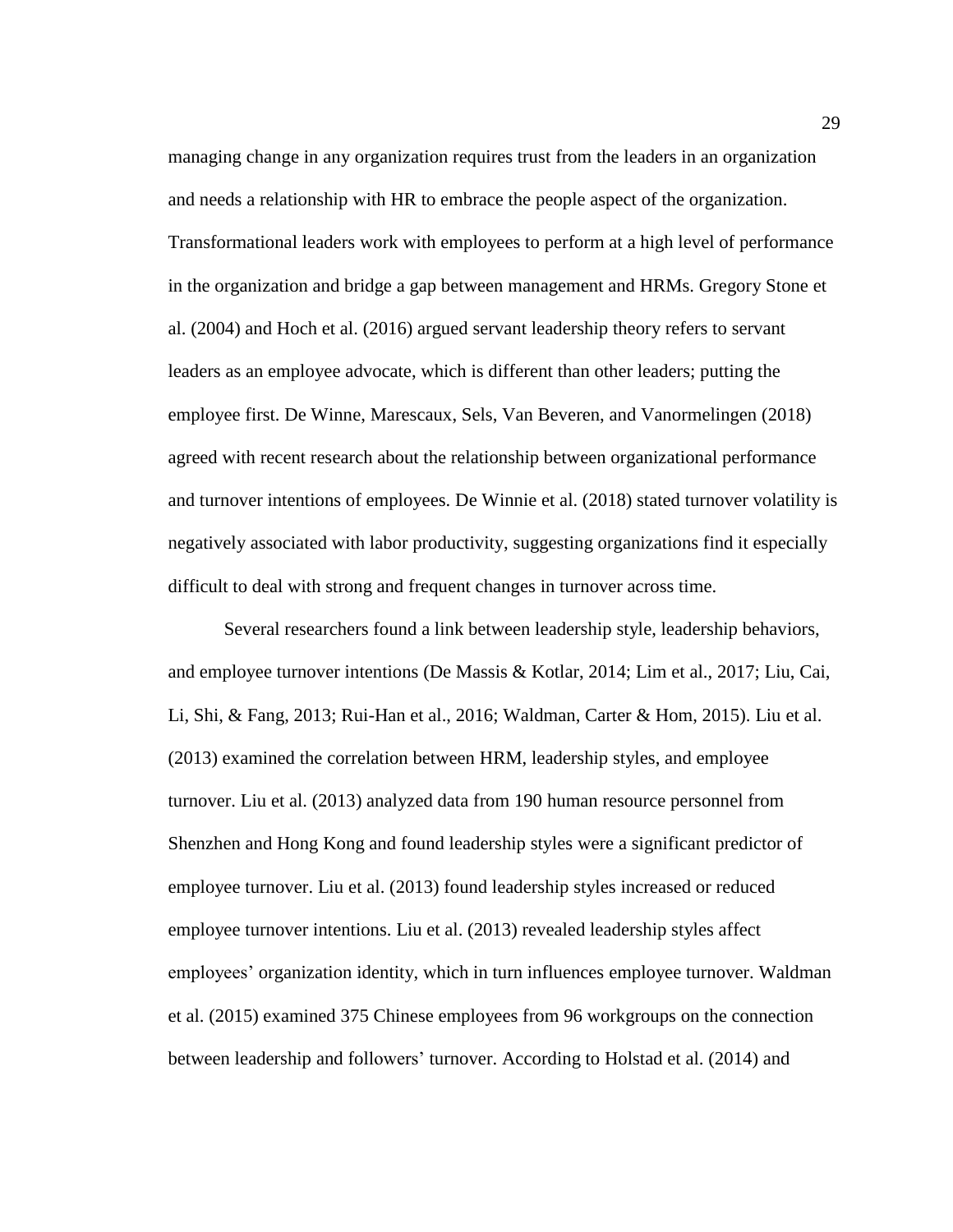Waldman et al. (2015), transformational leadership can reduce employee turnover intentions. Waldman et al. (2015) found employees were less likely to leave the organization when they work for transformational leaders.

Lim et al. (2017) surveyed a sample of 100 participants from the Finance Shared Service Center (SSC). According to Lim et al. (2017), the Finance SSC employee turnover rate increased at an alarming rate (20% as compared to the industry average of 15%) over the past three years, which resulted in both direct and indirect turnover cost for the organization. Lim et al. (2017) investigated the relationship between transformational leadership, job satisfaction, organizational commitment, and turnover intention. High turnover has a direct impact on corporate morale and effectiveness, which results in a loss of precious knowledge. Lim et al. (2017) found there was an insignificant negative relationship between transformational leadership and turnover intention. Additionally, Lim et al. (2017) revealed job satisfaction does facilitate a connection between transformational leadership and turnover intentions. A transformational leader can influence the follower's plan to stay with the organization.

Rui-Han et al. (2016) used a cross-sectional online survey to collect data from 252 UK employees of a global data management company. Rui-Han et al. (2016) examined whether managers are supportive and unsupportive behaviors to predict the level of employees' engagement, job satisfaction, and turnover intention. Rui-Han et al. (2016) found supportive manager behavior predicted job turnover intentions and job satisfaction, but not employees' engagement. Unsupportive manager behavior depicted only job satisfaction. Neither employee job satisfaction or employee engagement predicted a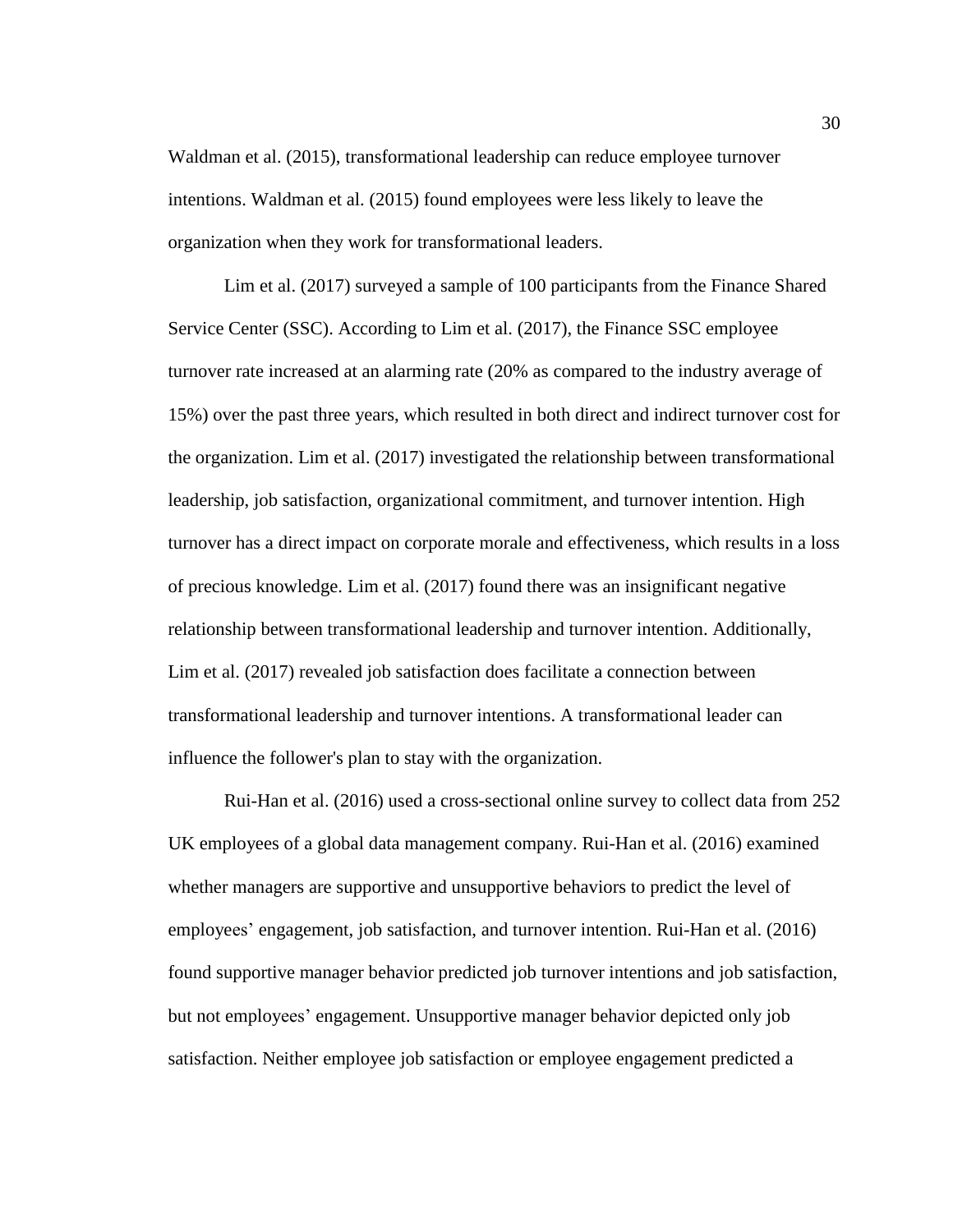relationship with unsupportive manage behavior. Rui-Han et al. (2016) showed a positive relationship between supportive manager behavior and employee turnover intentions. Rui-Han et al. (2016) stated how important the involvement of the manager's behavior relations to employee job satisfaction, employee engagement, and employee turnover intentions. Researchers asserted leaders and HRMs could influence the turnover intentions of employees in an organization (Izvercian, Potra, & Ivascu, 2016; Liu et al., 2013; Raina & Britt Roebuck, 2016). In situations in which leaders and HRM work together to create an environment of growth, training, and development, employees are less likely to leave the group.

**Job satisfaction.** Kam and Meyer (2015) defined job satisfaction as an individual's sense of satisfaction and gratification within their job and work environment. Scholars realize the importance of management's behavior and influence on employee turnover and the impact to job satisfaction (Coetzee & Stoltz, 2015; Izvercian et al., 2016; Raina & Britt Roebuck, 2016). Management can affect the overall environment of an organization. The actions, lack of communications, and the attitude of managers can influence the workplace and affect the retention of employees. Coetzee and Stoltz (2015) examined a sample of 321 employees in a South African automotive industry on career adaptability and the relationship to employees' satisfaction. Coetzee and Stoltz (2015) argued career adaptability, especially career concern, significantly relates to employees' satisfaction with their career opportunities, work-life balance, training and development opportunities, and characteristics of the jobs offered by the company. Coetzee and Stoltz (2015) suggested employees' career concerns, and how their goals and plans related to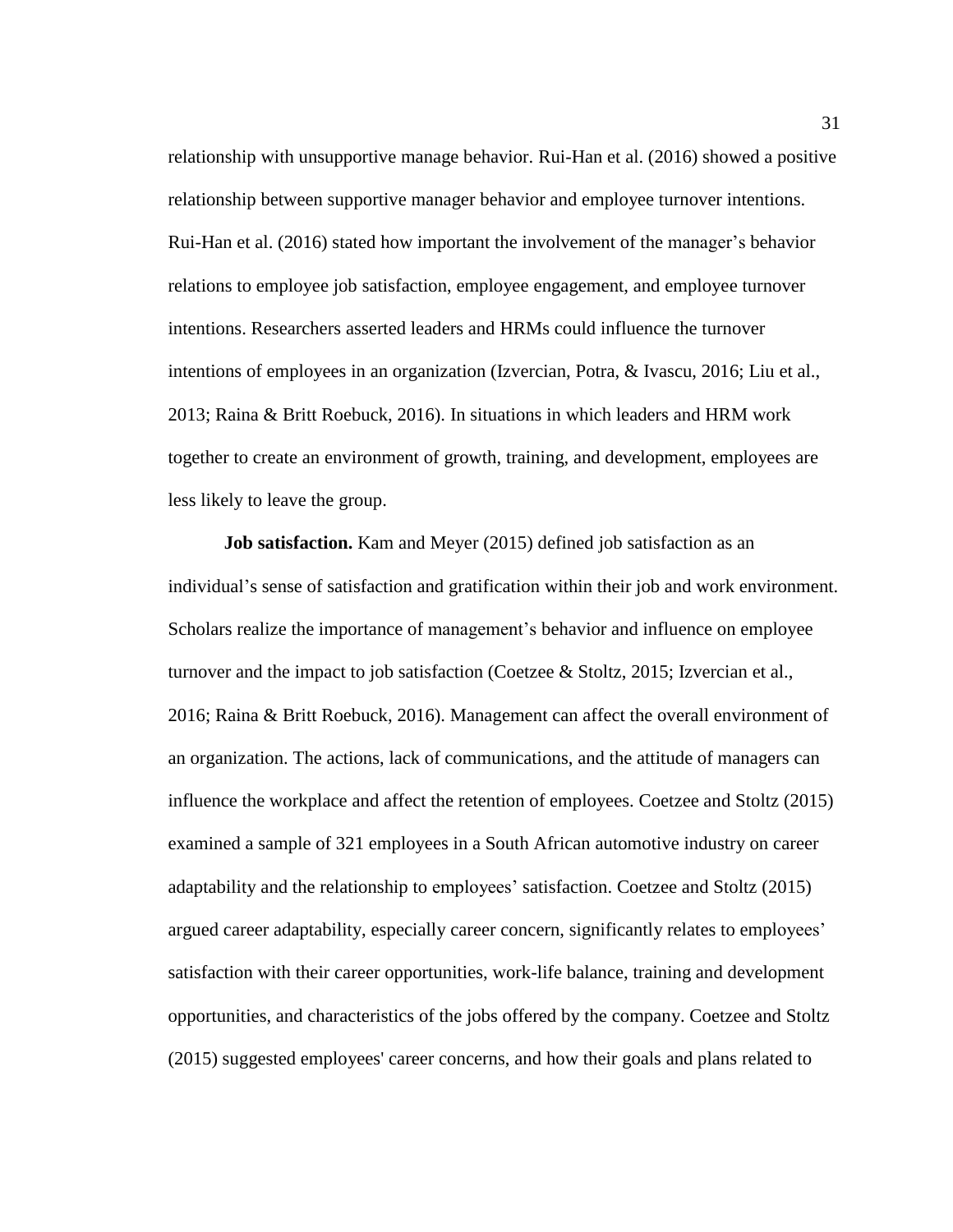retention practices, were significant for retaining skilled workers.

In a competitive environment, organizations are turning towards a critical internal wealth, which is their employees, because satisfied employees are considered to perform well and remain loyal (Izvercian et al., 2016). Izvercian et al. (2016) examined the viewpoints of 14 in-depth semistructured interviews with professionals from the Romanian public and private sector. Izvercian et al. (2016) then addressed the variables and determined which variables influenced the high and low job satisfaction elements of the Romanian labor market. Izvercian et al. (2016) stated satisfied employees perform well and remain loyal to the organization.

Raina and Britt Roebuck (2016) stressed the importance of management communication and the relationship to job satisfaction, organizational commitment, and employee turnover intentions. Raina and Britt Roebuck (2016) sampled 105 employees from the insurance sector to gather information concerning management communication, job satisfaction, and organizational commitment. According to Raina and Britt Roebuck (2016), since India's government liberalized the insurance sector in March 2000, the insurance sector within India is continually growing at a rate of 15 to 20% per year. With the growth of the insurance industry, India's insurance companies depend primarily on its employees to generate the business. Lately, the insurance sector faces a turnover rate between 14 and 38% (Raina & Britt Roebuck, 2016). Raina and Britt Roebuck (2016) suggested there is a definite relationship between management communications, employee satisfaction, organizational commitment, and employee turnover. Izvercian et al. (2016) and Raina and Britt Roebuck (2016) suggested HRM managers must be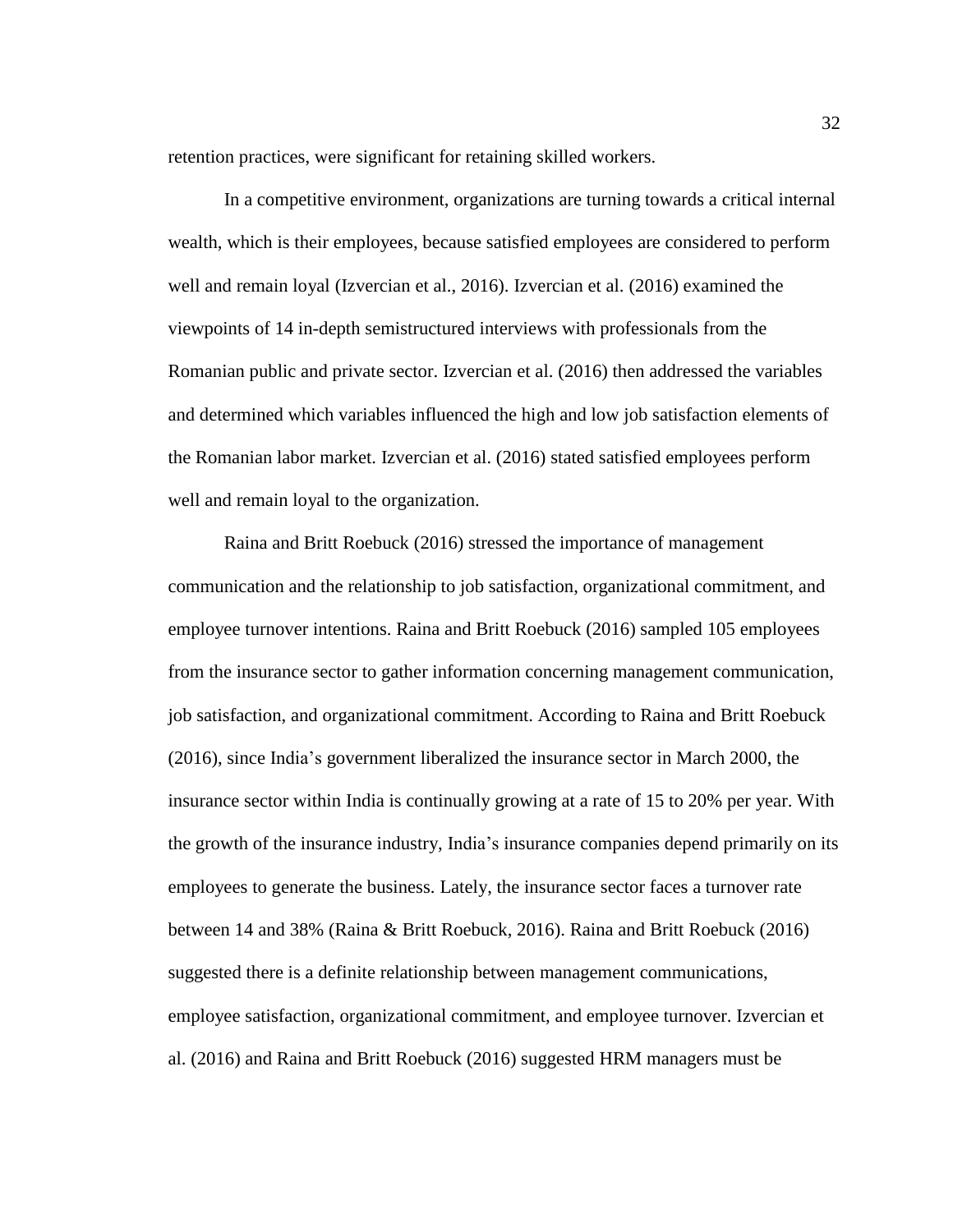involved with store managers in creating strategies to improve job satisfaction, which may reduce employee turnover and retain high performing employees in the workplace. Raina and Britt Roebuck suggested managers contribute to the efficient functioning of the organization by providing the right environment for employees. According to Nohe and Hertel (2017) and Northouse (2015), the leadership style of managers can create changes in their subordinates by motivating and encouraging them to accomplish the company's goals. Ahmad and Rainyee (2014) discussed the importance of organizational commitment and job satisfaction on employee turnover. Ahmad and Rainyee (2014) found when the employee is happy with his or her job, the employee has a higher commitment to the business, and he or she is less likely to leave the organization.

**Lack of leadership training.** Avolio (2016) and Brown, Thomas, and Bosselman (2015) argued about the investment in leadership development and how does readiness matter. Avolio (2016) discussed the work of Bersin, which estimated 35% of the expenditures corporations make on training focus on leadership development. Given this significant investment, it is essential to examine how aligned the readiness of each leader is to engage in the development intervention, but equally important how aligned both the leader and the response itself are to address the preparedness of the context and followers for such leadership development. For example, if researchers assess the readiness of a leader for a leadership development intervention, then the validity of the intervention should also be enough to address the situational demands, which the target leader will face as he or she moves into the leadership situation. Why is this important? Someone who is developmentally ready to engage the challenges put forth by a leadership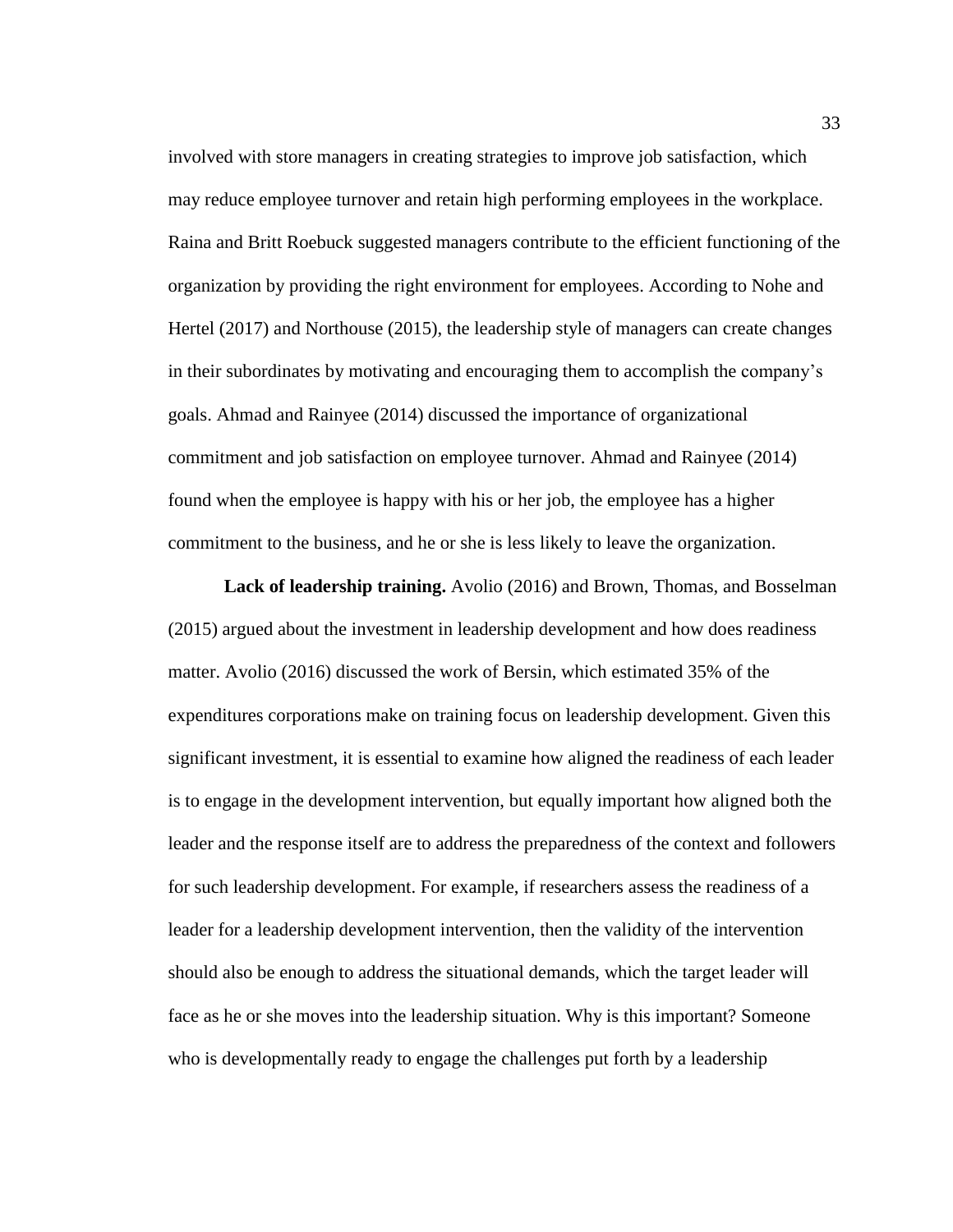development program may be ill-prepared to lead in the context for which the program designed if the plan does not address the actual challenges, which faces in a real leadership role (Brown et al., 2015).

Huang and Su (2016) surveyed a sample of 115 participants to find the relationship between job training satisfaction (JTS) and job satisfaction (JT) and the impact on turnover intentions (TI). Huang and Su (2016) found a negative relationship between JTS and TI. When leaders merge training into their training programs, the outcome may reduce employee turnover. Additionally, Huang and Su (2016) argued it is critical for HRM to consider employees satisfaction with the training and their approach.

Dhar (2015) examined a sample of 494 employees working in small and mediumsized tourist hotels operating in Uttarakhand, India and found a healthy relationship between training and the quality of service. Dhar (2015) revealed the quality of service improved in the organization with adequately trained employees because employees were more committed to the organization. Additionally, Santhanam et al. (2017) explored the relationship between human resource management practices, breach of psychological contract and employee turnover intentions among hotel frontline employees in the Indian hospitality industry. Santhanam et al. (2017) collected responses from 294 frontline employees (front office and food and beverage services). Santhanam et al. (2017) found selection, training, and compensation practices influence the employee's turnover intentions.

Kazis and Molina (2016) discussed a study conducted by the Manpower Demonstration Research Corporation (MDRC) about training programs. The MDRC's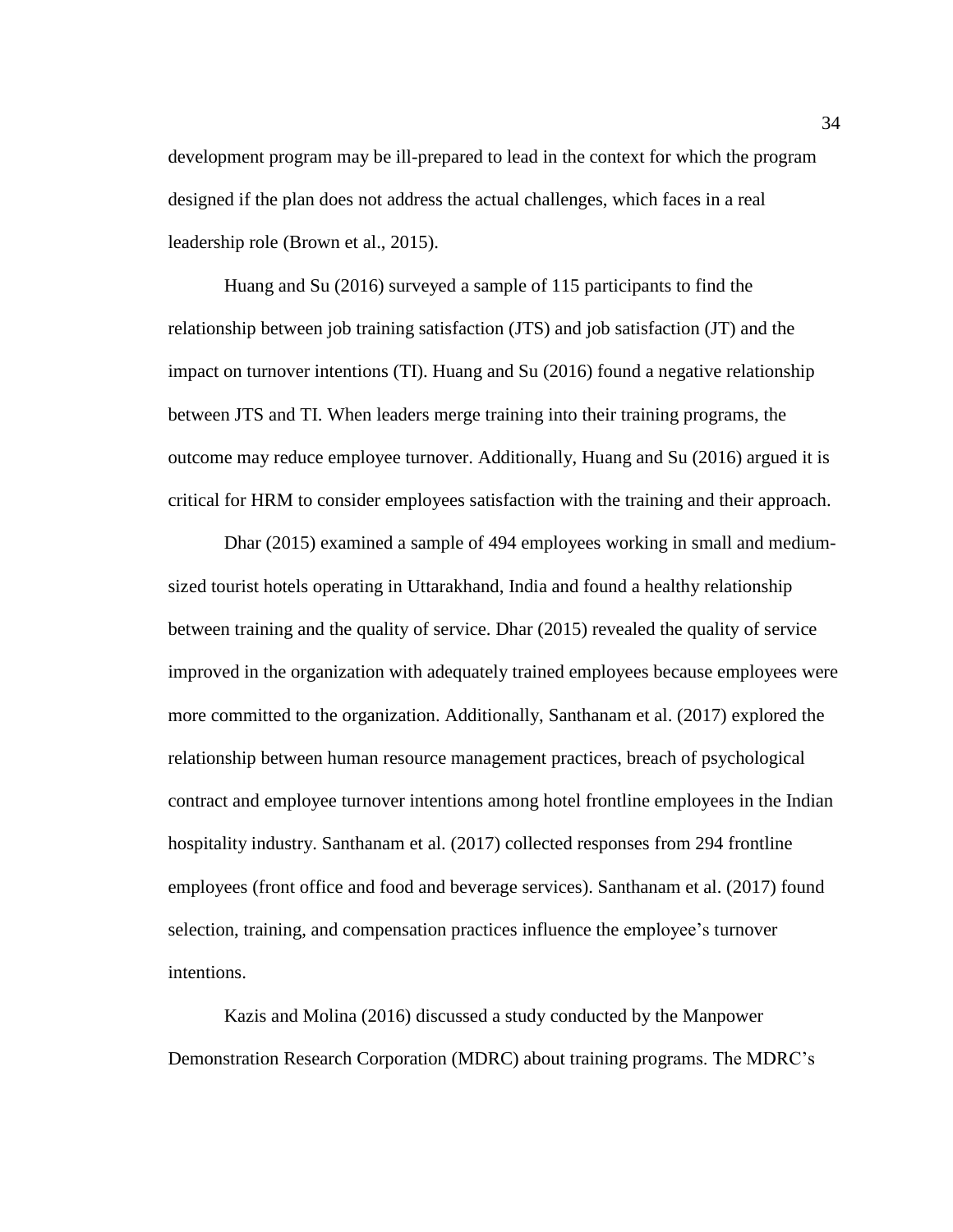study included interviews with more than 70 policymakers, industry representatives, workforce development funders and practitioners, and others, united with general online research. Kazis and Molina (2016) focused on workforce training programs delivered by nonprofit organizations. According to Kazis and Molina (2016), the study indicated a few nonprofit workforce training programs prepared unexperienced workers for careers in the retail industry focus on intermediate jobs; most instead focus on low-wage, entry-level positions. Community-based training programs targeting middle-skill jobs operate on a relatively small scale.

Based on the research, training, retention, and turnover have a direct impact on the profitability of the organization. Gilbert et al. (2016) stated when organizations train their employees; they invest in the future of the company. The workforce in the retail industry changes every day, and it is becoming more difficult to retain employees (Miller, 2010). It is essential for leaders to create a strategy to train employees. When store managers fail to create strategies to reduce turnover and improve profitability, it affects the overall business, which increases the turnover and cost the company money. Turnover affects the bottom line and can cripple an organization.

**Education and skills.** Several researchers stated turnover is a significant problem for organizational performance and employee turnover (Grunau, 2014; Mahy, Rycx, & Vermeylen, 2015; Nelissen, Forrier, & Verbruggen, 2017). Turnover can vary from organization to organization and can be expensive. Mahy et al. (2015) investigated the relationship between firm productivity and education. Mahy et al. (2015) researched data from a Belgian employer's employee panel during 1999-2010 to find the existence of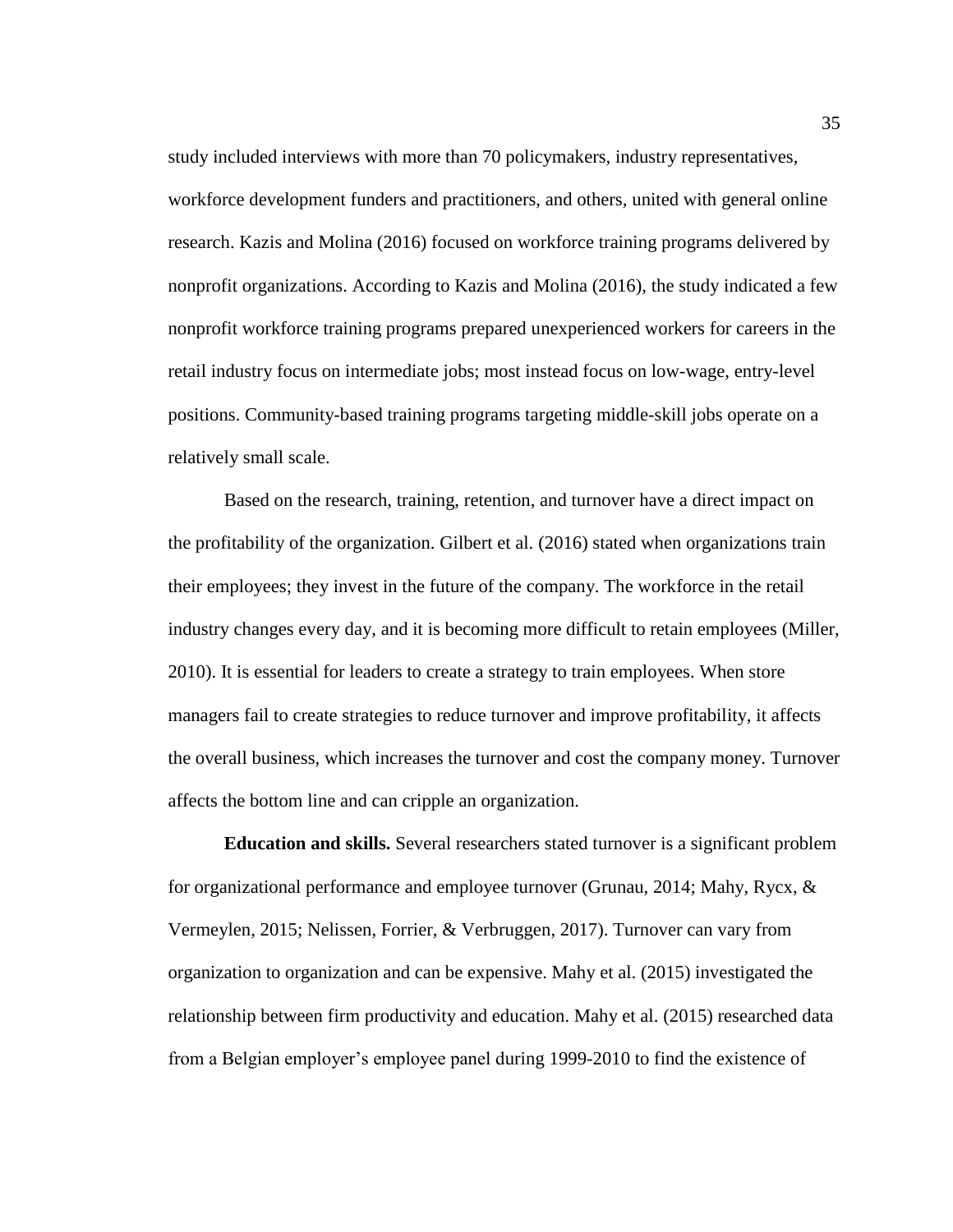positive (negative) impact of over (under) education on the organization's productivity. Mahy et al. (2015) found the effect of over-education on productivity is stronger among firms: (a) with a higher share of high-skilled jobs, (b) belonging to high-tech/knowledgeintensive industries, and (c) evolving in a more uncertain economic environment. Mahy et al. (2015) stated the relationship between educational mismatch and firm productivity might depend on specific working environments of the firm. For example, Mahy et al. (2015) reported it is easy to imagine an over-educated worker with a Ph.D. in mathematics could add value to the financial department of a bank or a high-tech company operating in a constantly changing environment. In contrast, Mahy et al. (2015) stated the same over-educated worker employed in a traditional retail store or cleaning business might be less productive than his adequately educated peers, due to frustration (i.e., a lower level of job satisfaction). Additionally, Mahy et al. (2015) found overeducated workers are healthier, more work- and career-minded, and stay longer in the same firm.

Nelissen et al. (2017) examined the relationship between employees' development and employee turnover using two-wave longitudinal data from 588 employees. Nelissen et al. (2017) studied this paradox and probed the relationship between six development activities and voluntary turnover mediated by perceived employability. Nelissen et al. (2017) found the upward job transition positively influenced turnover intentions, and Mahy et al. (2015) stated over-educated workers are healthier more work- and careerminded, and stay longer in the same firm. Nelissen et al. (2017) argued the retention path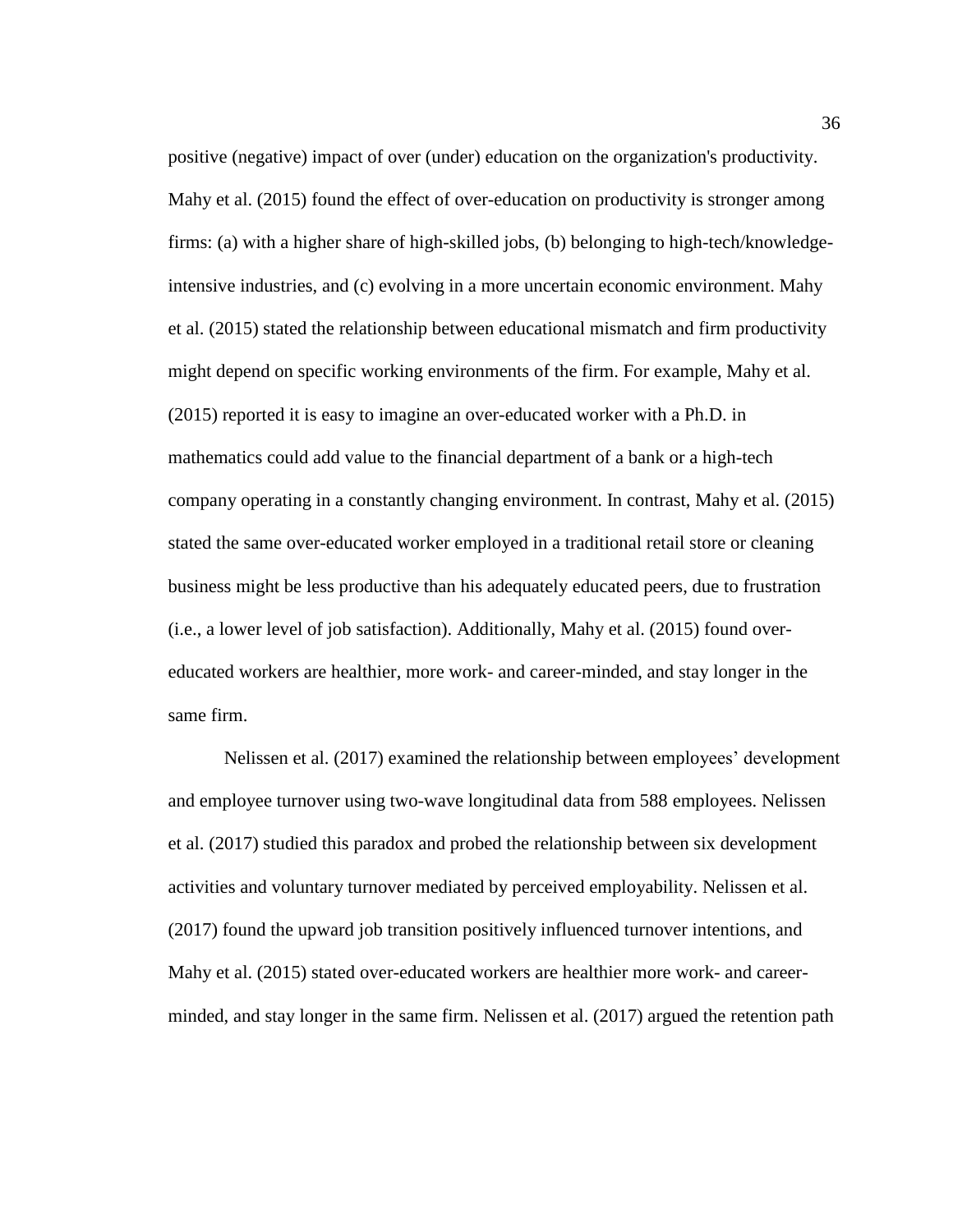of the employee did not support turnover, and several development activities were positively related to perceived internal employability.

 Grunau (2014) examined the relationship between education and skills and the impact of overeducated and undereducated workers on organizations' productivity and employee turnover. Grunau (2014) conducted questionnaires in Mobilink Head office, Call Center, and Administrative Departments. Grunau (2014) examined employee turnover, workload, work stress, employee salary, job satisfaction, and work to family conflict affects the organization. Grunau (2014) found the performance of an organization is negatively and insignificantly associated with employee turnover, workload, work stress, salary, and family to work conflict. Additionally, Grunau (2014) depicted there is a negative relationship between organizational performance and employee turnover, workload, work stress, salary, family to work conflict. Grunau (2014)agreed with Mahy et al. (2015), turnover effects the performance of the organization and turnover may vary based on the business.

## **Retention Challenges**

The economy is continually changing and retaining high-performance worker is an essential priority for many organizations. According to Sutanto and Kurniawan (2016), employee retention is an act to hold or preserve, as it pertains to the employment of your job. Grunau (2014) defined employee retention as a careful and necessary effort by an organization to keep employees for a longer time. Grunau (2014) defined employee retention as a strategical initiative to develop a long-lasting connection between organizations and employees. Employee retention is a process based on motivational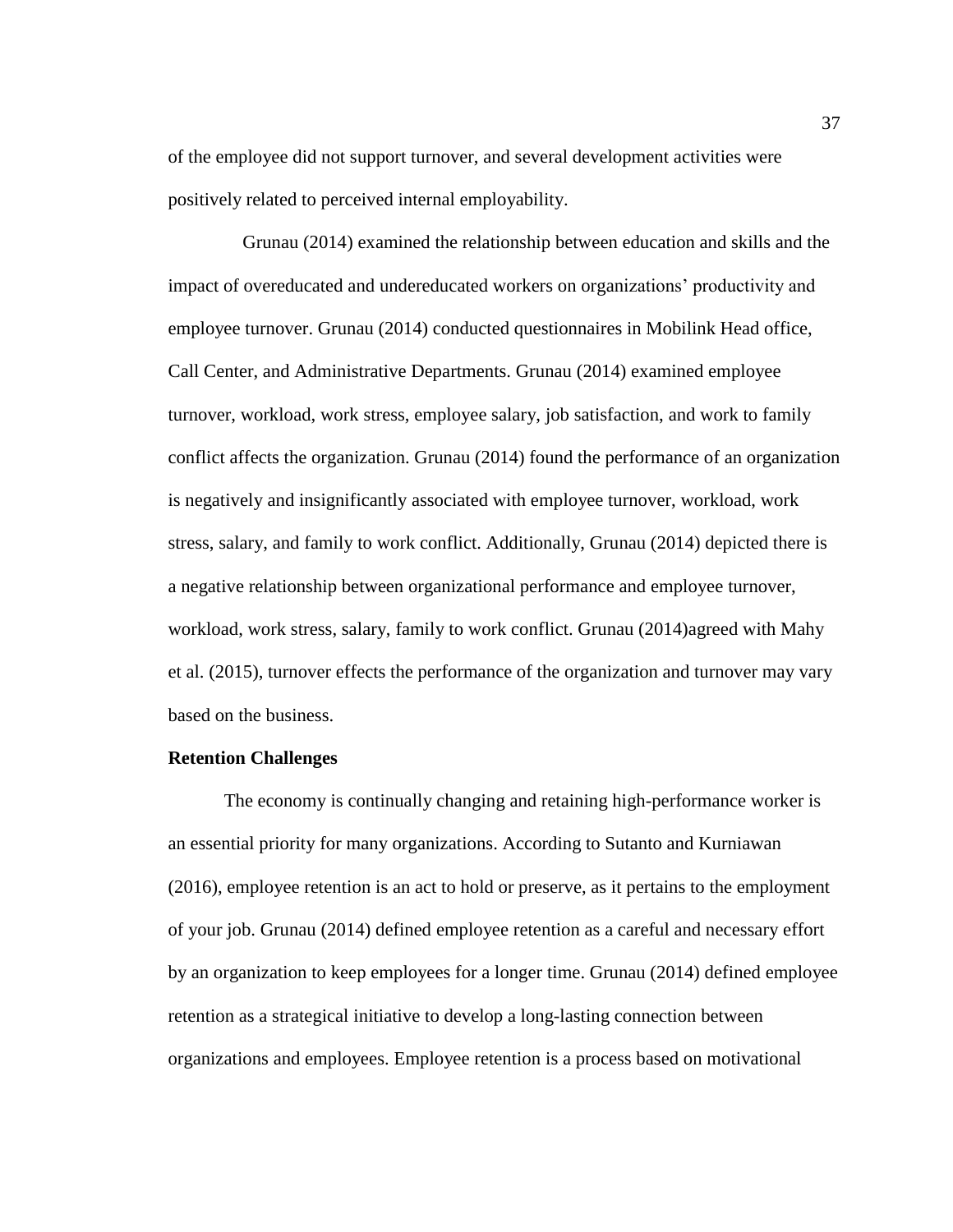tools initiated by organizations to maintain and keep valuable employees for a more extended period. Some of the challenges of employee retention are employee turnover, recruiting and training, and compensation. Reina et al., (2018) stated leaders must invest in human capital and look at short and long-term goals to reduce employee turnover.

**Employee turnover.** Kam and Meyer (2015) defined employee turnover as the voluntary or involuntary separation of employees leaving their current job. According to Grunau (2014) and Reina et al. (2018) asserted not all turnover is terrible turnover. When an employee retires or leaves the organization during normal attrition, this is good turnover. Involuntary turnover is a bad turnover because this type of turnover is unexpected and leaves a gap in organizational performance (Kam & Meyer, 2015).

Some scholars stated employee retention is a significant business challenge, and the preservation of skilled workers is essential to the profitability and sustainability of the organization (Ghosh et al., 2013; Mandhanya, 2016; Qazi, Khalid, & Shafique, 2015). Mandhanya (2016) stated employee retention is a concept of keen interest for researchers and human resource professionals because retention affects the entire organization's ability to complete its objectives and reach their goals. Human resource is one of the essential retention factors. Mandhanya (2016) argued the long-term success of organizations depend on the recruitment, development, reward, and retention of the right people. Mandhanya (2016) believed the loss of talented employees could be detrimental to a company's success. Outstanding employees may decide to leave organizations because they become dissatisfied, underpaid, and unmotivated.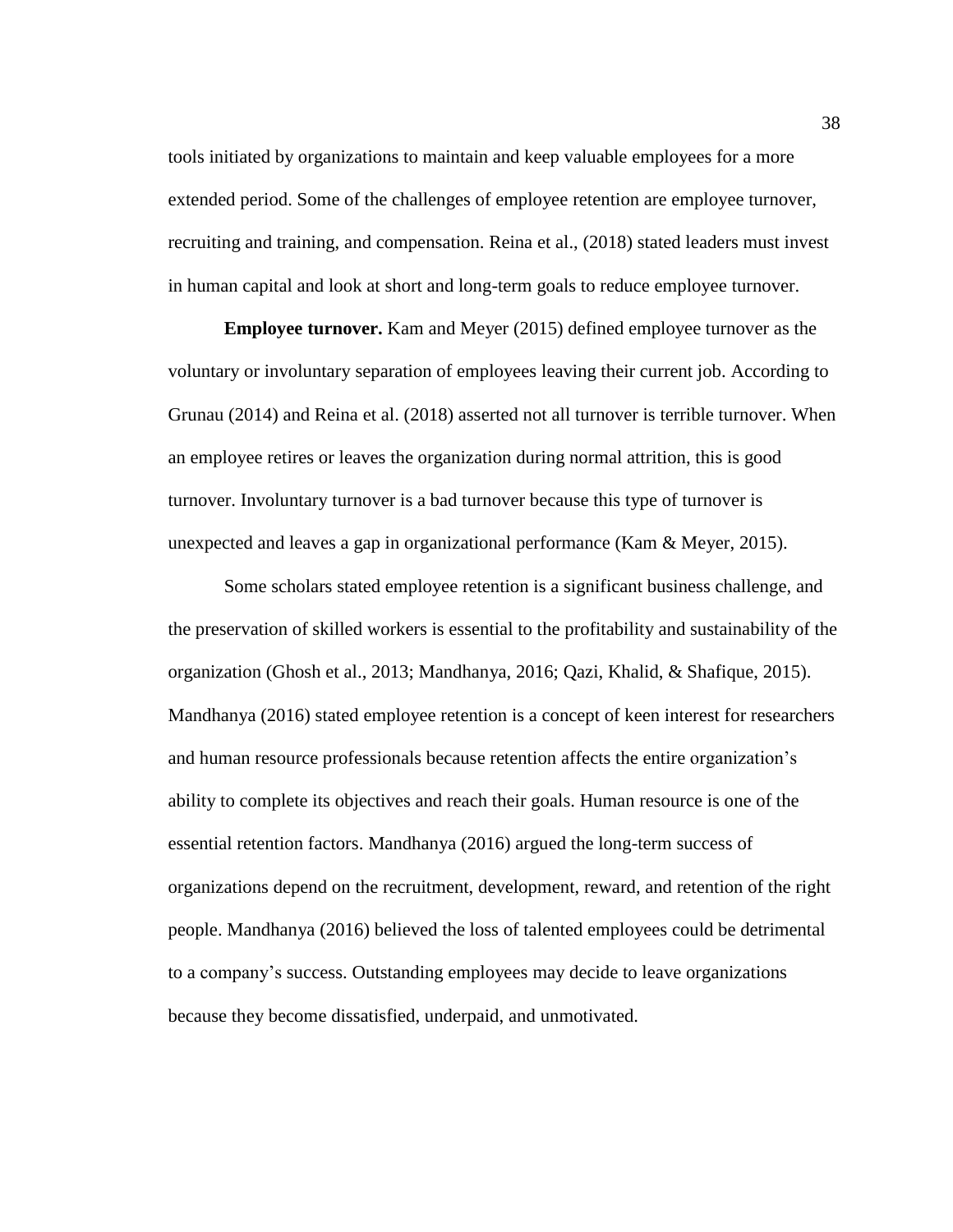Qazi et al. (2015) investigated a different explanation by considering the moderating effects of static personality traits such as self-evaluation on turnover intention. Qazi et al. (2015) focused on the employee who has varying levels of job embeddedness is exposed to the perception of organizational politics and job insecurity. Qazi et al. (2015) found when manages show trust and transparency with employees about reward policies, the high performing employees are not likely to leave the organization.

 Ghosh et al. (2013) examined the factors which differentiate between employees intend to leave the organization and those who plan to stay with the organization. Ghosh et al. (2013) gave questionnaires measuring an incidental sampling of 100 employees. The primary objective was to find factors, which predict whether employees will remain with an organization or have motives to quit, are identified in advance, and measures are taken to keep them, especially if they are vital performers. Businesses are always facing changing times and it essential to retain skilled workers for the success of the organization. Ghosh et al. (2013) found commitment and goal clarity were the best predictors of employees' intention to stay or leave the organization.

Aruna and Anitha (2015) and Mandhanya (2016) posited human resources are critical to the organization. Leaders must work with HRM to develop an environment to not only manage the retention of employees but work together to retain them. Skilled employees play an essential role for any organization because employees' knowledge and skills are important to a companies' ability to remain competitive (Aruna & Anitha, 2015; Ghosh et al., 2013; Mandhanya, 2016).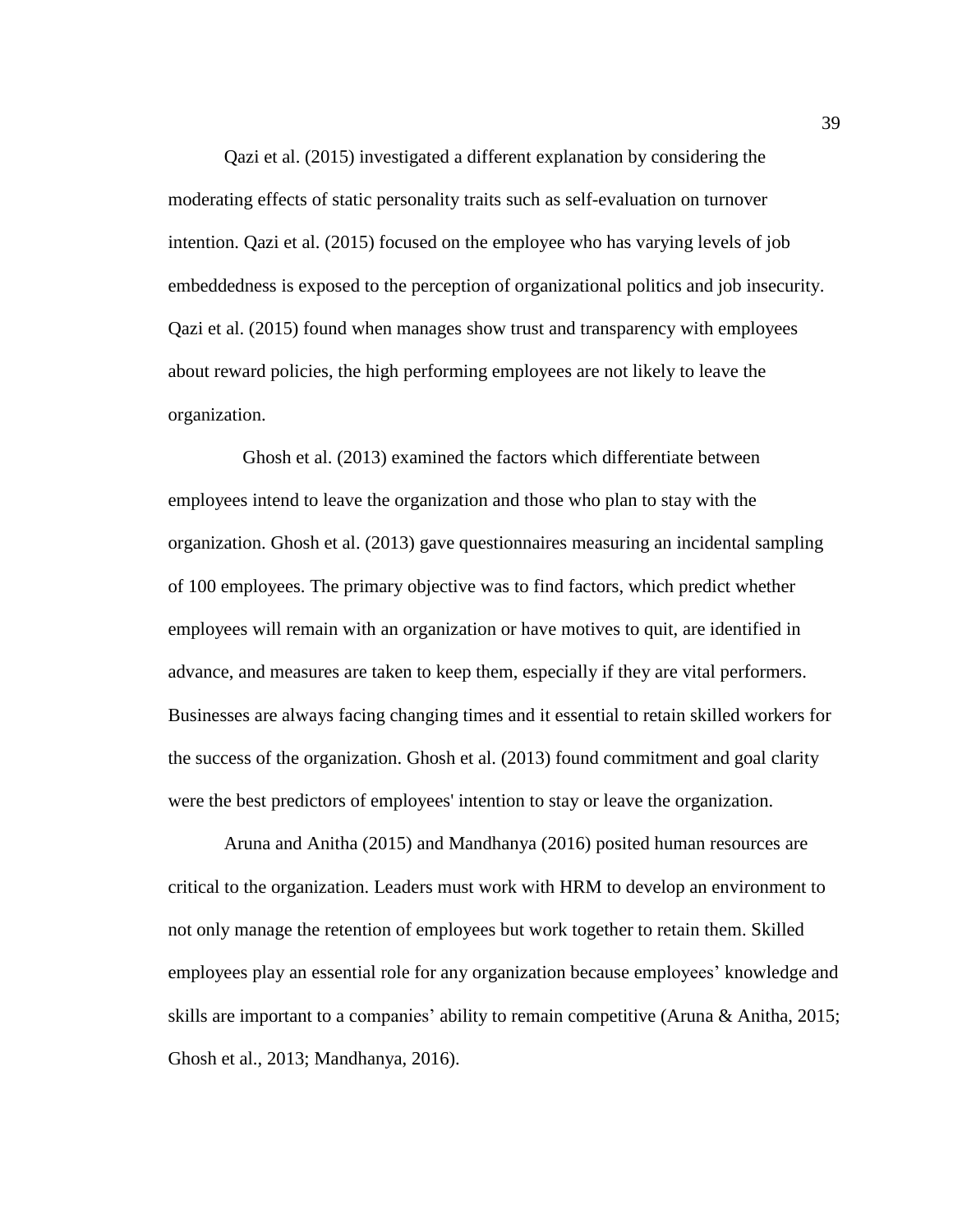**Recruiting and training.** Scholars posited the recruitment and training of skilled workers is a challenge for many organizations (George, 2015; Miller & Bird, 2014; Sun, 2015; Sutanto & Kurniawan, 2016). Sun (2015) defined recruitment as a process, which businesses use to forecasts personnel needs and determines qualification requirements according to human resource planning and job analysis used to meet organizational demands. Often organizations release recruitment information to find and attract the best candidates who have the abilities and skills for the team.

George (2015) stated retaining employees; particularly professional workers are critical to any organization. George (2015) posited retaining the best professional talent is of great practical significance to agencies as it eliminates the recruiting, selection, and onboarding costs of their replacement maintain continuity in their areas of expertise and support a rewarding culture. George (2015) argued retention factors are two levels, organizational and job. Many employees may have loyalty to the organization and still be dissatisfied with their job. George (2015) proposed the retirement of the baby boomers means there must be a greater emphasis on retaining key employees in organizations to mitigate the loss of critical skills and competencies. For institutions to remain competitive, they must have highly skilled workers.

Miller and Bird (2014) suggested considering the factors the organization wants to achieve when planning employment recruitment and have a clear understanding of the skill set, competence, education, and experience levels of the individual they wish to recruit. Employee recruitment is very competitive among organizations. All organizations aim to hire the best individuals with the best skills. Russell and Brannan (2016) examined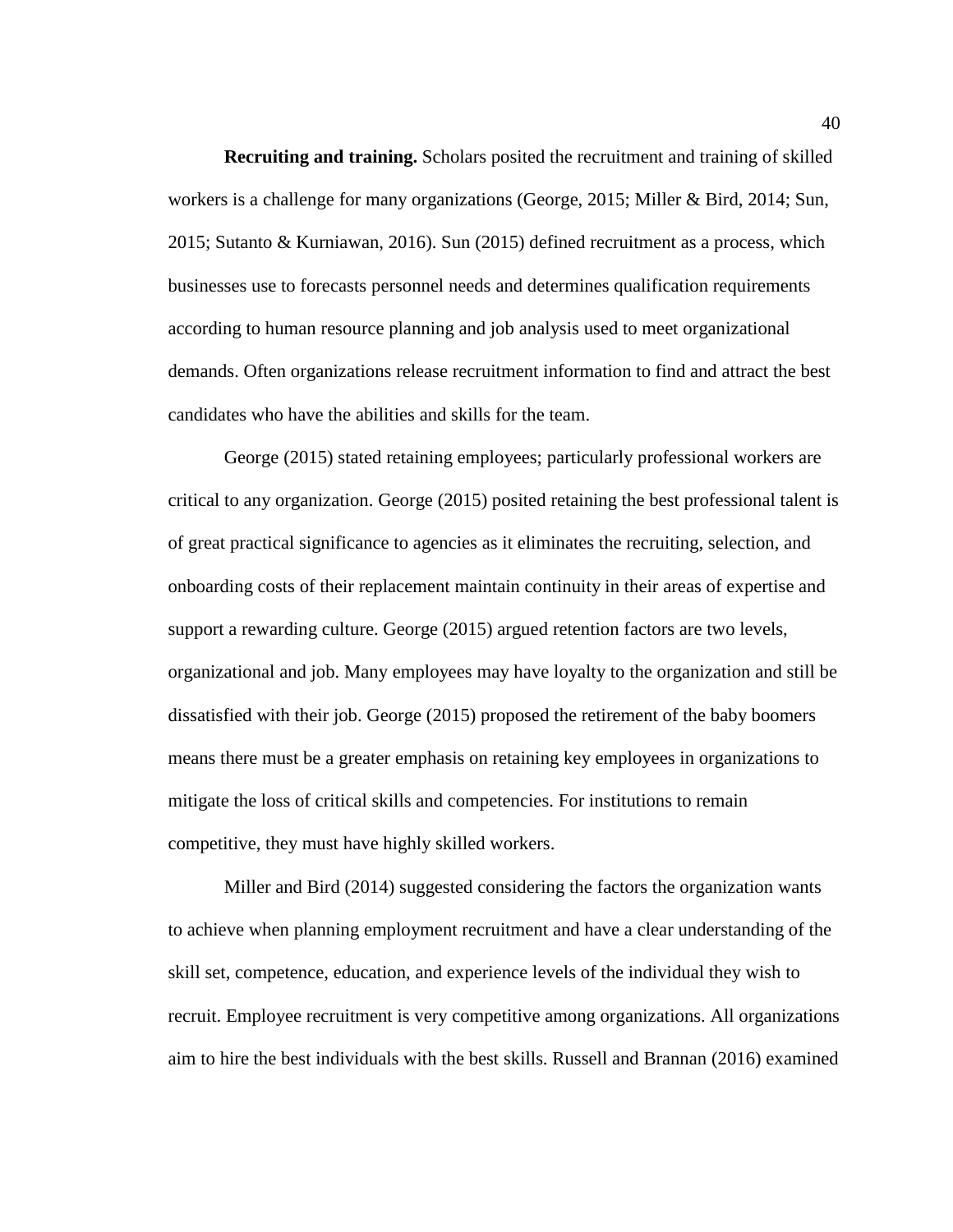how employer branding is used and embedded in organizational HR practices; specifically, recruitment, selection, and integration. Russel and Brannan (2016) added to the growing literature on employer branding by explicitly focusing on actual HR practices, which are often left unexplored in contemporary accounts of branding practices. Russell and Brannan (2016) explored the specific role these methods play in the enactment of employer branding to assess their implications.

Sutanto and Kurniawan (2016) examined the impact on recruitment, employee retention, and labor relations to employee performance on the batik industry in Solo. Sutanto and Kurniawan (2016) suggested an excellent recruitment program could provide a positive influence on employee commitment, productivity and the quality of work including performance. The relationship between employee retention on performance is complex. Additionally, Sutanto and Kurniawan (2016) posited performance could decrease if the employee retention is terrible and there is a possibility of lack of progress if employee turnover is too dismal. Sutanto and Kurniawan (2016) argued besides recruitment and employee retention; the labor relations can affect the employee performance, where the problems usually arise from the difference of work, age, and demographics (Kim et al., 2015). Untrained employees will equally affect the sustainability and profitability of the organization as employee recruitment.

Huang and Su (2016) surveyed a sample of 115 participants to find the relationship between job training satisfaction (JTS) and job satisfaction (JT) and the impact on turnover intentions (TI). Huang and Su found a negative relationship between JTS and TI. Employees were less likely to leave the organizations when training is a part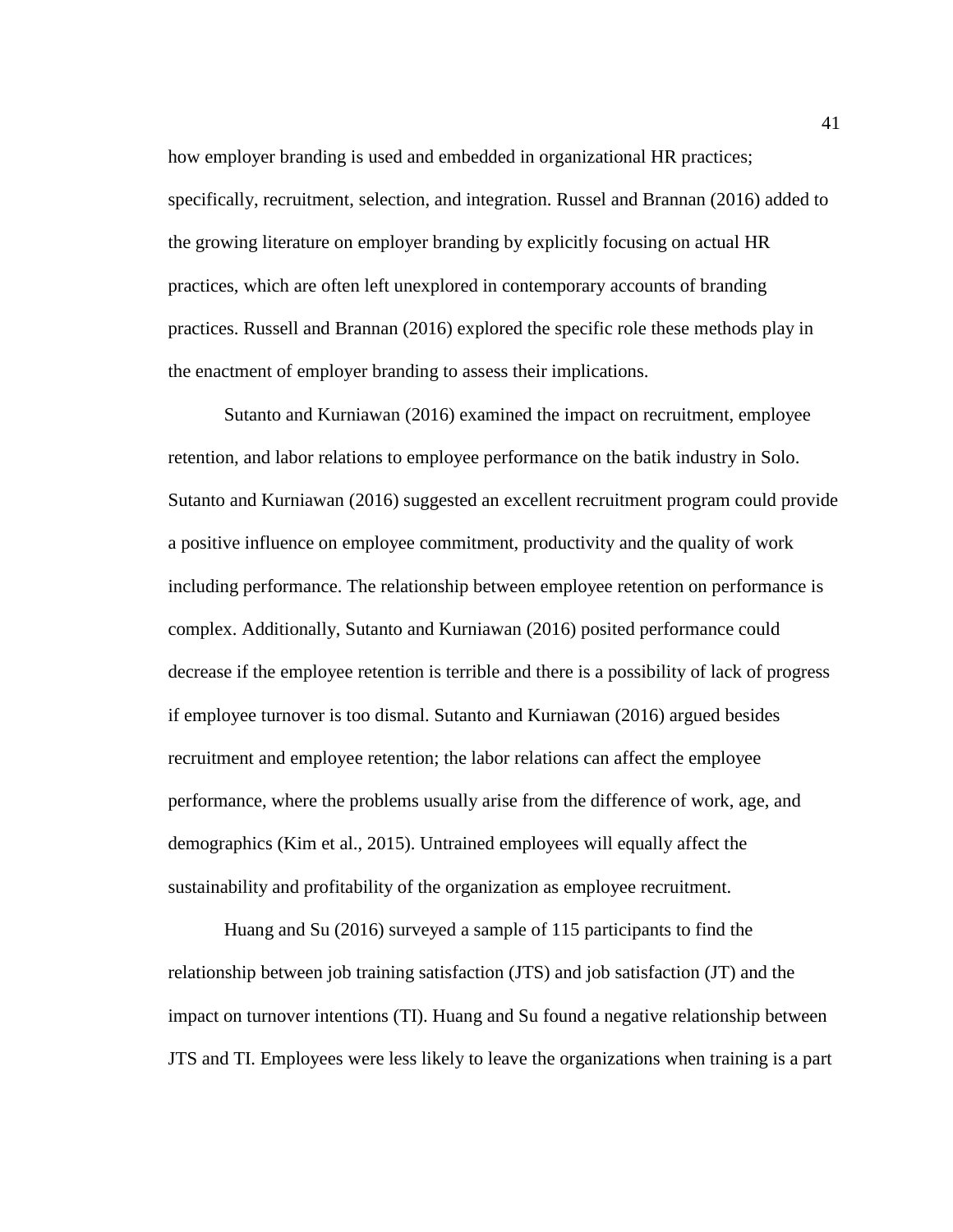of training programs. Additionally, Huang and Su (2016) argued it is critical for HRM to consider employees satisfaction with the training and their approach.

Dhar (2015) examined a sample of 494 employees working in small and mediumsized tourist hotels operating in Uttarakhand, India and found a healthy relationship between training and the quality of service. Dhar (2015) revealed the quality of service improved in the organization with adequately trained employees because employees were more committed to the organization. Additionally, Santhanam et al. (2017) explored the relationship between human resource management practices, breach of psychological contract and employee turnover intentions among hotel frontline employees in the Indian hospitality industry. Santhanam et al. (2017) collected responses from 294 frontline employees (front office and food and beverage services). Santhanam et al. (2017) found selection, training, and compensation practices influence the employee's turnover intentions.

**Compensation.** According to Gupta and Shaw (2014), compensation is the reward, which one receives in exchange for the work or services performed. Salary is significant because it can affect employee attitudes and behaviors both positively and negatively in the work environment. Additionally, Gupta and Shaw (2014) argued an excellent compensation system could be useful in motivating better performance and reduce employees desire to leave the organization. Compensation can be a powerful tool in driving a variety of desired behaviors. Gupta and Shaw (2014) examined 15 secondary public hospitals of Pudong New Area in Shanghai to collect compensation data for their employees and suggestions for compensation reform. Gupta and Shaw (2014) found the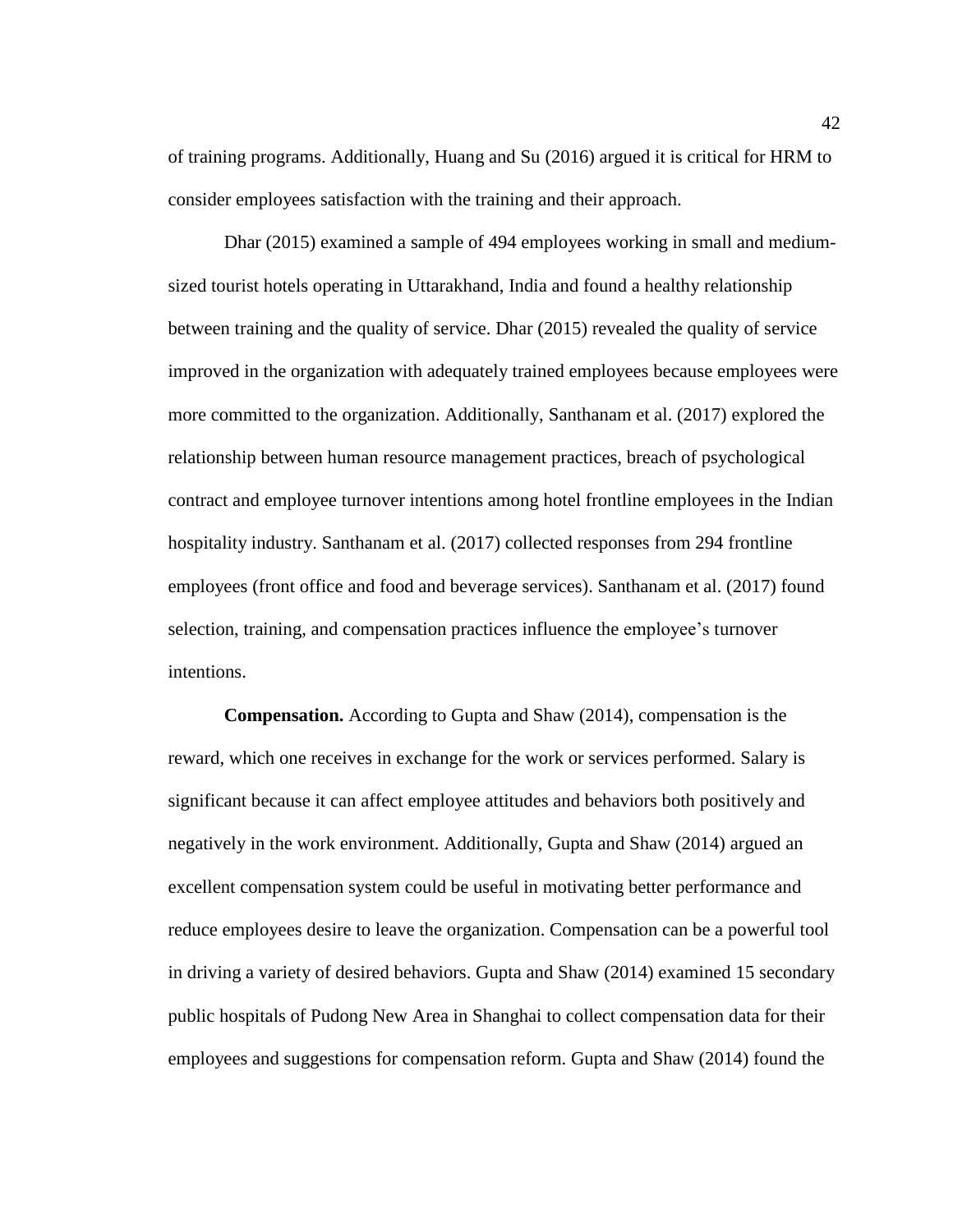compensation for the employees in secondary public hospitals of the Pudong New Area in Shanghai, in 2012, was 2.65 times for overall employees in Shanghai. According to Gupta and Shaw (2014), the need for compensation reform may facilitate the efficiency of medical care, and the need to be fair to employees. Employees tend to stay with the organization when appropriately compensated. However, Gupta and Shaw (2014) realized the compensation of employees might consider the educational level, workload, and responsibilities of the employees. When employers consider the educational level, workload, and duties of the employees, this means employees receive more in wages because of their education level, their workload, or their responsibilities. For example, employers cannot expect an employee with more education, like a doctor to receive the same compensation as a nurse with less training and responsibilities. Khandelwal and Shekhawat (2018) found salary, career development, benefits, and rewards are related to employee turnover.

#### **Transition**

The first Section of this study includes the problem statement and purpose statement, as well as the nature of the study to defend the reason for choosing a qualitative methodology and case study design for this research. Also, Section one is comprised of the interview questions, the conceptual framework, and the operational definitions. Section was also encompasses the assumptions, limitations, and delimitations for the study. The last two components of Section one are the significance of the study and a review of the professional and academic literature.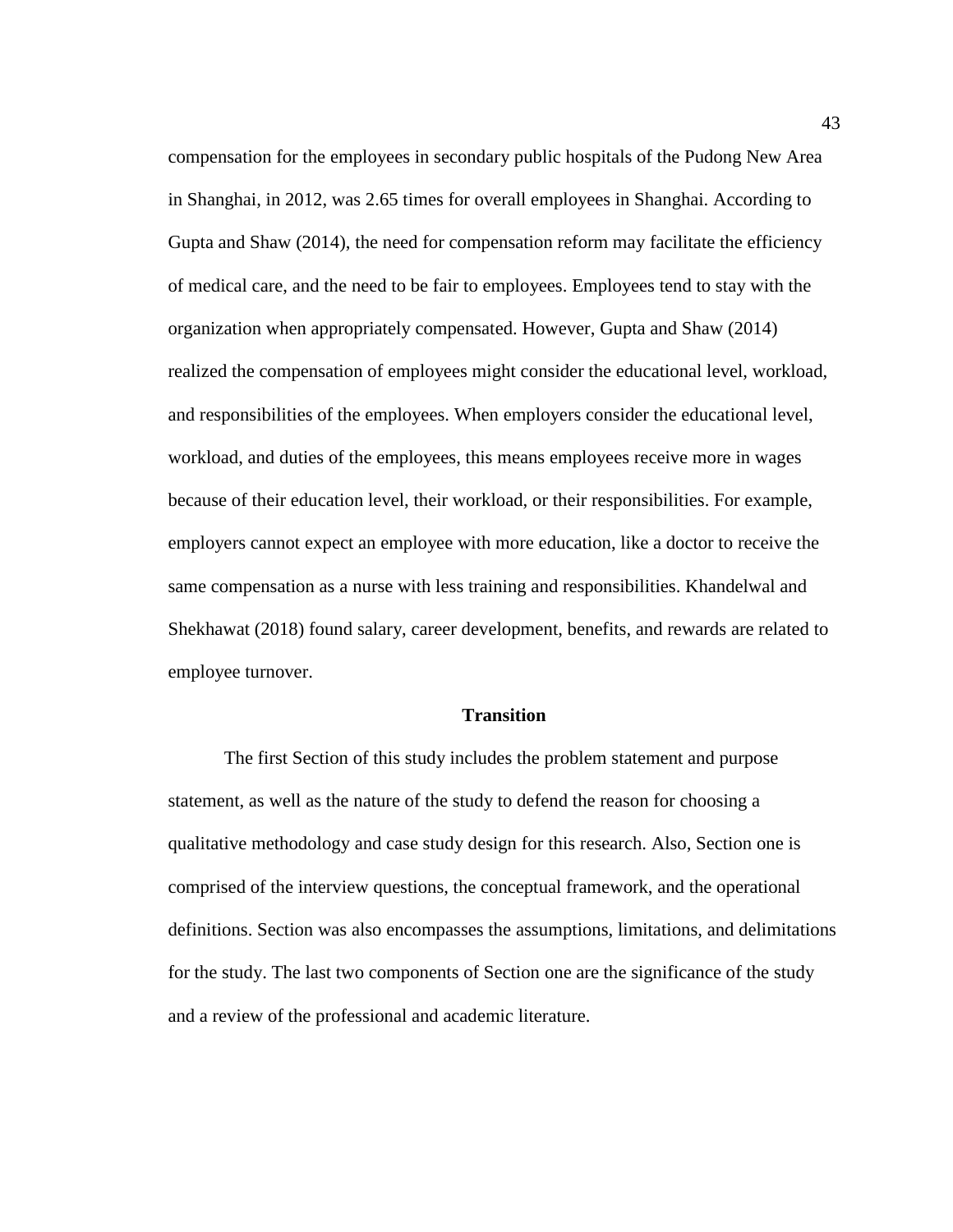Section two includes additional information on the research methods and designs, including the chosen research method and design for this study. In Section two, I described my responsibility as the data collection instrument and provided detailed information about the data collection, organization, and analysis process. Also, I discussed ensuring reliability and validity in qualitative research. Section three encompassed the presentation of the findings, application to professional practice, and implications for social change. Moreover, I presented my recommendations for actions and future research on employee turnover. Last, Section three included a discussion of my experience during the doctoral study journey and the conclusions I drew from the data analysis.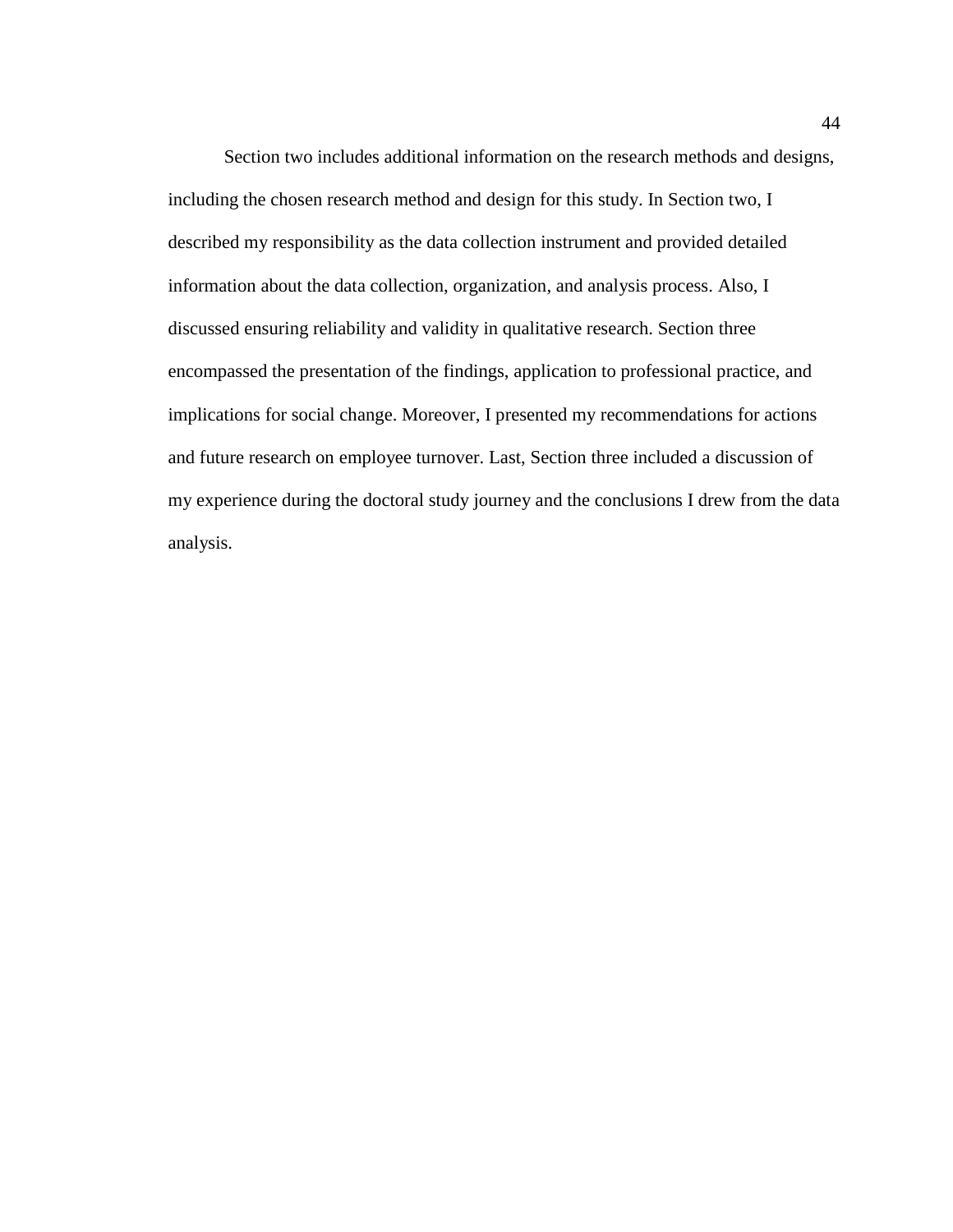# Section 2: The Project

In the second section of this study, I discussed my role as the researcher, the purpose of the study, and the standards for selecting potential participants. Section two contains a dialogue of the research project and a description of several research methods and design approaches, including a focus of the key methodological and design considerations. I discussed the reasons for choosing a qualitative method and a case study design to explore strategies some retail managers use to reduce employee turnover. Also, there is a dialogue of the population and sampling, the process of ensuring ethical research, and the tools used during the data organization, collection, and analysis process. Section two incorporates a discussion on my plan to ensure the reliability and validity of the study findings.

#### **Purpose Statement**

The purpose of this qualitative single case study was to explore strategies retail managers use to reduce employee turnover. The target population consisted of six retail store managers who have successfully used strategies to reduce employee turnover from a business in the Southeastern region of the United States. The results of this study could contribute to social change by identifying strategies to retain high performing retail workers in a continually changing environment. The implications for social change include the potential to improve profitability, sustainability and promote organizational growth, which in turn might indicate new opportunities for employment and encourage prosperity for local families and the community. Retail workers benefit by working in an atmosphere free of disruption, which may increase employee retention in the workplace.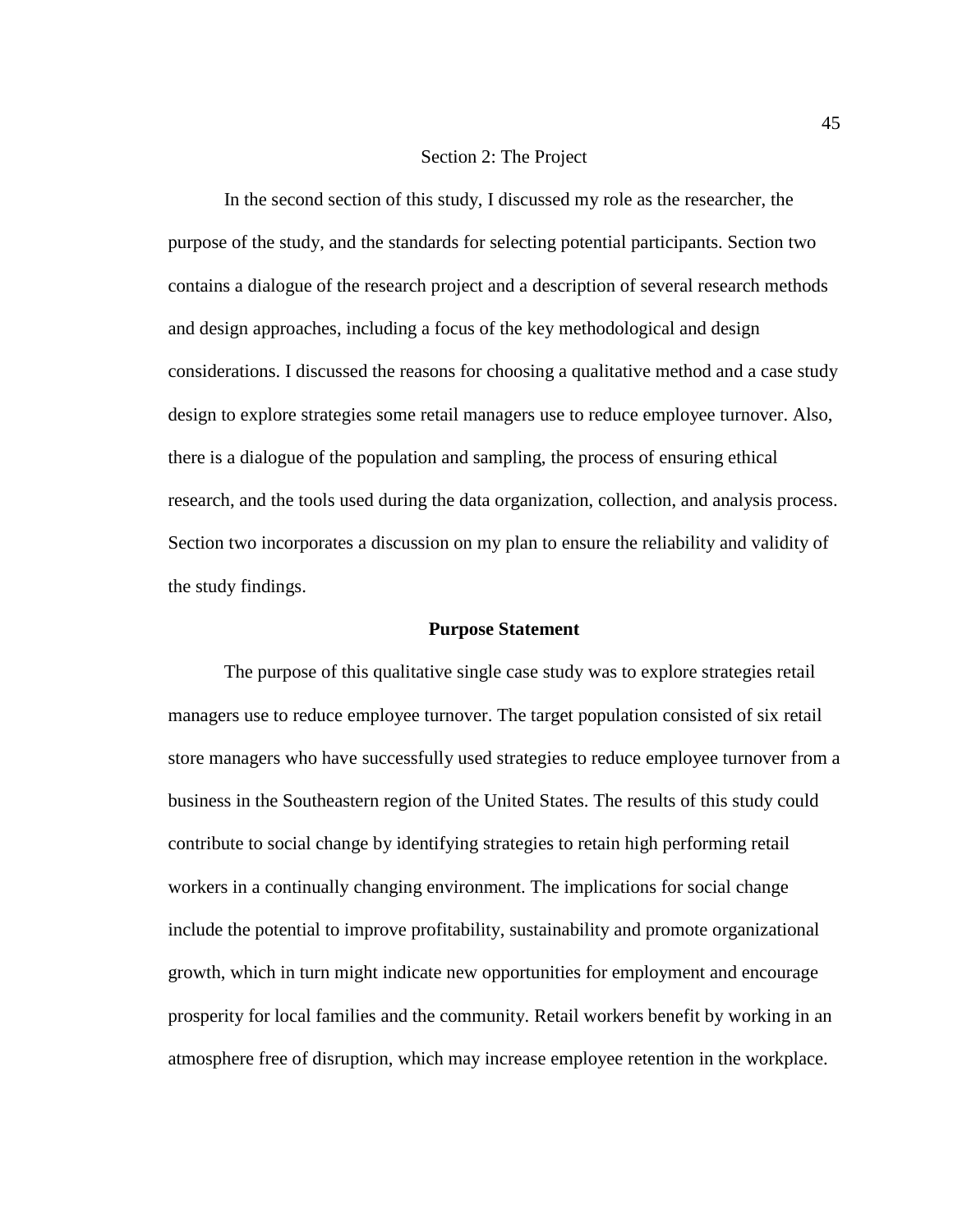#### **Role of the Researcher**

In a qualitative study, the role of the researcher includes collecting and analyzing data (Schoenherr, Ellram, & Tate, 2015). I served as the data collection instrument and conduct my research in the Southeastern Alabama region, particularly in the Montgomery County area. I facilitated interviews, conducted data analysis, member checking, and data synthesizing to answer my research question. My research duties include formulating my research question, adopt an awareness of any cultural phenomena biases, and embrace change and objectivity to ensure there is no personal bias in my study. Cairney and St. Denny (2015) and Schoenherr et al. (2015) stated when conducting research, scholars must report all data and detach their personal views, values, morals, and beliefs from the study.

I chose to research employee turnover because of my leadership experience as an operations manager. I did not have an expert or individual association with any of the participants. I worked in retail for more than 25 years, and I was enthusiastic about understanding organizational problems leaders need to achieve the business' primary goal and vision.

As described in the Belmont Report, I observed three fundamental principles of interviewing: (a) respect of persons, (b) beneficence, and (c) justice. Respect for persons means treating everyone as autonomous agents, and if the study participant has diminished autonomy, the participant protected from potential harm (U.S. Department of Health & Human Services [HHS], 2016). The U.S. Department of Health and Human Services (2016) defined beneficence as treating study participants ethically by respecting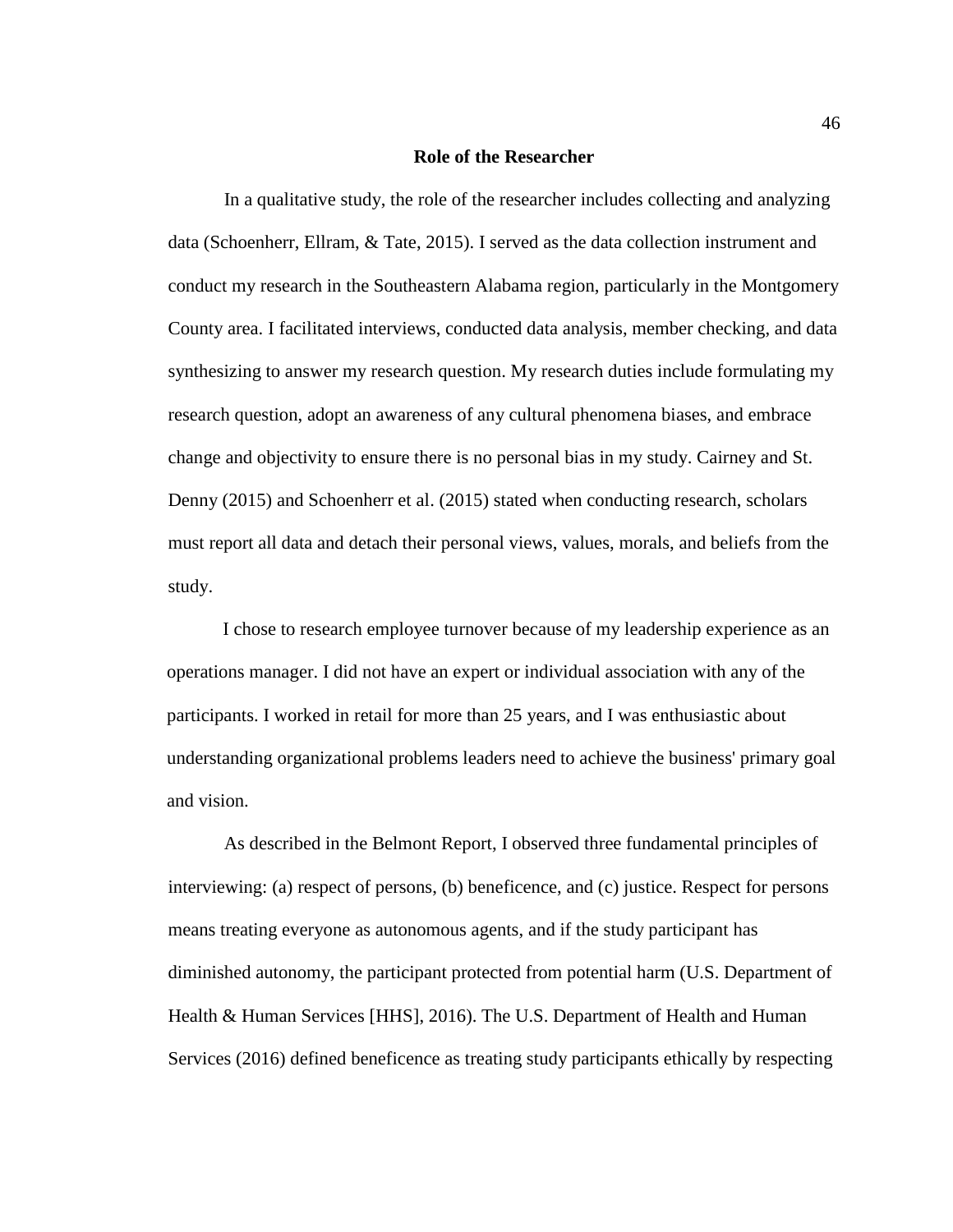their decisions, wellbeing and protecting them from harm. I acted impartially and equally when interacting with individuals. I followed the steps used by Kisely and Kendall (2011) to avoid viewing the data from this study through a personal lens and used the appropriate interview protocols. I followed my interview protocol to ensure consistency in the interview, to alleviate bias and member checking to ensure the participant's responses correctly and will continue the process until I reach data saturation.

An interview protocol may raise the level of adequacy and effectiveness among the interviews (Alby & Fatigante, 2014). When utilizing an interview protocol, researchers can exploit the accompanying advantages: (a) upgraded a procedural level of interviewing, (b) enhanced interview contents, and (c) expanded the importance of the information collected during the interview (Jamshed, 2014). Alby and Fatigante (2014) proposed an interview protocol include more than making inquiries; it is an arrangement which aides researchers during the interview process. Peters and Halcomb (2015) recommended a proficient interview protocol to advance consistency during the interview process. Jamshed (2014) used an interview protocol to expand the flexibility and enhance viability and productivity during the interview process. Using an interview protocol, I improved the interview process, which increased the quality and relevancy of the data collection process.

# **Participants**

The quality of the study relies on the researcher's ability to select participants who have sufficient experience and knowledge about the study (Ibrahim & Sidani, 2014; Moscovitch et al., 2015). Inability to choose a suitable participant may influence the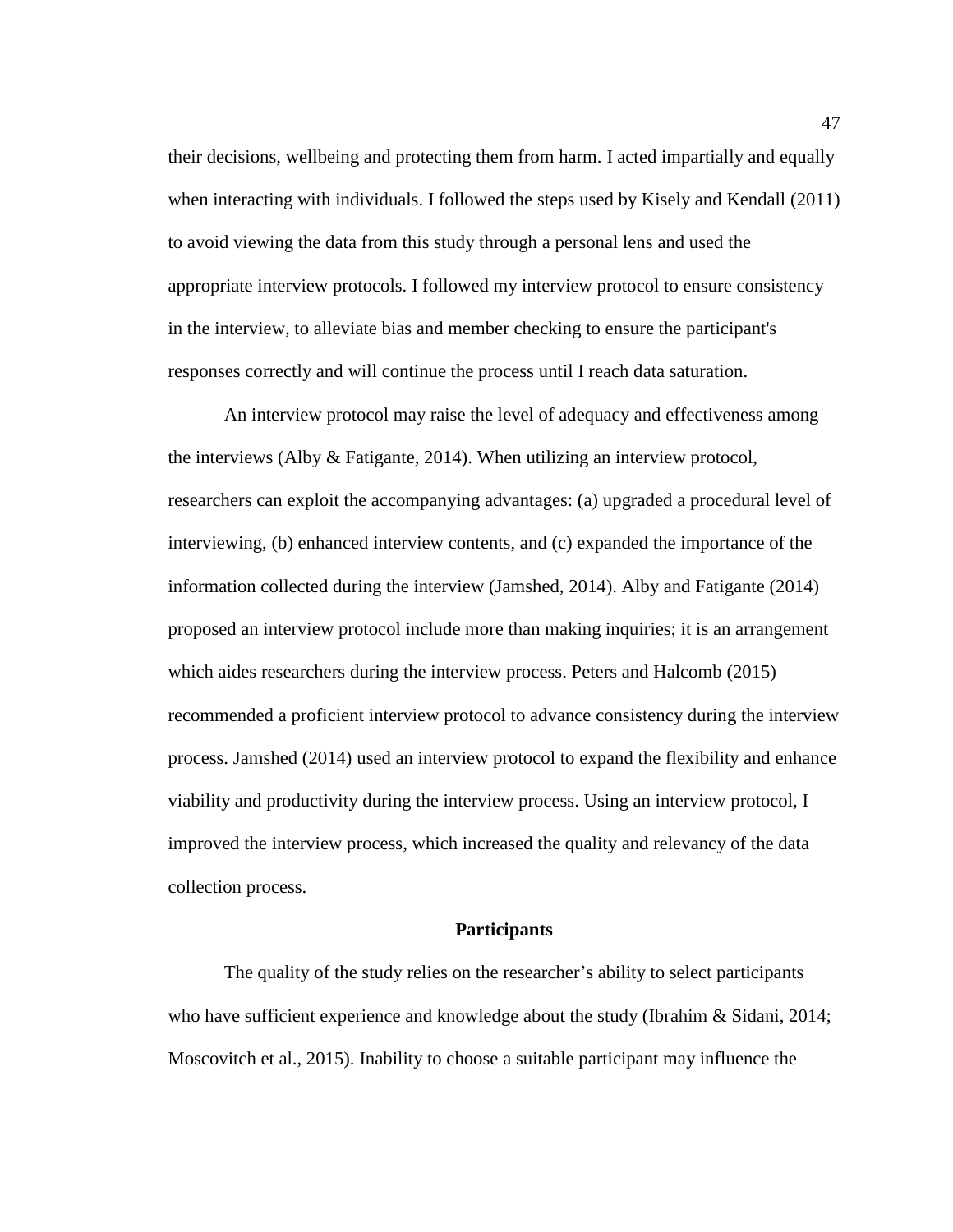consistent quality and legitimacy of the research problem (Barry, Chaney, Piazza-Gardner, & Chavarria, 2014; Lewis, 2015). According to Hoyland, Hollund, and Olsen (2015), participant selection is one of the most crucial quality assurance measures in research. I searched the BLS (2016) for businesses with low employee turnover in the retail industry. I used Google to search for the name of the companies. Once I identified the company, I searched for the company website for the name of the managers of the respective company. Once I found the organization, I sent all potential participants a copy of the knowledge check questionnaire to ensure all participants meet the criteria of the study. After potential participants have met the criteria of the study, I emailed the potential managers to invite them to participate in the study. All participants had to meet the following criteria of (a) having had managerial experience in the retail industry, (b) having worked as a retail store manager in Montgomery, Alabama, and (c) having experience implementing effective strategies to reduce employee turnover. The store managers had to possess a minimum of five years of retail experience, including three years of management experience and two years successfully demonstrating strategies resulting in a reduction of employee turnover.

My strategy for establishing a working relationship with the participants included communicating by phone calls and email. I established a research relationship by utilizing the interview protocol, once the participants agreed to participate in the study (Appendix A). I sent a preliminary email to participants and asked for their permission to participate in the study. The introductory email included the purpose of the study, criteria for the selection process, and the benefits of the research. I also built a relationship with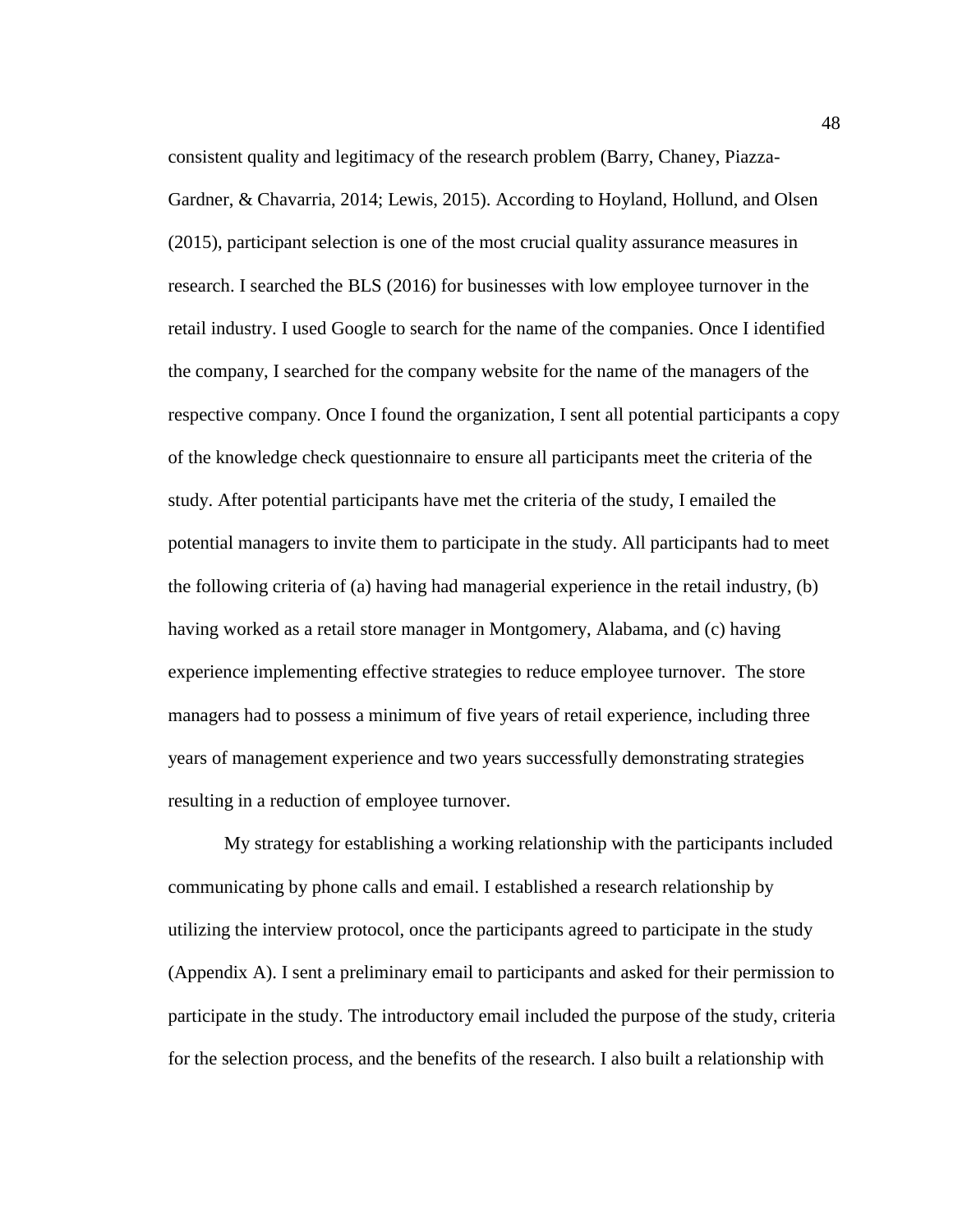the participants by establishing a professional level of communication. It's important for the researcher to ensure the participants are aware of the fact they can withdraw from the study at any time (Grossoehme, 2014; Yin, 2017). I coded the participants as P1, P2, P3, P4, P5, and P6 to ensure confidentiality. Participants received no monetary compensation for participation. I provided participants with a one to two-page summary of the final published study.

### **Research Method and Design**

Yin (2017) recommended selecting a suitable methodology and design, which assists in answering the central research question. Qualitative scholars gather information by investigating documents, observing behaviors, and interviewing participants from a target population (Harland, 2014; Marshall, Cardon, Poddar, & Fontenot, 2013). Qualitative research is a descriptive method scholar utilize while investigating, clarifying, and displaying results about a phenomenon from the perspectives of the people who experienced it (Hietanen, Sihvonen, Tikkanen, & Mattila, 2014; Yin, 2017). When conducting research, Yin (2017) suggested paying close attention to choosing an appropriate research methodology and design, which helps answer the central research question. I used a qualitative method with a case study design for this research.

Qualitative scholars collect data by observing behaviors and interviewing participants from a target population (Marshall et al., 2013). Yin (2017) asserted qualitative research is an engaging technique a researcher utilizes while investigating, clarifying, and displaying comes about a marvel from the purpose of the perspectives of individuals who experienced it. Plastow (2016) stated one of the advantages of mixed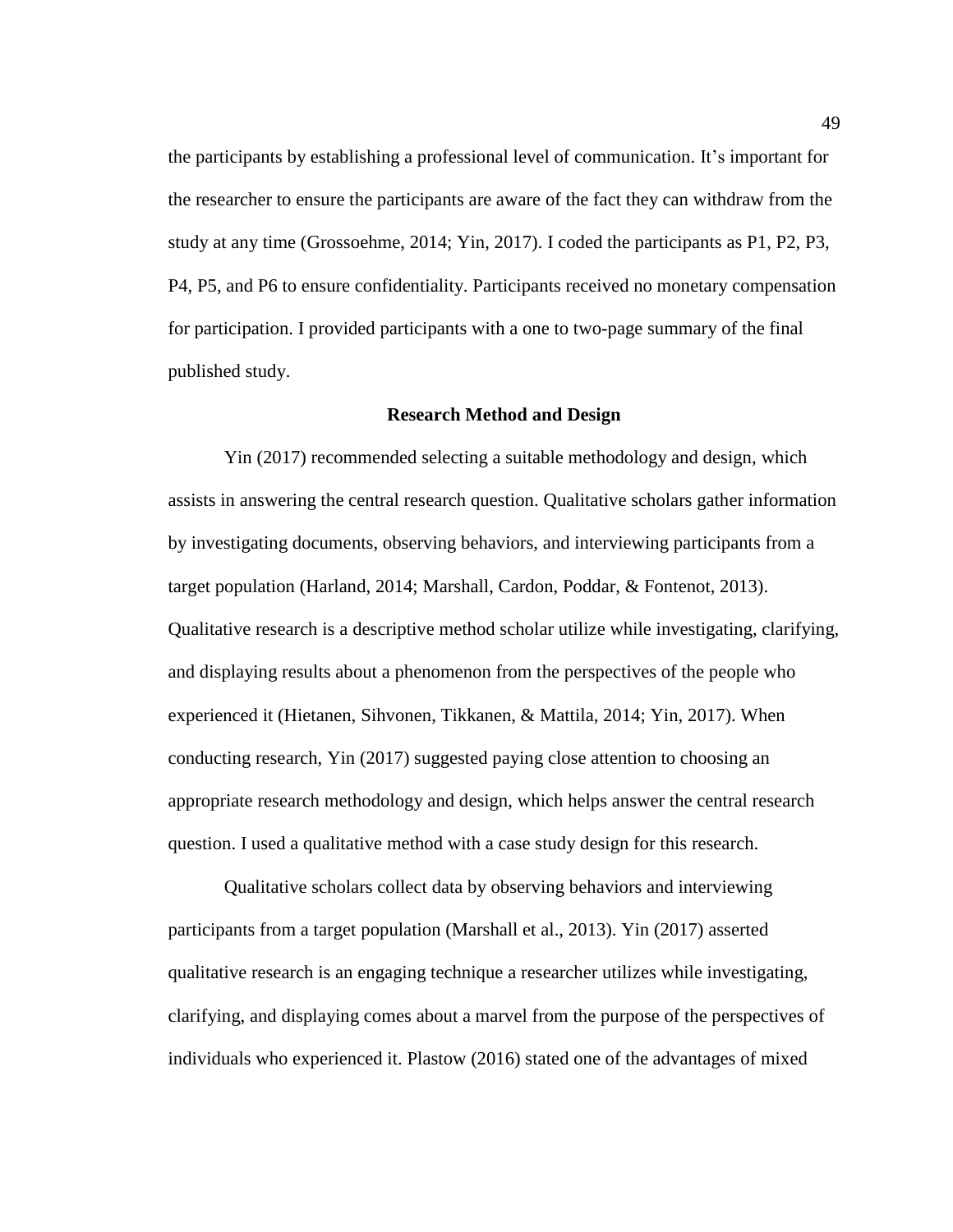methods research is the strengths of one type of research method could complement the weaknesses of another research method. Similarities, comparison, and parallel variables may include a diverse perspective and may enable the researcher to get around personal biases using a single research method. Additionally, Plastow (2016) stated the reason for combing quantitative and qualitative data is to better understand this research problem by converging both quantitative and qualitative data.

### **Research Method**

I conducted a single case study using a qualitative research method. Using a qualitative research method enabled me to explore the strategies store manager in the retail industry used to reduce employee turnover. Park and Park (2016) stated a qualitative research method allows the researcher to explore the social phenomenon and human problems from different perspectives and explore how those strategies can be viable. Researchers use a quantitative research method to examine relationships among variables, testing hypotheses and analyzing statistical data (Barnham, 2015). I did not test hypotheses or examined the relationships among variables, so a quantitative research method was not suited for this study. Using the mixed method enables the researcher to explore and utilize both a qualitative and quantitative research method to investigate complex problems (Park  $\&$  Park, 2016). A mixed method was unacceptable for this study because I did not investigate complex problems using quantitative and qualitative research method.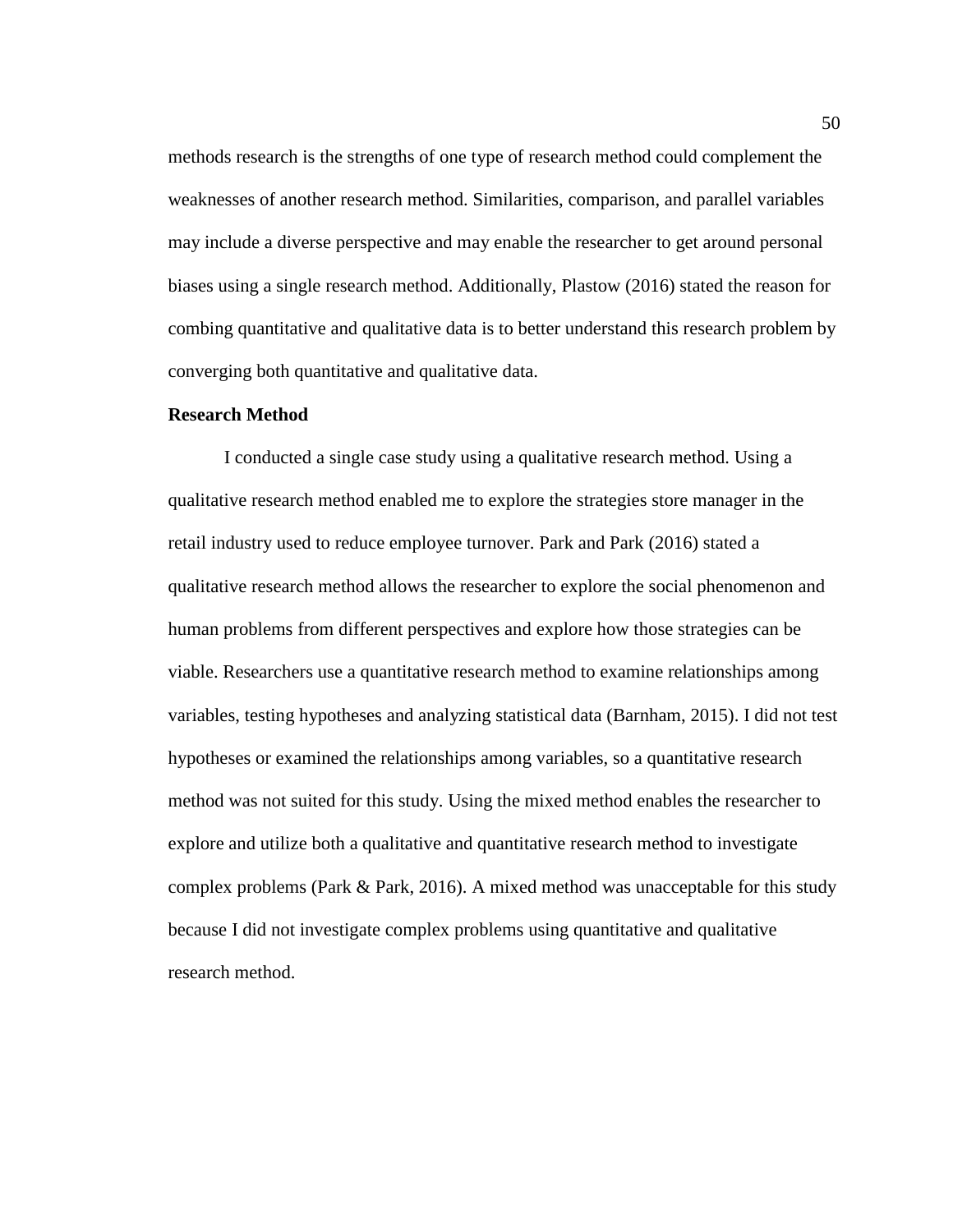# **Research Design**

I chose a qualitative case study design to obtain an in-depth understanding of a real phenomenon (Campbell, 2014). The case study design was appropriate for me to explore strategies store managers use in the retail industry to reduce employee turnover. The phenomenological research design is an exploration of the human experience or a phenomenon as defined by different participants (Lewis, 2015). I considered using a phenomenological research design but using a phenomenological research design would require me to explore human experiences through interviews, descriptions and other expressions. The phenomenological design was not acceptable for my study, as exploring experiences and perceptions are not the focus of my research. Researchers used the ethnographic design to investigate cultures in a real-life setting (Park & Park, 2016). The ethnographic design was not appropriate, as the focus of this study was not to explore the culture of the subject stores.

Fusch and Ness (2015) explained data saturation occurs when no new information, themes, or coding arise from the data collected in the study. The researcher continues with interviews until data saturation in the study (Childers, 2014; Lewis, 2015; Park & Park, 2016). Akaeze (2016) and Buowari (2015) argued the researchers could reach data saturation with three participants in a qualitative case study. Additionally, Fusch and Ness (2015) suggested a failure to reach data saturation has an impact on the quality of the research conducted and hinders content validity. I continued to interview participants until no new information appears from the data collection process.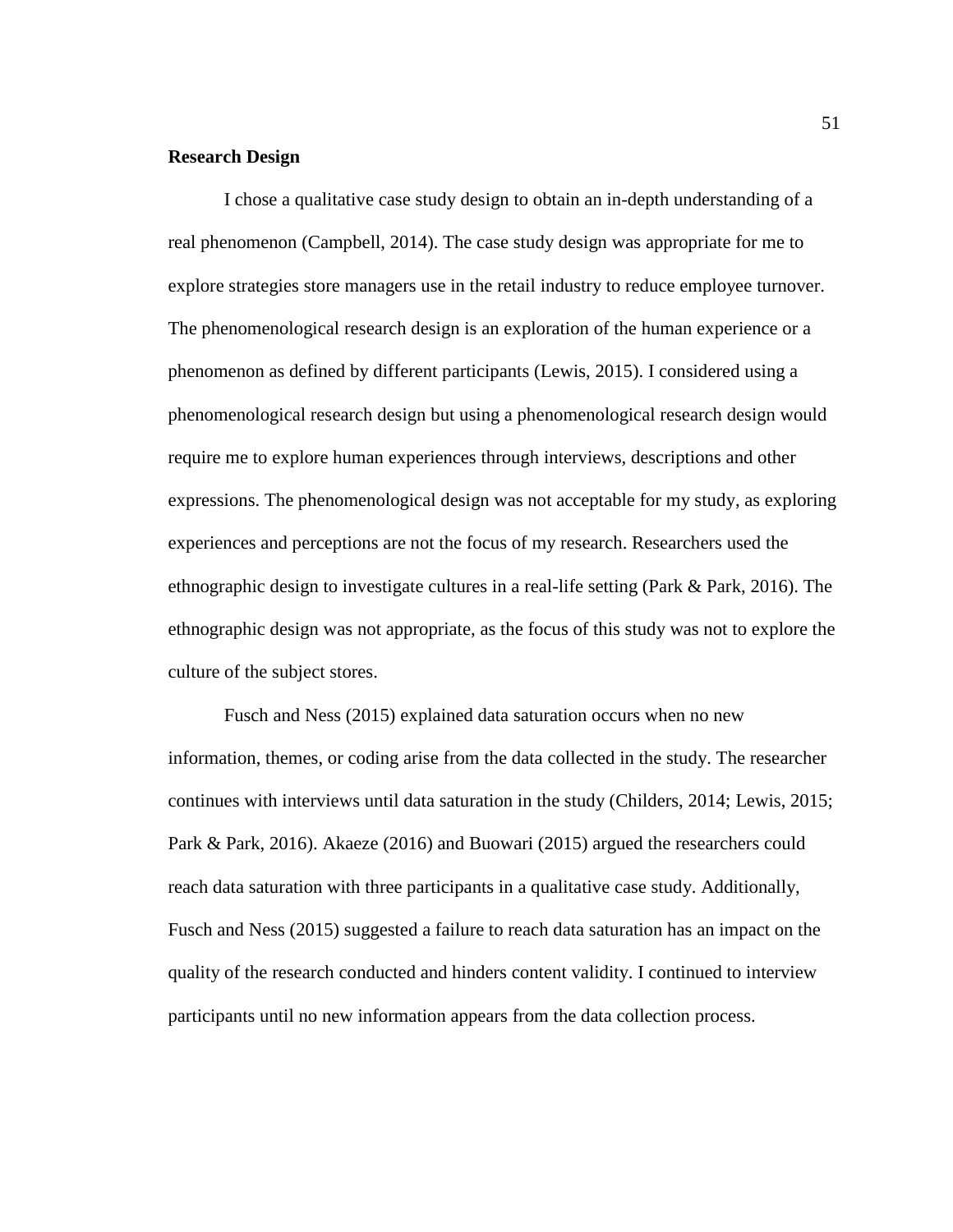# **Population and Sampling**

Many scholars recommend researchers bring into line the central research question with the chosen population (Campbell, 2014; Childers, 2014; Jamshed, 2014; Lewis, 2015). To align the central research question to the population, I only collected data from store managers from a retail store in the Southeastern region of the United States, who met the criteria for this research. Robinson (2014) proposed selecting study participants from the target population when choosing qualitative research. I interviewed six store managers from a retail store in Montgomery, Alabama. To gather information, I utilized a single case design to analyze and understand how managers retain top performing employees within their natural environment. Yin (2017) suggested a qualitative researcher might select a case study using a single unit or multiple units of analysis with the same or different background.

# **Population**

A population is a group of individuals, who have similar characteristics to those of in a related area from which a scholar pulls a research sample for a study (Robinson, 2014; Yin, 2017). The target population for this study consisted of six retail store managers, who have successfully used strategies to reduce employee turnover from a business in the Southeastern region of the United States. The store managers met the following criteria of (a) having had managerial experience in the retail industry, (b) have worked as a retail store manager in Montgomery, Alabama, and (c) have experience implementing effective strategies to reduce employee turnover. The store managers possess a minimum of 5 years of retail experience to include 3 years of management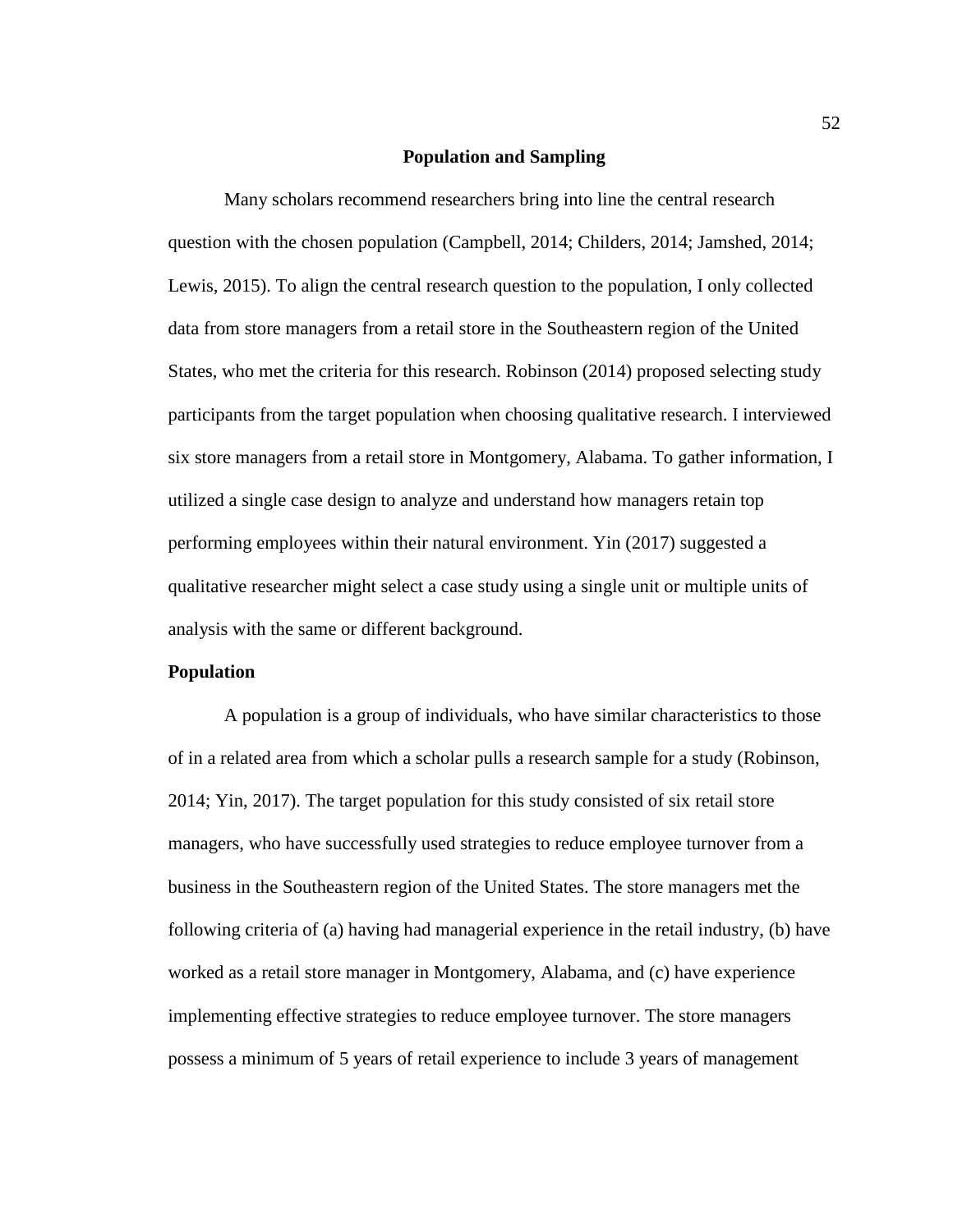experience and 2 years successfully demonstrating strategies resulting in a reduction of employee turnover.

### **Sampling Method**

Qualitative researchers have various types of sampling methods to reflect on their studies. Sampling in qualitative research as the selection of specific data sources from which data are collected to address the research objectives (Gentles, Charles, Ploeg,  $\&$ McKibbon, 2015; Marshall et al., 2013). According to Childers (2014), the commonly used sampling methods are snowball sampling, random sampling, convenience sampling, stratified sampling, purposeful sampling, and criterion sampling, among others. Colorafi and Evans (2016) stated purposeful sampling allows researchers to choose and evaluate participants who meet the requirements for a study.

I used purposeful sampling to select a sample of store managers who manage employees in a retail organization in Montgomery, Alabama. Boardman and Ponomariov (2014) stated purposeful sampling allows the researcher to select participants who meet the research criteria of the study. Lee (2014) stated researchers must consider the sample size and decide on the value of the participants' data while conducting a qualitative study.

My sample population was retail store managers. Boddy (2016) suggested a sample size of one to six participant in a single case study can be highly informative and meaningful to reach data saturation. I interviewed six store managers in the retail industry who has a proven strategy to reduce employee turnover. Harf et al. (2015) stated data saturation could occur with a sample size of six. Yin (2017) said researchers must decide on the sampling size to reach data saturation. I realized the quality of participants'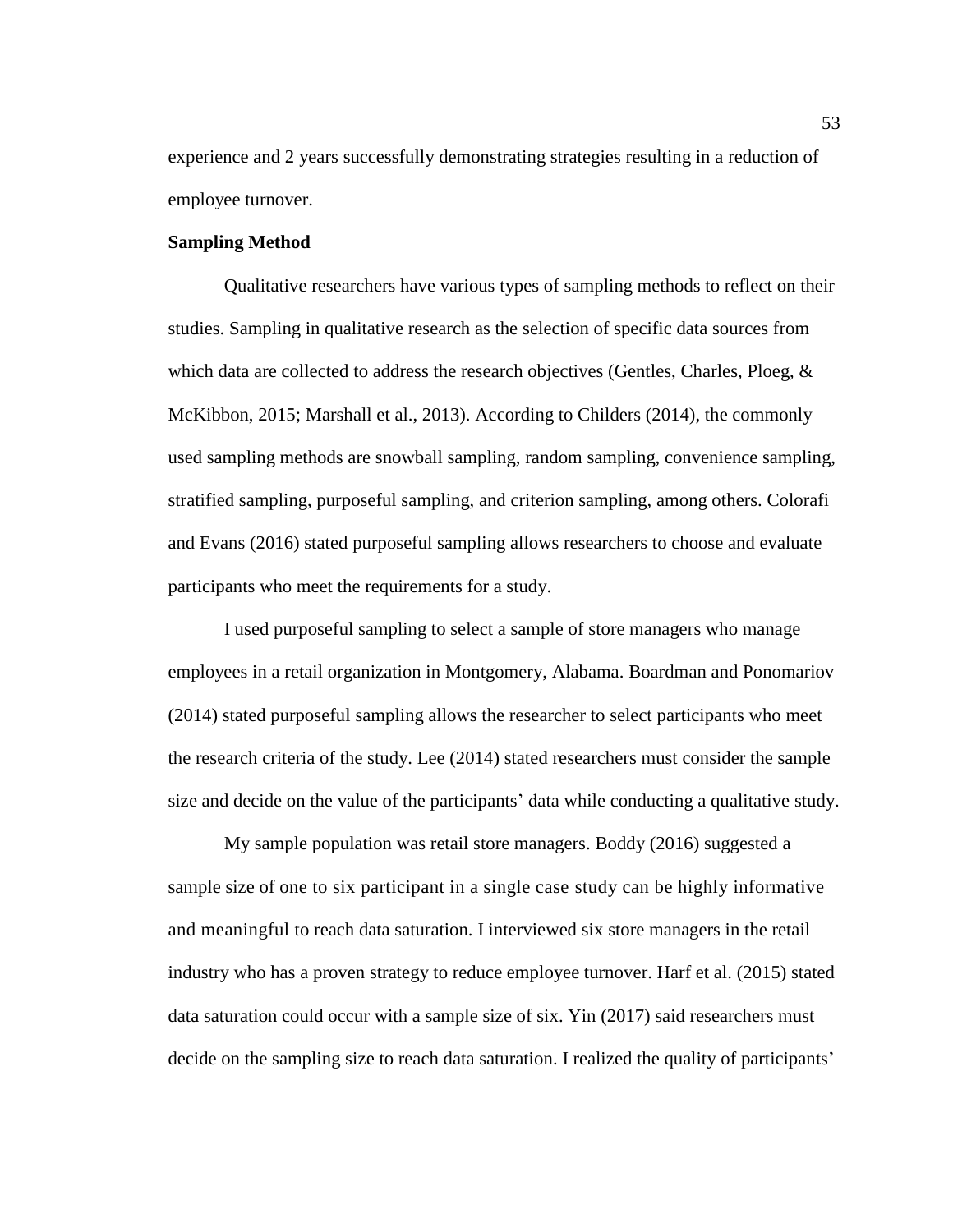data is essential to achieve data Saturation. Robinson (2014) suggested data saturation occurs when no new additional information exit on the research study.

Before starting interviews, I chose a conference room at the same location as the participant's offices to allow minimum disruption. I asked participants to silence their telephones and asked their staff to limit the interruption during the interviews, except in an emergency. The meeting is for 20-60 minutes.

To qualify for this study, all participants met the following criteria of (a) having had managerial experience in the retail industry, (b) have worked as a retail store manager in Montgomery, Alabama, and (c) have experience implementing effective strategies to reduce employee turnover. The store managers possessed a minimum of 5 years of retail experience to include 3 years of management experience and 2 years of successfully using strategies resulting in reducing employee turnover.

# **Ethical Research**

Gentles et al. (2015) stated researchers must have the approval of the Institutional Review Board (IRB) before beginning the data collection process. Additionally, Gentles et al. (2015) stated a researcher conducting a case study design must keep all research information and data using human participants private and confidential. Yin (2017) suggested researchers follow the ethical guidelines about the protection of human research participants. .Researchers suggested getting consent from the participants (Bevan, 2014; Lunnay, Borlagdan, McNaughton, & Ward, 2015). I gave potential interviewees a consent form. I researched six stores, obtaining permission from organizational officials to research by interviewing store managers. I contacted potential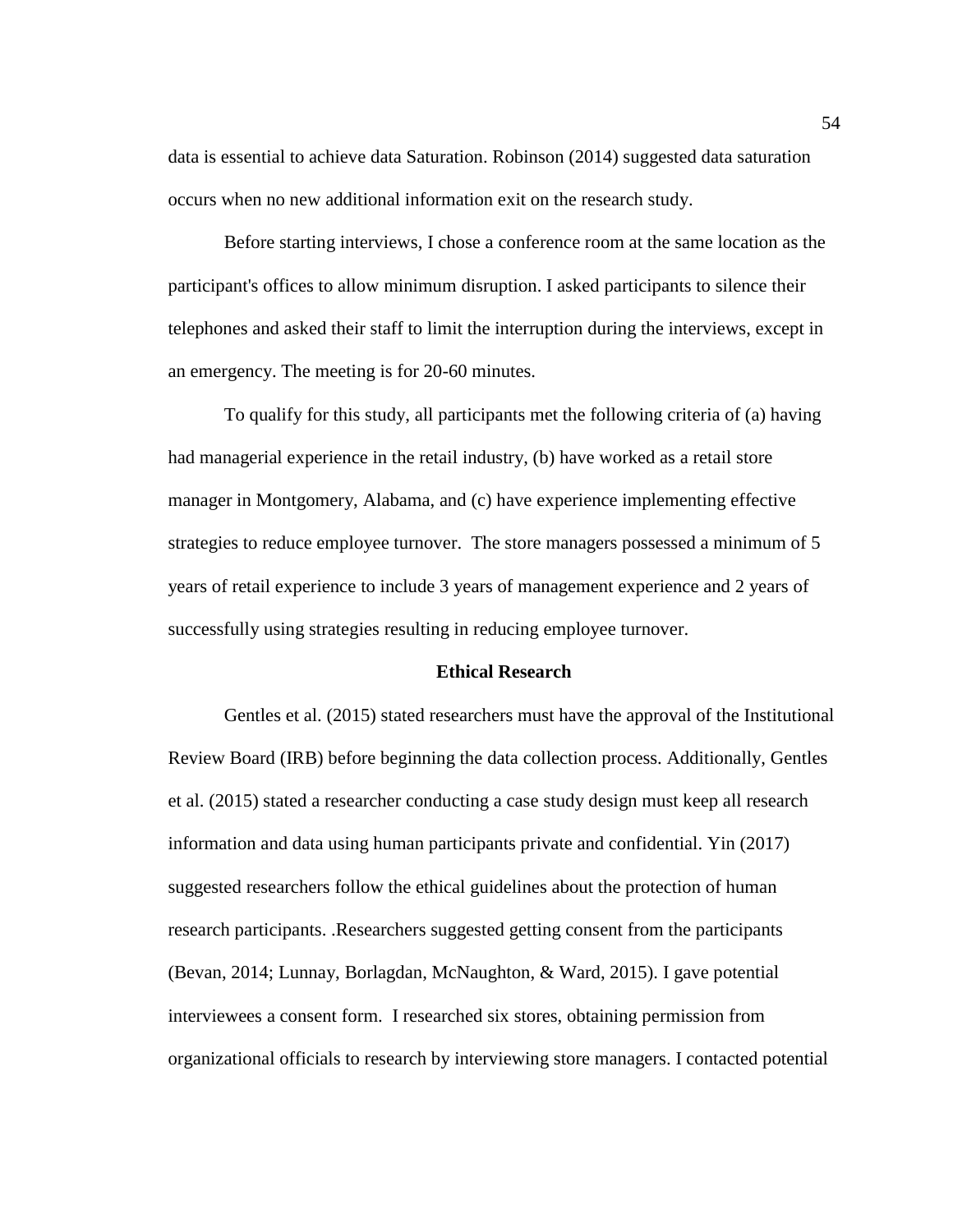participants by email and telephone to provide a brief introduction to the reasons for contacting them. I emailed a knowledge check questionnaire to all potential participants to complete to ensure they meet the inclusion criteria of this study. I asked the participant for their permission for future communication and their method of contact.

I sent potential participants who met the criteria an informed consent form attached to an email. Researchers used informed consent to convey the risks and benefits of participating in a study, the anticipated time commitment, and just going through collected data (Barnham, 2015; Leung, 2015). Participants can provide informed consent through email by replying *I consent* or they may sign the consent form before the interview. Researchers should understand participants' ethical rights concerning the protection of participants (Yin, 2017). Benton, Coppersmith, and Dredze (2017) suggested providing potential interviewees a consent form. I ensure interviewees met the criteria for the study by completing a knowledge check questionnaire. Interviewees can voluntarily withdraw from the study without any reasons at any time by contacting me by email or telephone. Yin (2017) suggested interviewees may request a withdrawal from the study verbally or in writing at any time.

Alby and Fatigante (2014) suggested building mutual respect for the interviewee to ensure an understanding of the interviewees' perspective and unfold a meaning to their experiences. I will not use any of the participant's personal information for any reason other than this study. Yin (2017) suggested not using the formal name of the participants or the organization during the study. Once Walden's IRB approved the research, I referred to the organization as Retail Store A. The participants chose their alias for the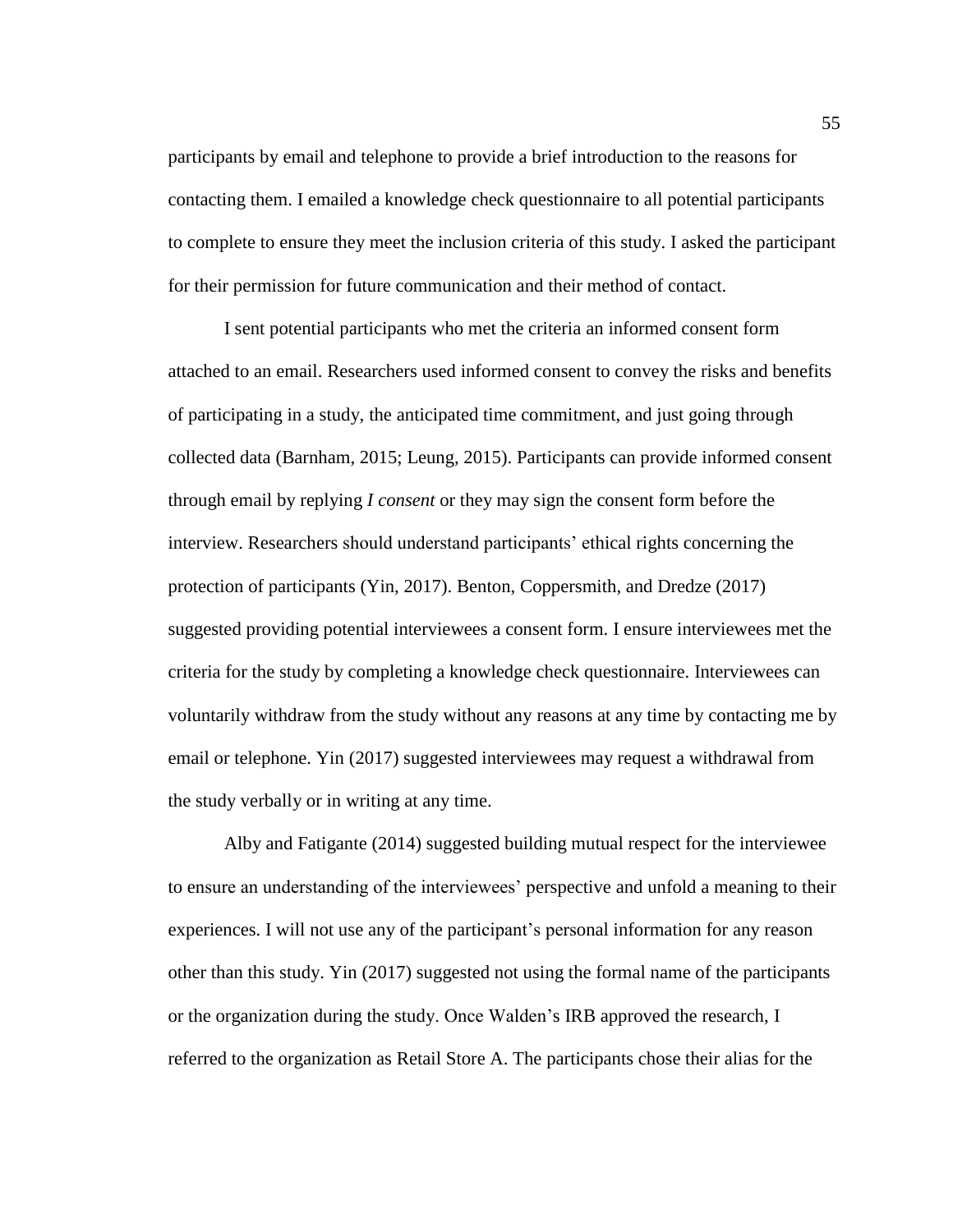study, but I reminded them nicknames cannot be the same as current employees within the organization. I secured and stored all documents related to this study in my combination safe in my residence. I am the only person with the combination. After the 5 year timeframe, I destroyed all electronic and handwritten notes to protect the right of all participants. The Walden IRB approval number was (01-23-19-0658784).

# **Data Collection Instruments**

I am the primary data collection instrument for this study. Yin (2017) stated researchers are the data collection instruments in qualitative research. Additionally, Yin (2017) argued case study research is a challenging task and calls upon the researcher's skills and expertise. Additionally, Yin (2017) suggested case study research would be better in future research than in the past. Data collection maybe through surveys, interviews, focus groups, extractions, and observations (Alshenqeeti, 2014; Yin, 2017; Ziebland & Hunt, 2014).

I conducted semistructured face-to-face interviews with the participants, once IRB approves the study. Yin (2017) stated interviews could be performed in person or over the phone. Researchers suggested using the interview method to investigate and gain knowledge of the participant's thoughts and experiences (Harrell & Bradley, 2009); Hoyland et al., 2015; Ziebland & Hunt, 2014). I used the interview protocol (Appendix A) to ensure the interviews are consistent and objective. When the interviews were complete, I triangulated the data using company documents, business journals, and other related sources. After receiving IRB approval (01-23-19-0658784), I began by emailing potential participants an invitation to participate with an attached informed consent form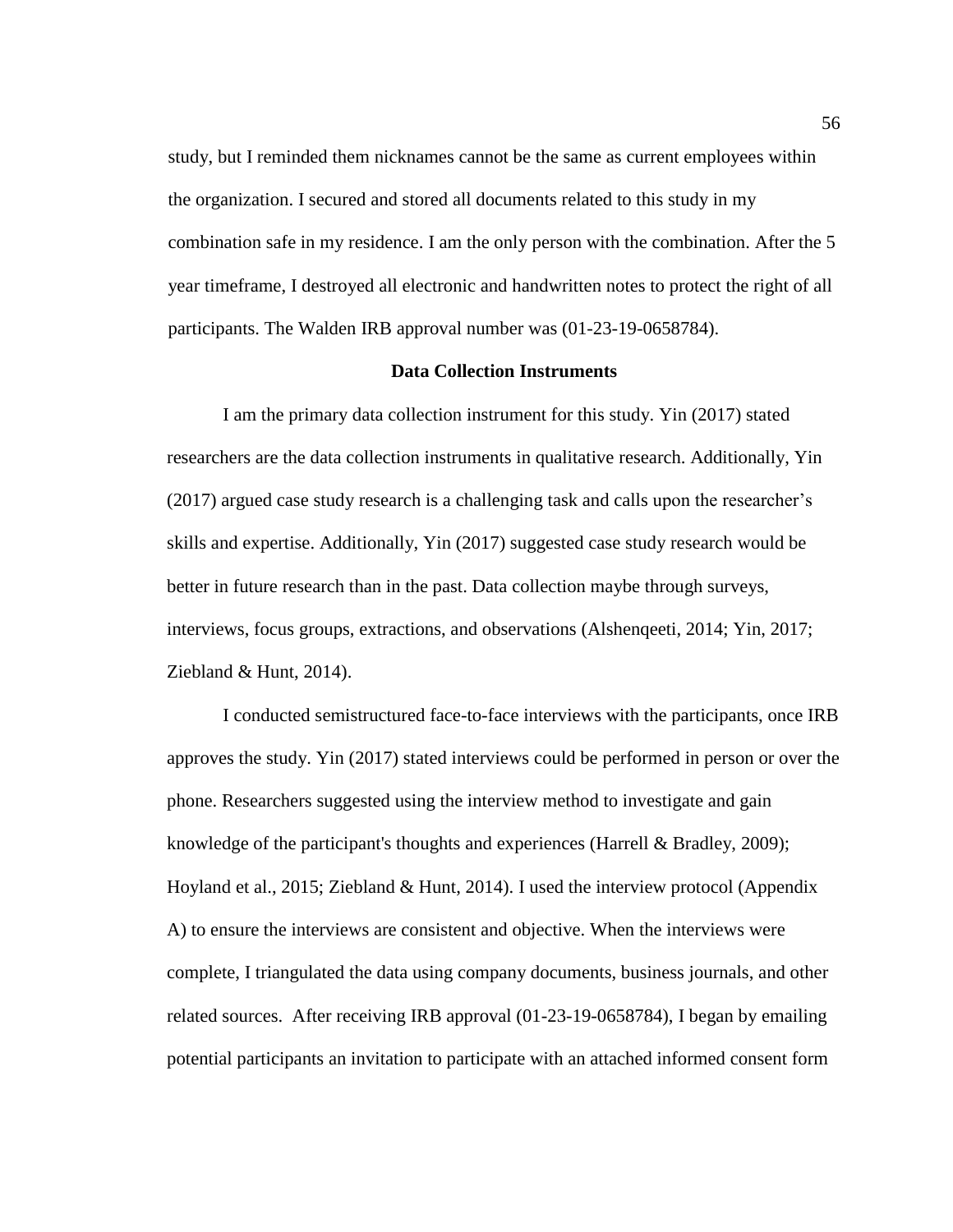and knowledge check questionnaire. Participants provided informed consent by replying *I consent* to the email prior to the interview. The next step involves scheduling face-to-face interviews with each participant who agreed to take part in the study.

I used member checking to ensure the reliability, validity, credibility, and accuracy of the data collected. Member checking occurs when the researcher conducts the interview, interpret the participant's response, provide the interpretation to the participants, and allows the participants to review the information for accuracy (Chronister, Marsiglio, Linville, & Lantrip, 2014; Hoyland et al., 2015; Yin, 2017). I conducted the interviews, interpreted the participant's response, and provided the interpretation to the participants, allowing them to review my interpretation of their response to make the necessary corrections if needed.

# **Data Collection Technique**

There are various types of interviews such as face-to-face, telephone interview, focus group, and email (Peters & Halcomb, 2015). Although there are multiple types of interview, Ziebland and Hunt (2014) recommend using face-to-face interviews because the researcher has more control over the information provided by the participants. Additionally, Yin (2017) stated a face-to-face interview is a valid data collection technique for a case study design. I used the semistructural interview technique to conduct face-to-face interviews as my primary data collection technique. I performed face-to-face interviews in the store manager's office to prevent interruptions or distractions from their daily duties. Participants reviewed and signed the consent form before starting the interviews. Participants received a copy of the signed consent form for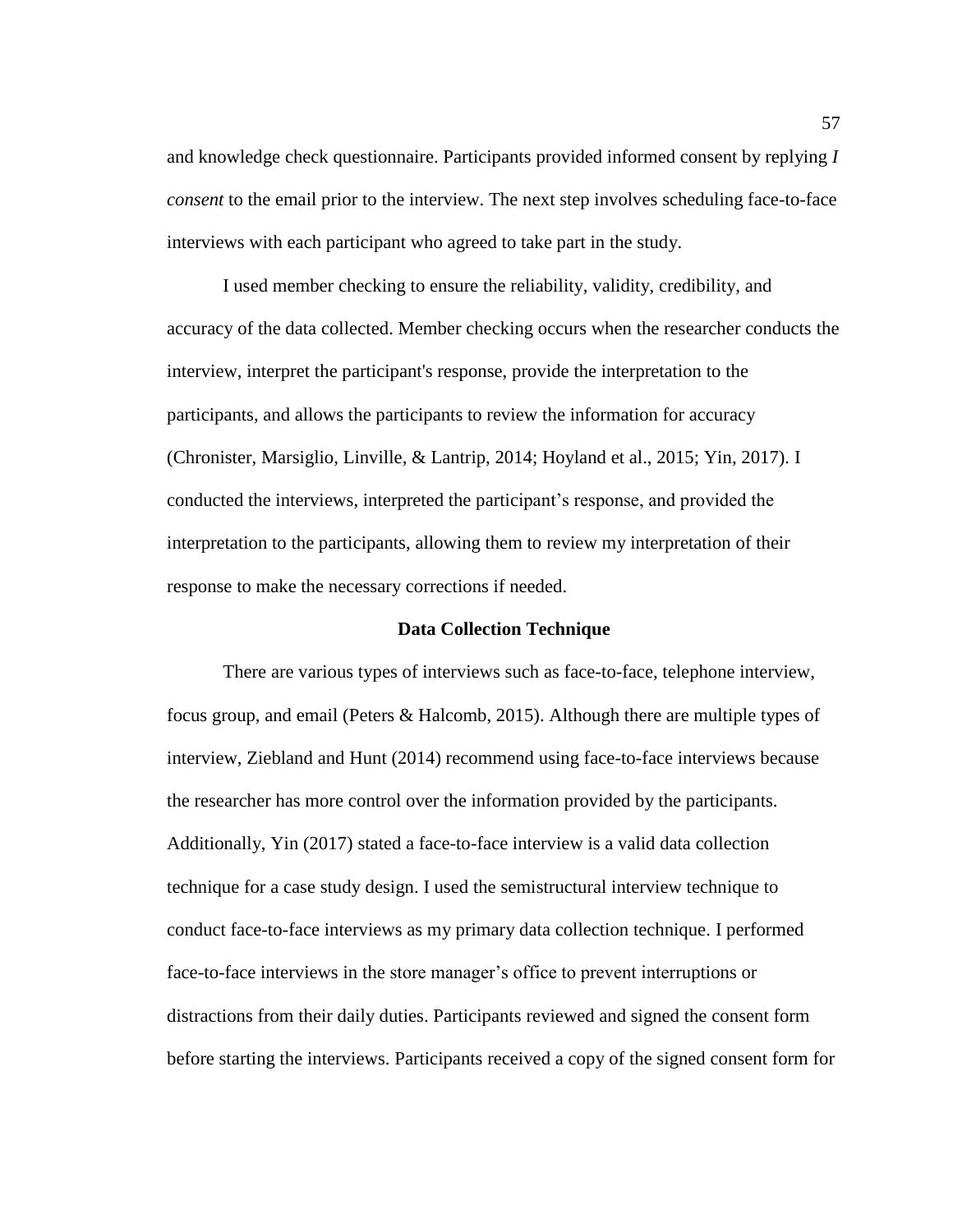their record and information about the member-checking process. The interview was 30 minutes. I conducted each interview individually and recorded all the information on a digital recorder. Improving data collection techniques enhanced the accuracy, validity, and reliability of research findings (Alshenqeeti, 2014).

The advantages of face-to-face interviews are social cues and interviewees response time (Kurz, Elliott, & Roach, 2015). According to Holmberg and Madsen (2014), social cues are voice, intonation, and body language of the interviewee can give the researcher a lot of extra information. As the researcher, I have a front seat to addressing the interviewees' response and social cues. Additionally, Holmberg and Madsen (2014) stated the value of social cues also depends on what the researcher wants to know from the interviewee. Another advantage of face-to-face interviews is using a tape recorder versus handwritten notes. The time used to record is minimal compared to handwritten notes, which may take more than twice the time to transcribe. According to Researchers stated using both devices together are more of an advantage, the digital recorder will limit the time, and the notes will ensure all questions have been asked and answered (Fischer, Collier-Meek, Bloomfield, Erchul, & Gresham, 2017; Holmberg & Madsen, 2014).

The disadvantage of a face-to-face interview is the interviewer's effect on the participants can lead to bias and the conversation shifting during the interview (Fischer et al., 2017). The interview protocol is a crucial tool to use for face-to-face interviews (Himmelheber, 2014); Yin (2017); Ziebland & Hunt, 2014). As the primary data collection instrument, I used the interview protocol (Appendix A) to ensure all questions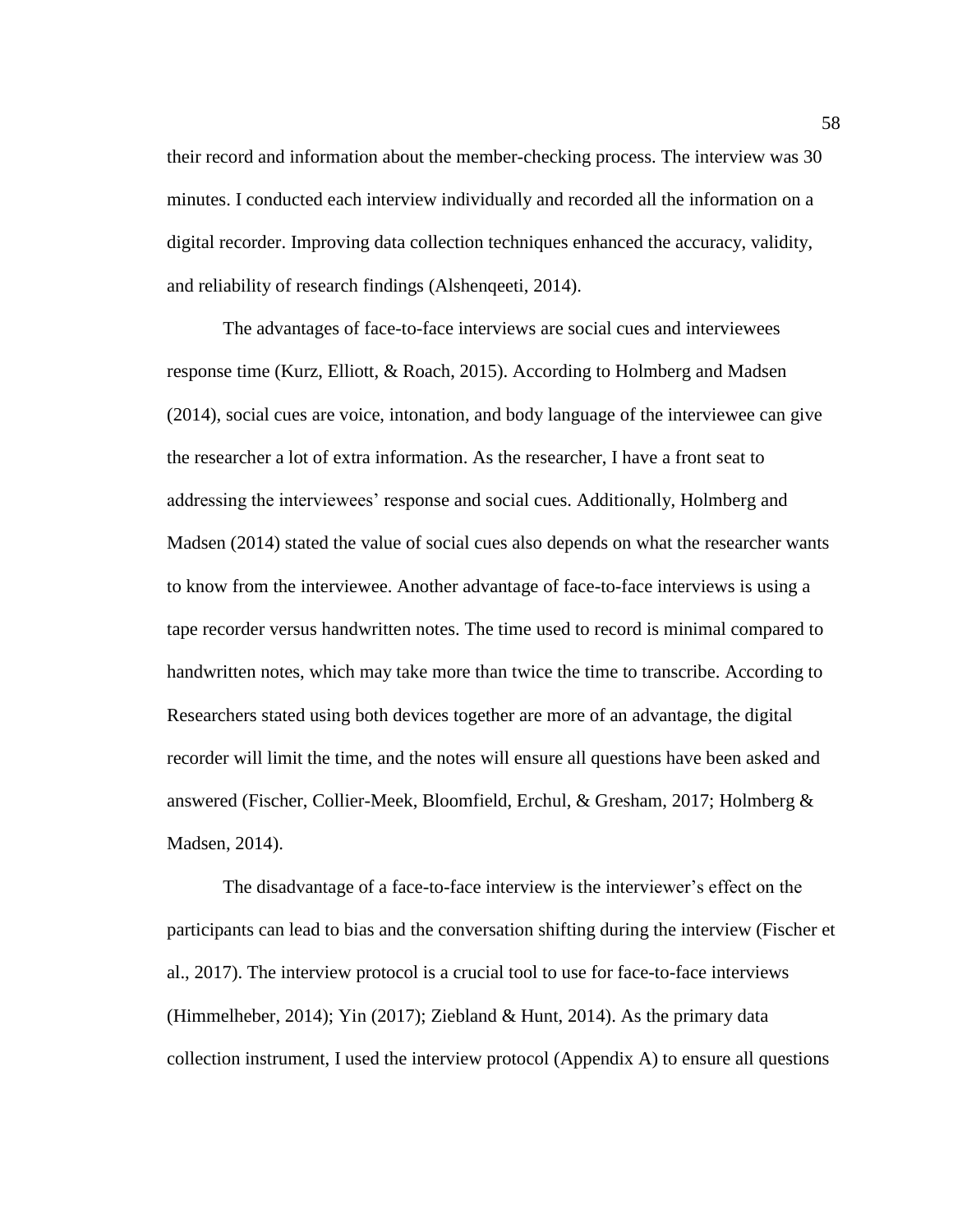are asked to each participant to keep the interview on schedule. Additionally, Carter, Bryant-Lukosius, DiCenso, Blythe, and Neville (2014) noted face-to-face interviews might seem intrusive to the interviewees.

I used triangulation in this study. Carter et al. (2014) stated researchers use triangulation to develop a general understanding of a phenomenon by gathering data sources with multiple methods in qualitative research. Carter et al. (2014) stated the four types of triangulation are (a) method triangulation, (b) investigator triangulation, (c) theory triangulation, and (d) data source triangulation. Cairney and St. Denny (2015) indicted researchers can use data triangulation to compare two or more data sets to validate consistency in the materials gathered. I used data triangulation by conducting interviews and by completing a thorough and associated literature review about the field of interest. Triangulation is a precursor for confirmation. Researchers obtain research confirmation when they collect data from numerous sources to explore phenomena (Cairney & St. Denny, 2015).

I reviewed documents about the company to triangulate participants' responses to the questions. The advantages of reviewing documents of the company are to ensure accurate information received from all the participants. The disadvantages of reviewing company documents are reviewing documents was time-consuming and the information was not always current. Researchers use member checking of the data collected to compare primary patterns and themes (Yin, 2017). Researchers confirm dependability of the study through member checking when reviewing data interpretation, transcript review, expert validation of the interview questions (Appendix A), interview protocol,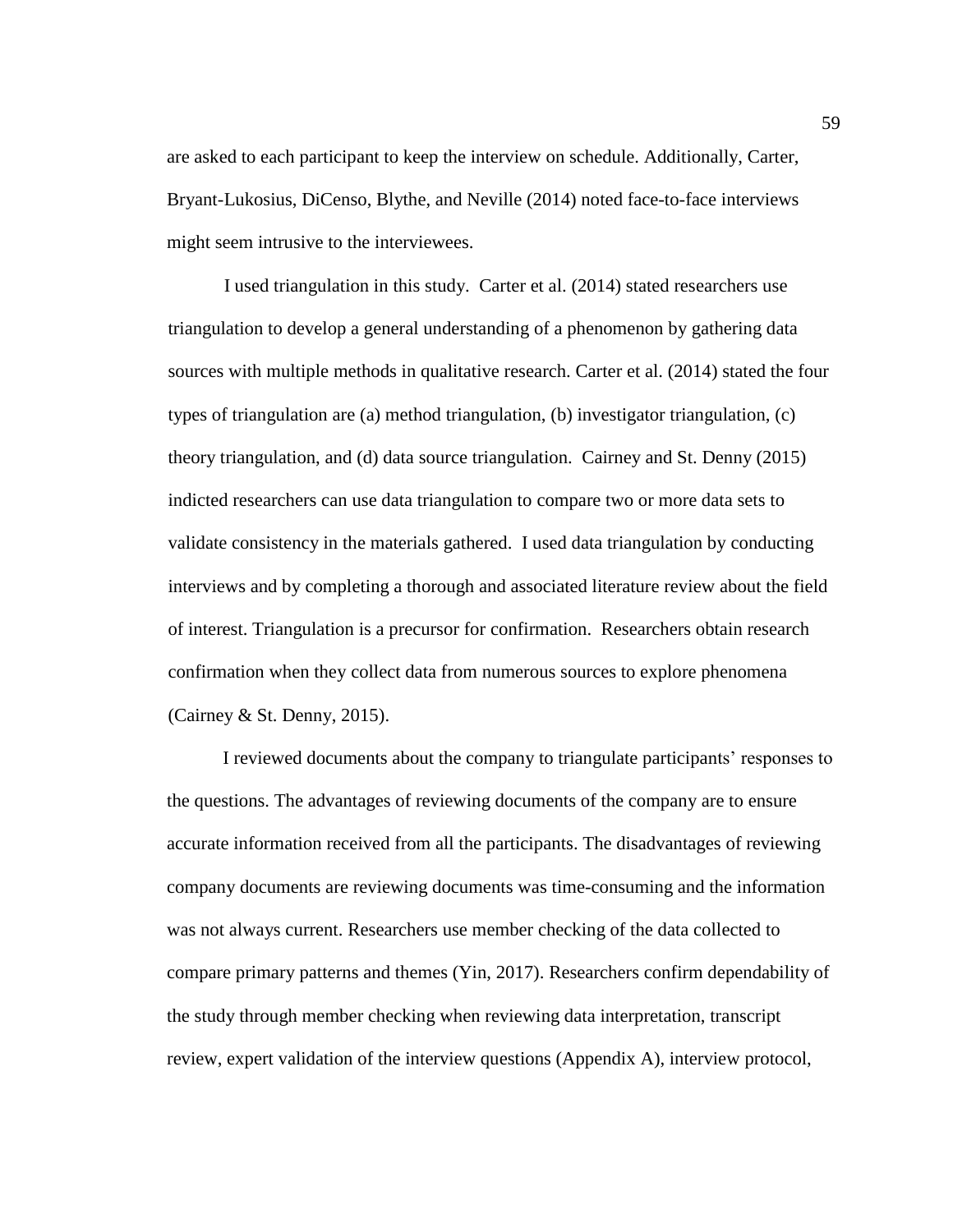and direct and participant observation protocol (Marshall & Rossman, 2016). Researchers collect data from interviews; then transcribe the interview recording. (Marshall  $\&$ Rossman, 2016).

Researchers conduct a pilot study to evaluate the crucial components of the fullscale investigation (Bradley & Dreifuerst, 2016; Henson & Jeffrey, 2016). Pilot studies should have objectives to inform researchers of the best way to conduct a future full study (Dikko, 2016). I conducted a limited scope case study using proven techniques; therefore, I am not conducting a pilot study to test the research procedures in preparation for a more extensive study.

Data Organization Technique Saunders, Kitzinger, and Kitzinger (2014) suggested the use of digital files and a naming convention for a qualitative study. A naming convention may assist the researcher in filing the data and maintaining confidential and private information from the participants (Palinkas et al., 2015). I used a naming convention for files to aid in data tracking and the protection of participants' information as confidential and private. Participants are P1, P2, P3, P4, P5, and P6, which will protect their identity and keep the information confidential. According to Barry, Chaney, Piazza-Gardner, and Chavarria (2014), it critical to keep all data collected from the participant private and confidential. The participants did not know their identifier for the study. The transcripts from the interviews were downloaded to a word processor file and labeled with a study identifier, to ensure the confidential and private storage of the information.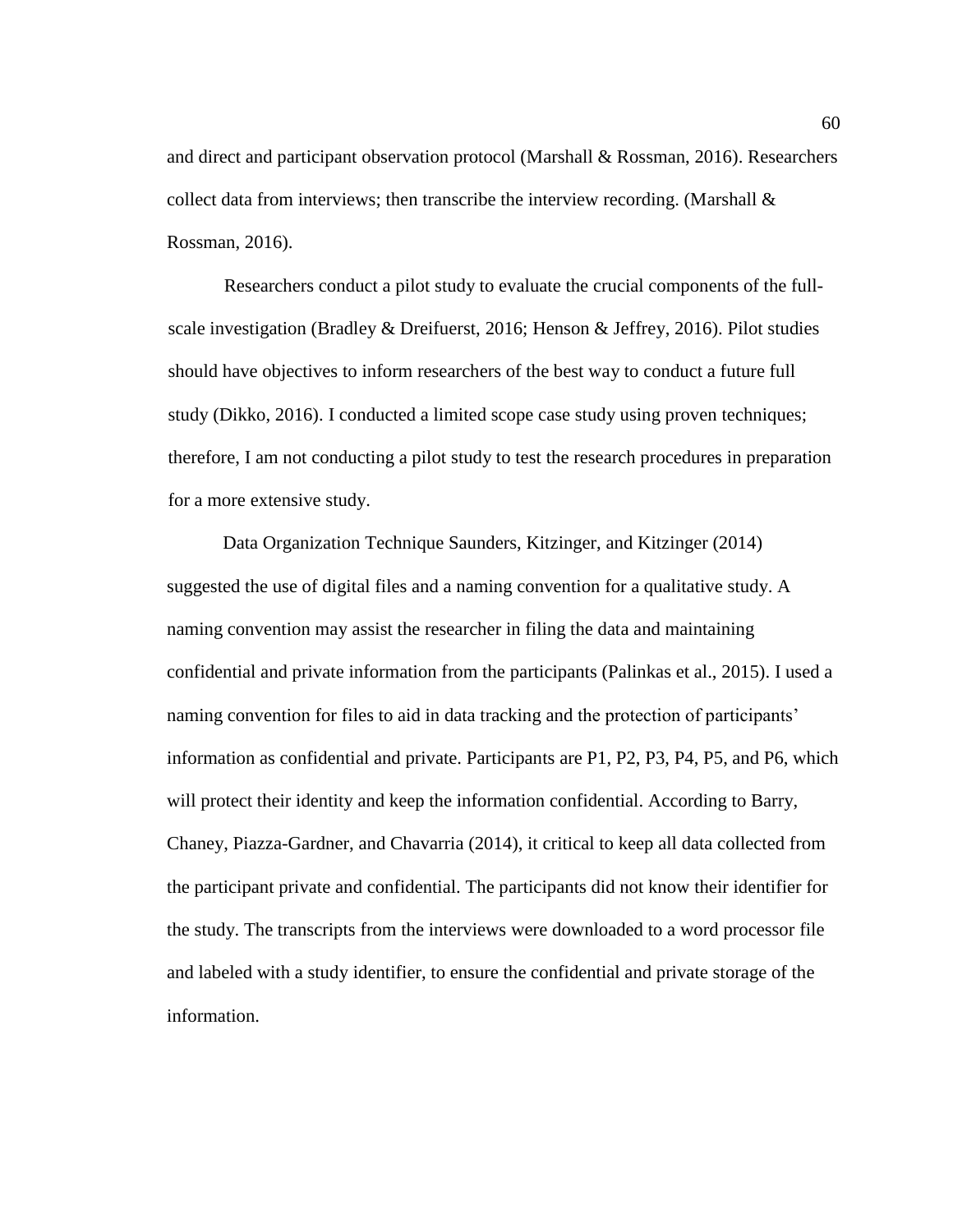Sotiriadou, Brouwers, and Le (2014) asserted the role of software in assisting researchers to analyze data is increasingly critical. Additionally, researchers suggested using NVivo software with qualitative studies (Dasgupta, 2015; Koekemoer, 2014; Sotiriadou et al., 2014). Sotiriadou et al. (2014) used NVivo 12 to manage and organize data, which then facilitates the analysis of data, identification of themes, the gleaning of insight and developing of conclusions. I used NVivo 12 to assist with the coding of raw data into themes within my study. Researchers stated using both devices together offers more advantages, the digital recorder will limit the time, and the notes will ensure the asking and answering of all questions (Fischer et al., 2017; Opdenakker, 2006; Yin, 2017). My handwritten notes are in a research journal, which included the records from the interview, participants' information, and how I classified the themes.

I stored digital data on my computer, which is password protected, and I used an external thumb drive to back up all my information. I am the only person, who will have access to this information. Digitally recorded interviews, journal notes, and the transcripts from the NVivo database will be on an external thumb drive and locked in a safe for five years at my residence. According to the recommendations of Walden University concerning data storage, I completed the deletion of electronic records and the shredding of all journal notes, company documents, and handwritten notes after 5 years.

#### **Data Analysis**

Data analysis provides an accurate interpretation of the knowledge of each participant and his or her experience (Yin, 2017). In qualitative research, Hussein (2015) defined triangulation as the use of multiple methods in studying the same phenomenon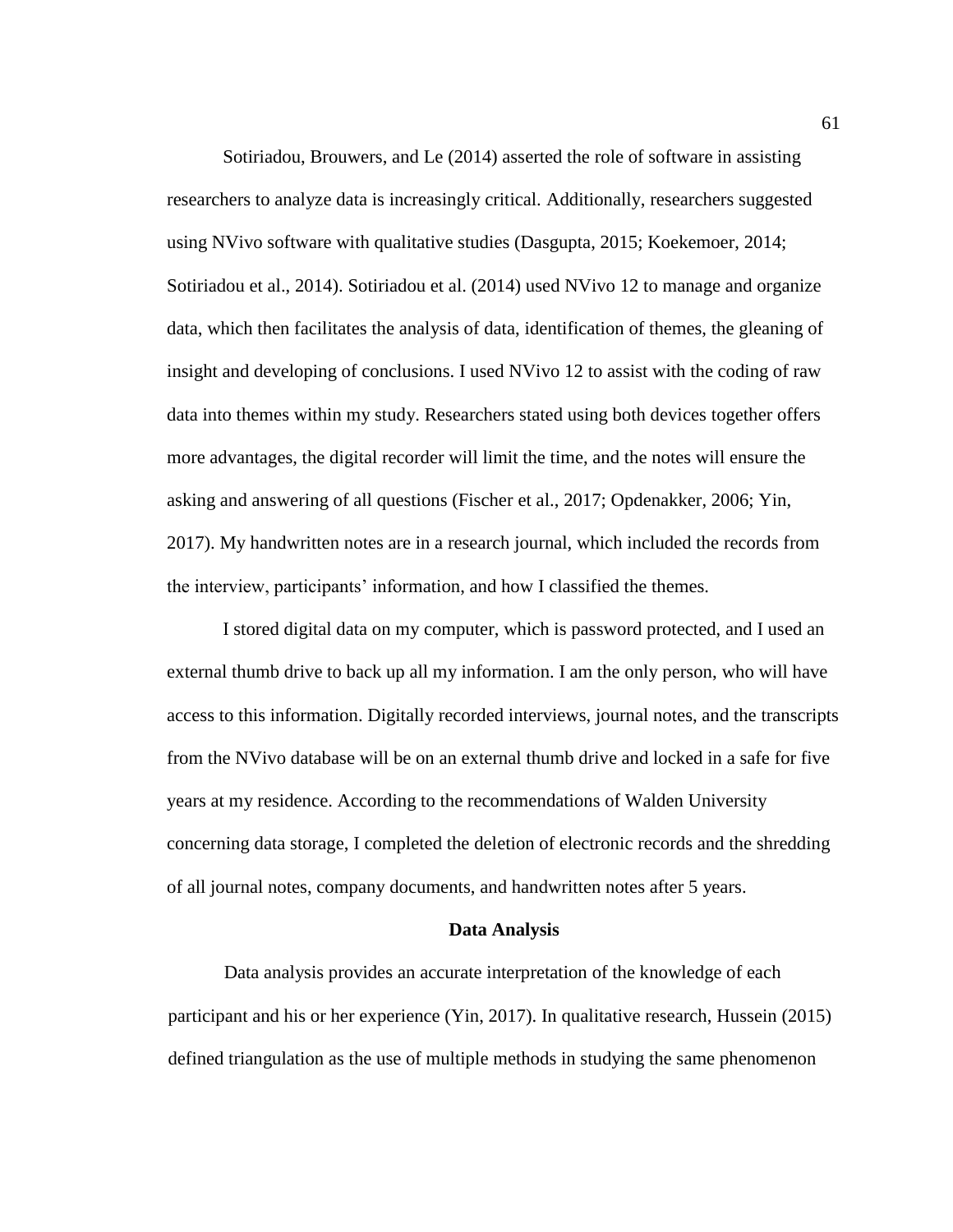for increasing study credibility. Several researchers stated there are five types of triangulation; which are methodological triangulation, investigator triangulation, theoretical triangulation, analysis triangulation, and data triangulation (Flick, 2004; Hussein, 2015; Marshall & Rossman, 2014).

#### **Methodological Triangulation**

I used methodology triangulation to explore different methods of basic research such as observations, interviews, questionnaires, surveys, and documents, to gather data and ensure the integrity of the results. Methodological triangulation was a complicated process of playing each method off against the other to maximize the validity of field efforts (Cairney & St. Denny, 2015; Denzin & Giardina, 2016; Flick, 2004). Methodological triangulation could be sequential or simultaneous (Flick, 2004; Carter et al., 2014). Sequential triangulation occurs when one data collection method applies to the first data collection method. Simultaneous triangulation is using both data collection methods at the same time. I used simultaneous triangulation. Weyers et al. (2014) stated researchers could obtain research validation when they collected data from various resources to investigate phenomena. Carter et al. (2014) noted the advantages of methodological triangulation divided into three broad groups. They entail an increase in the comprehensiveness and completeness of the research, an enhanced ability to confirm trends and identify inconsistencies and an improvement in the reliability and validity of findings (Carter et al., 2014). Additionally, Weyers, Strydom, and Huisamen, (2014) stated researchers could obtain research validation when they collected data from various resources to investigate phenomena.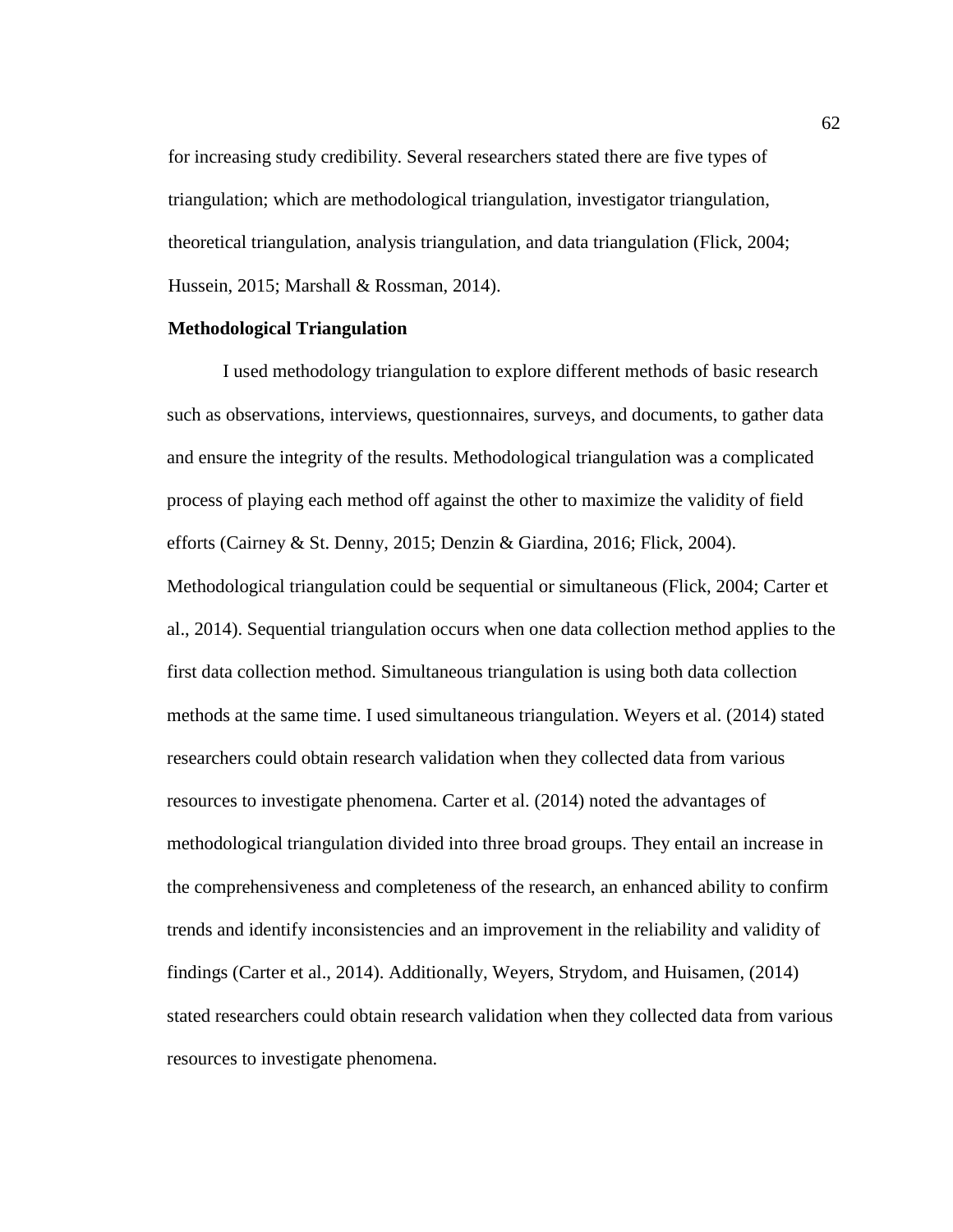Yin (2017) stated there is a five-step analysis for analyzing qualitative data, which are compiling, disassembling, reassembling, interpreting, and concluding. I used Yin's five-step analysis to analyze and categorize my research after the coding process. According to Yazan (2015), the five-step analysis will assist in answering the research question.

**Compiling data.** The compiling phase involves organizing the data to create a database (Haines, Summers, Turnbull, Turnbull, & Palmer, 2015; Stuckey, 2014; Yin, 2017). Additionally, Yin (2017) suggested researchers build the databases from the interviews, journal notes, and research question. Furthermore, Pietkiewicz and Smith (2014) asserted researchers might compile themes for the whole transcript before looking for connections and clusters. I created a database and will start the compilation process after the interviews are complete. I arranged the data from the interviews by types, labeling, and coding the data into categories.

**Disassembling data.** After compiling the data phase, I began the second phase of data collection, the disassembling data. The disassembling phase involves dividing the compiled data into fragments and labels (Essary, 2014; Yin, 2017). During the disassembling phase, the codes appear in the data analysis process ( $\cos \& \text{McLeod}$ , 2014). Yin (2017) suggested disassembling occurs when the researcher divides the data into individual groups. Additionally, Bengtsson (2016) stated coding of data includes segmenting and labeling data with category names to place data in groups. Within my research study, the use of data code was essential in identifying themes and patterns.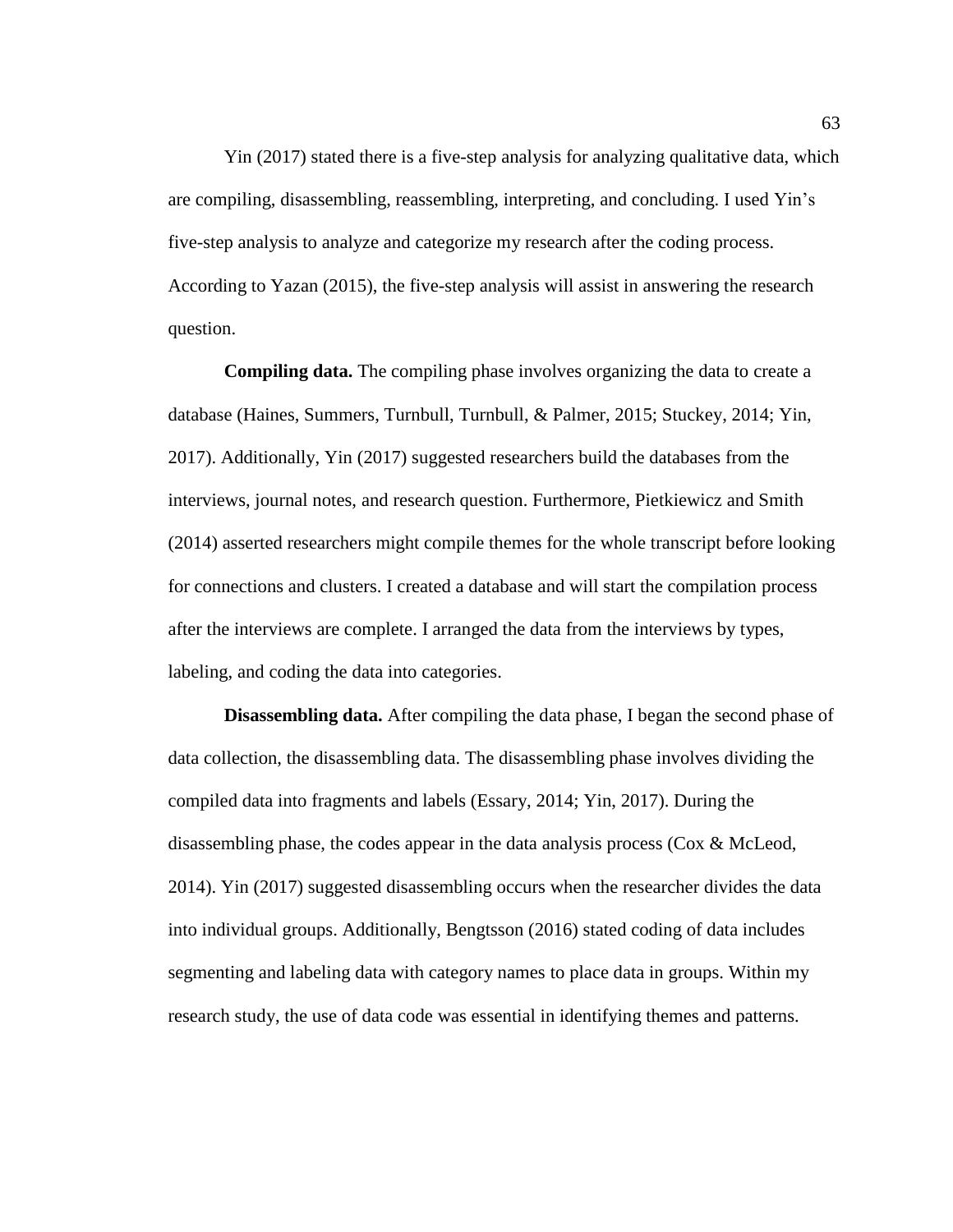**Reassembling data.** The third phase of data analysis is reassembling the data (Essary, 2014). The reassembling process includes clustering and categorizing the labels into sequences and groups (Yin, 2017). According to Haines et al. (2015), reassembling occurs when the researcher rearranges the data into categories and groups. During the reassembling phase, I rearranged the data with similar coding together.

**Interpreting data.** The fourth phase of data analysis is interpreting data (Castleberry, 2014). According to Yin (2017), the interpretation phase requires creating narratives from the sequences and groups including conclusions. Ivankova (2014) stated the interpreting phase is when the researcher finds the meaning of the data and interprets the information presented during the data analysis process. Pietkiewicz and Smith (2014) recommended researchers may use the interviewees' own words to illustrate themes. Themes have two functions; it enables the reader to assess the pertinence of the interpretations and it retains the voice of the participants' personal experience and gives a chance to present the emic perspective. During the interpreting phase, I interpreted the data by referring to the interviews and analyzing the themes.

Birt, Scott, Cavers, Campbell, and Walter (2016) noted the benefits of creating strategies to increase the usage of member checks is a critical technique for researchers in establishing trustworthiness. These strategies include: (a) understanding the population, (b) conveying the data analysis process, (c) reconstructing data collection memories and being open to change, (d) comparing themes, and (e) incorporating member checks into the data analysis process (Birt et al., 2016). After I finish my interpretation of the responses, each participant reviewed my analysis to ensure the information was accurate.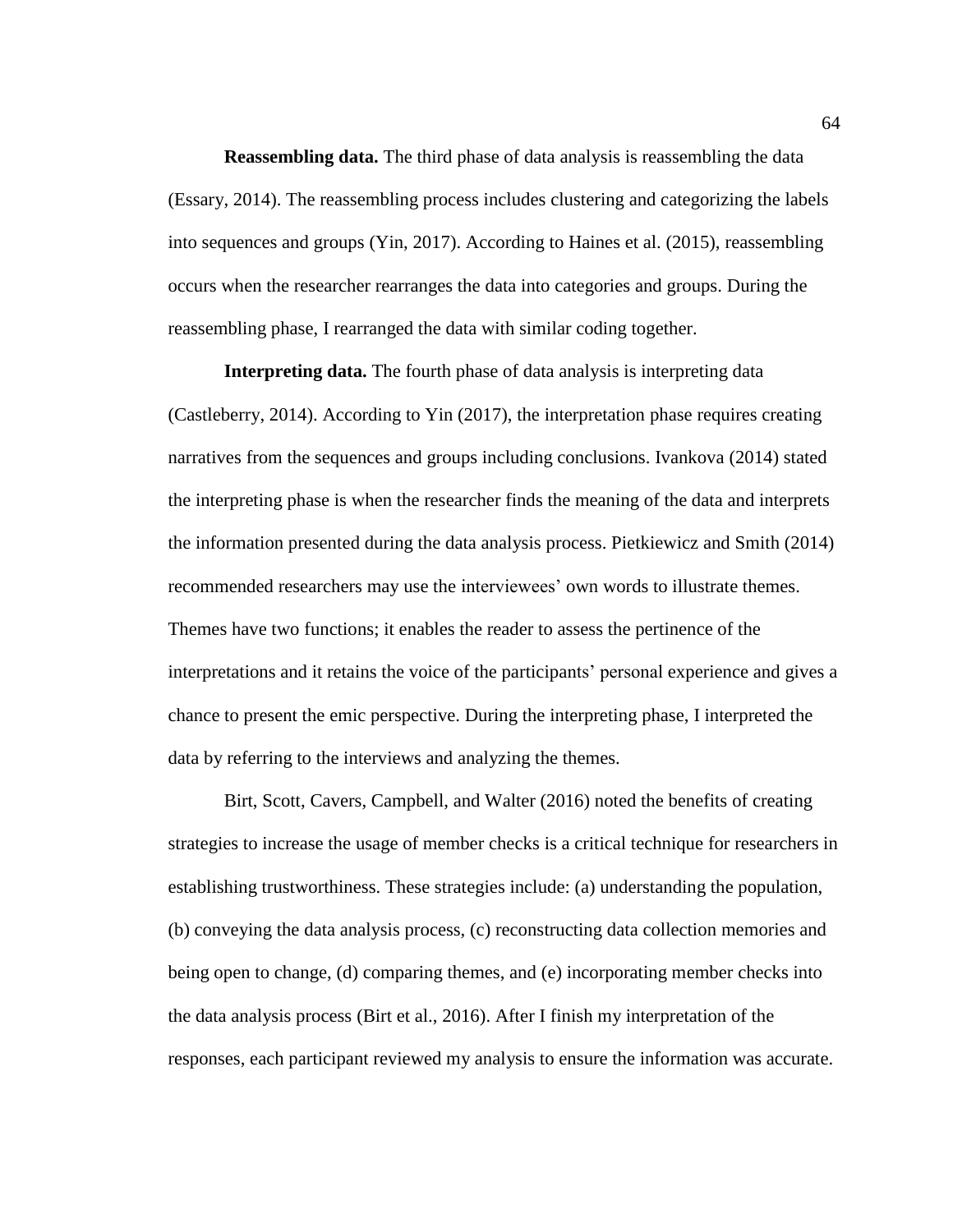If the participant found discrepancies between their responses and my interpretation, they were given a chance to provide clarification.

**Concluding.** The fifth phase of the data analysis process is concluding (Yin, 2017). The concluding phase is the discussion of the findings of the research study (Haines et al., 2015). During the concluding phase, the researcher must explain their findings and the conclusions of their research (Cox & McLeod, 2014). To conclude, I used Yin's five-step analysis for data analysis to ensure my findings for a qualitative research study. Additionally, I provided supportive data to support my findings.

**Qualitative software plan.** I used NVivo 12 to assist with the coding of raw data into themes within my study. The role of software in supporting researchers to analyze data is increasingly critical (Sotiriadou et al., 2014). Additionally, researchers suggested using NVivo 12 with qualitative studies (Dasgupta;2015; Koekemoer, 2014; Sotiriadou et al., 2014). NVivo 12 enables a researcher to manage and organize data and facilitates the analysis of data, identification of themes, gleaning insight and developing conclusions (Sotiriadou et al., 2014). Pietkiewicz and Smith (2014) stated researchers must analyze the data in tables and charts with categories and codes showing the concepts and ideas using the qualitative software method.

**Key themes.** The literature review is the foundation for exploring employee turnover in the retail industry. I organized the literature reviews by themes to present the information comprehensively, which will include recently published studies. The conceptual framework of my research is transformational leadership. I compared the central themes to the literature and explain how the fundamental themes support, refute,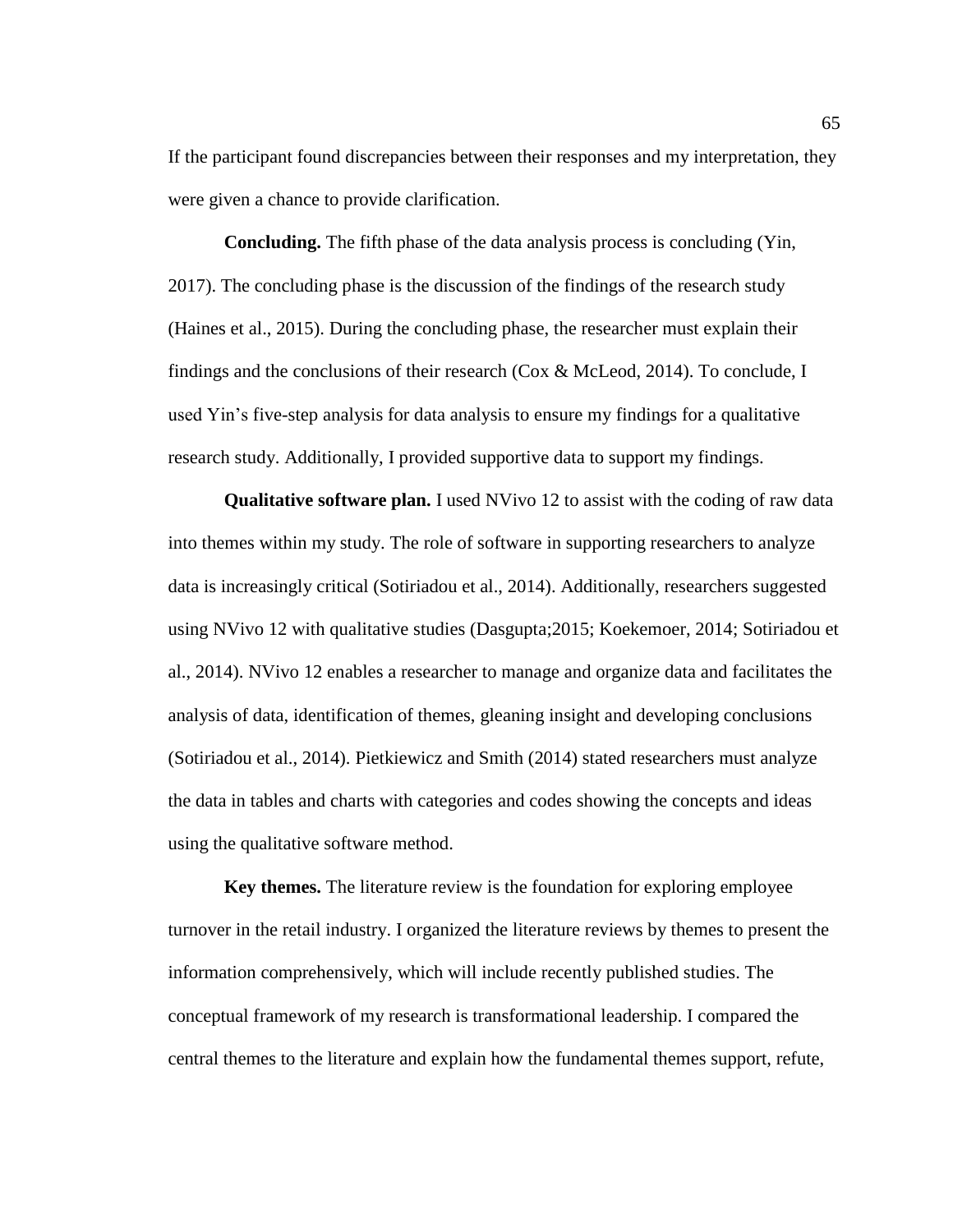or refine peer-reviewed literature. My goal was to compare the key themes to the literature and explain how the themes support, refute, or clarify peer-reviewed literature. If a critical theme relates to or varies from the literature or the conceptual framework, I reported it in the relationship to existing literature and conceptual framework section for inclusion in the doctoral study.

# **Reliability and Validity**

In qualitative research, reliability is dependability; validity is credibility, transferability, and conformability (Wang, Wang, Xu, & Ji, 2014). Several researchers suggested various methods to improve reliability, including the use of software to analyze interview and focus group data, member checking, and the use of multiple sources of data (Gibson, Webb, & Lehn, 2014; Humphry & Heldsinger, 2014; Leung, 2015).

# **Reliability**

Leung (2015) stated in qualitative research; reliability refers to exact replicability of the processes and the results. Reliability requires the same results is obtained if the study is repeated (Bengtsson, 2016; Wang et al., 2014). Grossoehme (2014) stated various researchers could analyze the same data and receive different results. Pocock (2015) argued reliability is critical in a qualitative study to determine the quality and stability of data collected. Dependability occurs when the findings of the research are replicable (Elo et al., 2014). I ensured dependability by conducting transcription review and an expert validation of the interview questions. Member checking occurs once the interviews are conducted, data is transcribed, and the information is presented to the participants to review for accuracy (Harvey, 2015; Kornbluh, 2015; Sousa, 2014). I met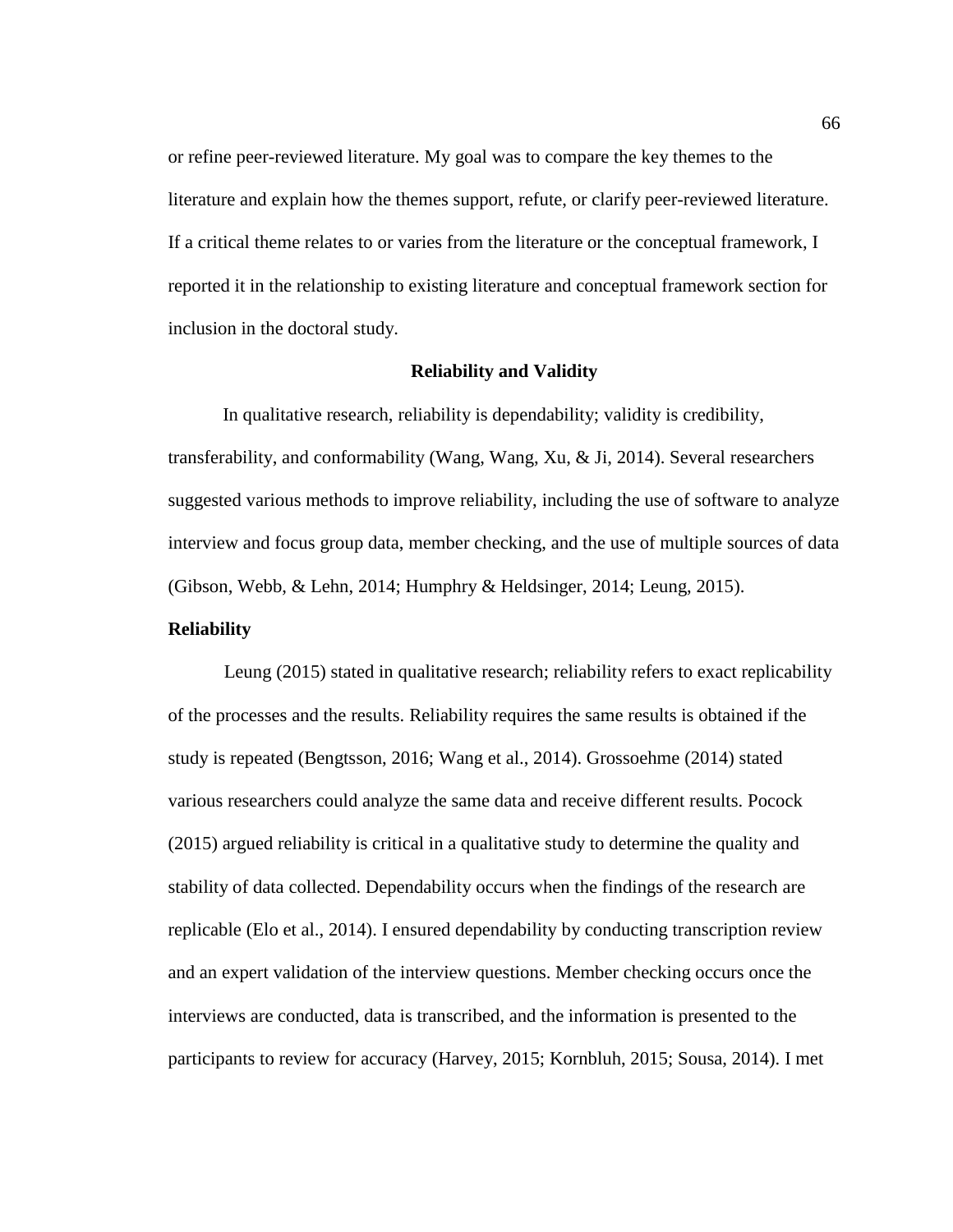with each participant at his or her store site. I gave the participants an opportunity to review my interpretation of their responses during the interview. I corrected all the issues and allow the participants to check the information once again for the corrections. To ensure the consistency of the interviews, I used my interview protocol (Appendix A).

# **Validity**

Leung (2015) stated the validity of qualitative research means "appropriateness" of the tools, processes, and data. Validity is using the results truthfully to explain the phenomena are studied (Bengtsson, 2016; Marshall & Rossman. 2016). Additionally, several researchers stated validity exists when the information in a research study is accurate and truthful (Roe & Just, 2009; Marshall & Rossman, 2016). Weyers et al. (2014) stated researchers could obtain research validation when they collect data from various resources to investigate phenomena. Validity is credibility, confirmability, transferability, and data saturation.

**Credibility.** In qualitative research, Nyhan (2015) stated credibility established when the researchers assert validity in the findings. Additionally, Nyhan (2015) stated credibility in a study refers to the level of trust readers, and other scholars have in the findings. I enhanced the credibility of my research by member checking of the data interpretation, participant transcript review, methodological triangulation, and using the interview protocol. I validated the data by collecting data from each interviewee and providing each participant with a copy of his or her interview interpretation to validate for accuracy.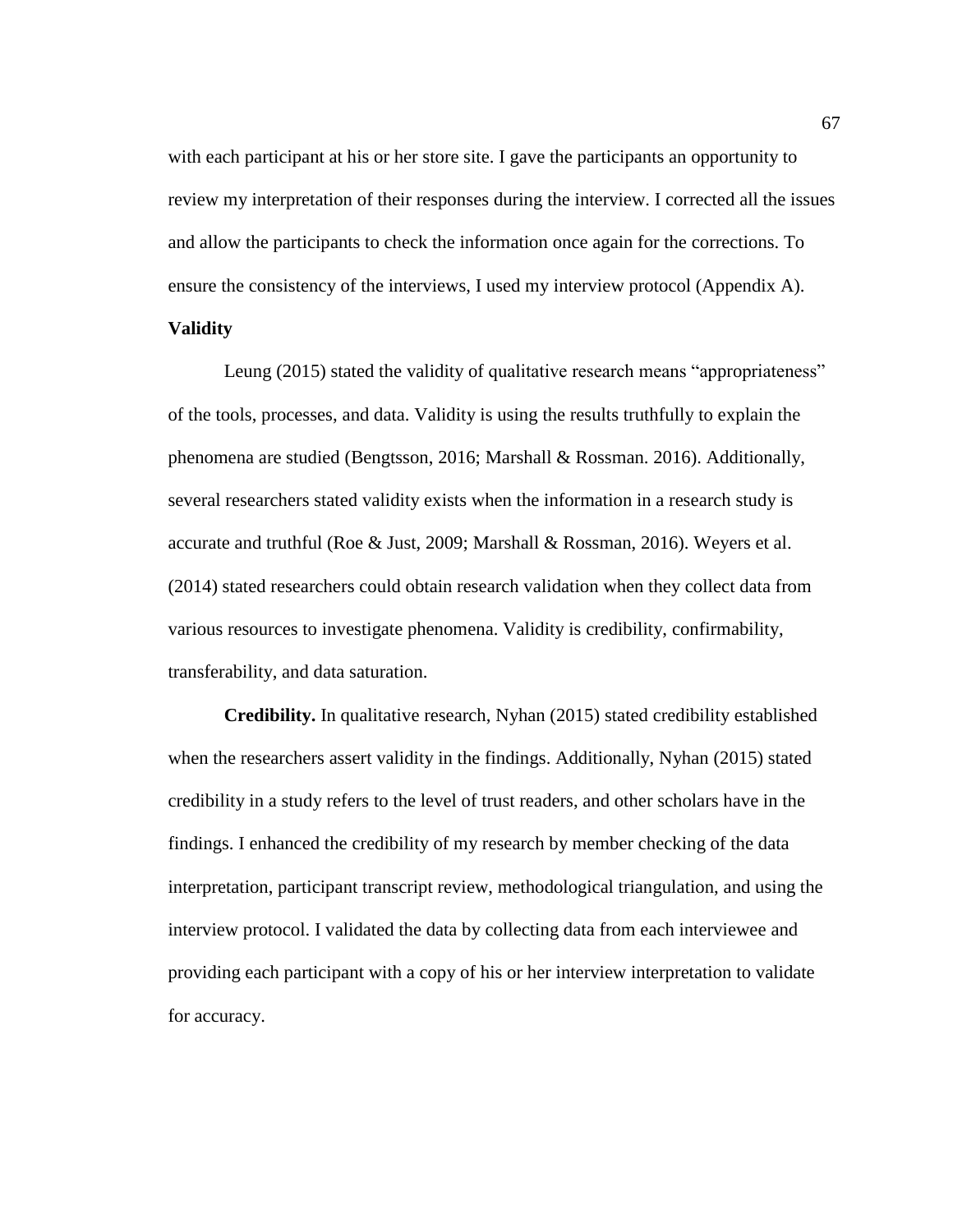**Confirmability.** Confirmability in a qualitative study is the degree to which researchers may verify the results (Amankwaa, 2016). Additionally, Schwandt, Lincoln, and Guba (2007) stated confirmability is a transparent description of the research. To ensure confirmability, I used multiple sources of data for triangulation. Marshall and Rossman (2016) stated triangulations occur when the researcher uses multiple sources of data, preserving the chain of evidence, and allowing participants to review the data. Method triangulation is a complicated process of playing each method off against the other to maximize the validity of field efforts (Cairney & St. Denny, 2015; Flick, 2004). To ensure confirmability, I used member checking and methodological triangulation to validate the data from the interviews and promote confirmability within the study.

**Transferability.** To confirm transferability, Marshall and Rossman (2016) stated researchers must provide a detailed description of the context within the study. Elo et al. (2014) noted when participants share a detailed description of the context of the study; it enables future scholars to decide on the transferability of the findings in another context. Readers will be able to determine the transferability of the findings of the study to another context, setting or case (Moon, Brewer, Januchowski-Hartley, Adams, & Blackman, 2016). Population, geographical location, and sample size may influence the transferability of the results (Elo et al., 2014; Burchett, Mayhew, Lavis, & Dobrow, 2013). Because I explored strategies retail store managers used to reduce employee turnover in Montgomery, Alabama; the boundaries of this study may influence the transferability of the results to other sectors of the industry and geographical locations. To improve transferability, I adhered to the data collection and analysis techniques for the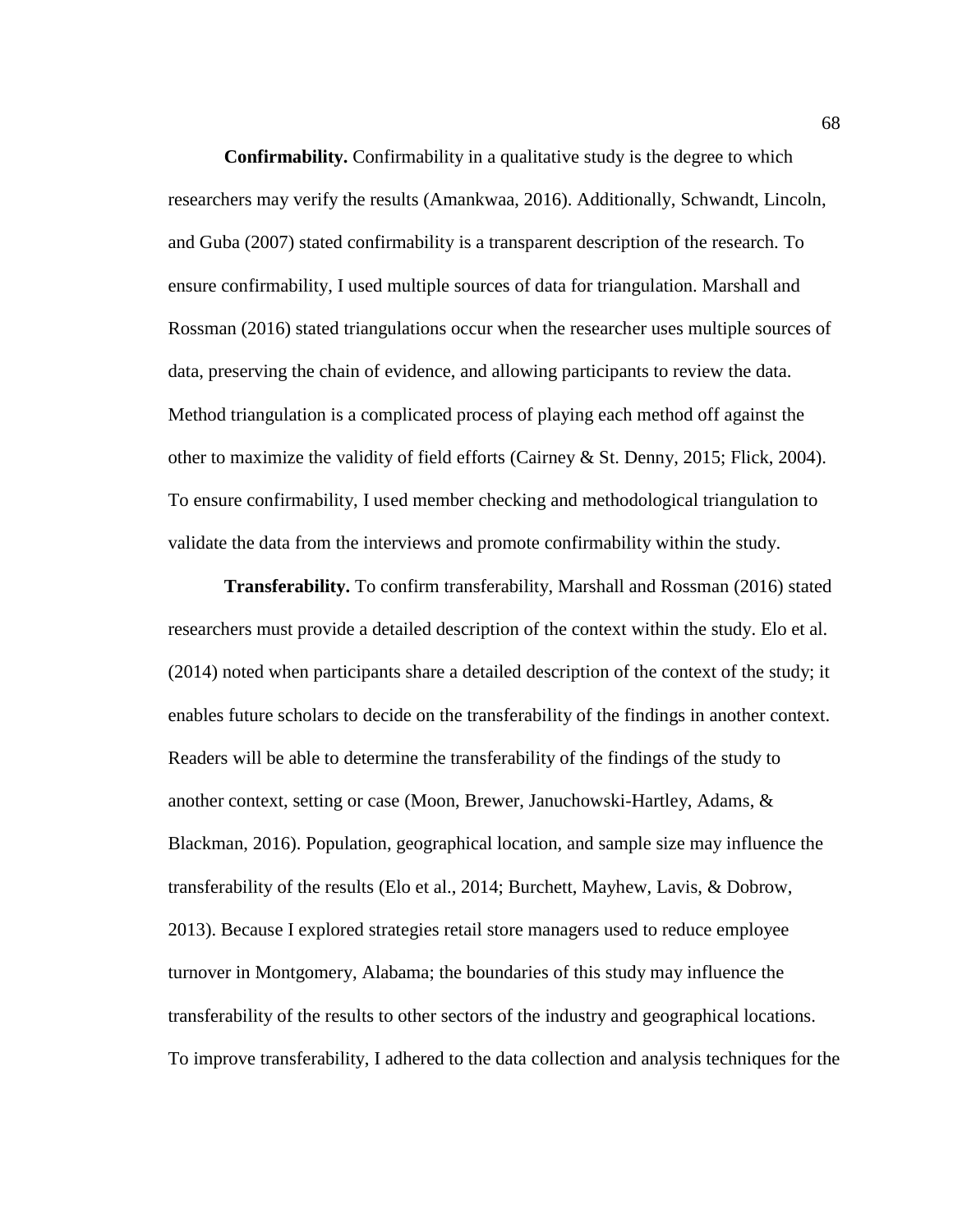research design, using the interview protocol, reaching data saturation, conducting member checking and triangulation.

**Data saturation.** Fusch and Ness (2015) stated data saturation occurs when no new information, themes or coding arise from the data collected in the study. Scholars stated interviews must continue if no data saturation in the study (Childers, 2014; Lewis, 2015; Park & Park, 2016). Additionally, Fusch and Ness (2015) suggested a failure to reach data saturation has an impact on the quality of the research conducted and hinders content validity. I continued to interview participants until no new information appears from the data collection process. Data saturation is met when there are enough information and no new information found in the research (Fusch and Ness, 2015; Marshall et al., 2013; O'Reilly & Parker 2012; Walker, 2012).

### **Transition and Summary**

Section two included the purpose of this study, my role as the researcher, and the criteria for selecting research participants. Additionally, Section two included information about different research methods and designs; including the reason for selecting a qualitative single case study design for this research. In Section two, I provided a discussion of the population and sampling, the process of ensuring ethical research, and data collection, organization, and analysis process. Section two also contained information about the process to ensure reliability and validity. In Section three, I presented an overview of the purpose of the study, state the research question, and provide the findings. I included the applications of my research to professional practice, implications for social change, recommendations for action and further study. Finally, in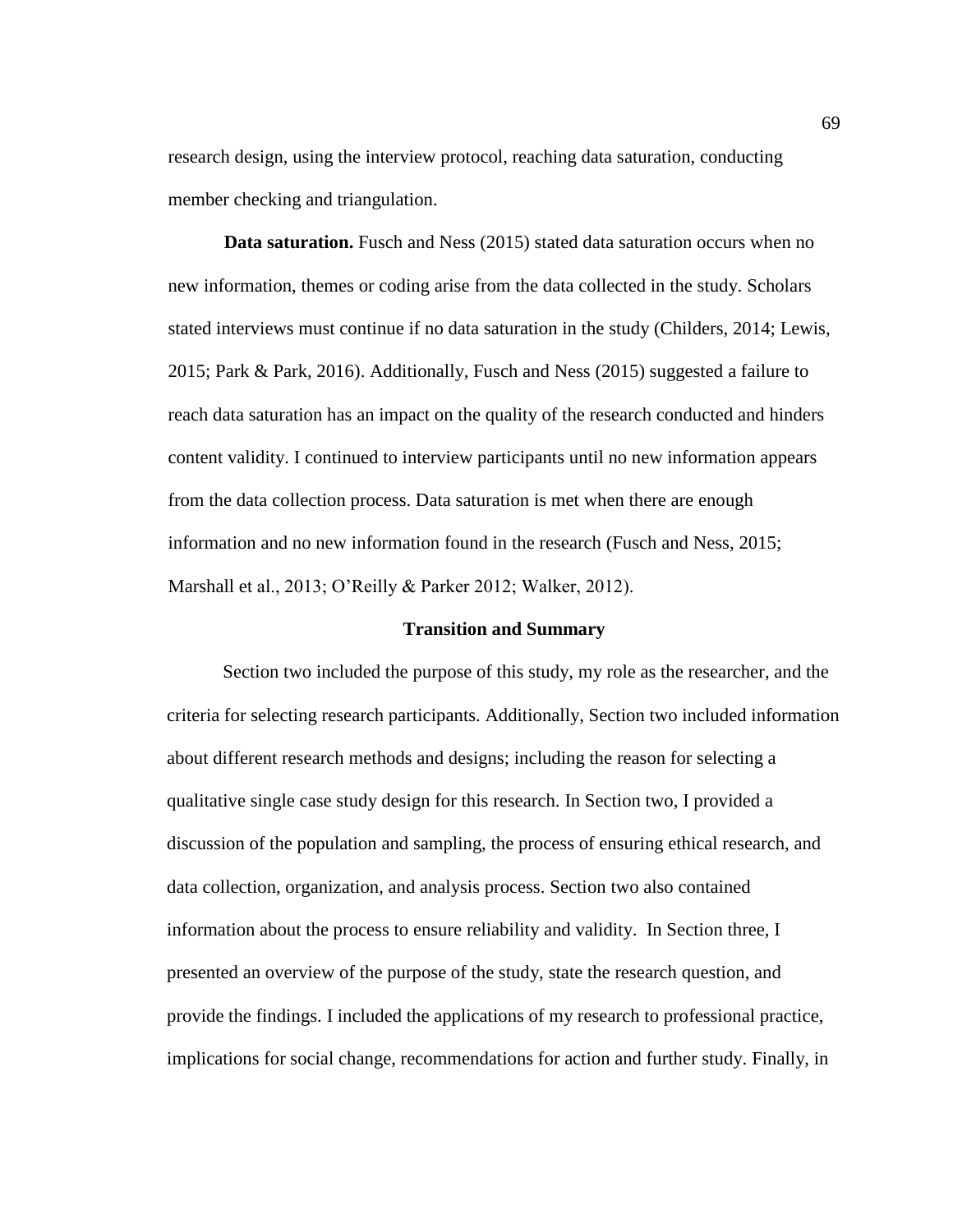the reflections, I discussed my experience during the doctoral study journey. I concluded with an overview addressing the importance of implementing effective strategies to reduce employee.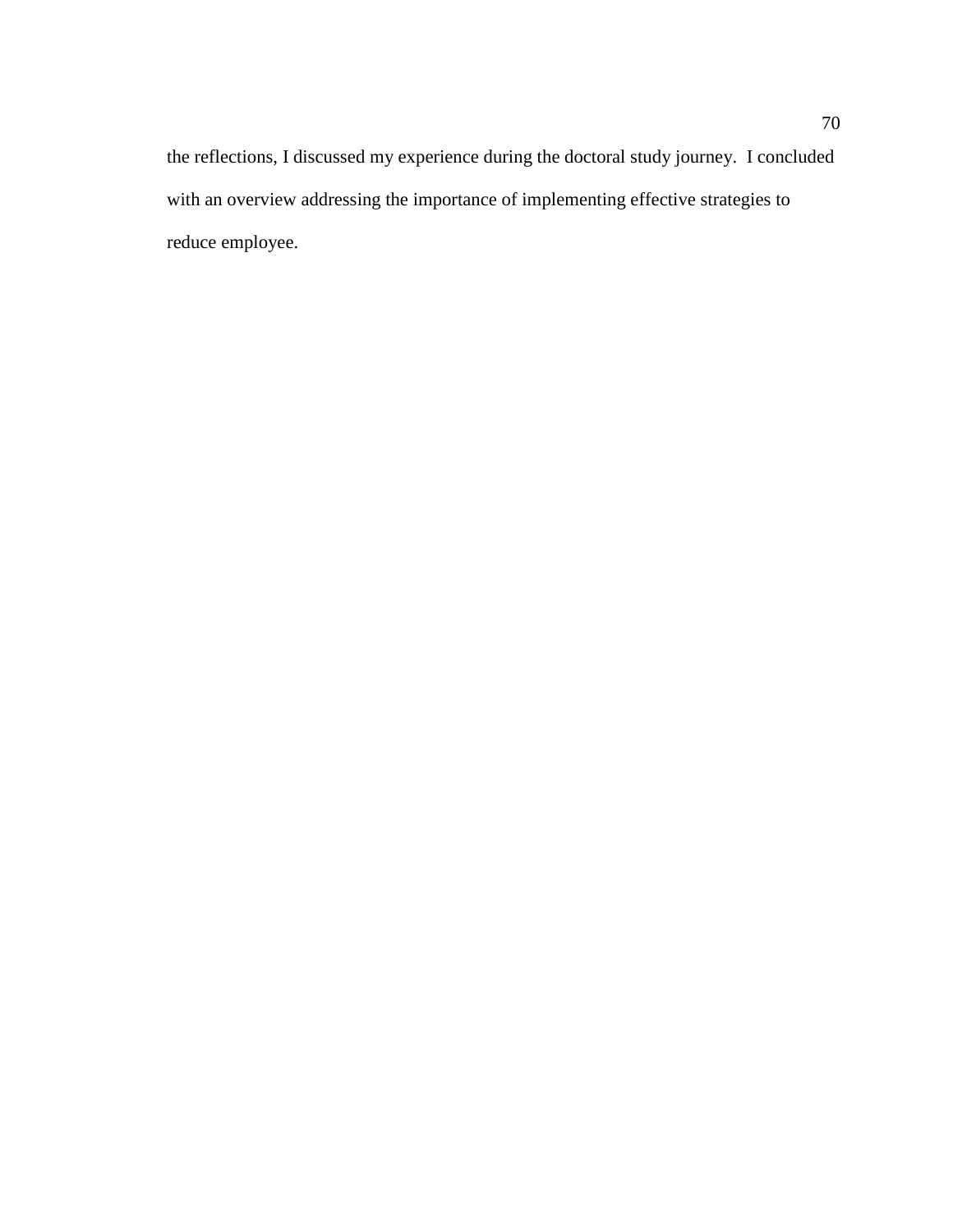Section 3: Application to Professional Practice and Implications for Change

# **Introduction**

The purpose of this qualitative single case study was to explore strategies retail store managers used to reduce employee turnover. The targeted population consisted of six retail managers from Alabama who have proven strategies to reduce employee turnover and retain their top performing employees. Using Yin's five-step analysis for data analysis, which is compiling, disassembling, reassembling, interpreting, and concluding. I organized the data to create a database, classified, coded the data, triangulated, and interpreted the data and wrote the results of the data. I used semistructured interviews with six questions. After each participant interview, I conducted member checking by asking each participant to review the transcripts to ensure it was what they intended to share. Data saturation occurred after the participants' interviews when the participants had no new information to provide to the research. During the NVivo 12 data analysis, I compared transcriptions, interview notes, and business records on employee turnover to promote validity and reliability. The data analysis showed in this organization, managers were able to reduce employee turnover by offering an effective management strategy, competitive compensations, and effective communications with employees. The three themes which emerged from the data analysis were: (a) supportive management leadership style, (b) competitive compensations, and (c) the provision of efficient and effective communications to employees.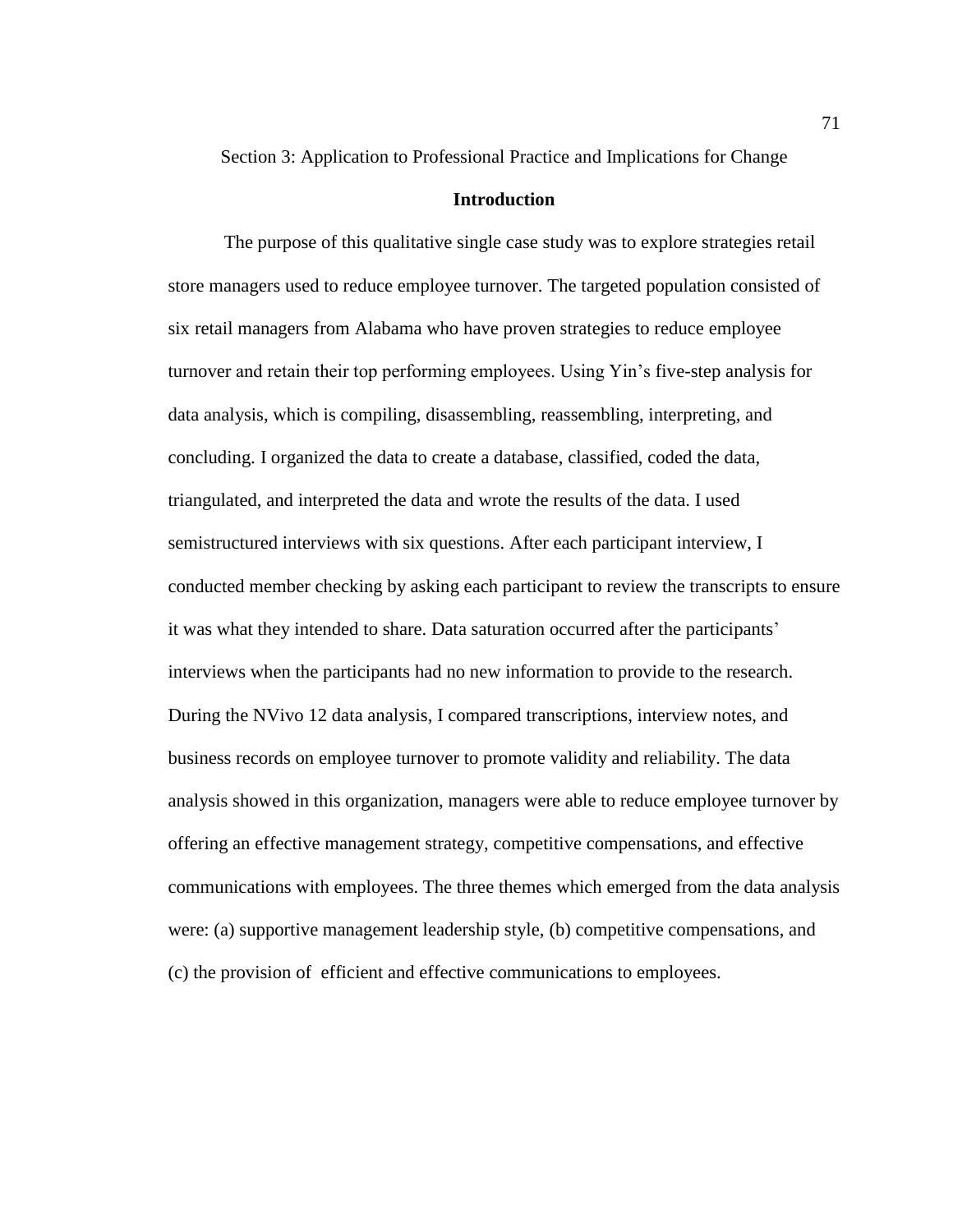### **Presentation of the Findings**

The overarching research question was: What strategies do retail managers use to reduce employee turnover? I used semistructured interviews with open-ended questions to allow the participants to give detailed information on the strategy they used to reduce employee turnover. I also reviewed the company website and company information from the BLS website to improve the triangulation for multiple methods of collecting data for this study. All participants gave consent and received a copy for their records before starting the interviews. All interviews took place in the store manager's office and lasted for 40 minutes. I used a labeling system to protect the identity of each participant (P1 through P6); P1 means participant one. The participants conducted member checking after completion of the transcriptions of the interviews. After the participants confirmed the transcriptions, I used NVivo 12 to code the data. The usage of NVivo 12 enabled me to understand the research data efficiently and effectively. The main reason for using NVivo 12 was to conduct word frequency searches. The data from the research led to the identification of recurring themes participants shared during the interviews. During the data analysis, I focused on themes which were pertinent to the central research question and the conceptual framework. Yin's five-step analysis: (a) compile, (b) disassemble, (c) reassemble, (d) clarify, and (e) conclude was used to analyze data. The data analysis revealed the following themes: management style, competitive compensations, and efficient and effective communications to employees.

Reviewing the documents on the company's website and the BLS (2016), showed the turnover rate was below 1%, which is one of the lowest turnover rates for employee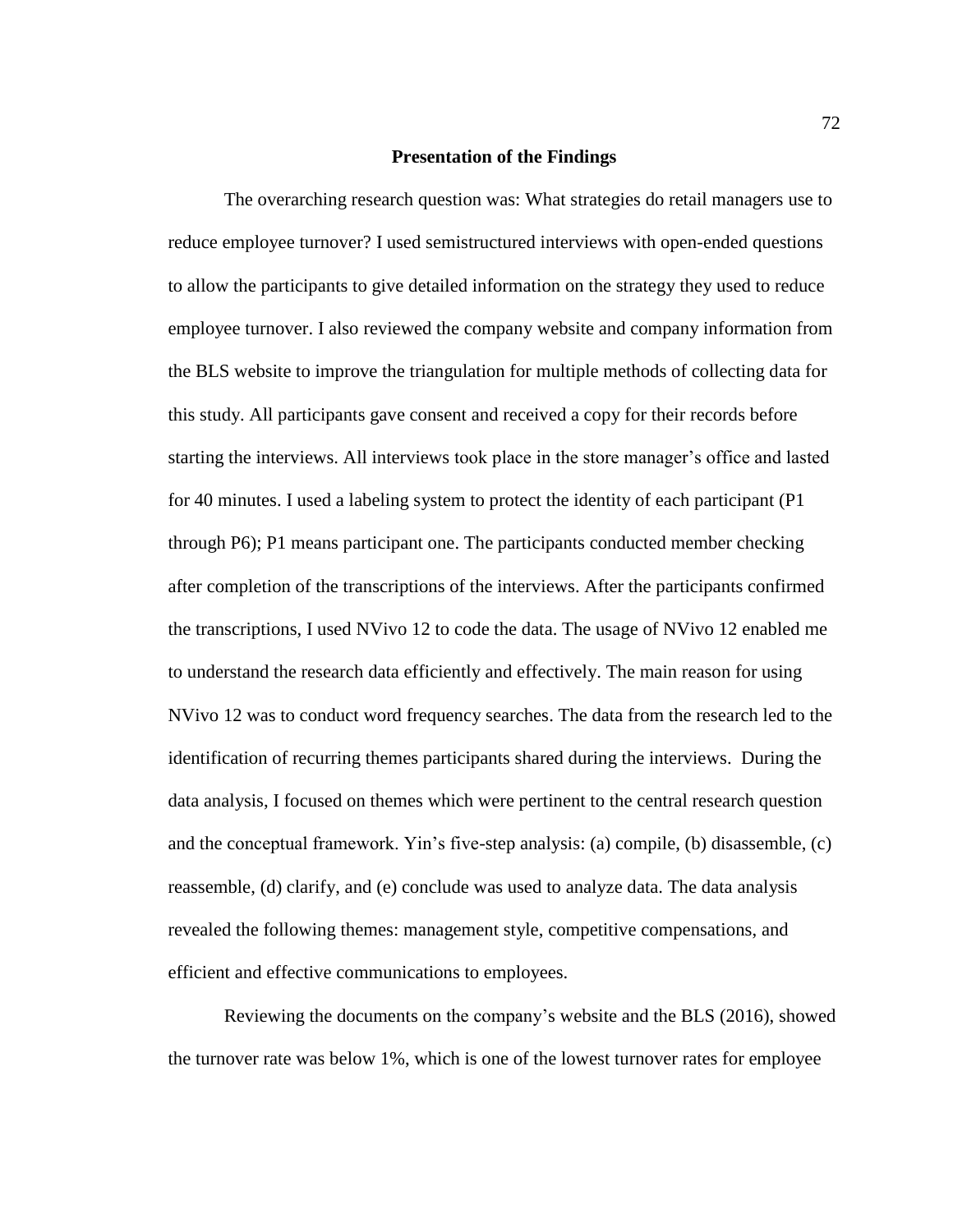turnover in the retail industry. The company's website and BLS (2016) provided the turnover rate of retail business (BLS, 2016). Additionally, the cost of training a new employee is about 90% to 200% of the employee salary annually (Hom et al., 2013). High turnover rate impacts the profitability and sustainability of the business.

# **Theme 1: Supportive Management/Leadership Style**

The first theme which emerged from the data analysis was a supportive management style with subtitle; lead by example, open–door policy, and training and development.

P6 stated,

I have always been told a manager should use the 80:20 rule. A manager should spend 80% of their time on 20% of their employees. The 20% is the employee who has problems and they are the ones which have performance issues. If I can turn around the 20%, then I can, in the long run, save the company money and profit from hiring a new person to do the same job.

Meanwhile, 33% of participants stated, it is important for management to be involved in the performance of employees. P2 agreed it is important for a manager to include all employees in the performance of the business. P3 stated,

He or she is mentoring an employee who is looking at possibly leaving the company after graduation from college. I am looking at what management/supervisor's positions we have available and maybe depending on his decision, we may be able to offer him something different. Now I could have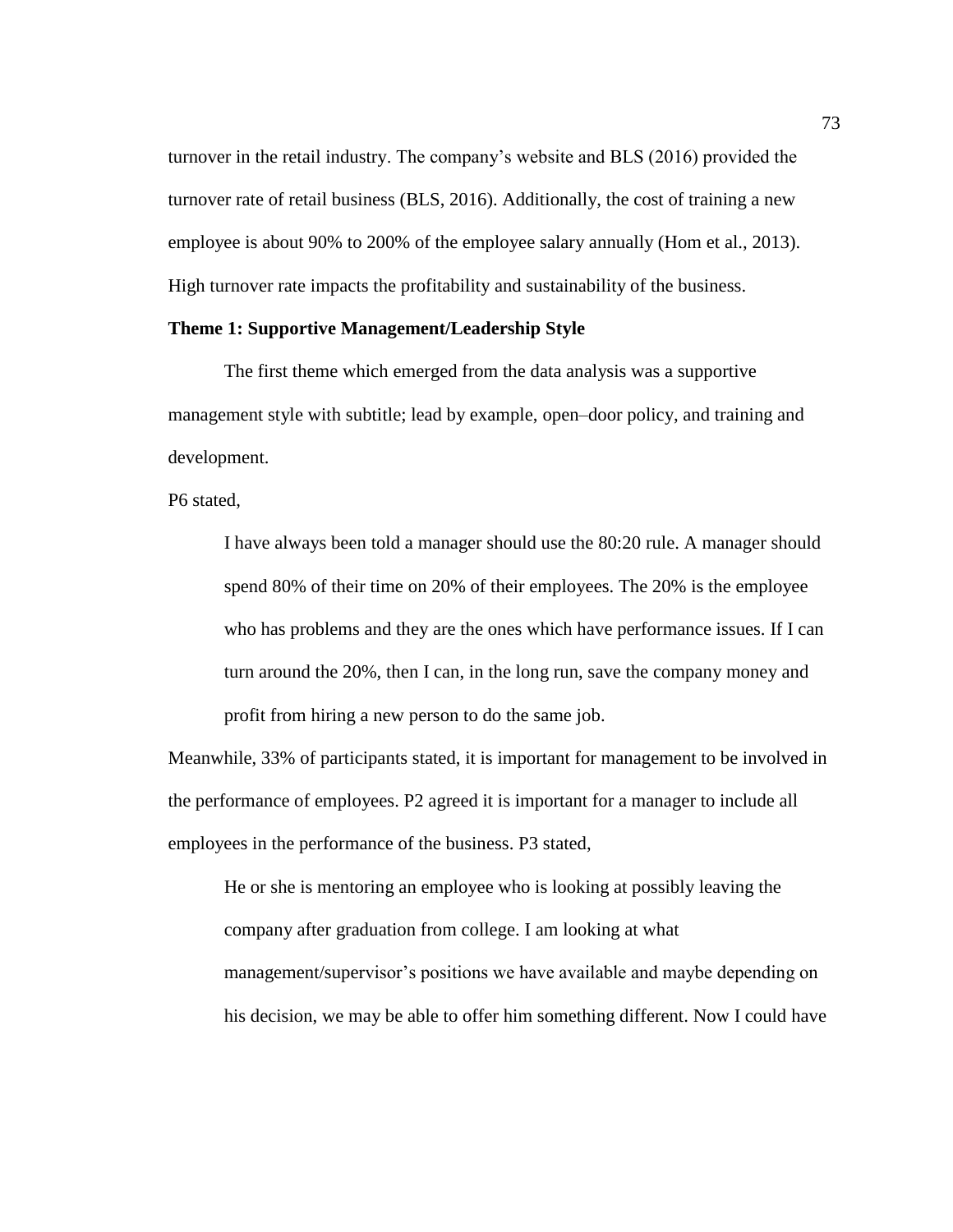easily taken his resignation but it's my job as a manager to protect the company's assets.

All six participants stated leading by setting a good example to employees was critical to keeping employees in their organization. P3, P4, and P5 stated when turnover is below one percent that's a good indicator you have good programs and a good culture employees enjoy and can appreciate. When an employee joins this company, they stay around for a long time. P3 agreed managers recruited from within the organization allows them a chance to learn different positions, the culture of the organization and management skills needed to impact employee satisfaction and employee engagement.

All participants agreed when managers can relate to employee's issues and concern, it increases the possibility of them staying with the organization. P1–P6 noted employees are more engaged with the organization when managers have an open dialogue with the employees. P2 agreed with P3,

As a manager, they have an open–door policy. Their employees know their door and their phone number is available to them at any time. They know it's uncomfortable sometimes for them to come into the GM's office or the VP's office. An open-door policy allows them to call a manager when they leave work. It is human nature for people to wonder who is going into the GM's office.

All participants noted the importance of having good training and development programs. P1, P2, P3, P5, and P6 stated,

Training plan gives an employee a two weeks training plan for their specific and general duties. These plans allow the employee to work with managers, other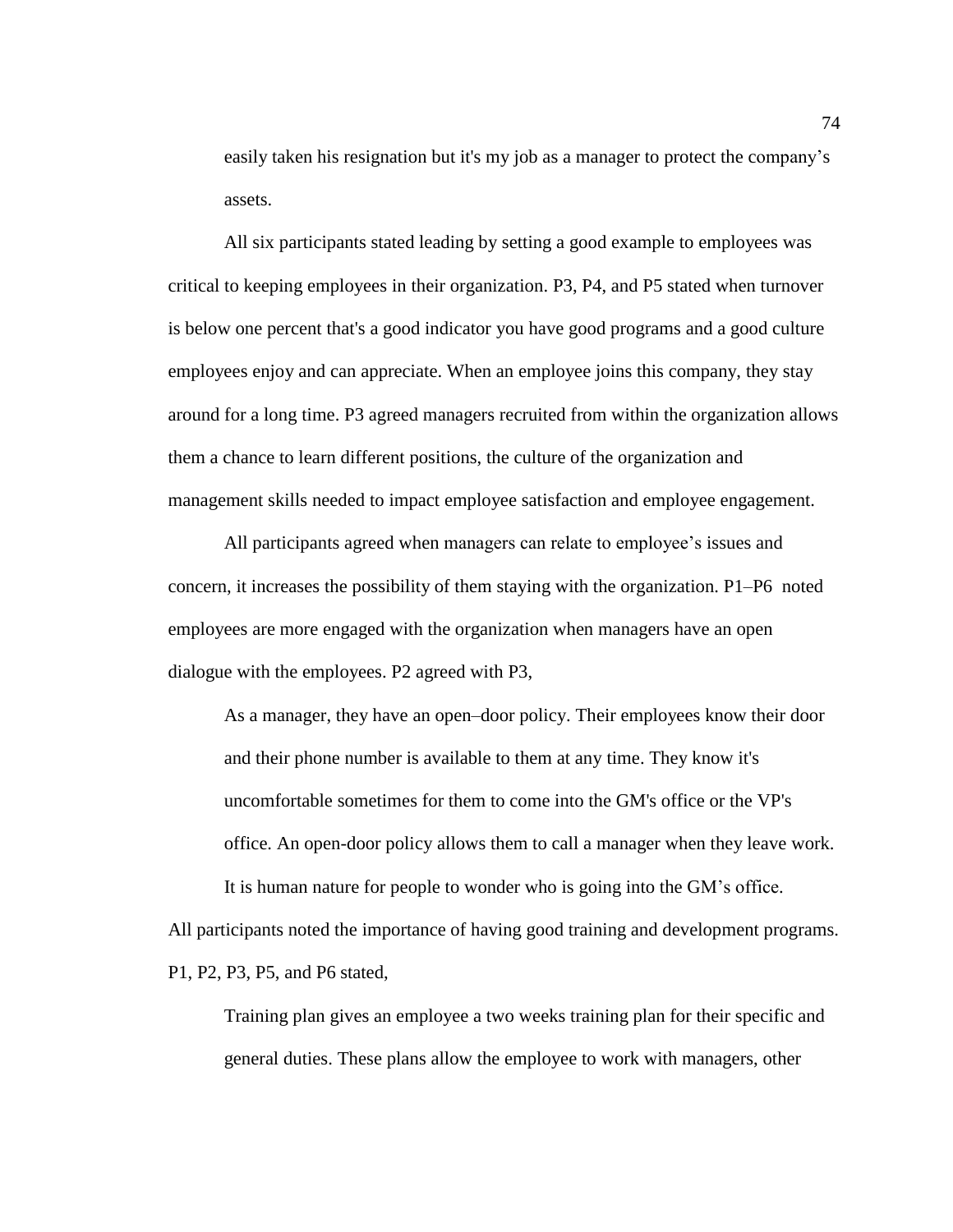associates, and read modules for their specific job. The manager for the area must sign off and review the training plan and how the employee is progressing.

P4 agreed with P6,

One of the programs they have is an employee handbook. The employee's handbook gives employees a detail description of their job, training plans, and goals to complete their training. New employees work with management and their supervisors to complete their training and ensure they are successful.

All participants in this study agreed on the perception of effective management is important to developing retention strategies leading to greater job satisfaction and job engagement. This was also evidenced by the total number of times the subtheme of lead by example, open–door policy, and training and development appeared in the interviews. Table 1 displays the themes and subtitle themes which emerged from the effective management strategy.

Table 1

| Participants   | Lead by Example | Open-door | Training and | Total |
|----------------|-----------------|-----------|--------------|-------|
|                |                 | policy    | development  |       |
| P <sub>1</sub> |                 |           |              |       |
| P <sub>2</sub> |                 |           |              |       |
| P <sub>3</sub> | 4               |           |              |       |
| P4             |                 |           |              |       |
| P <sub>5</sub> |                 |           |              |       |
| P <sub>6</sub> |                 |           |              |       |
| Total          | 13              |           |              | 29    |

# *Supportive Management Themes*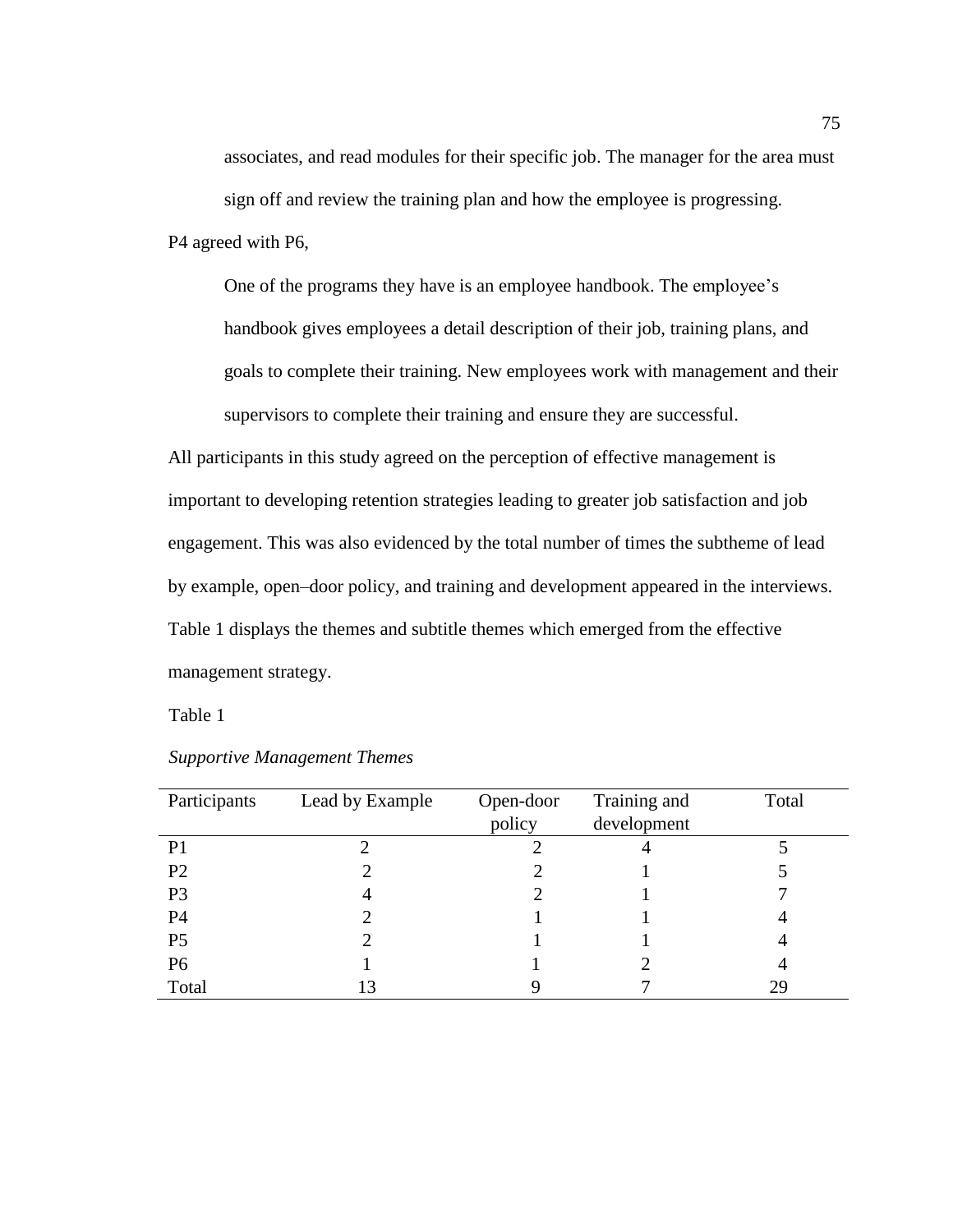Participants demonstrated transformational leaders are inspirational motivators to motivate their followers to perform at a high level of performance. Inspirational leaders motivate their followers by inspiring them to perform and they motivate subordinates to accomplish organizational goals over personal goals. Transformational leadership affects the basic attitudes and expectations of an organization's members, by creating common approaches to achieving the company's goals (Nohe & Hertel, 2017). Throughout the years, researchers used transformational leadership theory to comprehend different organizational phenomena, for example, employee turnover and employee retention (Gilbert et al., 2016; Keevy & Perumal, 2014). Transformational leadership theory focuses on the abilities of managers to motivate and encourage skilled workers to remain with the organization by creating strategies, which reduce employee turnover (Gilbert et al., 2016). The use of transformational leadership is supported by Keevy and Perumal (2014), who stated it is resourceful in sustaining the needs of the company and organization.

Leadership is an essential management tool as leaders work through their people to accomplish objectives for the organization with little inputs and resources (Lim et al., 2017). Amankwaa and Anku-Tsede (2015) asserted leadership is a process of influencing others to perform specific tasks to accomplish an organizational goal. Mathieu, Fabi, Lacoursière, and Raymond (2016) suggested management style may contribute to employee well-being, job satisfaction, and organizational commitment. Scholars realize the importance of management's behavior and influence on employee turnover and the impact to job satisfaction (Coetzee & Stoltz, 2015; Izvercian et al., 2016; Raina & Britt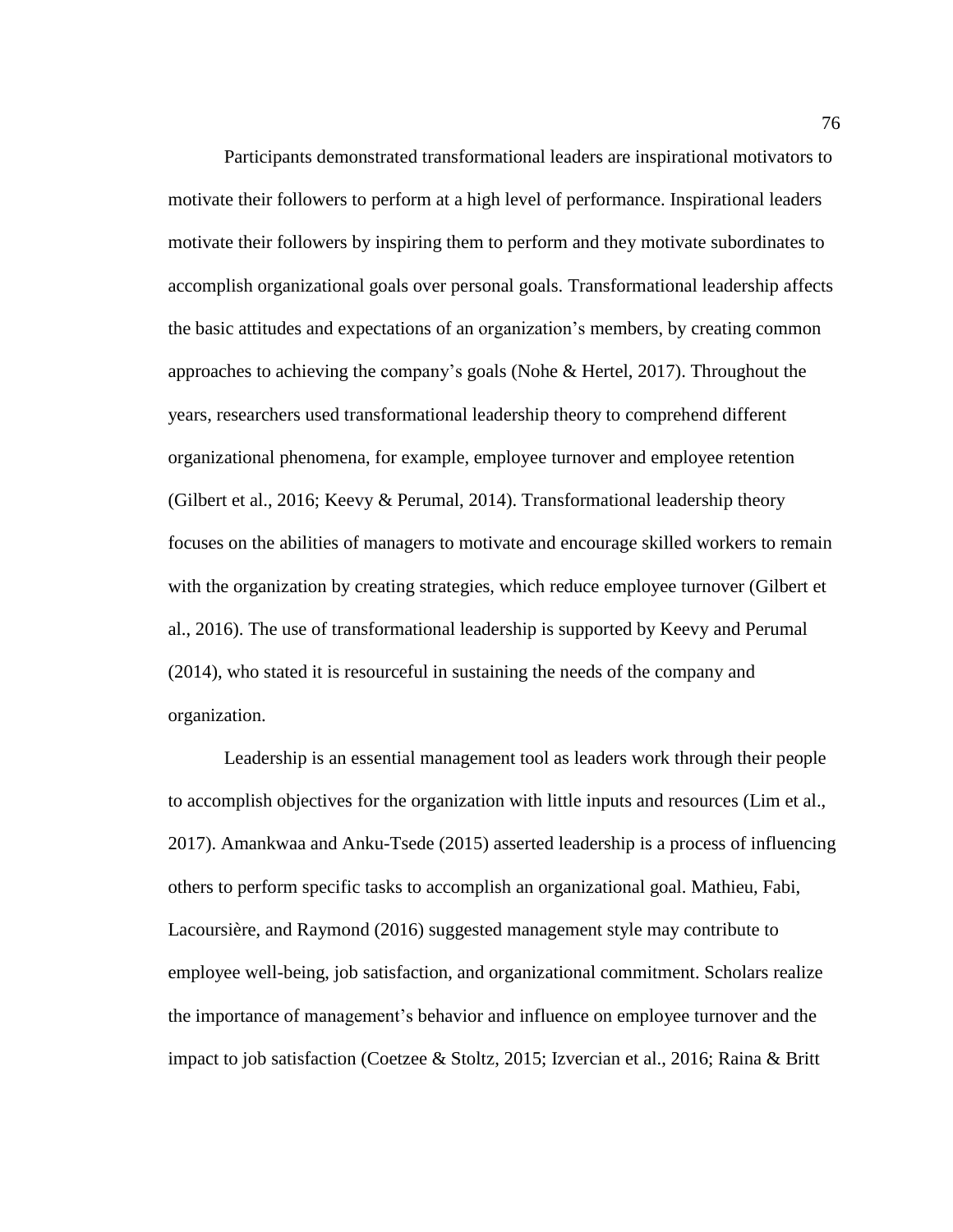Roebuck, 2016). After a review of the turnover rate by department report and turnover trends located on the company's website, I concluded leaders use these reports to create strategies to assist with improving employees' retention and productivity in the company. The turnover rate by department identified the type of turnover (voluntary and involuntary turnover) and the turnover rate for each department. The company reports enabled managers to generate realistic retention goals for their perspective stores. Company A website included trends to increase the retention rate which enabled leaders to adopt best practices from within the company to reduce overall employee turnover rate. The best practices were providing higher wages, offering profit sharing and bonuses, offering vacation time to part-time employees, offering paid sick days, opening communication, performing morning and weekly meeting with staff, and saying thank you to employees.

### **Theme 2: Competitive Compensation**

The second theme which emerged from the data analysis was competitive benefits. P1 explained the importance for managers and employees to follow company policy and how important it is for the managers to promote positive and respect for the employees. P2 expressed the importance of managers to ensure employees understand the benefits available to them from the company. P1–P6 agreed the benefits packet helps to reduce employee turnover. Khandelwal and Shekhawat (2018) found salary, career development, benefits, and rewards are related to employee turnover. P6 stated,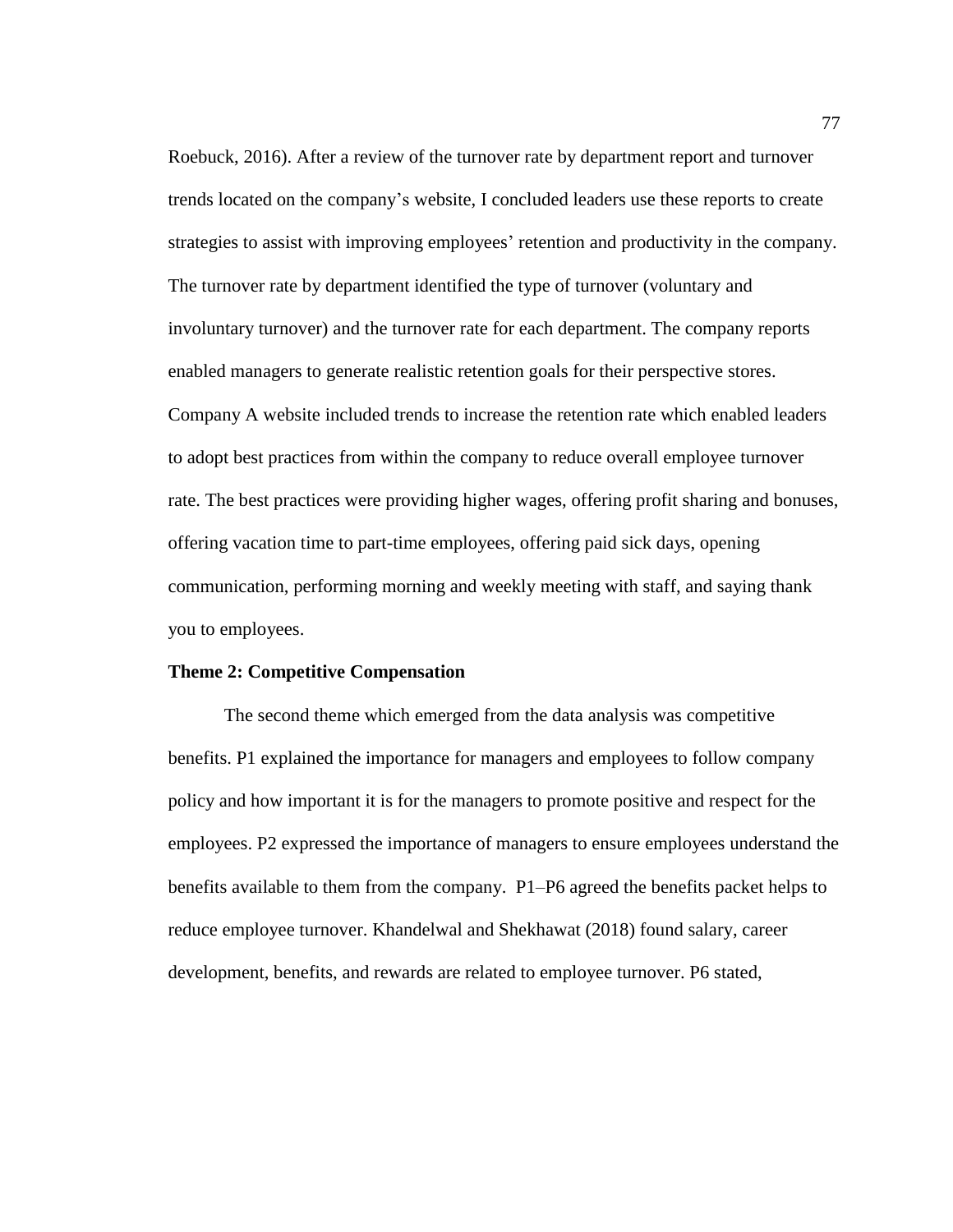One of the best things about my company is employees stay with us for a long time. I have been with this company for 30 years and we try to build a rapport with our employees which ensure they are successful.

P6 also stated,

We have great benefits which we pay our employees, so we don't have much of a turnover rate. The good thing is our benefits are for full time and part-time employees. I have worked with other retailers and they don't normally pay their part-time employee benefits at all.

P5 agreed,

One thing about my company is we have some of the best benefits package in the industry for our employees. We pay the highest wages, we have the best insurance, vacations, and 401K. The benefits packet along helps to reduce employee turnover.

P1 agreed with P2 and further discussed their strategy about good benefits and good pay. Good pay and good benefits allow employees to stay with the organization for a long time. When you give good pay and good benefits, employees stay loyal, employees responded positively, they have less call outside for sick calls, they are on time to work, and they are more engaged with the goals of a position or job. They are more actively involved in activities with the function of the company. It is just a better family/team atmosphere when they get treated with respect. Employees expect management is consistent, he wants to know where they stand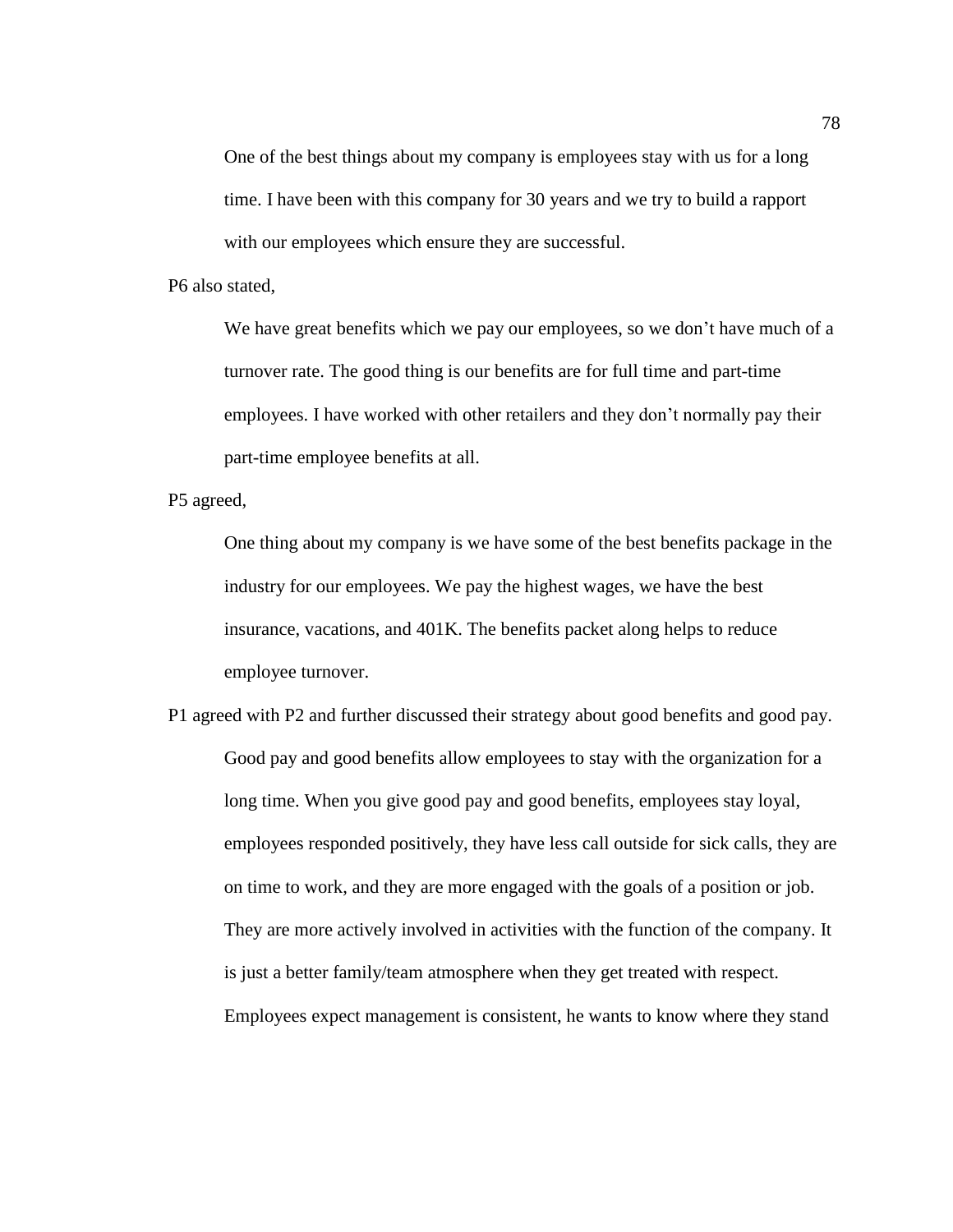with their employer and understand the rules are going to be the same for everybody and not just specific people.

Gupta and Shaw (2014) stated compensation is the reward one receives in exchange for the work or services performed. Salary is significant because it can affect employee attitudes and behaviors both positively and negatively in the work environment. Additionally, Gupta and Shaw (2014) argued an excellent compensation system could be useful in motivating better performance and reduce employees desire to leave the organization. Compensation can be a powerful tool in driving a variety of desired behaviors. Ribeiro et al. (2018) suggested transformational leaders develop their employees and enable them to grow with the organization, which in turn lowers the turnover rate.

The theme of competitive compensation corresponds to the conceptual framework of this study. The participants in this study demonstrated when you pay employees a good wage and benefits, they can take care of their family and in the long run they remain loyal to the company. Transformational leaders encourage and motivate employees to elevate their level of performance to achieve an extraordinary objective for the company.

# **Theme 3: Efficient and effective communications to employees**

The final theme extended to efficient and effective communication in analyzing data from my interview with participants. All six managers suggested they used some form of verbal communication to inspire employees to become all they can be. For example, Participant P1–P6 stated,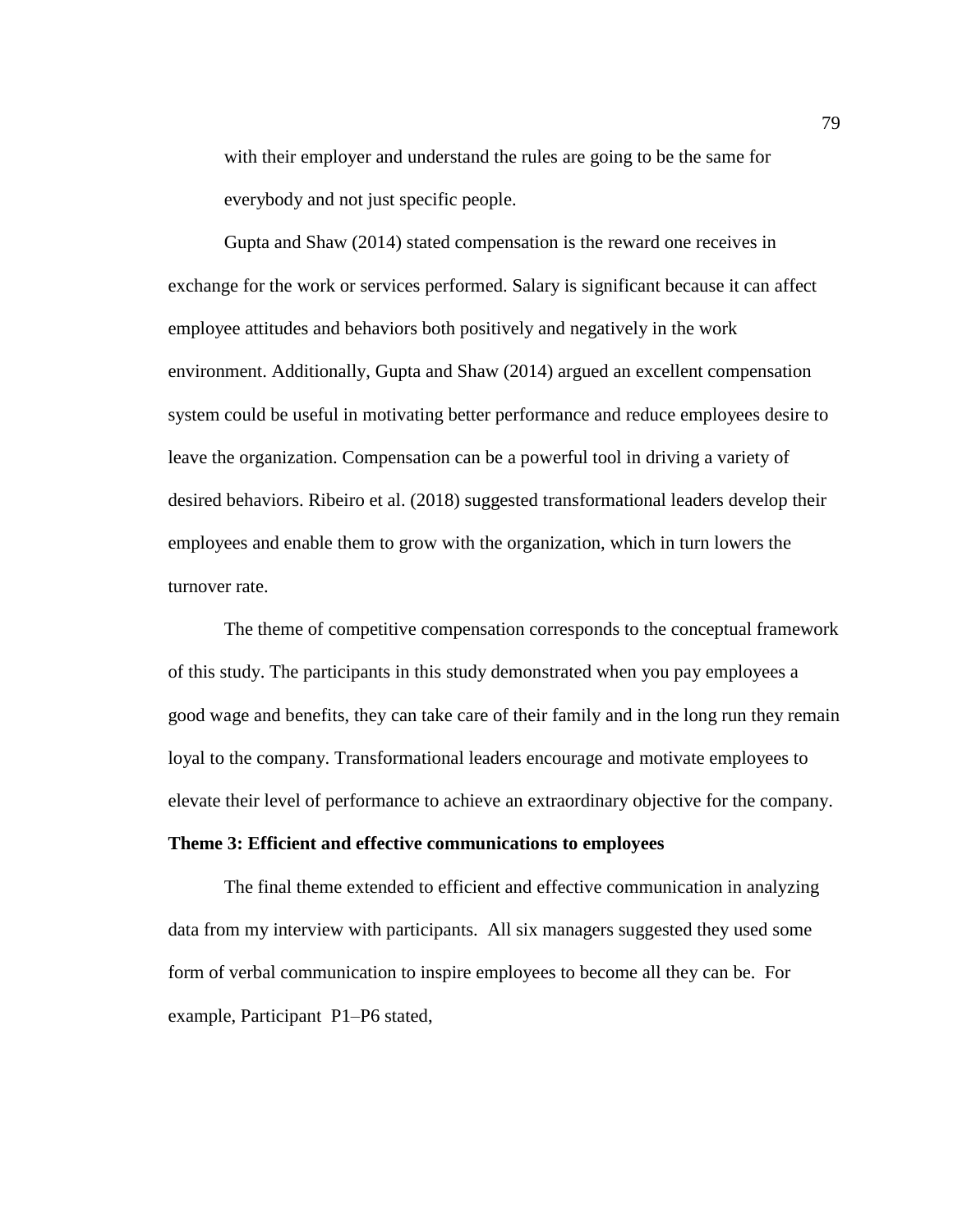they all respond very well. They have a weekly meeting with the employees and it's not one sided as managers and supervisors holding the meeting. It is an open forum so they can ask questions and be a part of the decision-making process for the department. This way they take ownership of the process.

Additionally, all participants have regular communication with our employees as to how they feel about their job and what we can do to improve their work atmosphere. We try to cover all the pertinent information with our employees, so they feel they are part of the business. P3–P6 stated, communications with employees is vital to the progression of the growth and development of employees. When employees know the disposition of the company, they feel involved in the growth of the company.

P6 stated,

One of the best things about my company is employees stay with us for a long time. He or she have been with this company for 30 years and they try to build a rapport with their employees ensure they are successful.

Transformational leaders have a strong relationship with their employers and ensuring they motivate them to perform at a high level (Burch & Guarana, 2014; Northouse, 2015; Phaneuf et al., 2016). All participants agreed the first thing is sitting down and meeting with the employee and find out the reasons they are leaving the company. Sometimes, it may be they are not happy with their current job, so the manager and employee discussed what is positive and negative about their current job. Sometimes it's the schedule and it conflicts with school or family. It is as easy as changing their availability to fit their job with their responsibilities.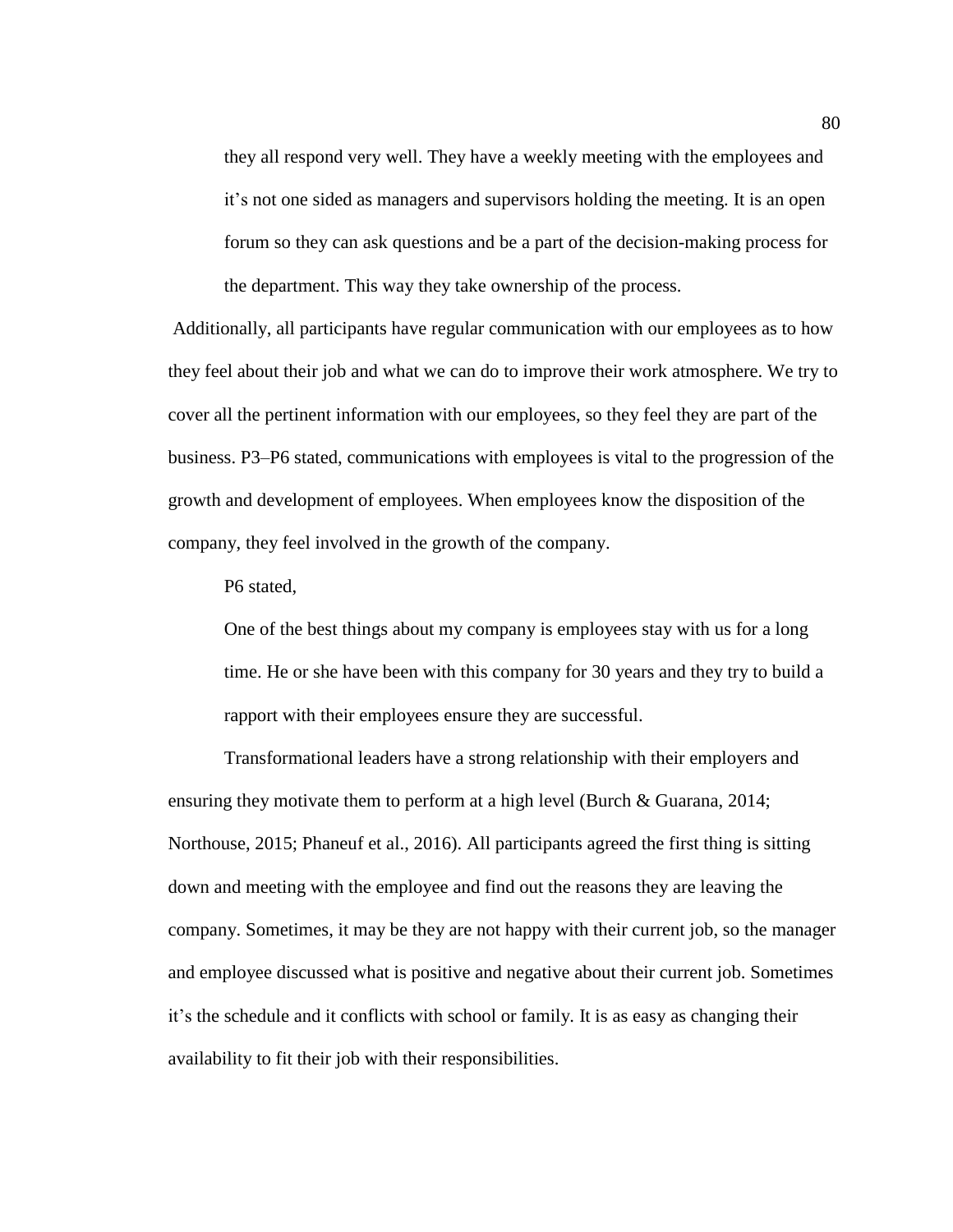Transformational leadership is the conceptual framework for my research, which allows leaders to motivate employees to remain with the organization and reduce employee turnover in the retail industry. Northouse (2015) described transformational leadership theory as a leadership approach for directing a change in an individual and their social systems. Transformational leadership focuses on the followers' motives, satisfying their needs, and treating them as human beings (Donati et al., 2016; Northouse, 2015; Solajaet al., 2016).

#### **Applications to Professional Practice**

The applications to professional practice include providing managers with strategies to reduce employee turnover in the retail industry. The overall success in the retail industry rest on the manager's understanding of employee turnover on the business. The retail industry is changing and it is becoming more challenging to retain top performing employees (Cloutier et al., 2015; Miller, 2010). Several researchers revealed employee turnover affects retail stores more than other sectors in the retail industry (BLS, 2016; Rohde et al., 2015). Ahammad, Tarba, Liu, and Glaister (2016) stated employee turnover reduces the survivability strategy of the business and affects more than profitability and productivity. The manager must take an active role in dealing with employee turnover because failure to retain top performing employees may lead to organizational collapse (Gonzalez, 2016; Ugoami, 2016). Most managers realize it is difficult to retain the top performing associates in the organizations and they can benefit from gaining an understanding of new strategies to reduce employee turnover in their work environment. Participants in this study stated providing developmental growth in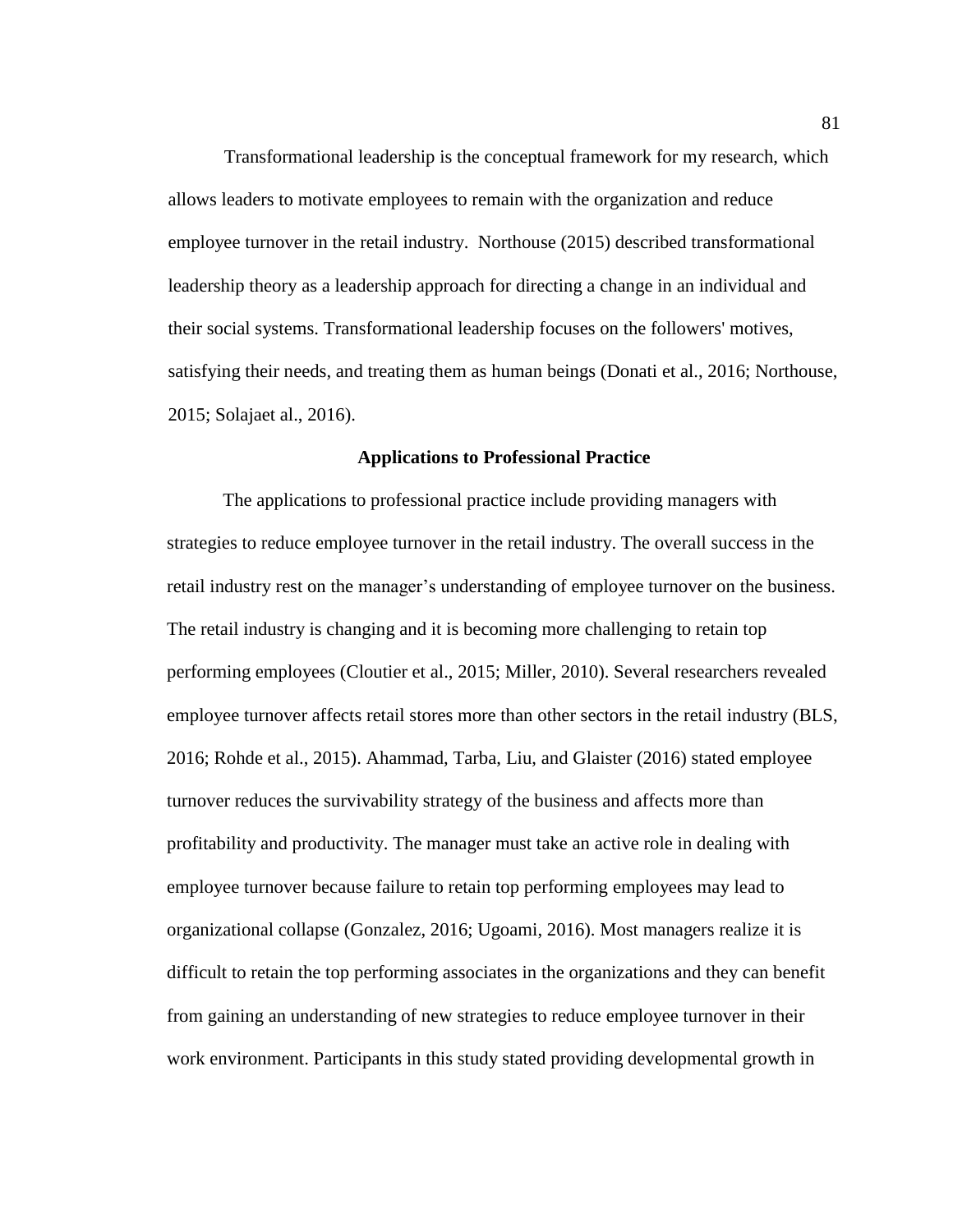the organization will reduce employee turnover. When an employee realizes the leaders of the organization cares about their individual and career growth in the business, they are more dedicated and satisfied with the leadership and the organization. Additionally, another effective strategy for reducing employee turnover is an employee is less likely to leave an organization when compensation for work performed, compared to other companies in similar positions. Managers can use the findings of this study to increase organizational sustainability by providing training and mentoring, investing in developing employee skills, and empowering employees to support the organization through effective company policies and practices. Managers can review exit interviews to find, analyze and monitor the reasons employees leave the organization (Houlfort et al., 2015). I recommend managers consider these strategies to reduce employee turnover.

I disseminated a one to two–page summary of the results of my study to all participants, retail organizations, local leaders, and business organizations. Employee turnover affects all organizations differently and yet it is the same. Business leaders must increase the profitability of their organizations and turnover cost can take away from the profitability of the business. One of the largest expense affecting the bottom line is payroll and a reduction in turnover can improve profit dollars by reducing payroll expense. Business organizations can benefit from the results by giving their members a tool to manage employee turnover, a tool to use as best business practice, increase job satisfaction, and increase sustainability within the organization.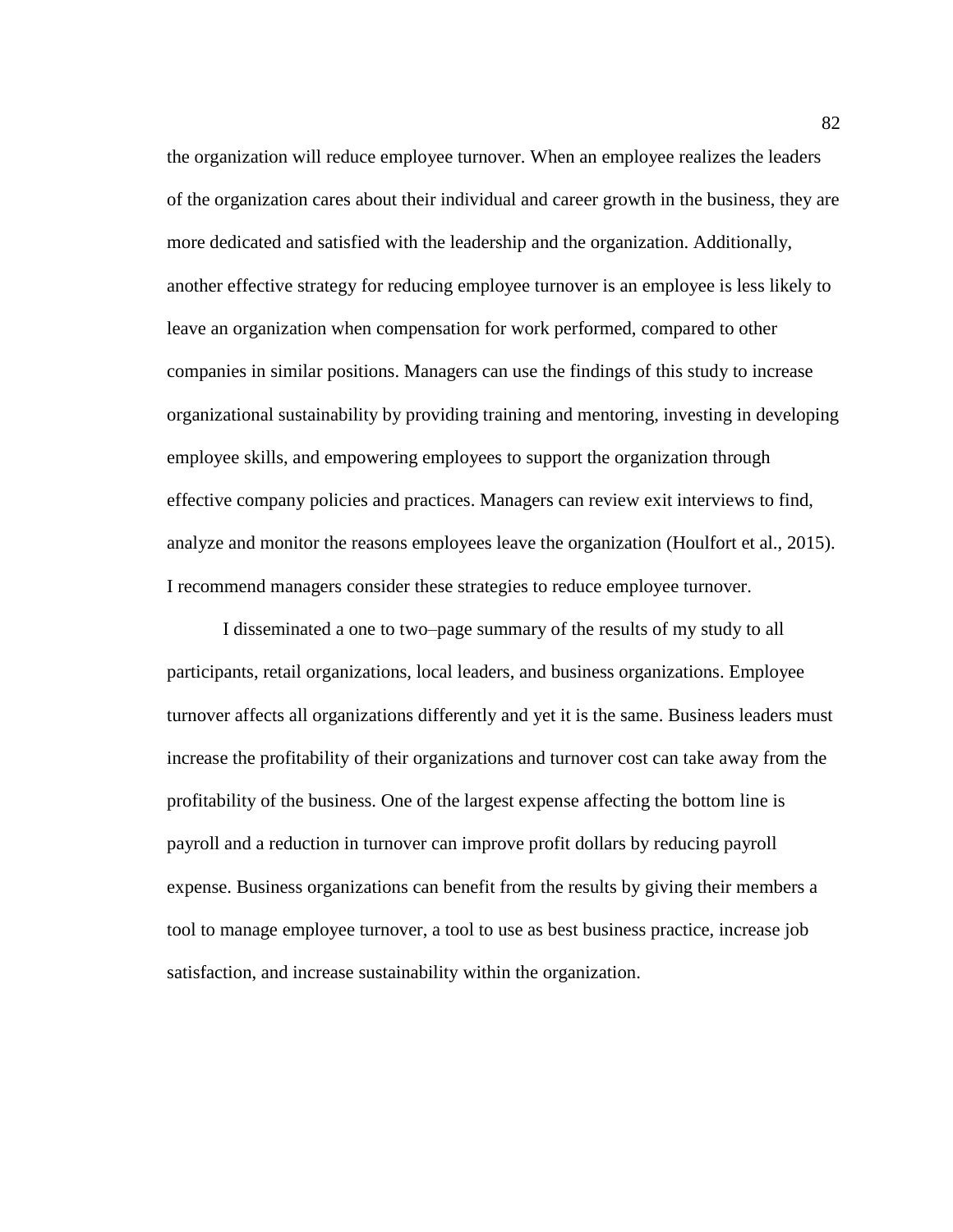### **Implications for Social Change**

The results of this study contribute to social change by identifying strategies to retain high performing retail workers in a continually changing environment. Reducing employee turnover may influence positive social change in an organization by improving sales and profitability and in turn, can lead to new employment opportunities and promote prosperity for local families, the industry, and the communities (Cuzovic et al., 2017; De Winne et al., 2018; Harris et al., 2018). The strategies recognized by store managers in this study may reduce employee turnover in the retail industry and rise job satisfaction, job performance, organization commitment, and involvement within the local community.

The effects of leadership on employees' decision to leave a business are essential for leadership and management teams (Harhara, Kumar, & Hussain, 2015). Executing proficient strategies may influence positive social change by (a) influencing business leaders to build a valuable workforce, (b) motivating employees to remain with the organization, thus increasing employee retention, (c) encouraging better job satisfaction of employees, (d) encouraging economic stability within the community, and (e) stimulating profitability within the company (Ployhart, Nyberg, Reilly, & Maltarich, 2014). Job satisfaction has a direct effect on employee turnover in the retail industry.

Saini, Gopal, and Kumari (2015) defined organizational commitment as creating an image of an organization as a good employer or a great place to work. The more committed the employees are to the organization, the more determined they are to staying with the organization (Berger–Remy & Michel, 2015). Organizational commitment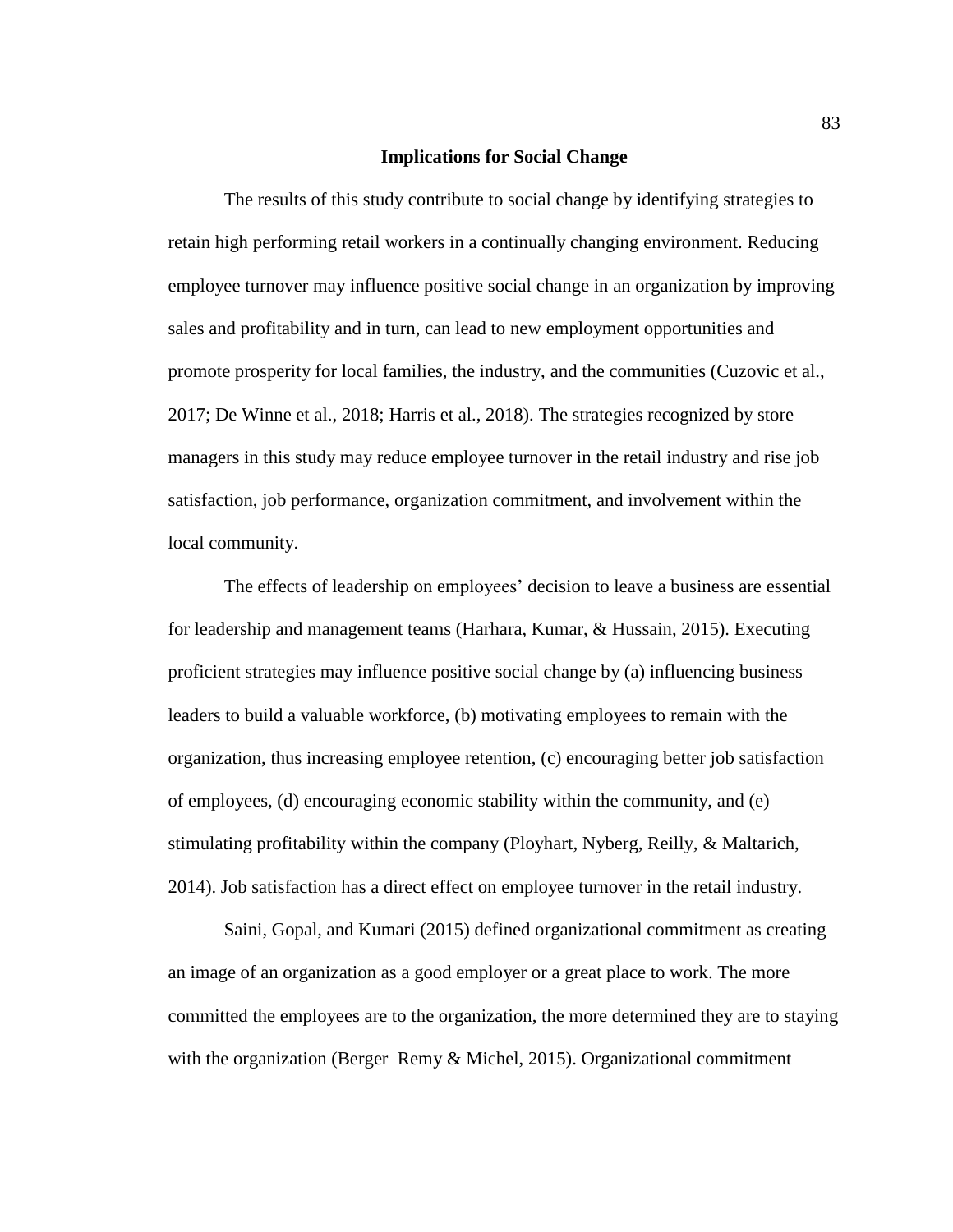serves as an essential motivational tool to encourage employees to remain with the organization. When employees have a higher sense of commitment, the more likely they contribute to growth of (a) positive employer brand, (b) reduced turnover, (c) service quality, (d) customer satisfaction, (e) productivity, (f) sales, and (g) profitability (Carasco–Saul, Kim, & Kim, 2014).

Eniola and Ektebang (2014) stated when an organization is successful the employees, customers, and the business connection with the community which leads to social changes by improving living standards and employment opportunity. The implementation of strategies to reduce employee turnover may (a) develop practices and policies, (b) increase leader-employee interaction/relationship, (c) motivate employees, and (d) increase loyalty and organizational commitment. Leaders must be able to identify which strategies are most useful for their type of organization to comprehend the importance of executing effective strategies to reduce employee turnover (Hom et al., 2012).

In this study, I acknowledged important strategies for reducing employee turnover through a comprehensive plan for demonstrating and cultivating respect. Reducing employee turnover encourages employee morale and job satisfaction. The results of this study may influence the understanding of the cause of employee turnover and how evaluating the causes can improve employee performance and commitment throughout the organization. Organizational leaders can maintain sustainability and strengthen the economy by reducing employee turnover (Harhara, 2015).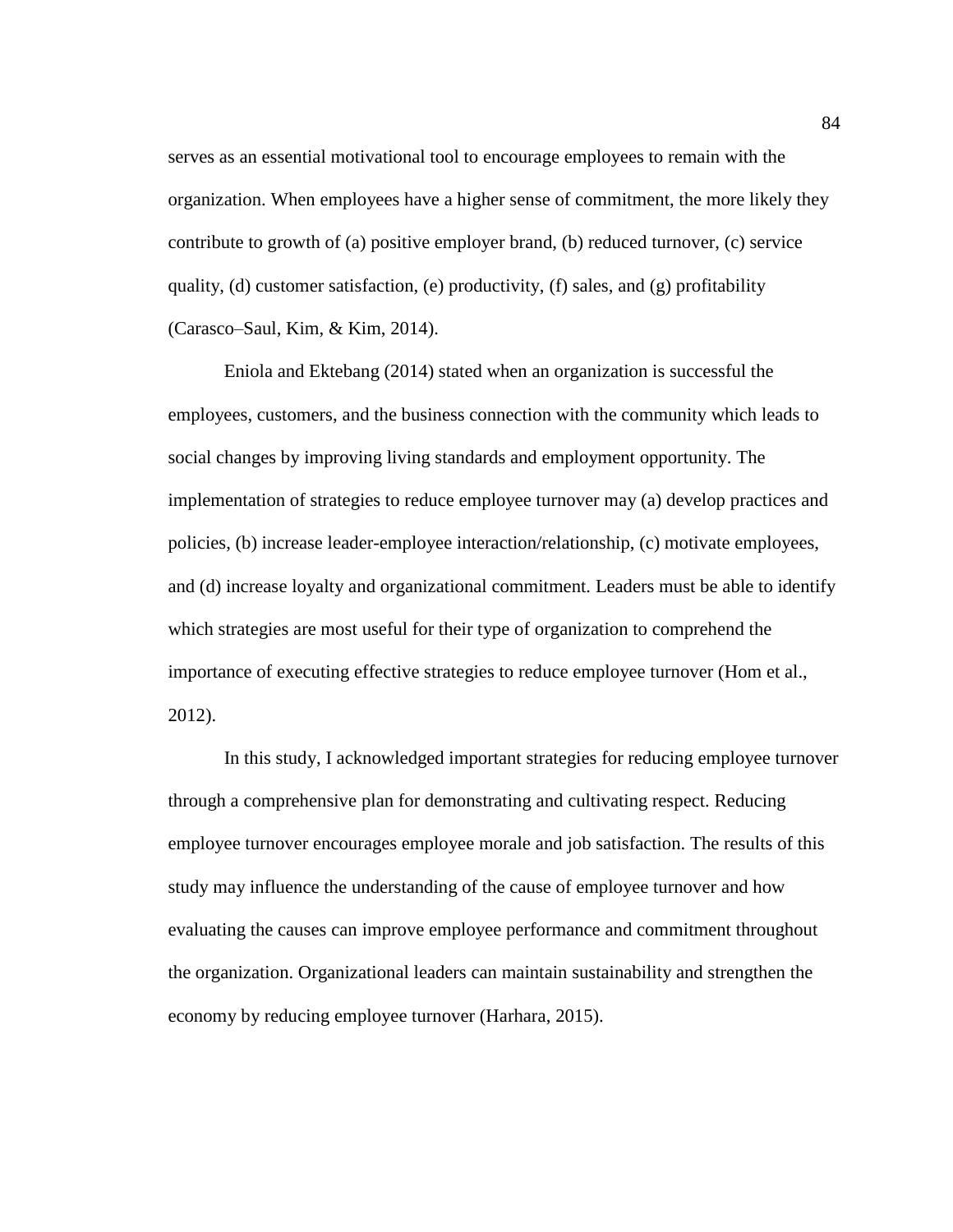# **Recommendations for Action**

Khandelwal and Shekhawat (2018) discussed the importance of providing good benefits to employees. For companies to grow and become profitable, leaders should pay attention to the results of this study. Business leaders should pay attention to the results of this study and consider adopting the strategies and methods used to reduce employee turnover. By integrating a transformational leadership style, managers and leaders could provide a supportive work environment, which may lead to a productive subordinatemanager working environment.

- 1. Adopt a transformational leadership style This recommendation for action means employees believe a transformational leader will motivate and encourage employees to perform at a higher level of performance.
- 2. Compensation and benefits This recommendation for action means employees are duly compensated for their skills, experience, and effort. Appropriate compensation and benefits also mean leaders value their employees, which is an important essential for loyalty and commitment.
- 3. Training for employees This recommendation for action will provide incentives for employees to stay longer with the organization when they receive the necessary training to grow in the organization. In addition, such an organization can be more competitive in today's market with highly trained employees.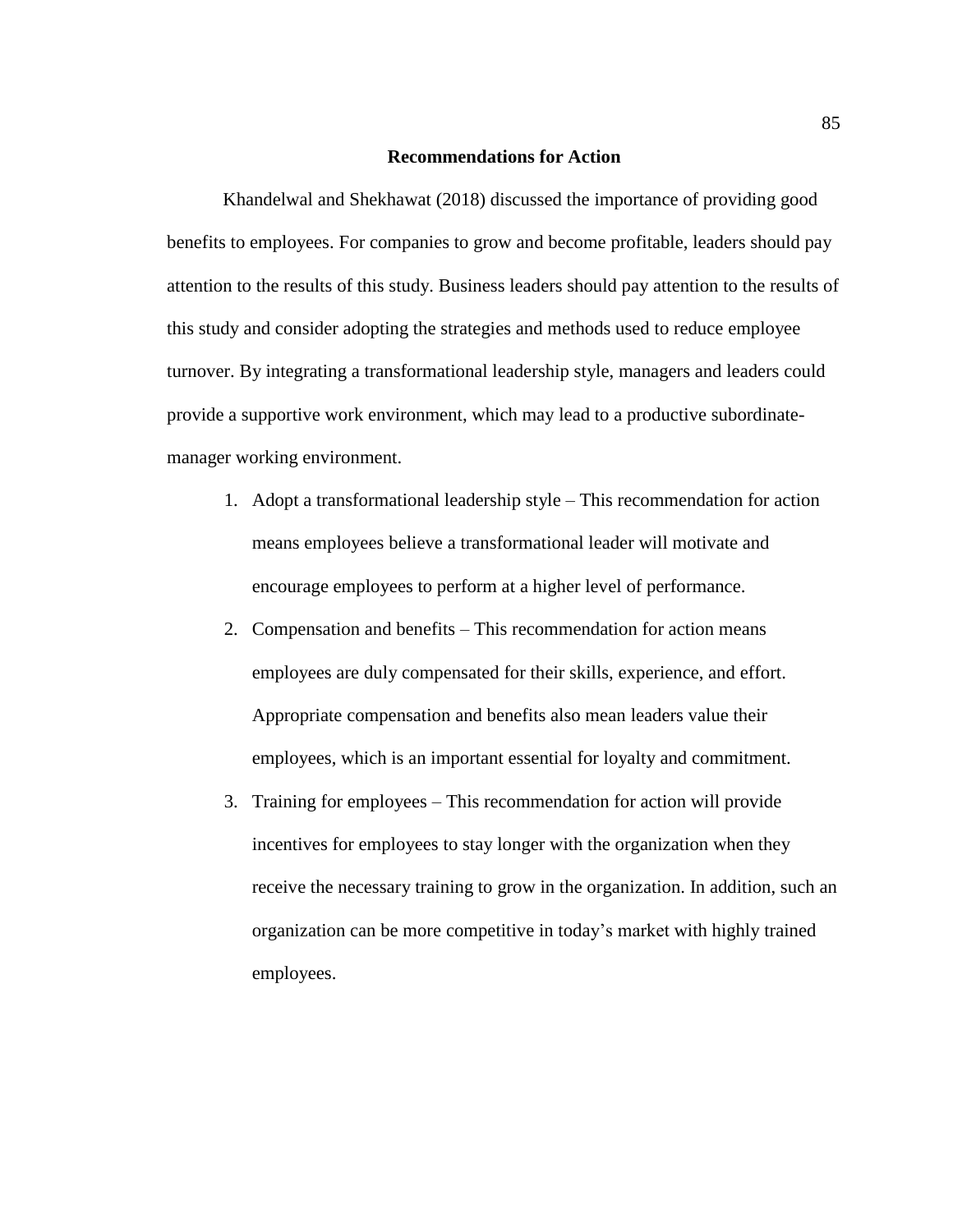4. Open communications to all employees – This recommendation for action encourages managers and leaders to continue to share innovation, ideas, and information about the organization.

To adopt the strategies in the plan outlined above, I will forward a findings summary to all participants and their companies. I will disseminate a one to two–page summary of the results of my study to all participants, retail organization, local leaders, and business organizations either by visiting companies, conducting public conferences or through electronic communications.

# **Recommendations for Further Research**

The purpose of this qualitative single case study was to explore strategies for retail store managers in the southeastern United States use to reduce employee turnover. The findings of this study expand the existing research on employee turnover and reasons employees leave their jobs. Recommendations for future studies include addressing some of the limitations. The first limitation is the geographic area; I recommend expanding the study outside the borders of southeastern United States. The geographic limitation impedes the chance to explore other experiences of employees. Because of the geographic limitation, the results of this study may apply only to similar contexts and similar organizations and may not be transferable to other settings. I recommend future researchers consider different industry besides retail which may have to reduce employee turnover within the past three years by using quantitative or mixed methods research methodologies to comprehend the reasons for employee turnover within the organization.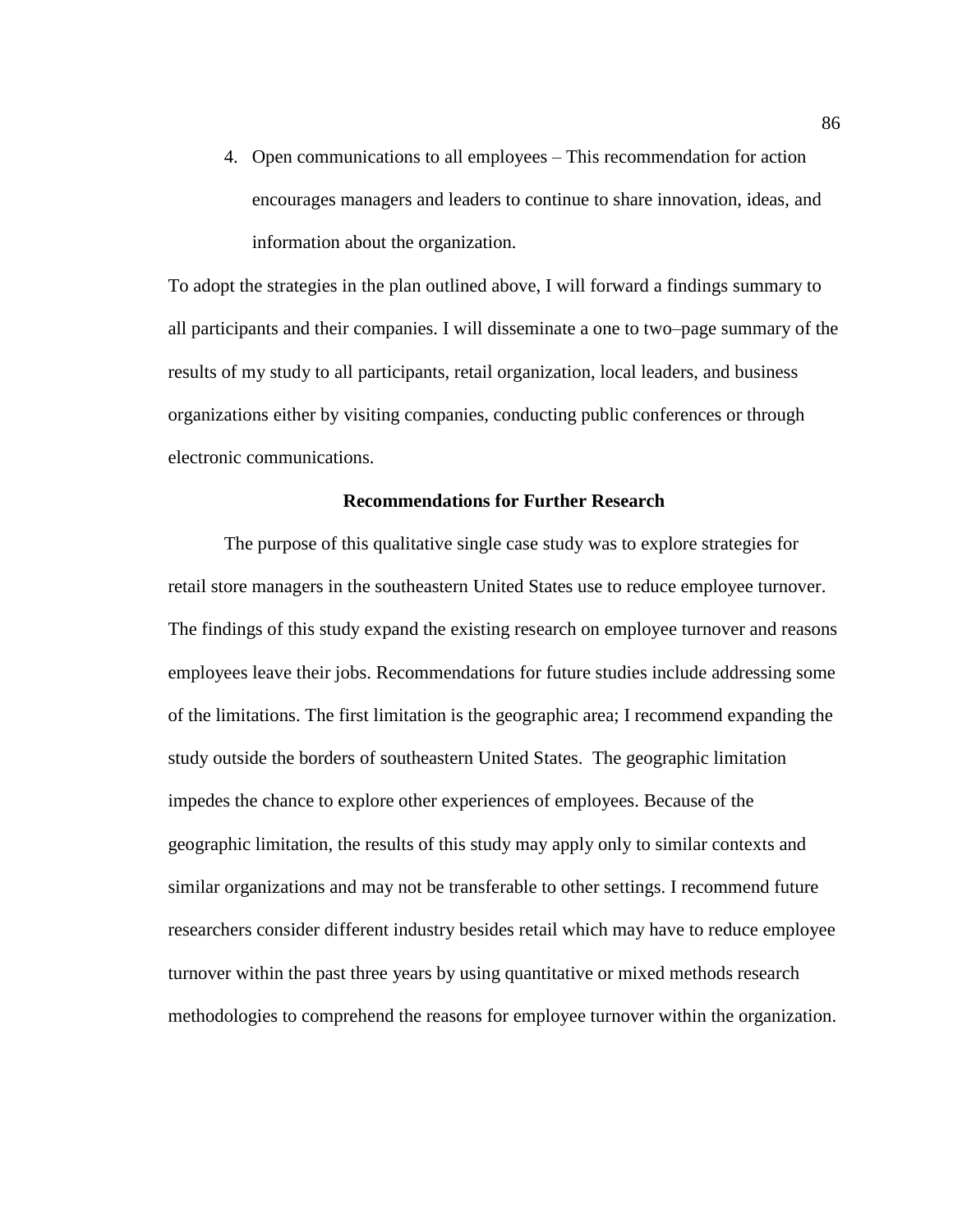I recommend future researchers investigate a quantitative or mixed method to examine the connection between employee turnover and other variables, such as wages, leadership style, benefits, communication with management, job satisfaction, training and development, organizational culture, performance management, management expectation, and recognition. Future researchers conducting research studies in these areas may provide managers with new insights which could help reduce employee turnover. Additionally, I recommend future researchers consider other data sources such as observations as participants may be less truthful in their response to the interview questions and participant might not recall all the facts associated with the strategies, they applied to reduce employee turnover. I recommend researchers put the participant at ease and engage in conversations about their experiences before starting the interviews.

### **Reflections**

I started this journey nearly two and a half years ago when I applied for a different position within my current organization. I did not get the position as an HR manager, but I wanted to do something different than work in retail. Of course, I considered my age and what I wanted to do in the next five years. I always had a passion for training, teaching and helping others to excel. I wanted to use my experience as an advocate for employees and teach at the college level. I did not possess a teaching certificate or education degree but gaining a DBA will help me pursue goals as a college professor. My second reason for attaining a DBA is for my passion for learning and making a difference in the company and community. In the retail industry, reducing employee turnover is important to remain profitable. Turnover cost affects the bottom line of any organization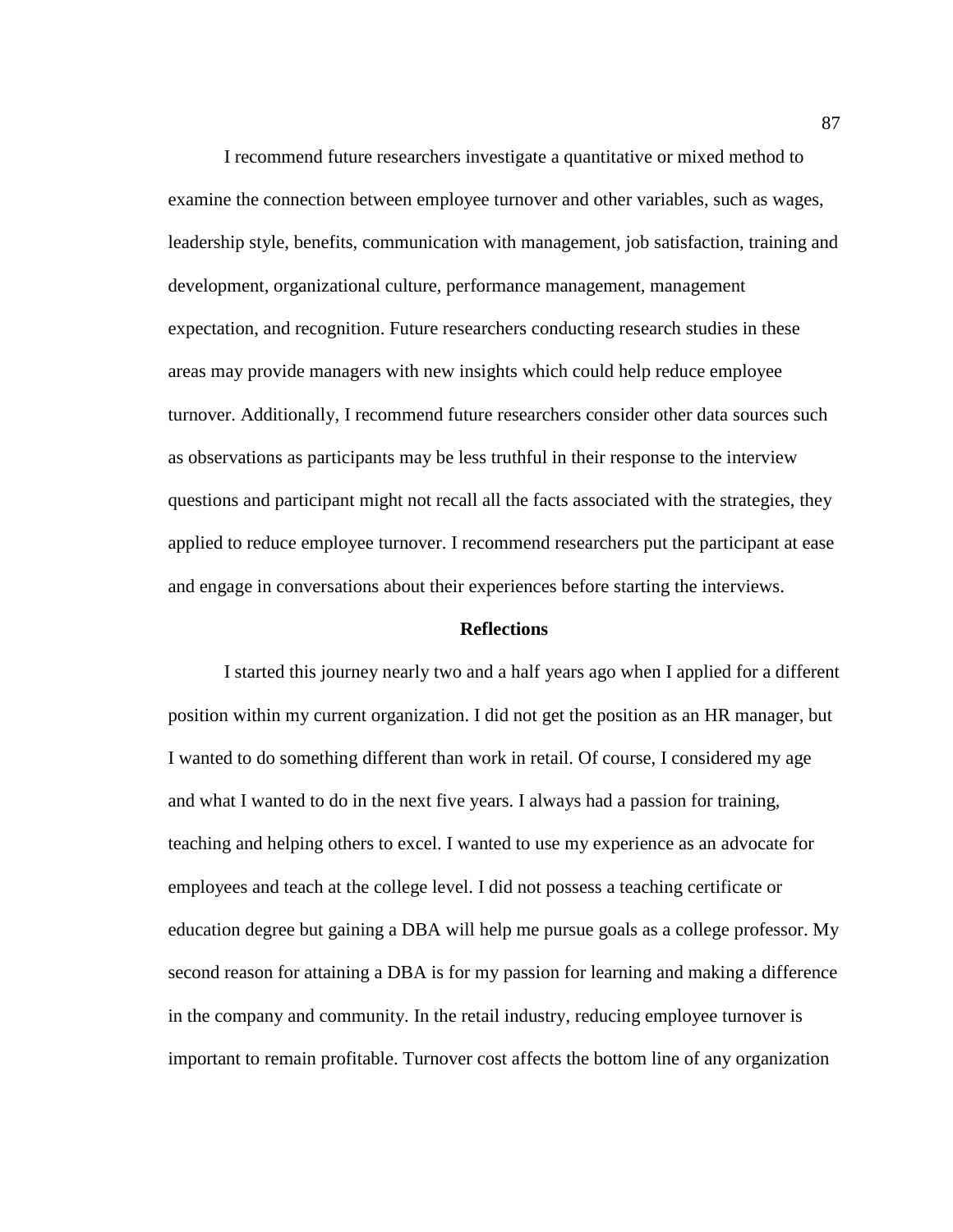and managers can influence the top performers to remain with the organization through job satisfaction, respect, honesty, mentorship, and development. I wanted to teach generation X and use my knowledge and experience to influence and help shape the future leaders to excel in the world today. The journey has enabled me to make great connections and lasting friendships. I could not have gone through this journey without the support of my new network of friends and mentors.

During the prospectus and proposal process, it became very frustrating and difficult at times to push forward. It seemed like I would never get thru this process. My main concern was completing the necessary research and daily challenges at work. Work became very stressful and at times I did not make the time to continue working on my degree. Some days were 18 hours work day; 12 at work and then 6 hours to work on my study. My job became very stressful and with stress, it does affect your health. In the middle of the proposal process, I struggle with my health and my health was my main concern. With the focus on my health, I did not get very far with my study. After working with my doctors, it was obvious I needed to focus on getting better. I was put on shortterm disability and could not stand or walk. Not being able to work was a test of my faith. While out of work, it allowed me to focus on my proposal and push forward.

I was the data collection instrument for the study and one of my challenges was preventing my personal biases from affecting the results of the research. As a retail manager and military veteran, I dealt with employee turnover and managerial challenge to improve, retain and maintain top-performing workers. Of course, the military is a little different because they don't have money to motivate or encourage soldiers to remain in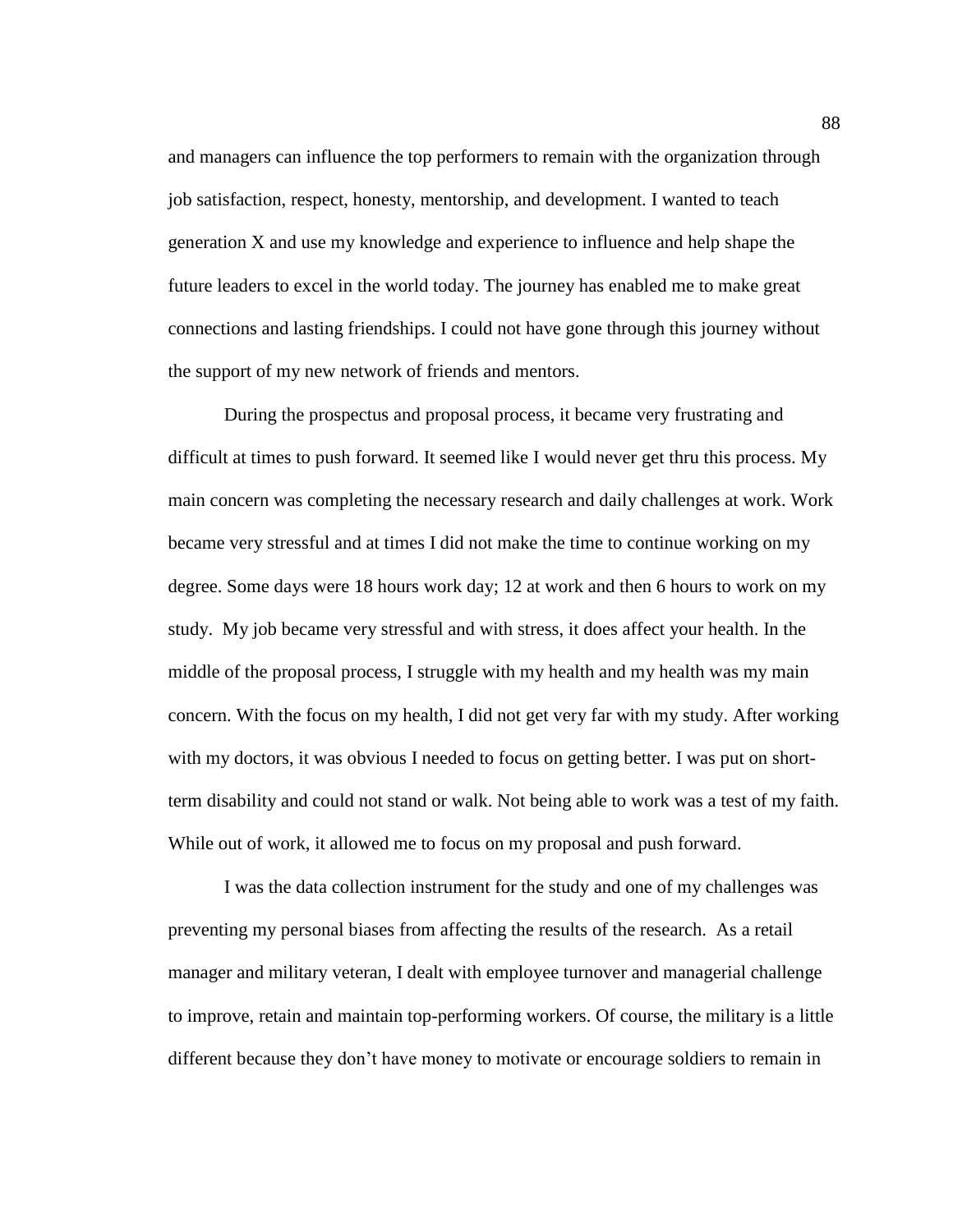their position. To reframe from personal biases during the collection process, I emailed all potential participants and asked them to complete a knowledge check questionnaire to check if they meet the criteria to participate in the study. After the potential participants were identified, I emailed all managers who met the criteria for this study and invited them to participate in the study. I also used the interview protocol to ask the approved questions from each participant in the same order to eliminate personal biases and ensure the findings of this study is the perspectives of the participants.

# **Conclusion**

Reducing employee turnover is an important feature of operating a business because losing highly skilled workers affects profitability and sustainability; therefore, controlling and predicting employee turnover is an essential business practice in the most business organization (Park & Park, 2016). Employee turnover produces an overwhelming impact on any business by improving profitability and sustainability. The purpose of this qualitative single case study is to explore strategies retail managers use to reduce employee turnover. The target population consisted of retail store managers, who have successfully used strategies to reduce employee turnover from a business in the Southeastern region of the United States. The usage of NVivo 12 allowed me to understand the research data efficiently and effectively. The data from the research led to the identification of recurring themes participants shared during the interviews. During the data analysis, I focused on themes which were pertinent to the central research question and the conceptual framework. The data analysis revealed the following themes: supportive management style, competitive compensations, training for employees and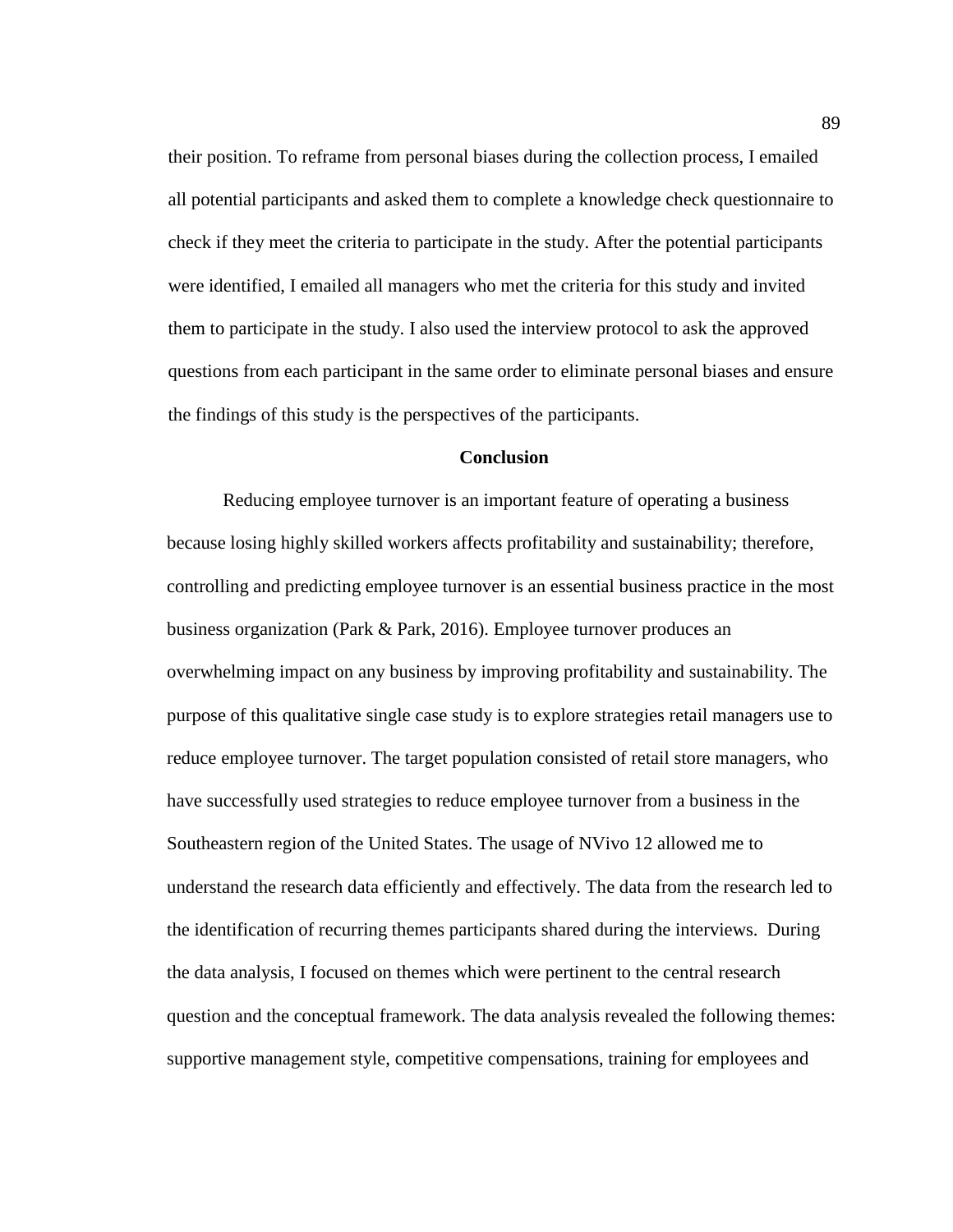efficient, and effective communications to employees. The study findings agreed with existing literature and knowledge regarding strategies to reduce employee turnover. A transformational leader can affect the retention of skilled workers and reduce the overall turnover rate in any organization or business.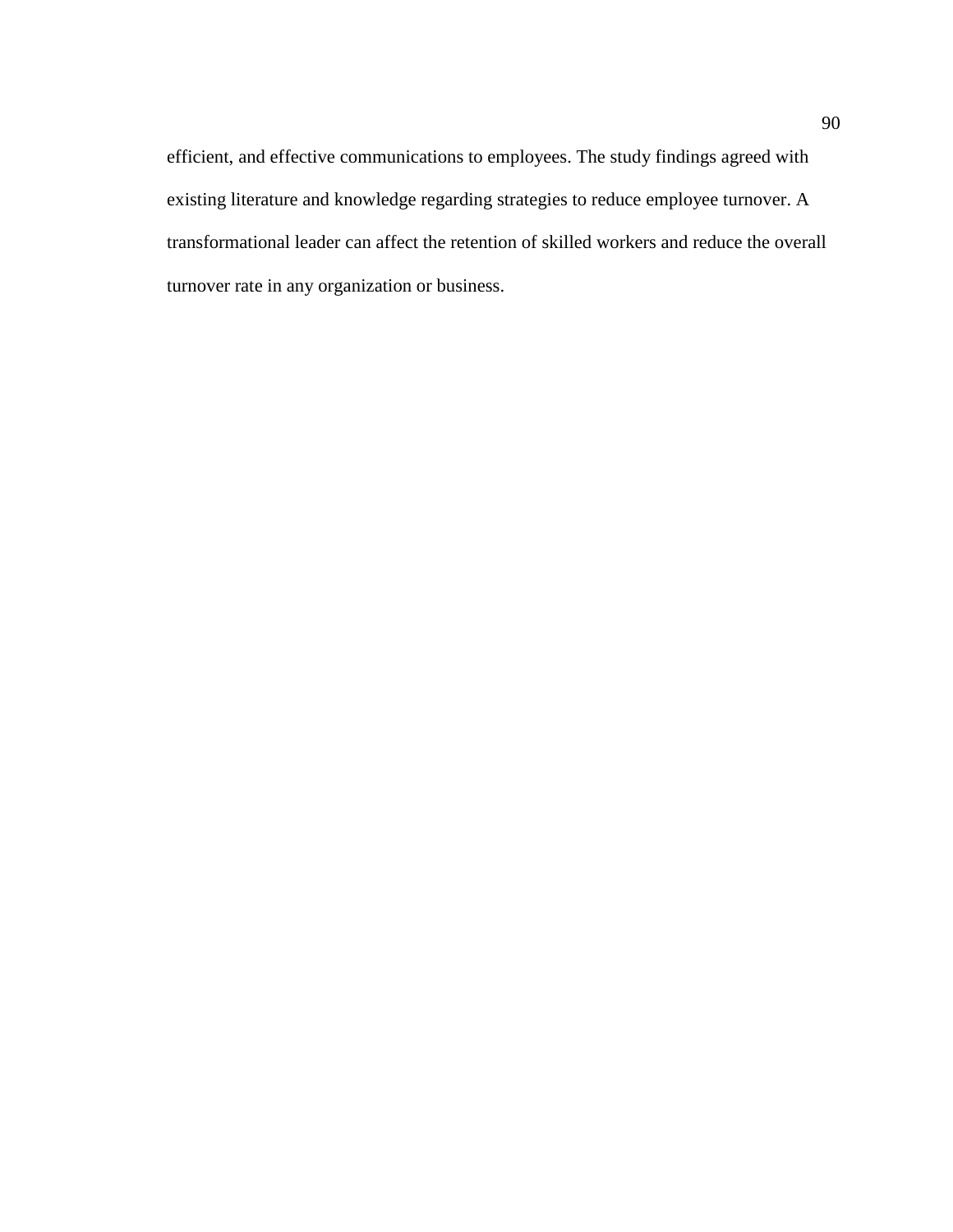### References

- Agyeman, C. M., & Ponniah, V. M. (2014). Employee demographic characteristics and their effects on turnover and retention in MSMEs. *International Journal of Recent Advances in Organizational Behavior and Decision Sciences, 1*, 12–29. Retrieved from http://globalbizresearch.org/ob/
- Ahammad, M. F., Tarba, S. Y., Liu, Y., & Glaister, K. W. (2016). Knowledge transfer and cross-border acquisition performance: The impact of cultural distance and employee retention. *International Business Review, 25*, 66–75. doi:10.1016/j.ibusrev.2014.06.015
- Ahmad, A., & Rainyee, R. A. (2014). Which is the better predictor of employee turnover intentions: Job satisfaction or organizational commitment? A literature review. *International Journal of Information, Business, and Management*, *6*, 2– 10. Retrieved from https://core.ac.uk/download/pdf/25776184.pdf#page=5
- Ahmad, A. R., Abdul-Rahman, A. G., & Soon, N. K. (2015). The effects of transformational and transactional leadership styles on job satisfaction. *Advanced Science Letters*, *21*, 1505–1508. doi:10.1166/asl.2015.6087
- Akaeze, C. (2016*). Exploring the strategies required for small business sustainability in competitive environments* (Doctoral dissertation). Available from ProQuest Dissertations and Theses database. (Order No. 3746398)
- Alby, F., & Fatigante, M. (2014). Preserving the respondent's standpoint in a research interview: Different strategies of 'doing' the interviewer. *Human Studies, 37*, 239–256. doi:1007/s10746-013-9292-y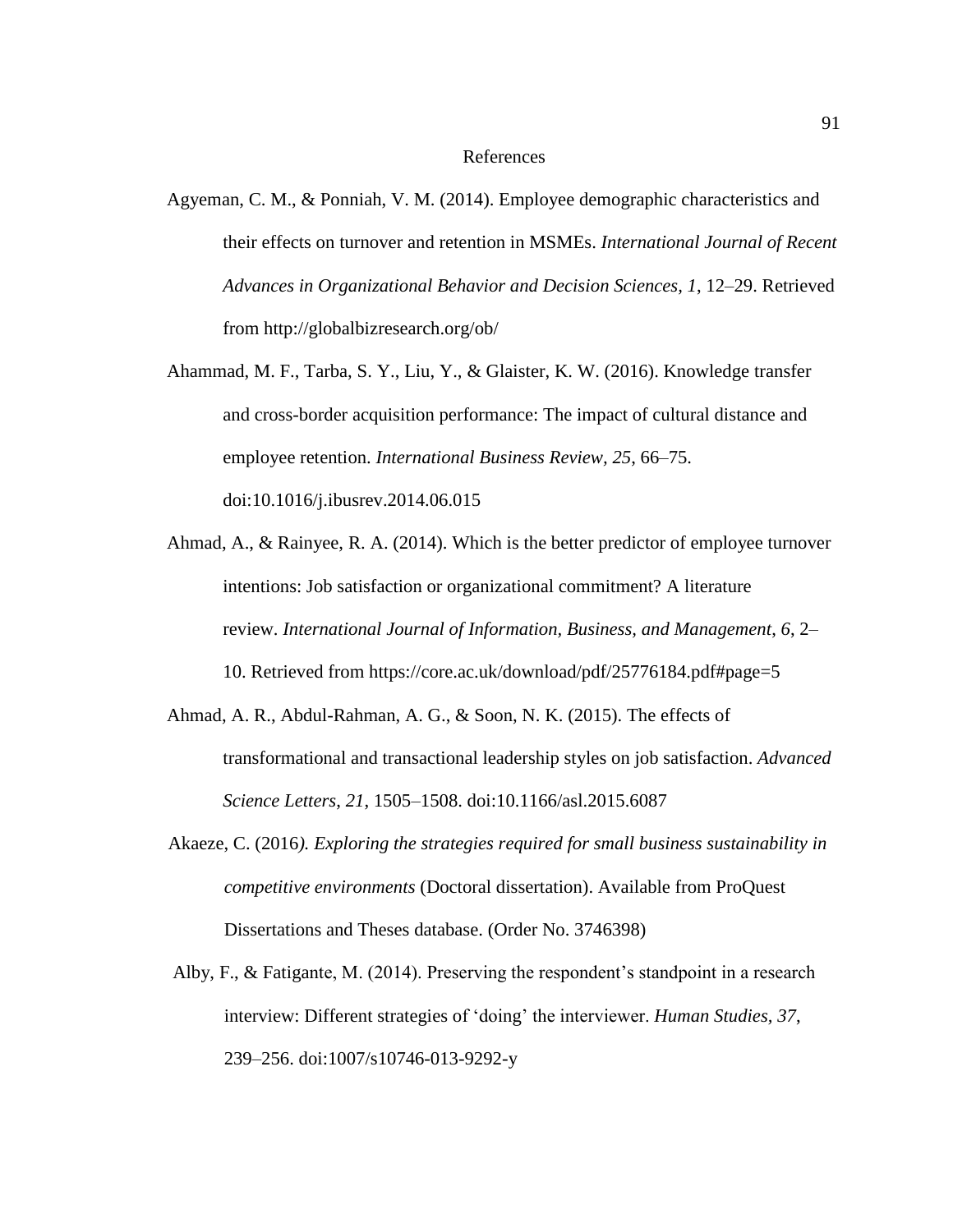- Alshanbri, N., Khalfan, M., Noor, M., Dutta, D., Zhang, K., & Maqsood, T. (2015). Employees' turnover, knowledge management, and human resource management: A case of the Nitaqat program. *International Journal of Social Science and Humanity, 5*, 701–706. doi:10.7763/ijssh.205.v5.543
- Alshenqeeti, H. (2014). Interviewing as a data collection method: A critical review. *English Linguistics Research, 3*, 39–46. doi:10.5430/elr.v3n1p39
- Amankwaa, A., & Anku-Tsede, O. (2015). The moderating effect of an alternative job opportunity on the transactional leadership-turnover intention nexus: Evidence from the Ghanaian banking industry. *African Journal of Business Management, 9*, 553–561. doi:10.5897/ajm2014.7612
- Amankwaa, L. (2016). Creating protocols for trustworthiness in qualitative research. *Journal of Cultural Diversity, 23*, 121–127. Retrieved from http://tuckerpub.com/
- Arzi, S., & Farahbod, L. (2014). Relationship of transformational and transactional leadership style with job satisfaction. *Interdisciplinary Journal of Contemporary Research in Business*, *6*, 187–204. Retrieved from http://ijcrb.com[/](http://ijcrb.com/)
- Aruna, M., & Anitha, J. (2015). Employee retention enablers: Generation Y employees. *SCMS Journal of Indian Management, 12*, 94–103. Retrieved from http://www.scmsgroup.org/
- Avolio, B. J. (2016). Introduction: The golden triangle for examining leadership developmental readiness. *New Directions for Student Leadership, 2016*, 7– 14. doi:10.1002/yd.20157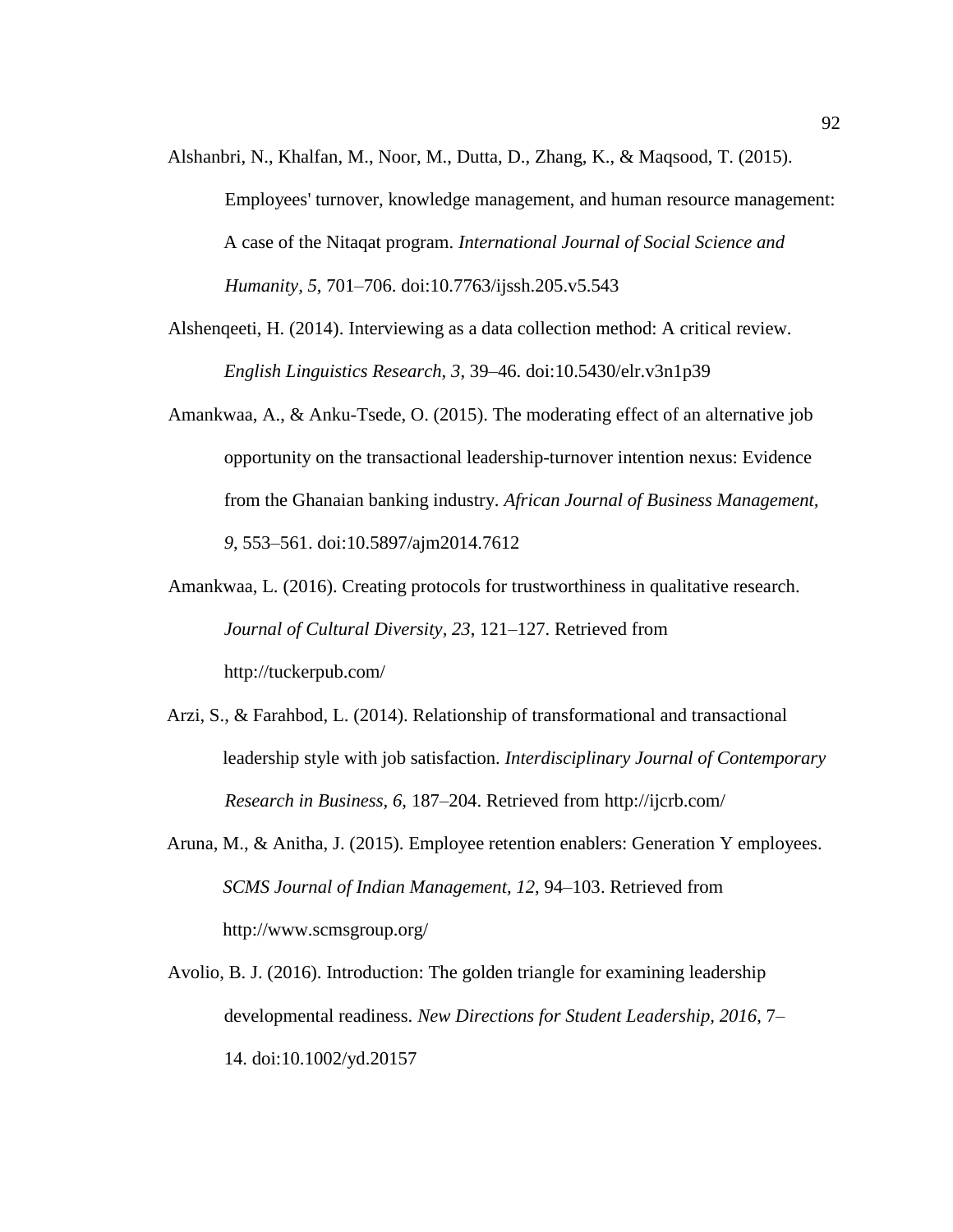- Babalola, M. T., Stouten, J., & Euwema, M. (2016). Frequent change and turnover intention: The moderating role of ethical leadership. *Journal of Business Ethics, 134,* 311–322*.* doi:10.1007/s10551-014-2433-z
- Barnham, C. (2015). Quantitative and qualitative research. *International Journal of Market Research*, *57*, 837–854. doi:10.2501/ijmr-2015-070
- Barry, A. E., Chaney, B., Piazza-Gardner, A. K., & Chavarria, E. A. (2014). Validity and reliability reporting practices in the field of health education and behavior: A review of seven journals. *Health Education & Behavior, 41*, 12–18. doi:10.1177/1090198113483139
- Bass, B. M. (1985). *Leadership and performance beyond expectation.* New York, NY: Free Press.
- Beck, C. D. (2014). Antecedents of servant leadership: A mixed methods study. *Journal of Leadership & Organizational Studies, 21*, 299–314.

doi:10.1177/1548051814529993

- Bengtsson, M. (2016). How to plan and perform a qualitative study using content analysis. *Nursing Plus Open, 2*, 8-14. doi:10.1016/j.npls.2016.01.001
- Benton, A., Coppersmith, G., & Dredze, M. (2017). *Ethical research protocols for social media health research.* In proceedings of the first ACL workshop on ethics in natural language processing (94–102). Retrieved from http://www.aclweb.org
- Bernerth, J. B., & Hirschfeld, R. R. (2016). The subjective well-being of group leaders as explained by the quality of leader-member exchange. *The Leadership Quarterly, 27*, 697–710. doi:10.1016/j.leaqua.2016.04.003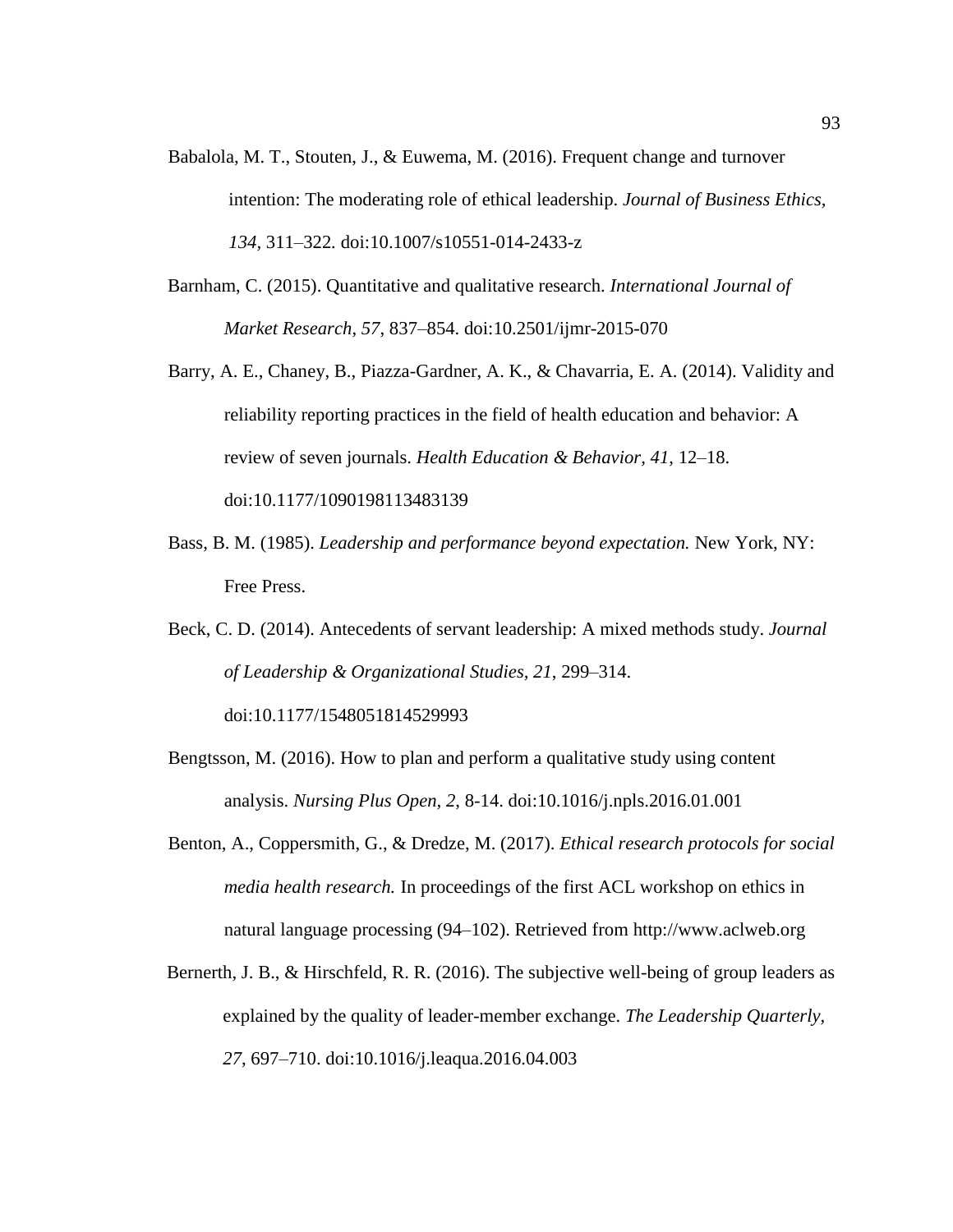- Bevan, M. (2014). A method of phenomenological interviewing. *Qualitative Health Research, 24,* 136–144. doi:10.1177/1049732313519710
- Bhatti, J. A., Janjua, N. Z., Akhtar U., & Azad, A. (2014) Writing the introduction and methods of a controlled trial. *Journal of the Pakistan Medical Association, 64*, 720–722. Retrieved from http://www.jpma.org.pk
- Birt, L., Scott, S., Cavers, D., Campbell, C., & Walter, F. (2016). Member checking: a tool to enhance trustworthiness or merely a nod to validation? *Qualitative Health Research, 26*, 1802–1811. doi:10.1177/1049732316654870
- Boardman, C., & Ponomariov, B. (2014). Management knowledge and the organization of team science in university research centers. *Journal of Technology Transfer, 39*, 75–92. doi:10.1007/s10961-012-9271-x
- Boddy, C. R. (2016). The sample size for qualitative research. *Qualitative Market Research: An International Journal, 19*, 426–432. doi:10.1108/QMR-06-2016- 0053
- Boehm, S. A., Kunze, F., & Bruch, H. (2014). Spotlight on age-diversity climate: The impact of age-inclusive HR practices on firm-level outcomes. *Personnel Psychology, 67*, 667–704. doi:10.1111/peps.12047
- Bradley, C. S., & Dreifuerst, K. T. (2016). Pilot testing the debriefing for meaningful learning evaluation scale. *Clinical Simulation in Nursing, 12*, 277–280. doi:10.1016/j.ecns.2016.01.008
- Bridger, R. S., Day, A. J., & Morton, K. (2013). Occupational stress and employee turnover. *Ergonomics, 56*, 1629–1639. doi:10.1080/00140139.2013.836251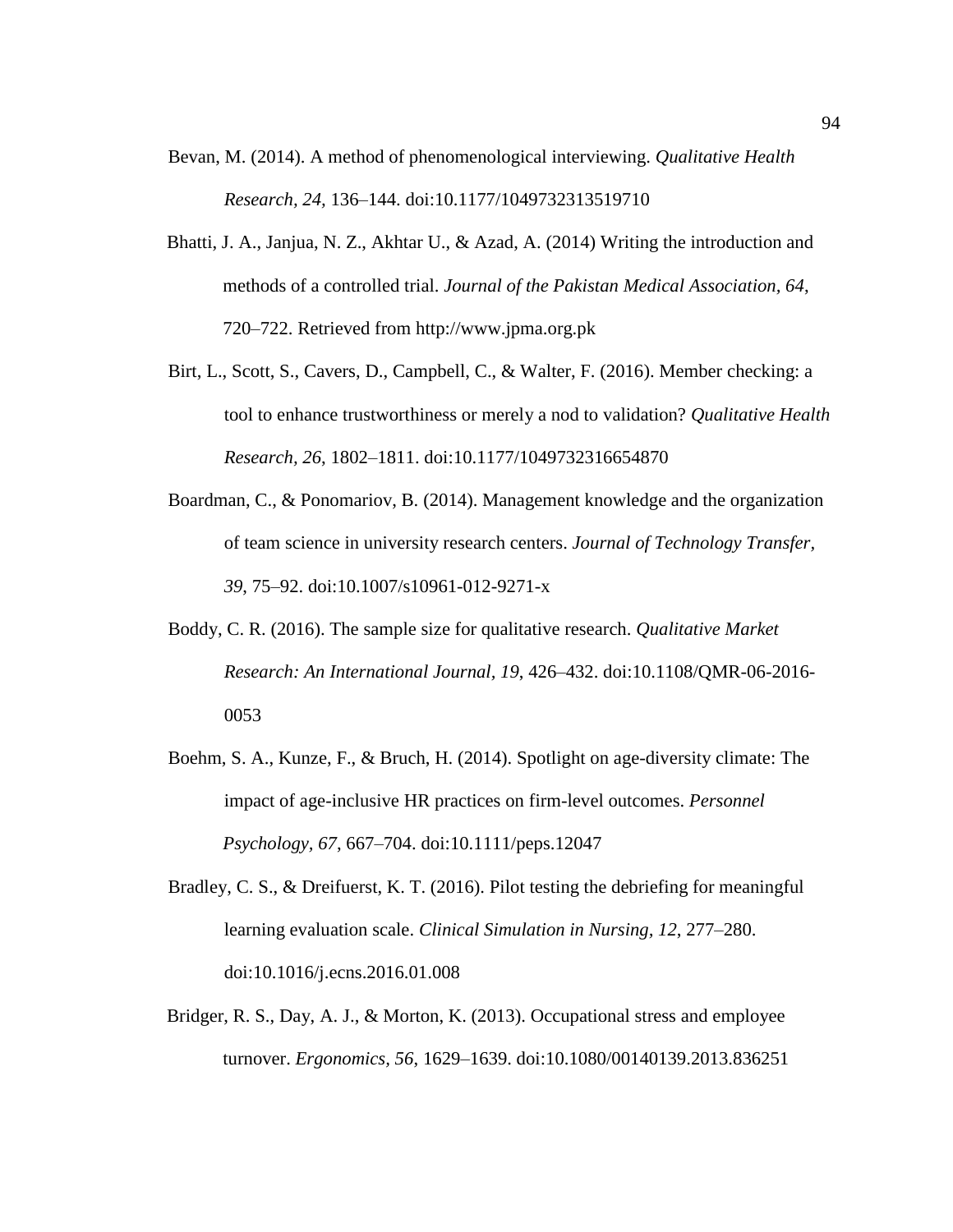- Brown, E. A., Thomas, N. J., & Bosselman, R. H. (2015). Are they leaving or staying: A qualitative analysis of turnover issues for generation Y hospitality employees with a hospitality education. *International Journal of Hospitality Management, 46*, 130–137. doi:10.1016/j.ijhm.2014.01.005
- Buowari, P. E. (2015). *Factors required for small business sustainability in* Nigeria (Doctoral dissertation). Available from ProQuest Dissertations and Theses database. (Order No. 3738094)
- Burch, T. C., & Guarana, C. L. (2014). The comparative influences of transformational leadership and leader-member exchange on follower engagement. *Journal of Leadership Studies*, *8*, 6–25. doi:10.1002/jls.21334
- Burchett, H. E., Mayhew, S. H., Lavis, J. N., & Dobrown, M. J. (2013). When can research from one setting be useful in another? Understanding the perceptions of the applicability and transferability of research. *Health Promotion International, 28*, 418–430. doi:10.1093/heapro/das026
- Bureau of Labor Statistics. (2016). *U.S. Department of Labor. Occupational outlook Handbook* (17th ed.). Washington, DC: Retail Sales Workers. Retrieved from http://www.bls.gov/

Burns, J. M. (1978). *Leadership*. New York, NY: Harper & Row.

Cairney, P., & St. Denny, E. (2015). Reviews of what is qualitative research and what is qualitative interviewing. *International Journal of Social Research Methodology: Theory and Practice, 18*, 117–125. doi:10.1080/13645579.2014.957434

Call, M. L., Nyberg, A. J., Ployhart, R. E., & Weekley, J. (2015). The dynamic nature of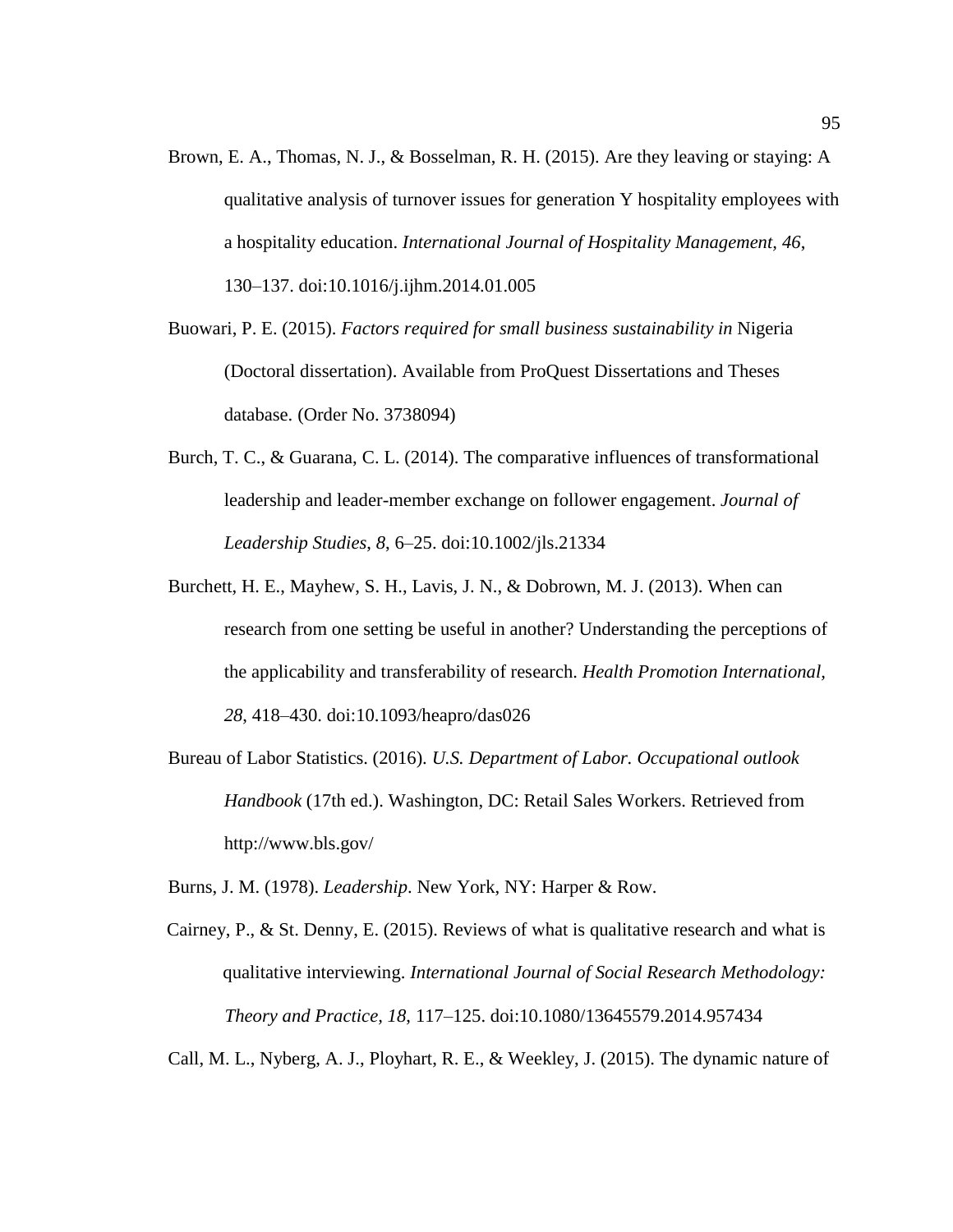collective turnover and unit performance: The impact of time, quality, and replacements. *Academy of Management Journal, 58*, 1208–1232. doi:10.5465/amj.2013.0669

- Campbell, S. (2014). What is qualitative research? *Clinical Laboratory Sciences, 16*, 473–475. doi:10.1186/s12913-014-0579-0
- Carasco-Saul, M., Kim, W., & Kim, T. (2014). Leadership and employee engagement are proposing research agendas through a review of the literature. *Human Resource Development Review, 14*, 38–63. doi:10.1177/1534484314560406
- Carter, N., Bryant-Lukosius, D., DiCenso, A., Blythe, J., & Neville, A. J. (2014). The use of triangulation in qualitative research. In *Oncology nursing forum*, *41*, 545–547. doi:10.1188/14.onf.545-547
- Castleberry, A. (2014). NVivo 10 [software program]. Version 10. QSR International; 2012. *American Journal of Pharmaceutical Education, 78*, Article 25. doi:10.5688/ajpe78125
- Chen, Z., Zhu, J., & Zhou, M. (2014). Supplemental material for how does a servant leader fuel the service fire? A multilevel model of servant leadership, individual self-identity, group competition climate, and customer service performance. *Journal of Applied Psychology, 100*, 511–521. doi:10.1037/a0038036.support
- Childers, S. M. (2014). The promiscuous analysis in qualitative research. *Qualitative Inquiry, 20*, 819–826. doi:10.1177/1077800414530266

Choi, S., Jang, I., Park, S., & Lee, H. (2014). Effects of organizational culture, self-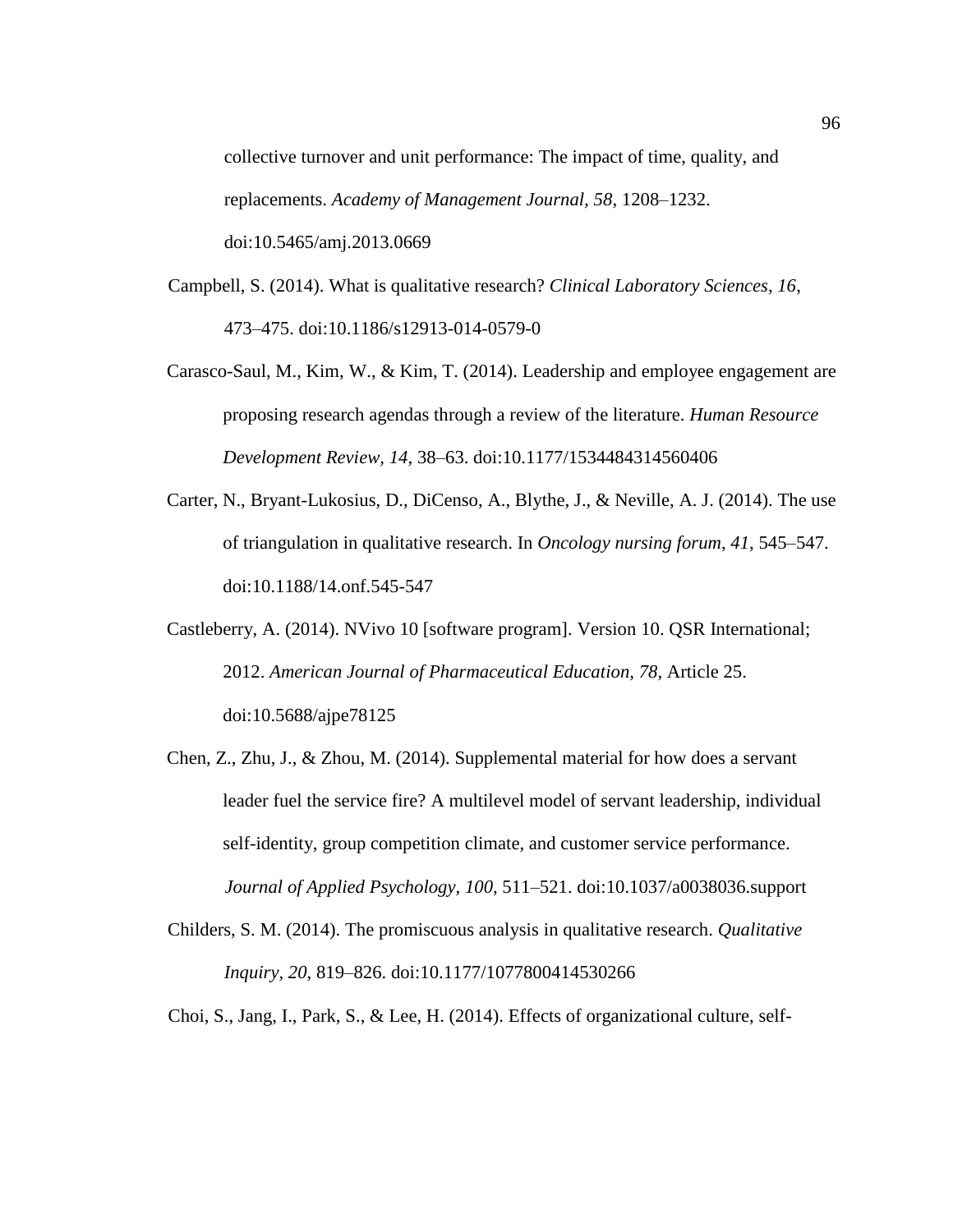leadership and empowerment on job satisfaction and turnover intention in general hospital nurses. *Journal of Korean Academy of Nursing Administration, 20*, 206– 214. doi:10.11111/jkana.2014.20.2.206

- Chrobot-Mason, D., & Aramovich, N. P. (2013). The psychological benefits of creating an affirming climate for workplace diversity. *Group & Organization Management, 38*, 659–689. doi:10.1177/1059601113509835
- Chronister, K. M., Marsiglio, M. C., Linville, D., & Lantrip, K. R. (2014). The influence of dating violence on adolescent girls' educational experiences. *The Counseling Psychologist*, *42*, 374–405. doi:10.1177/0011000012470569
- Cloutier, O., Felusiak, L., Hill, C., & Pemberton-Jones, E. J. (2015). The importance of developing strategies for employee retention. *Journal of Leadership, Accountability and Ethics, 12*, 119–129. Retrieved from http://www.businesspress.com/
- Coetzee, M., & Stoltz, E. (2015). Employees' satisfaction with retention factors: Exploring the role of career adaptability. *Journal of Vocational Behavior, 89,* 83– 91. doi:10.1016/j.jvb.2015.04.012
- Cohen, G., Blake, R.S., & Goodman, D. (2016). Does the turnover intention matter? Evaluating the usefulness of the turnover intention rate as a predictor of the actual turnover rate. *Review of Public Personnel Administration, 36*, 240–263. doi:10.1177/073437IX15581850

Colorafi, K. J., & Evans, B. (2016). Qualitative descriptive methods in health science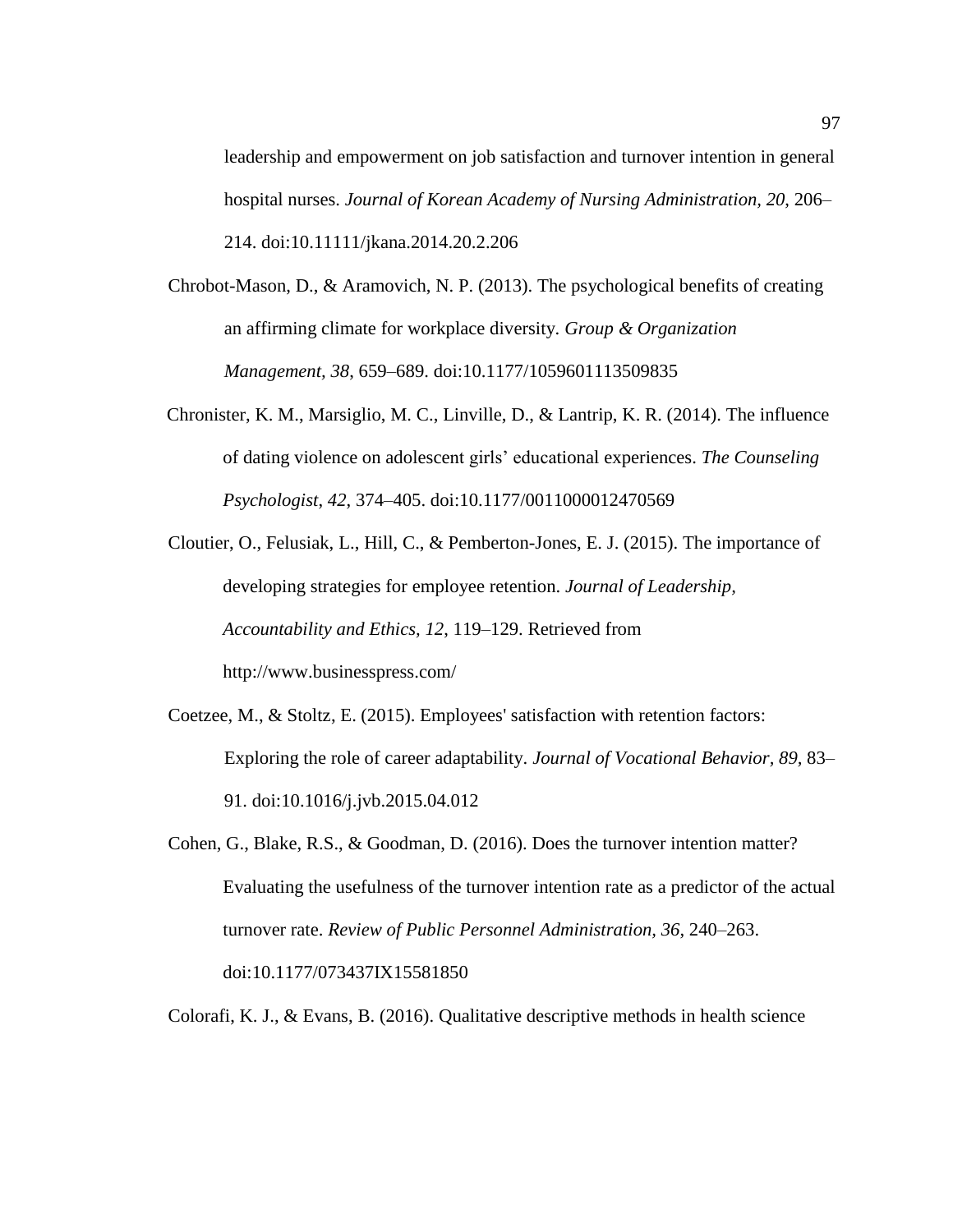research. *Health Environments Research and Design Journal 9*, 16–25. doi:10.1177/1937586715614171

- Connolly, M. (2015). The courage of educational leaders. *Journal of Business Research, 26*, 77–85. doi:10.1080/17448689.2014.949080
- Cronin, C. (2014). Using case study research as a rigorous form of inquiry. *Nurse Researcher, 21*, 19–27. doi:10.7748/nr.21.5.19.e1240
- Cox, D., & McLeod, S. (2014). Social media strategies for school principals. *NASSP Bulletin, 98*, 5–25. doi:10.1177/0192636513510596
- Cuzovic, S., Mladenovic, S. S., & Cuzovic, D. (2017). The impact of retail formats on the development of food retailing. *Entrepreneurial Business and Economics Review, 5,* 11–26. doi:10.15678/EBER.2017.050101
- Dartey-Baah, K. (2015). Resilient leadership: A transformational-transactional leadership mix. *Journal of Global Responsibility, 6*, 99–112. doi:10.1108/jgr-07-2014-0026
- Dasgupta, M. (2015). Exploring the relevance of case study research. *Vision (09722629), 19*, 147–160. doi:10.1177/0972262915575661
- De Massis, A., & Kotlar, J. (2014). The case study method in family business research: Guidelines for the qualitative scholarship. *Journal of Family Business Strategy, 5*, 15–29. doi:10.1016/j.jfbs.2014.01.007
- De Winne, S., Marescaux, E., Sels, L., Van Beveren, I., & Vanormelingen, S. (2018). The impact of employee turnover and turnover volatility on labor productivity: a flexible non-linear approach. *The International Journal of Human Resource Management 29*(19), 1–31. doi:10.1080/09585192.2018.1449129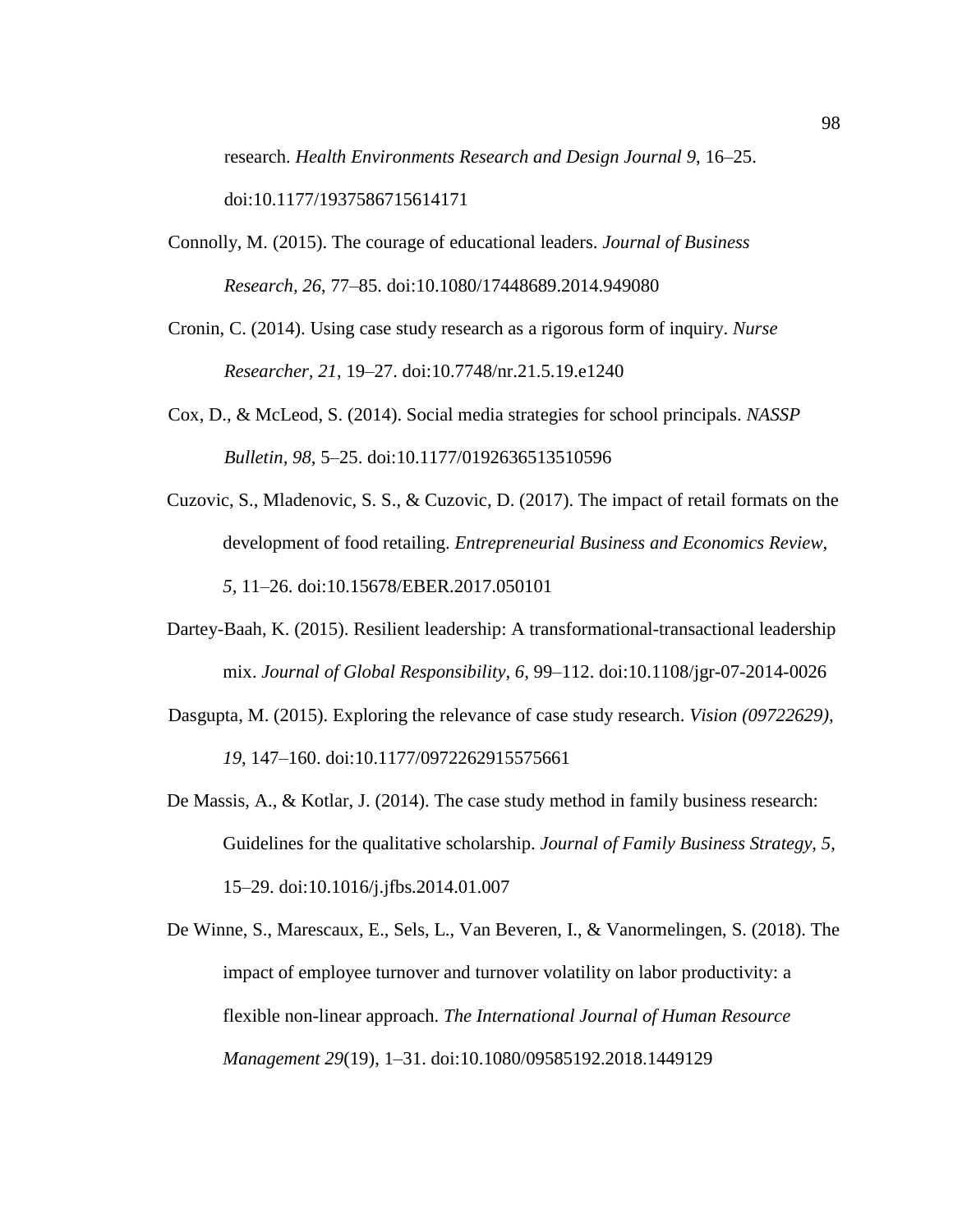- Dhar, R. L. (2015). Service quality and the training of employees: The mediating role of organizational commitment. *Tourism Management, 46*, 419–430. doi:10.1016/j.tourman.2014.08.001
- Dikko, M. (2016). Establishing construct validity and reliability: Pilot testing of a qualitative interview for research in Takaful (Islamic Insurance). *The Qualitative Report, 21*, 521–528. Retrieved from https://nsuworks.nova.edu/tqr/vol21/iss3/6
- Donati, S., Zappalà, S., & González-Romá, V. (2016). The influence of friendship and communication network density on individual innovative behaviors: A multilevel study. *European Journal of Work & Organizational Psychology*, *25*, 583–596. doi:10.1080/1359432X.2016.1179285
- Dong, Y., Bartol, K. M., Zhang, Z. X., & Li, C. (2017). Enhancing employee creativity via individual skill development and team knowledge sharing: Influences of dual‐focused transformational leadership. *Journal of Organizational Behavior, 38*, 439–458. doi:10.1002/job.2134
- Eberly, M. B., Bluhm, D. J., Guarana, C., Avolio, B. J., & Hannah, S. T. (2017). Staying after the storm: How transformational leadership relates to follower turnover intentions in extreme contexts. *Journal of Vocational Behavior, 102*, 72–85. https://doi.org/10.1016/j.jvb.2017.07.004
- Ehrhart, M. G., & Kuenzi, M. (2017). The impact of organizational climate and culture on employee turnover. In H. W. Goldstein, E. D. Pulakos, J. Passmore, & C. Semedo (Eds.), *The Wiley Blackwell Handbook of the Psychology of Recruitment,*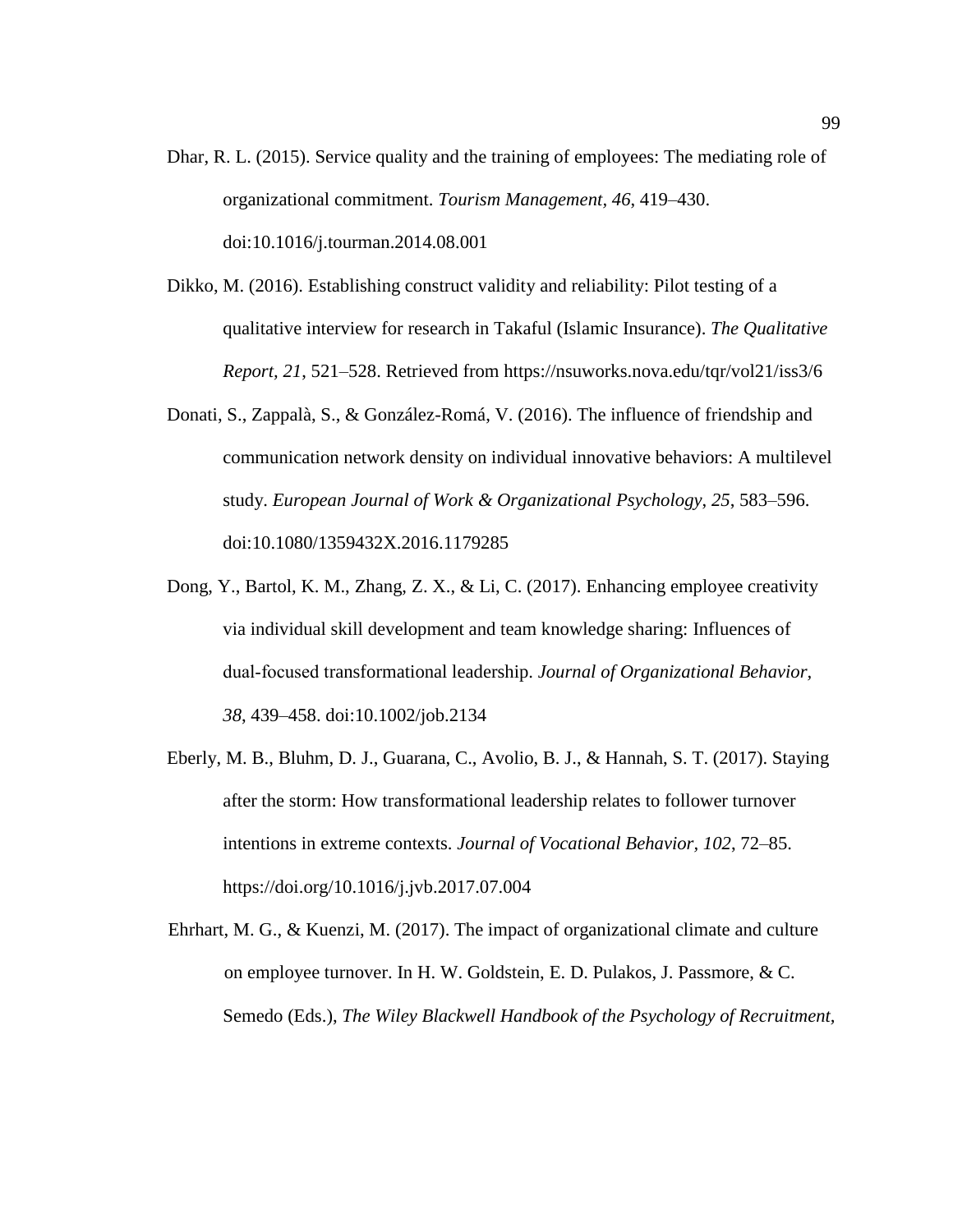*Selection and Employee Retention* (pp.494–512).

doi:10.1002/9781118972472.ch23

- Elo, S., Kaariainen, M., Kanste, O., Polkki, T., Utrianinen, K., & Kyngas, H. (2014). Qualitative content analysis: A focus on trustworthiness. *SAGE Open, 4*(1), 1–10. doi:10.1177/2158244014522633
- Epitropaki, O., & Martin, R. (2013). Transformational-transactional leadership and upward influence: The role of relative leader-member exchanges (RLMX) and Perceived Organizational Support (POS). *The Leadership Quarterly, 24*, 299–315. doi:10.1016/j.leaqua.2012.11.007
- Essary, M. L. (2014). Key external factors influencing successful distance education programs. *Academy of Educational Leadership Journal*, *18*, 121–148. Retrieved from https://www.abacademies.org
- Fischer, A. J., Collier-Meek, M. A., Bloomfield, B., Erchul, W. P., & Gresham, F. M. (2017). A comparison of problem identification interviews conducted face-to-face and via video conferencing using the consultation analysis record. *Journal of School Psychology, 63*, 63–76. doi:10.1016/j.jsp.2017.03.009
- Flick, U. (2004). *Triangulation in qualitative research. A companion to qualitative research*. Thousand Oaks, CA: Sage.
- Fusch, P. I., & Ness, L. R. (2015). Are we there yet? Data saturation in qualitative research. *The Qualitative Report, 20*, 1408–1419. Retrieved from http://www.nova.edu

Gentles, S. J., Charles, C., Ploeg, J., & McKibbon, K. A. (2015). Sampling in qualitative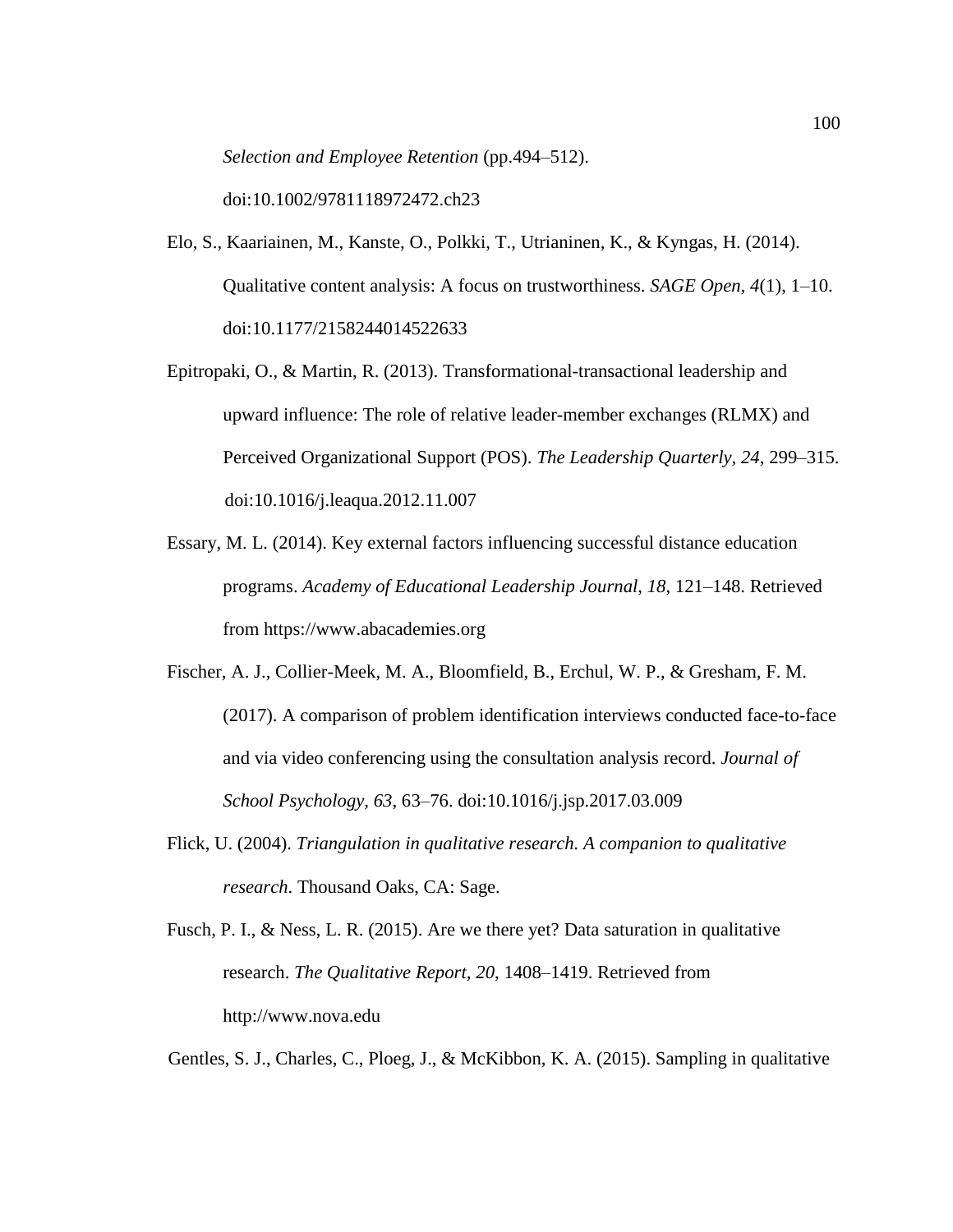research: Insights from an overview of the methods literature. *The Qualitative Report, 20*, 1772–1789. Retrieved from http://nsuworks.nova.edu

- George, C. (2015). Retaining professional workers: What makes them stay? *Employee Relations, 37*, 102–121. doi:10.1108/er-10-2013-0151
- Ghosh, P., Satyawadi, R., Joshi, J. P., & Shadman, M. (2013). Who stays with you? Factors predicting employees' intention to stay, *International Journal of Organizational Analysis, 21*, 288–312. doi:10.1108/I-Sep-2011-0511
- Gibson, W., Webb, H., & Lehn, D. V. (2014). Analytic affordance: Transcripts as conventionalized systems in discourse studies. *Sociology, 48*, 780–794. doi:10.1177/0038038514532876
- Gilbert, S., Horsman, P., & Kelloway, E. K. (2016). The motivation for the transformational leadership scale: An examination of the factor structure and initial tests. *Leadership and Organization Development Journal, 37*, 158–180. doi:10.1108/lodj-05-2014-0086
- Girma, S. (2016). The relationship between leadership style and employee job satisfaction study of federal and Addis Ababa sport organizational management setting in Ethiopia. *International Journal of Applied Research, 2*, 92–96. Retrieved from http://www.allresearchjournal.com/
- Gonzalez, R. V. D. (2016). Knowledge retention in the service industry. *International Journal of Knowledge Management, 12*, 45–59. doi:10.4018/ijkm.2016010104
- Goud, P. V. (2014). Employee retention for sustainable development. *International Journal of Innovative Technology & Adaptive Management, 1*, 10–16.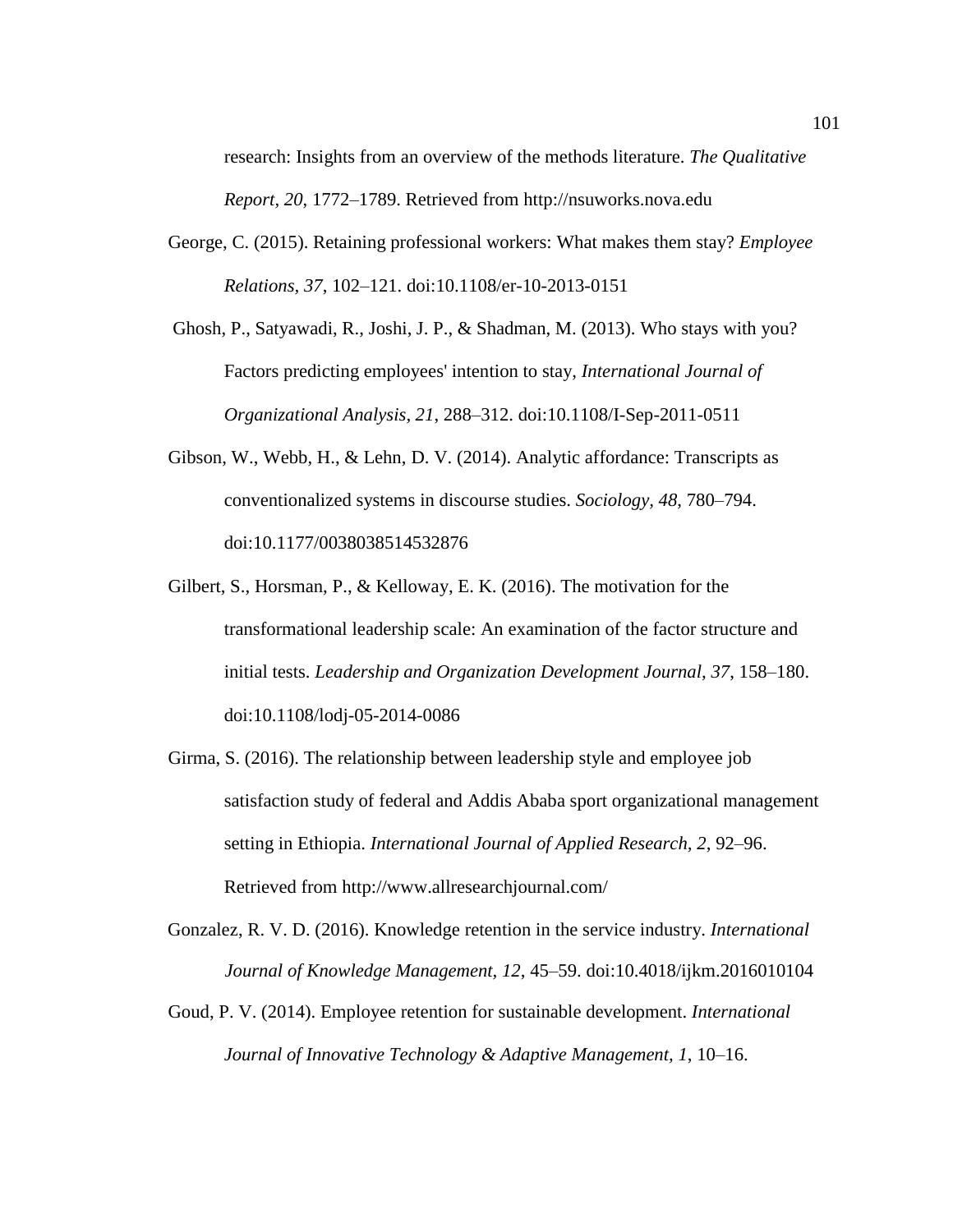Retrieved from www.ijitam.org

- Graen, G. B., & Uhl-Bien, M. (1995). The Relationship-based approach to leadership: Development of LMX theory of leadership over 25 years: Applying a multi-level, multi-domain perspective. *Leadership Quarterly 6*, 219–247. doi:10.1016/1048- 9843(95)90036-5
- Greenleaf, R. K. (2009). *Servant leadership: A journey into the nature of legitimate power and greatness* (25th ed.). New York: Paulist Press.
- Gregory Stone, A., Russell, R. F., & Patterson, K. (2004). Transformational versus servant leadership: A difference in leader focus. *Leadership & Organization Development Journal, 25*, 349–361. doi:10.1108/01437730410538671
- Grossoehme, D. H. (2014). Overview of qualitative research. *Journal of Health Care Chaplaincy, 20*, 109–22. doi:10.1080/08854726.2014.925660
- Grunau, P. (2014). *The impact of overeducated and undereducated workers on firm-level productivity – First evidence for Germany, mimeo, Institute for Employment Research (IAB)*, Nuremberg, Germany. Retrieved from http://www.fvt.tuke.sk/journal/pdf07/3-str-64-68.pdf
- Guest, G., Bunce, A., & Johnson, L. (2006). How many interviews are enough? An experiment with data saturation and variability. *Field Methods, 18*, 59–82. doi:10.1177/1525822X05279903
- Gupta, N., & Shaw, J. D. (2014). Employee compensation: The neglected area of HRM research. *Human Resource Management Review, 24*(2), 1–4. doi:10.1016/j.hrmr.2013.08.007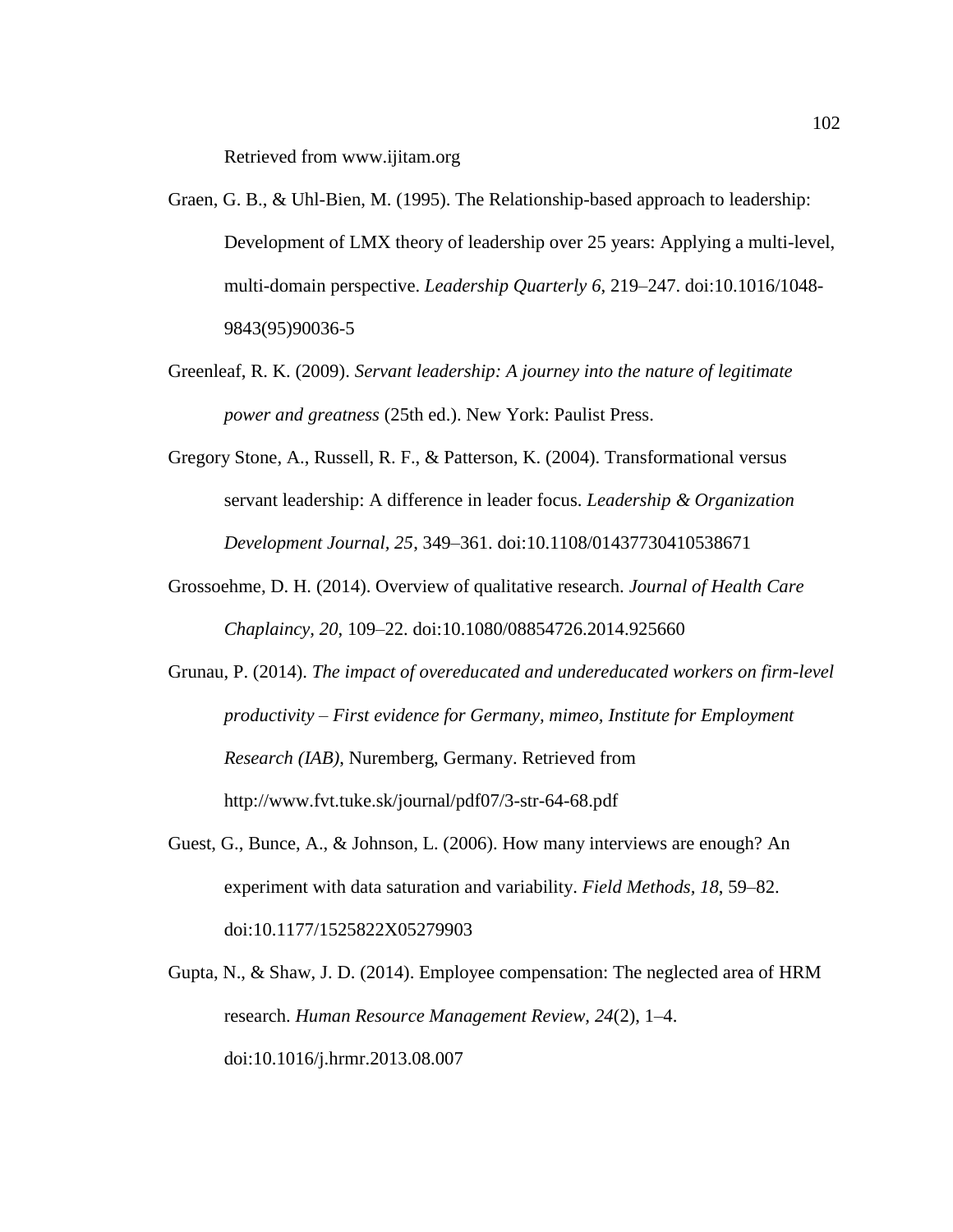Haines, S. J., Summers, J. A., Turnbull, A. P., Turnbull, H. R., & Palmer, S. (2015). Fostering Habib's engagement and self-regulation: A case study of a child from a refugee family at home and preschool. *Topics in Early Childhood Special Education, 35*, 28–29. doi:10.1177/0271121414552905

Halldorsson, A., & Aastrup, J. (2003). Quality criteria for qualitative inquiries in logistics. *European Journal of Operational Research, 144*, 321–332. doi:10.1016/S0377-2217(02)00397-1

- Hammond, M. M., Lester, G., Clapp-Smith, R., & Palanski, M. (2017). *Age diversity and leadership: Enacting and developing leadership for all ages.* London, England: Palgrave Macmillan.
- Harf, A., Skandrani, S., Sibeoni, J., Pontvert, C., Revah-Levy, A., & Moro, M. R. (2015). Cultural identity and internationally adopted children: A qualitative approach to parental representations. *PloS One*, *10*, 11963–11963.

doi:10.1371/journal.pone.0119635

- Harhara, A. S., Singh, S., &, Hussain, M. (2015). Correlates of employee turnover intentions in the oil and gas industry in the UAE. *International Journal of Organizational Analysis, 23*, 493–504. doi:10.1108/IJOA-11-2014-0821
- Harland, T. (2014). Learning about case study methodology to research higher education. *Higher Education Research & Development, 17*(10), 1–10. doi:10.1080/07294360.2014.911253
- Harrell, M. C., & Bradley, M. A. (2009). *Semi-structured interviews & focus groups.* Arlington, VA: RAND National Defense Research Institute. Retrieved from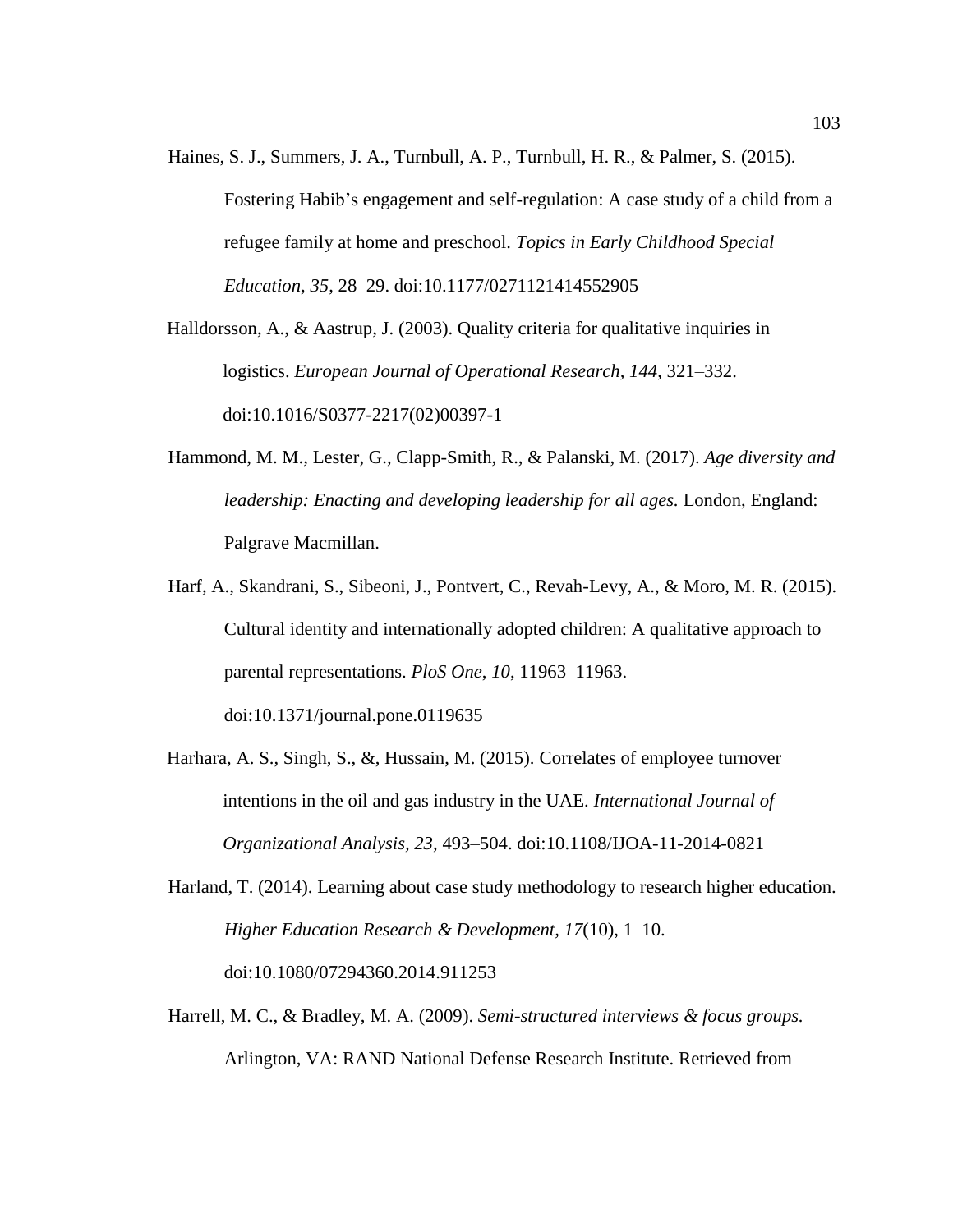http://www.rand.org

- Harris, C. M., Lavelle, J. J., & McMahan, G. C. (2018). The effects of internal and external sources of justice on employee turnover intention and organizational citizenship behavior toward clients and workgroup members. *The International Journal of Human Resource Management, 29*(10), 1–24. doi:10.1080/09585192.2018.1441163
- Harvey, L. (2015). Beyond member checking: A dialogic approach to the research interview. *International Journal of Research & Method in Education, 38*, 23–38. doi:10.1080/1743727x.2014.914487
- Hayati, D., Charkhabi, M., & Naami, A. (2014). The relationship between transformational leadership and work engagement in governmental hospitals nurses: A survey study*. Springer Plus, 3*(1), 1–7. doi:10.1186/2193-1801-3-25
- Heckmann, N., Steger, T., & Dowling, M. (2016). Organizational capacity for change, change experience and change in project performance. *Journal of Business Research, 69*, 777–784. doi:10.1016/j.jbusres.2015.07.012
- Henry, H., Zacher, H., & Desmette, D. (2015). Reducing age bias and turnover intentions by enhancing intergenerational contact quality in the workplace: The role of opportunities for generativity and development. *Work, Aging, and Retirement, 1*, 243–253. doi:10.1093/workar/wav005
- Henson, A., & Jeffrey, C. (2016). Turning a clinical question into nursing research: The benefits of a pilot study. *Renal Society of Australasia Journal, 12*, 99–105. Retrieved from http://www.renalsociety.org/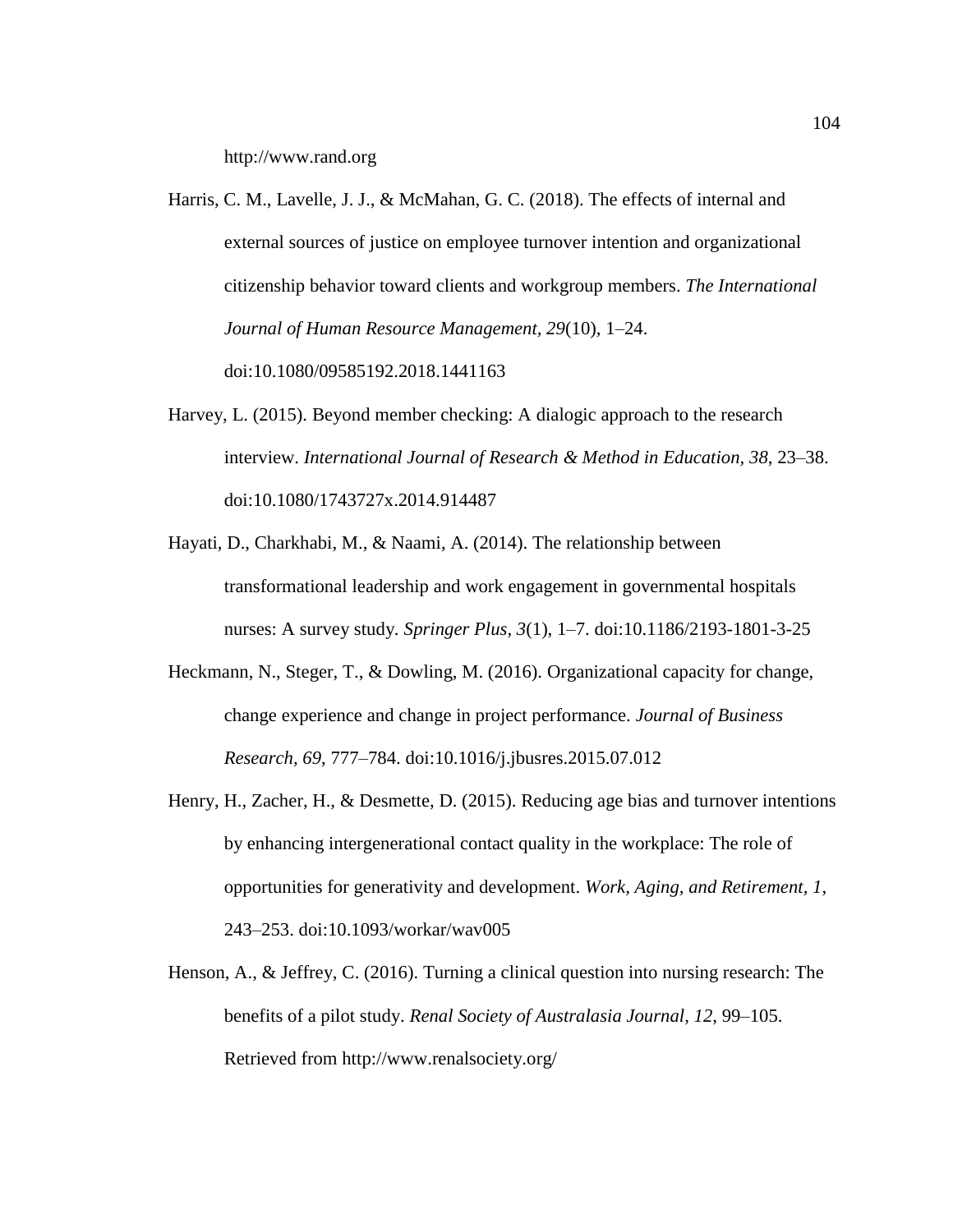Herman, H. M., Huang, X., & Lam, W. (2013). Why does transformational leadership matter for employee turnover? A multi-foci social exchange perspective. *The Leadership Quarterly, 24*, 763–776. doi:10.1016/j.leaqua.2013.07.005

Hietanen, J., Sihvonen, A., Tikkanen, H., & Mattila, P. (2014). Managerial storytelling: How we produce managerial and academic stories in qualitative B2B case study research*. Journal of Global Scholars of Marketing,* 24. doi:10.1080/21639159.2014.911496

- Himmelheber, S. (2014). Examining the underlying values of food security programming: Implications for the social work profession. *Journal of Progressive Human Services, 25*, 116–132. doi:10.1080/10428232.2014.898203
- Hoch, J. E., Bommer, W. H., Dulebohn, J. H., & Wu, D. (2016). Do ethical, authentic, and servant leadership explain variance above and beyond transformational leadership? A meta-analysis. *Journal of Management, 44,* 501–529. doi:10.1177/0149206316665461
- Holmberg, U., & Madsen, K. (2014). Rapport operationalized as a humanitarian interview in investigative interview settings. *Psychiatry, Psychology and Law, 21*, 591–610. doi:10.1080/13218719.2013.873975
- Holstad, T. J., Korek, S., Rigotti, T., & Mohr, G. (2014). The relation between transformational leadership and follower emotional strain: The moderating role of professional ambition. *Leadership*, 10, 269–288. doi:10.1177/1742715013476083

Hom, P. W., Mitchell, T. R., Lee, T. W., & Griffeth, R. W. (2012). Reviewing employee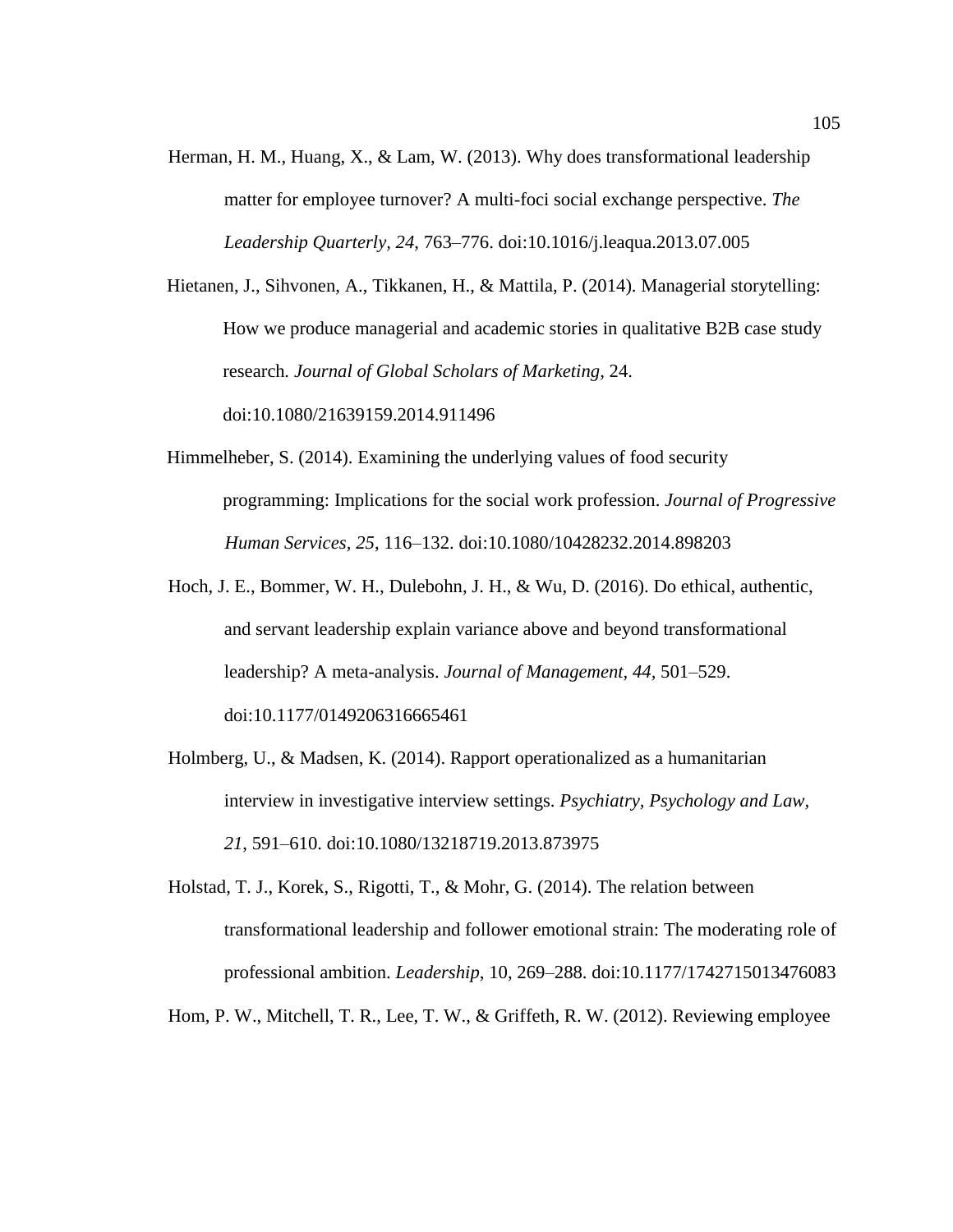turnover: Focusing on proximal withdrawal states and an expanded citation. *Psychological Bulletin 138*, 831–858. doi:10.1037/a0027983

- Houlfort, N., Fernet, C., Vallerand, R. J., Laframboise, A., Guay, F., & Koestner, R. (2015). The role of passion for work and need satisfaction in psychological adjustment to retirement. *Journal of Vocational Behavior*, *88*, 84–94. doi:10.1016/j.jvb.2015.02.005
- Hoyland, S., Hollund, J. G., & Olsen, O. E. (2015). Gaining access to a research site and participants in medical and nursing research: A synthesis of accounts. *Medical Education, 49*, 224–232. doi:10.1111/medu.12622
- Huang, W. R., & Su, C. H. (2016). The mediating role of job satisfaction in the relationship between job training satisfaction and turnover intentions. *Industrial and Commercial Training, 48*, 42–52. doi:10.1108/ict-04-2015-0029
- Humphry, S. M., & Heldsinger, S. A. (2014). Common structural design features of rubrics may represent a threat to validity. *Educational Researcher, 43*, 253–263. doi:10.3102/0013189X14542154
- Hussein, A. (2015). The use of triangulation in social sciences research: Can qualitative and quantitative methods be combined? *Journal of Comparative Social Work, 4*(1) 1–12. Retrieved from http://journal.uia

Hwang, Y., Al-Arabiat, M., Rouibah, K., & Chung, J. Y. (2016). Toward an integrative view of the leader-member exchange of system implementation. *International Journal of Information Management, 36*, 976–986. doi:10.1016/j.ijinfomgt.2016.06.008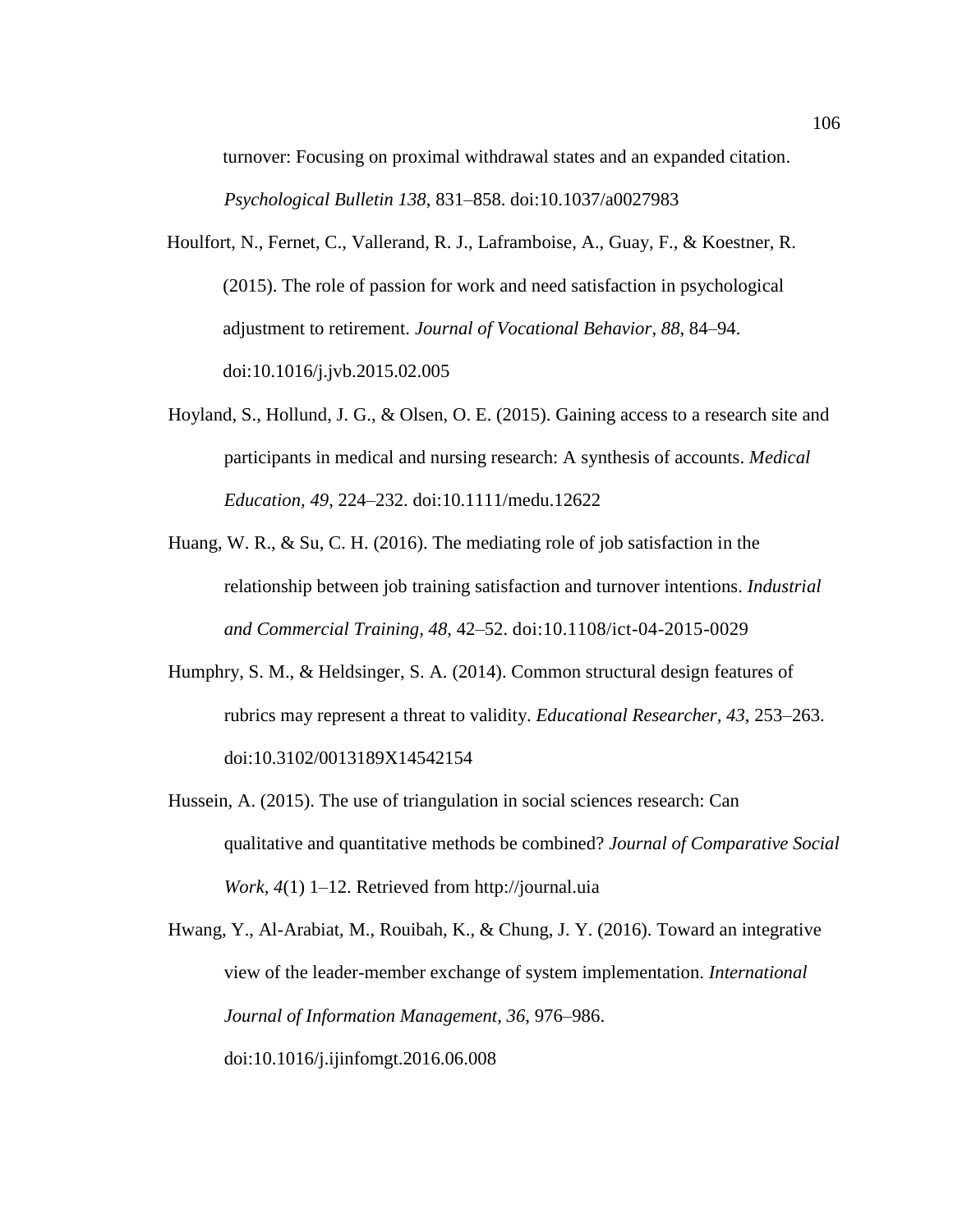Ibrahim, S., & Sidani, S. (2014). Strategies to recruit minority persons: a systematic review. *Journal of Immigrant and Minority Health, 16*, 882–888. doi:10.1007/s10903-013-9783-y

Ivankova, N. V. (2014). Implementing quality criteria in designing and conducting a sequential  $QUAN \rightarrow QUAL$  mixed methods study of student engagement with learning applied research methods online. *Journal of Mixed Methods Research. 8*, 25–51. doi:10.1177/1558689813487945

- Izvercian, M., Potra, S., & Ivascu, L. (2016). Job satisfaction variables: A grounded theory approach. *Procedia – Social and Behavioral Sciences, 221*, 86–94. doi:10.1016/j.sbspro.2016.05.093
- Jamshed, S. (2014). Qualitative research method-interviewing and observation. *Journal of Basic and Clinical Pharmacy*, *5*, 87–88. doi:10.4103/0976-0105.141942

Khandelwal, A., & Shekhawat, N. (2018). *Role of talent retention in reducing employee turnover*. Retried from https://poseidon01.ssrn.com/

Kam, C., & Meyer, J. P. (2015). How careless responding and acquiescence response bias can influence construct dimensionality in the case of job satisfaction. *Organizational Research Methods*, *18*, 512–541. doi:10.1177/1094428115571894

Kang, H. J., Gatling, A., & Kim, J. (2015). The impact of supervisory support on organizational commitment, career satisfaction, and turnover intention for hospitality frontline employees. *Journal of Human Resources in Hospitality & Tourism, 14*, 68–89. doi:10.1080/15332845.2014.904176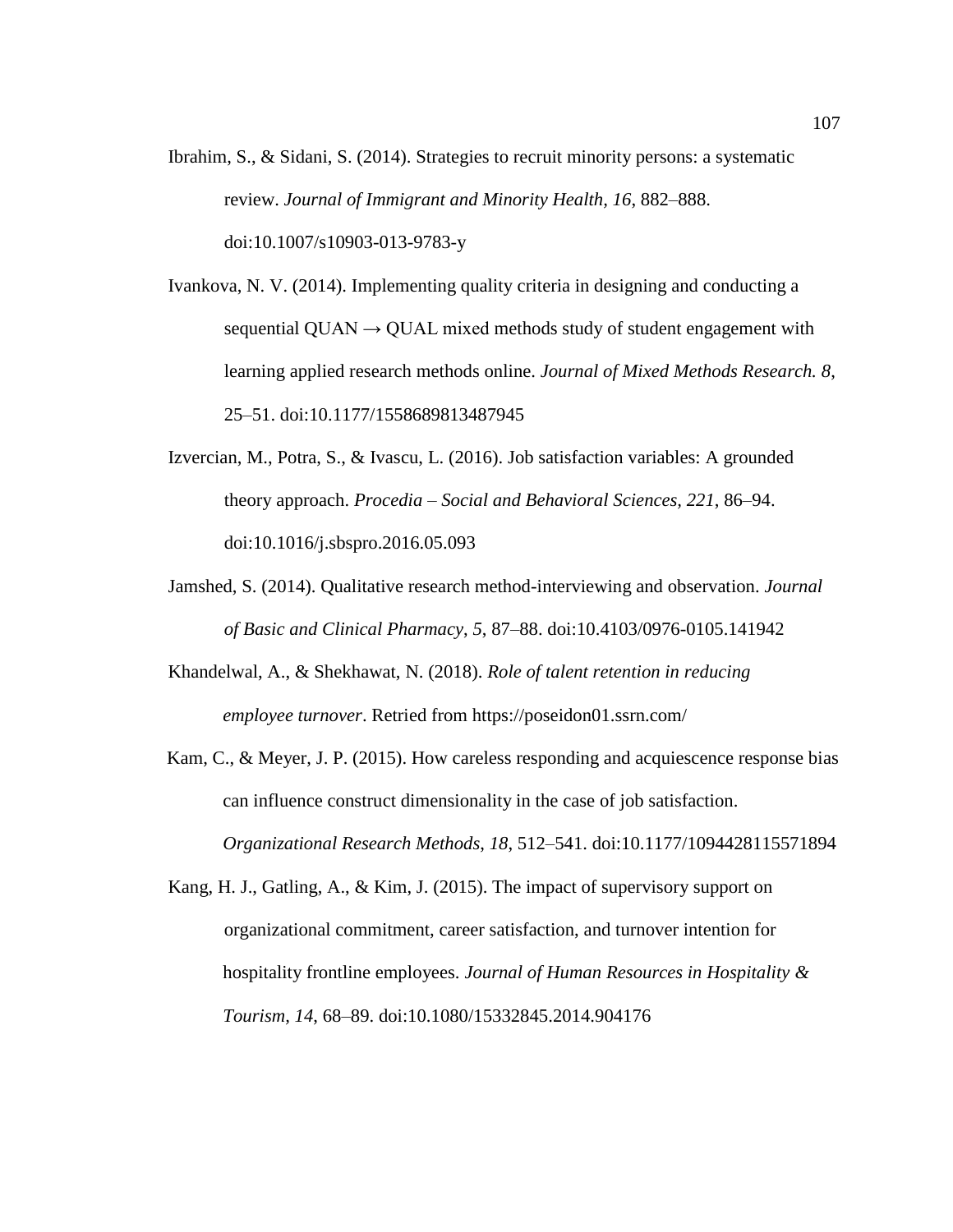- K'Aol, G. O., Ngaithe, L. N., Lewa, P., & Ndwiga, M. (2016). *Effect of intellectual stimulation and individualized consideration on staff performance in State Owned Enterprises in Kenya, 6*(20), 1–8. Retrieved from http://hdl.handle.net
- Kazis, R., & Molina, F. (2016). Exploring middle-skill training programs for employment in the retail industry. *MDRC, 1*–*25*. Retrieved from www.mdrc.org
- Keevy, Z., & Perumal, J. (2014). Promoting transformational leadership practices of retail managers. *Journal of Management Development, 33,* 919–931. doi:10.1108/jmd05-2012-0057
- Khandelwal, A., & Shekhawat, N. (2018). Role of talent retention in reducing employee turnover. Retrieved from https://poseidon01.ssrn.com/
- Kim, K. Y., Pathak, S., & Werner, S. (2015). When do international human capital enhancing practices benefit the bottom line? An ability, motivation, and opportunity perspective. *Journal of International Business Studies, 46*, 784 –805. doi:10.1057/jibs.2015.10
- Kirkwood, A., & Price, L. (2013). Examining some assumptions and limitations of research on the effects of emerging technologies for teaching and learning in higher education. *British Journal of Educational Technology, 44*, 536–543. doi:10.1111/bjet.12049
- Kisely, S., & Kendall, E. (2011). Critically appraising qualitative research: A guide for clinicians more familiar with quantitative techniques. *Australasian Psychiatry, 19*, 364–367. doi:10.3109/10398562.2011.562508

Koekemoer, E. (2014). An explorative study on factors influencing the career success of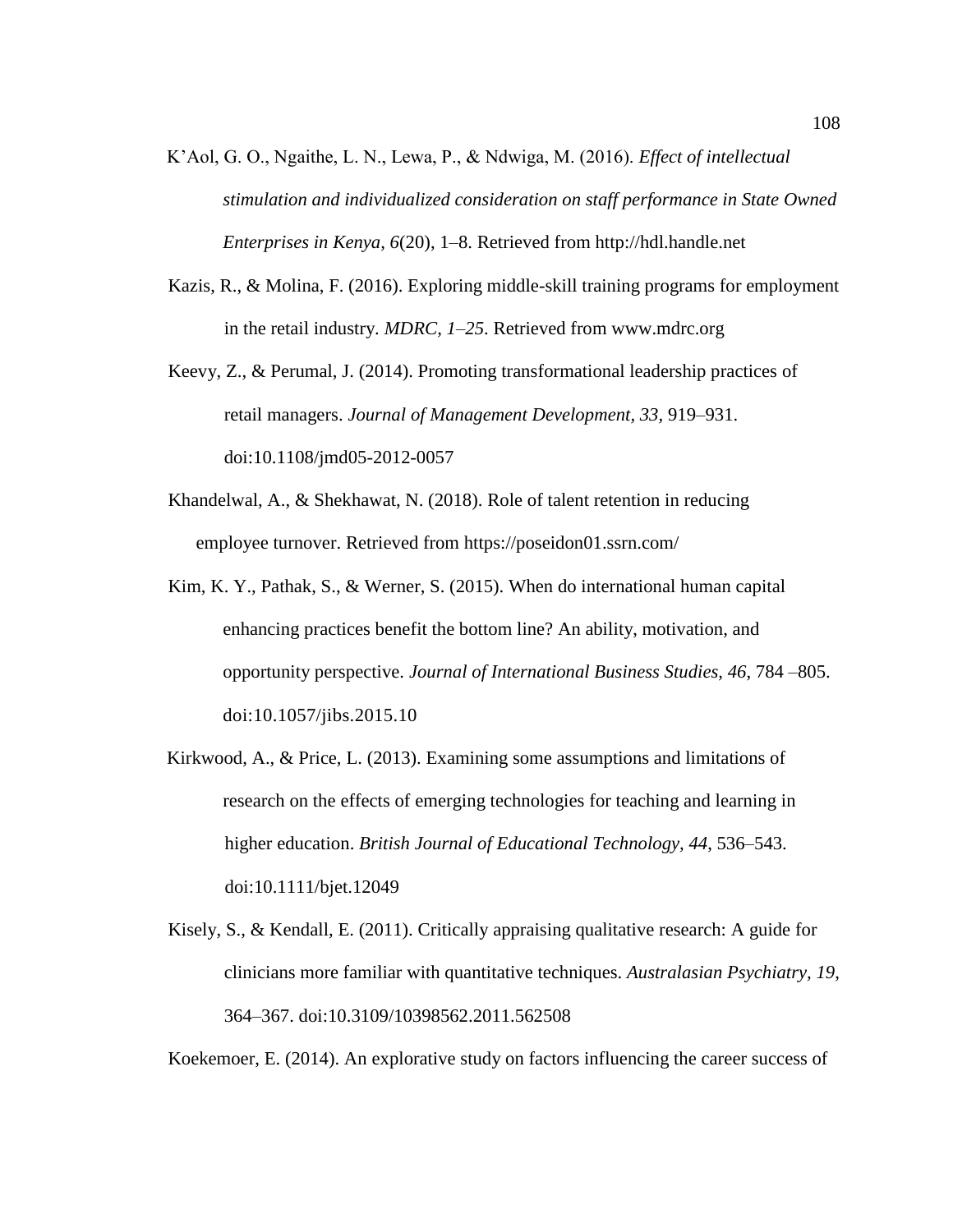management employees. *SA Journal of Industrial Psychology, 40*(2), 1–10. doi:10.4102/sajip.v40i2.1204

- Kornbluh, M. (2015). Combatting challenges to establishing trustworthiness in qualitative research. *Qualitative Research in Psychology, 12*, 397–414. doi:10.1080/14780887.2015.1021941
- Kurz, A., Elliott, S. N., & Roach, A. T. (2015). Addressing the missing instructional data problem using a teacher log to document tier 1 instruction. *Remedial & Special Education*, *36*, 361–373. doi:10.1177/0741932514567365
- Lee, Y. (2014). Insight for writing a qualitative research paper. *Family and Consumer Sciences Research Journal, 43,* 94–97. doi:10.1111/fcsr.12084
- Leung, L. (2015). Validity, reliability, and generalizability in qualitative research. *Research and Audit, 4*, 324–327. doi:10.4103/2249-4863.161306
- Lewis, S. (2015). Qualitative inquiry and research design: Choosing among five approaches. *Health Promotion Practice, 16*, 473–475. doi:10.1177/1524839915580941

Liebermann, S. C., Wegge, J., Jungmann, F., & Schmidt, K. H. (2013). Age diversity and individual team member health: The moderating role of age and age stereotypes. *Journal of Occupational and Organizational Psychology*, *86*, 184– 202. doi:10.1111/joop.12016

Lim, A. J. P., Loo, J. T. K., & Lee, P. H. (2017). The impact of leadership on turnover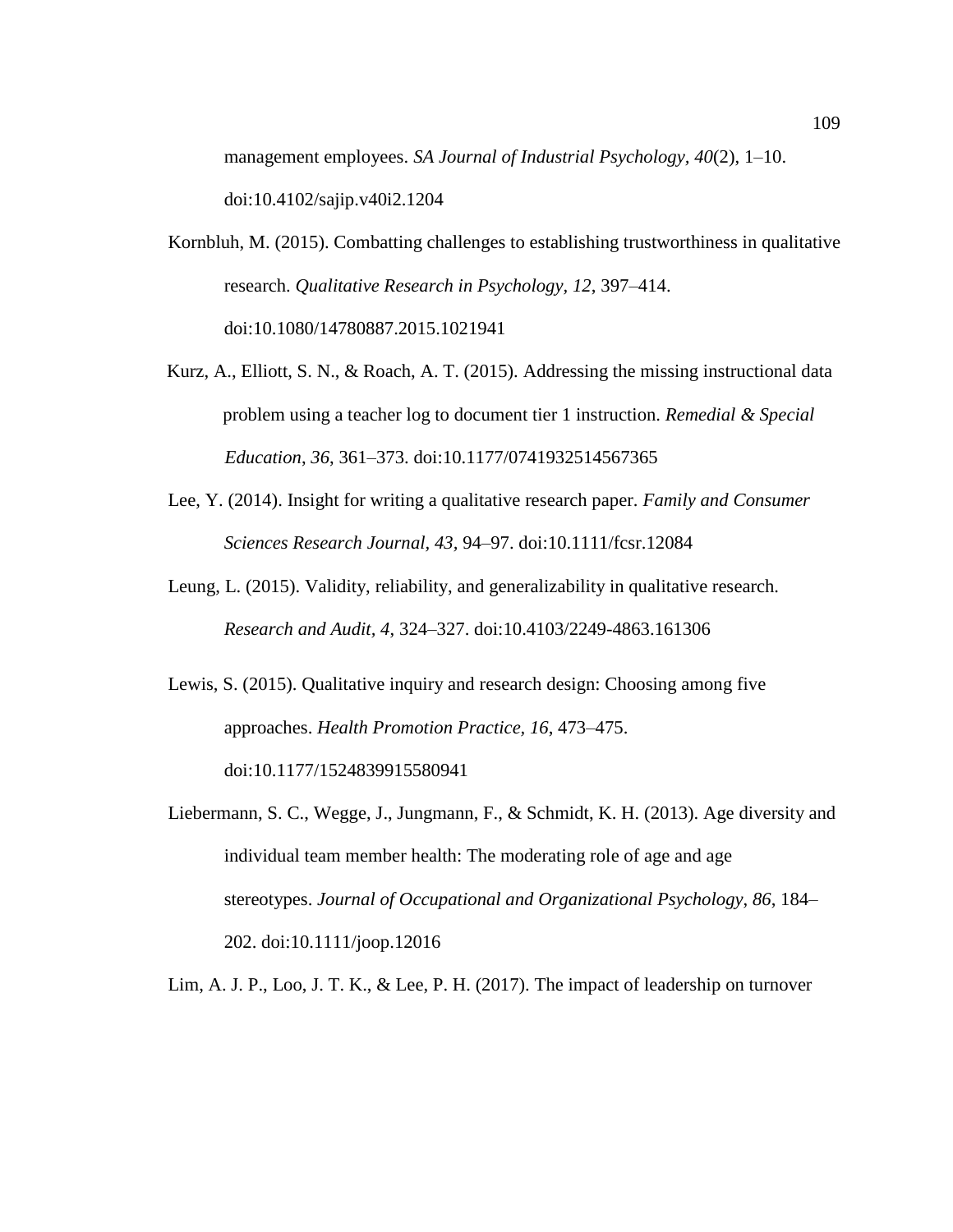intention: The mediating role of organizational commitment and job satisfaction. *Journal of Applied Structural Equation Modeling, 1*, 27–41. Retrieved from http://jasemjournal.com/

- Little, L., Gooty, J., & Williams, M. (2016). The role of leader emotion management in leader-member exchange and follower outcomes. *The Leadership Quarterly, 27*, 85–97. doi:10.1016/j.leaqua.2015.08.007
- Liu, Z., Cai, Z., Li, J., Shi, S., & Fang, Y. (2013). Leadership style and employee turnover intentions: A social identity perspective. *Career Development International, 18*, 305–324. doi:10.1108/cdi-09-2012-0087
- Luo, L. Z., & Wang, H. N. (2015). The relationship between organizational culture and turnover intention of commercial bank staff. *Journal of Shanxi Normal University (Social Science Edition), 1*(017). Retrieved from http://en.cnki.com
- Lukas, B. A., Whitwell, G. J., & Heide, J. B. (2013). Why do customers get more than they need? How organizational culture shapes product capability decisions. *Journal of Marketing, 77*(1), 1–12. doi:10.1509/jm.10.0182
- Lunnay, B., Borlagdan, J., McNaughton, D., & Ward, P. (2015). Ethical use of social media to facilitate qualitative research. *Qualitative Health Research, 25*, 99–109. doi:10.1177/1049732314549031
- Mahy, B., Rycx, F., & Vermeylen, G. (2015). Educational mismatch and firm productivity: Do skills, technology and uncertainty matter? *De Economist*, *163*, 233–262. Retrieved from https://www.iza.org/

Mandhanya, Y. (2016). A study of the impact of the working environment on retention of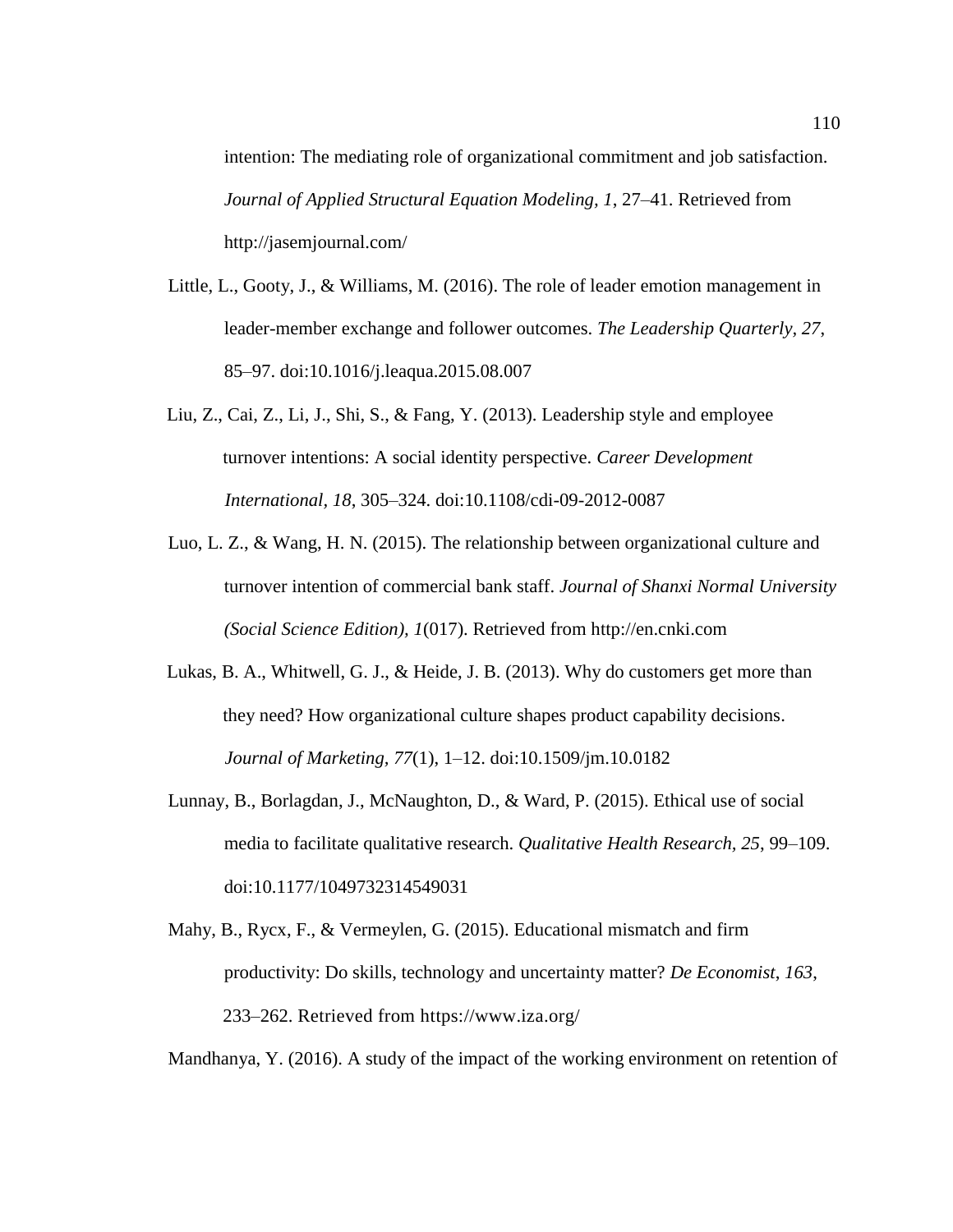employees. *Global Management Review, 9*, 116–128. Retrieved from

http://www.sonamgmt.org

- Marshall, B., Cardon, P., Poddar, A., & Fontenot, R. (2013). Does the sample size matter in qualitative research?: A review of qualitative interviews in IS research. *Journal of Computer Information Systems*, *54*, 11–22. doi:10.1080/08874417.2013.11645667
- Marshall, C., & Rossman, G. B. (2015). *Designing qualitative research* (6th ed.). Thousand Oaks, CA: Sage.
- Martin, G. C. (2014). The effects of cultural diversity in the workplace. *Journal of Diversity Management (Online), 9*, 89–92. doi:10.19030/jdm.v9i2.8974
- Martin, J. (2016). Perceptions of transformational leadership in academic libraries. *Journal of Library Administration, 56*, 266–284. doi:10.1080/01930826.2015.1105069
- Maskara, A. (2014). *A process framework for managing the quality of service in a private cloud* (Doctoral Dissertation). Retrieved from ProQuest Dissertations and Theses database. (UMI No. 3636194)
- Mathieu, C., Fabi, B., Lacoursière, R., & Raymond, L. (2016). The role of supervisory behavior, job satisfaction and organizational commitment to employee turnover. *Journal of Management & Organization, 22*, 113–129. doi:10.1017/jmo.2015.25
- McManus, J., & Mosca, J. (2015). Strategies to build trust and improve employee engagement. *International Journal of Management & Information Systems, 19*, 37–42. doi:10.19030/ijmis.v19i1.9056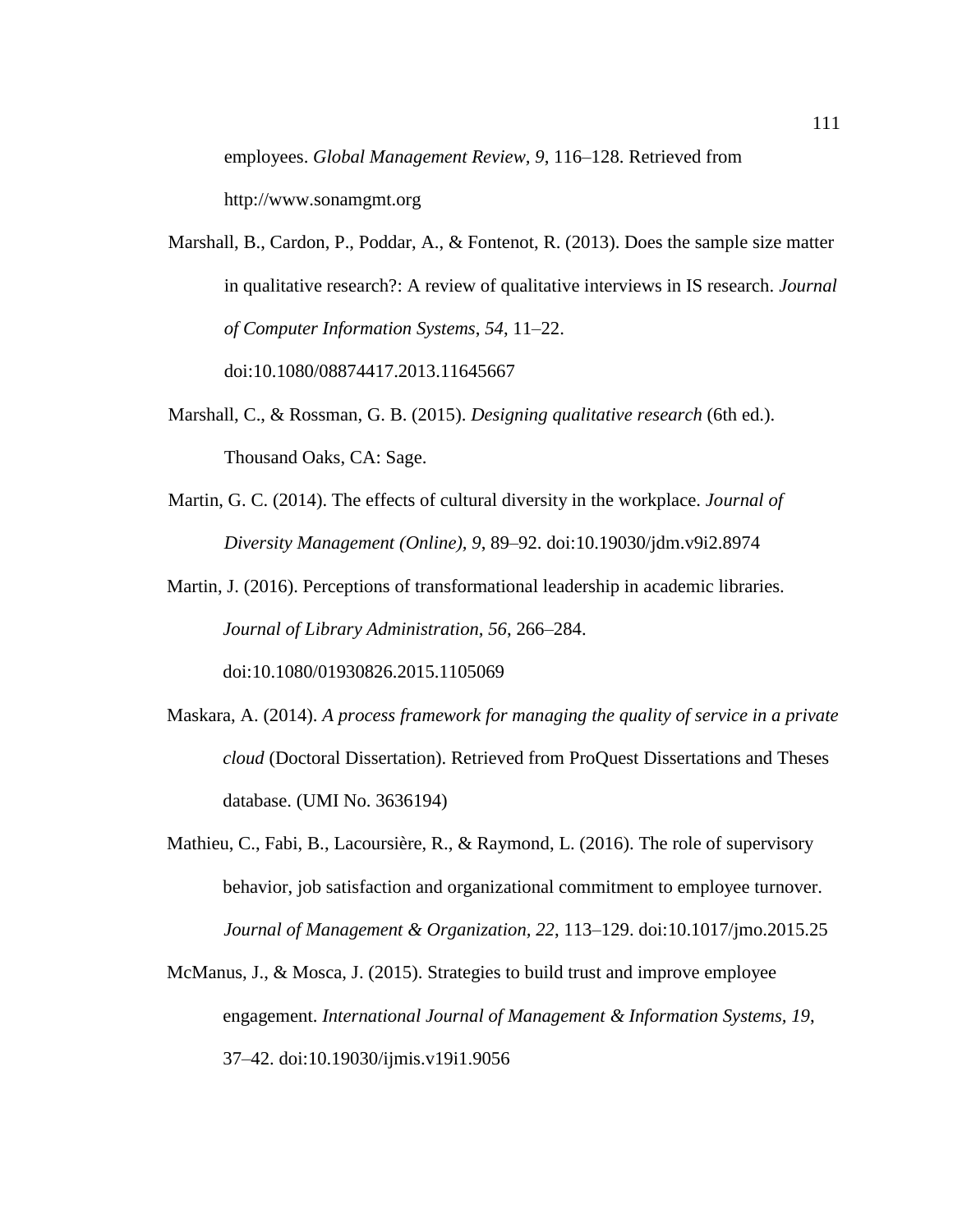- Mekraz, A., Gundala, R. R., & Jack, A. L. (2016). Leadership style and retail store performance: A case study of the discount retail chain. *Journal of Business and Retail Management Research, 10*(2), 1–10. Retrieved from http://www.jbrmr.com
- Miller, A. (2010). *The retail scene: Always in fashion.* Retrieved from https://barnard.edu/headlines/retail-scene-always-fashion
- Miller, S., & Bird, J. (2014). Assessment of practitioners' and students' values when recruiting: Sam Miller and Jim Bird explain how values-based recruitment is being used to create a workforce that is suitable to provide the care required by the NHS. *Nursing Management, 21*, 22–29. doi:10.7748/nm.21.5.22.e1252
- Moon, K., Brewer, T. D., Januchowski-Hartley, S. R., Adams, V. M., & Blackman, D. A. (2016). A guideline to improve qualitative social science publishing in ecology and conservation journals. *Ecology & Society*, *21*, 133–152. doi:10.5751/es-08663-210317
- Moscovitch, D. A., Shaughnessy, K., Waechter, S., Xu, M., Collaton, J., Nelson, A. L., & Purdon, C. (2015). A model for recruiting clinical research participants with anxiety disorders in the absence of service provision: Visions, challenges, and norms within a Canadian context. *The Journal of Nervous and Mental Disease, 203*, 943–957. doi:10.1097/nmd.0000000000000400
- Nelissen, J., Forrier, A., & Verbruggen, M. (2017). Employee development and voluntary turnover: Testing the employability paradox. *Human Resource Management Journal, 27*, 152–168. doi:10.1111/1748-8583.12136
- Nkomo, S., & Hoobler, J. M. (2014). A historical perspective on diversity ideologies in the United States: Reflections on human resource management research and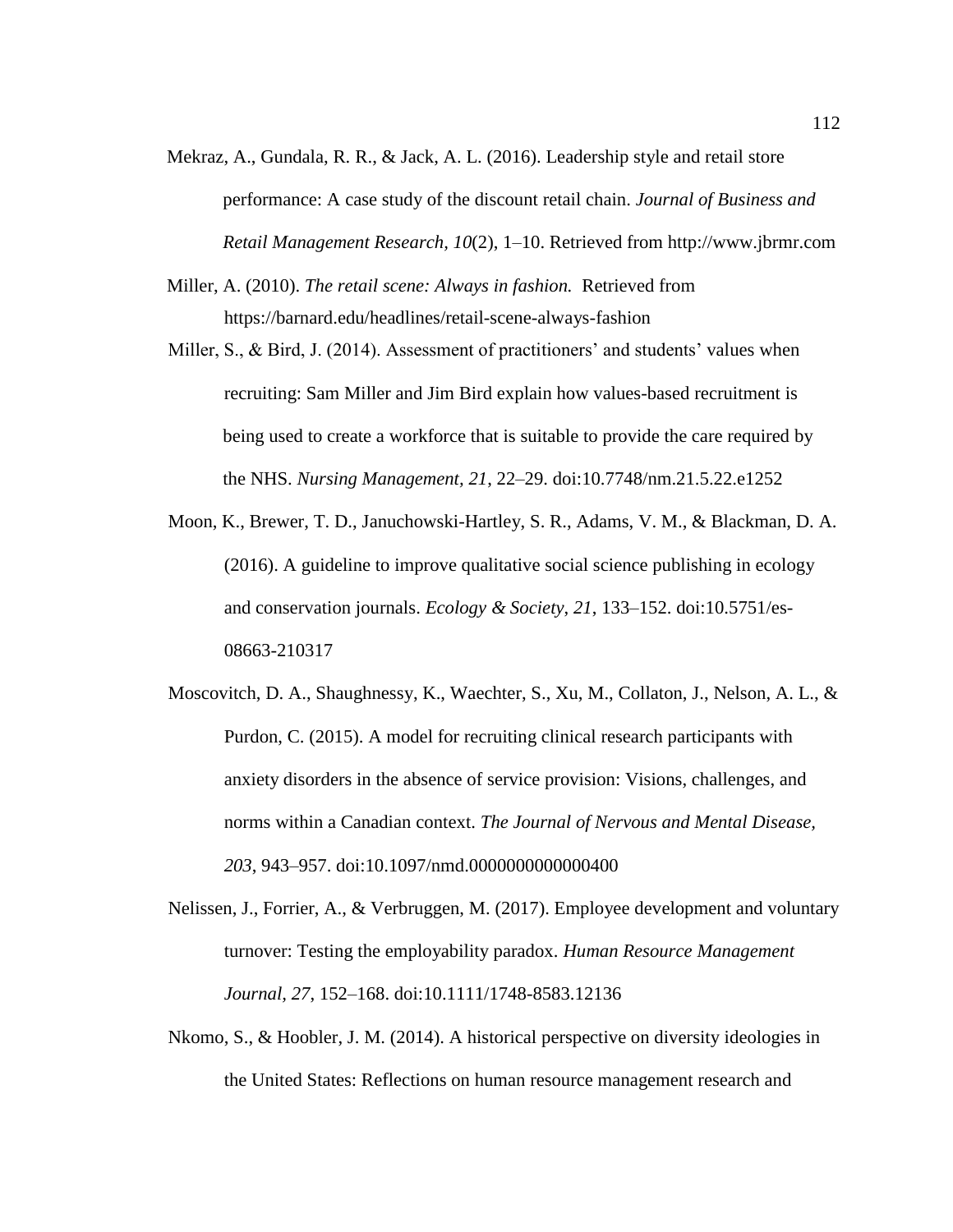practice. *Human Resource Management Review, 24*, 245–257.

doi:10.1016/j.hrmr.2014.03.006

- Nohe, C., & Hertel, G. (2017). Transformational leadership and organizational citizenship behavior: A meta-analytic test of underlying mechanisms. *Frontiers in Psychology Journal. 8*, 1364–1378. doi:10.3389/fpsyg.2017
- Noland, A., & Richards, K. (2015). Servant teaching: An exploration of teacher servant leadership on student outcomes*. Journal of the Scholarship of Teaching and Learning, 15*, 16–38. doi:10.14434/josotl.v15i6.13928
- Northouse, P. G. (2015). *Leadership: Theory and practice* (7th ed.). Los Angeles, CA: Sage.
- Nyhan, B. (2015). Increasing the credibility of political science research: A proposal for journal reforms. *Political Science & Politics, 48*, 78–83. doi:10.1017/s1049096515000463
- Opdenakker, R. (2006). Advantages and disadvantages of four interview techniques in qualitative research. *Forum: Qualitative Social Research, 7*(4), 1–13. doi:10.17169/fqs-7.4.175
- O'Reilly, C., Caldwell, D., Chatman, J., & Doerr, B. (2014). The promise and app problems of organizational culture: CEO personality, culture, and firm performance. *Group & Organization Management, 39,* 595–625. doi:10.1177/1059601114550713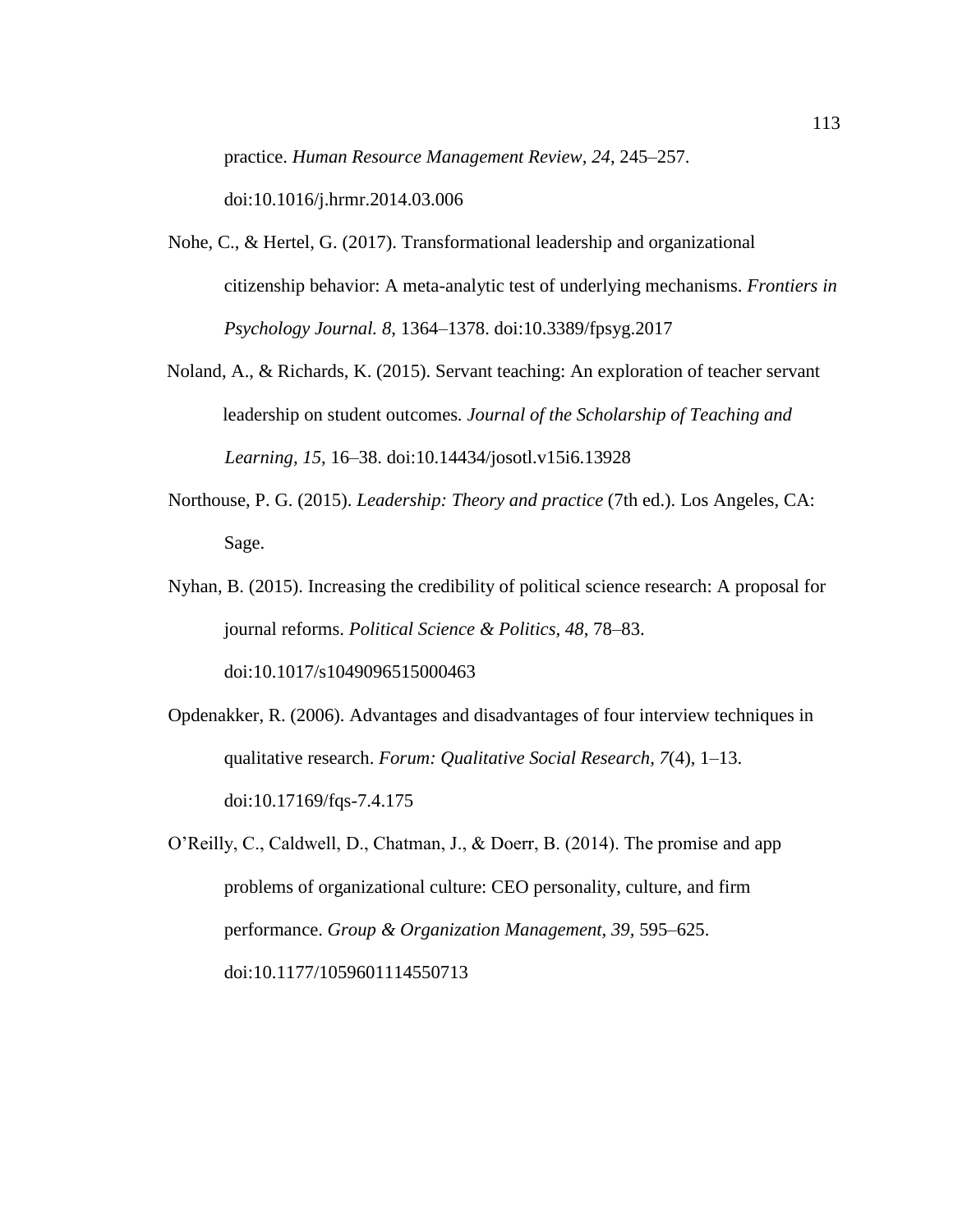- O'Reilly, M., & Parker, N. (2012). 'Unsatisfactory saturation': A critical exploration of the notion of saturated sample sizes in qualitative research. *Qualitative Research, 13*, 190–197. doi:10.1177/1468794112446106
- Paladan, N. N. (2015) Transformational leadership: The emerging leadership style of successful entrepreneurs. *Journal of Literature and Art Studies, 5*, 64–72. doi:10.17265/2159-5836
- Palinkas, L. A., Horwitz, S. M., Green, C. A., Wisdom, J. P., Duan, N., & Hoagwood, K. (2015). Purposeful sampling for qualitative data collection and analysis in mixed method implementation research. *Administration and Policy in Mental Health and Mental Health Services Research, 42*, 533–544. doi:10.1007/s10488-013-0528-y
- Park, J., & Park, M. (2016). Qualitative versus quantitative research methods: Discovery or justification? *Journal of Marketing Thought*, *3*(1), 1–7. doi:10.15577/jmt.2016.03.01.1
- Patton, C. (2015). Asoka and Paul: Transformations that led to effective transformational leadership. *Leadership and the Humanities, 3*, 133–144. doi:10.4337/lath.2015.02.04
- Peters, K., & Halcomb, E. (2015). Interviews in qualitative research. *Nurse Researcher, 22*, 6–7. doi:10.7748/nr.22.4.6.s2
- Phaneuf, J. É., Boudrias, J. S., Rousseau, V., & Brunelle, É. (2016). Personality and transformational leadership: The moderating effect of organizational context. *Personality and Individual Differences, 102*, 30–35. doi:10.1016/j.paid.2016.06.052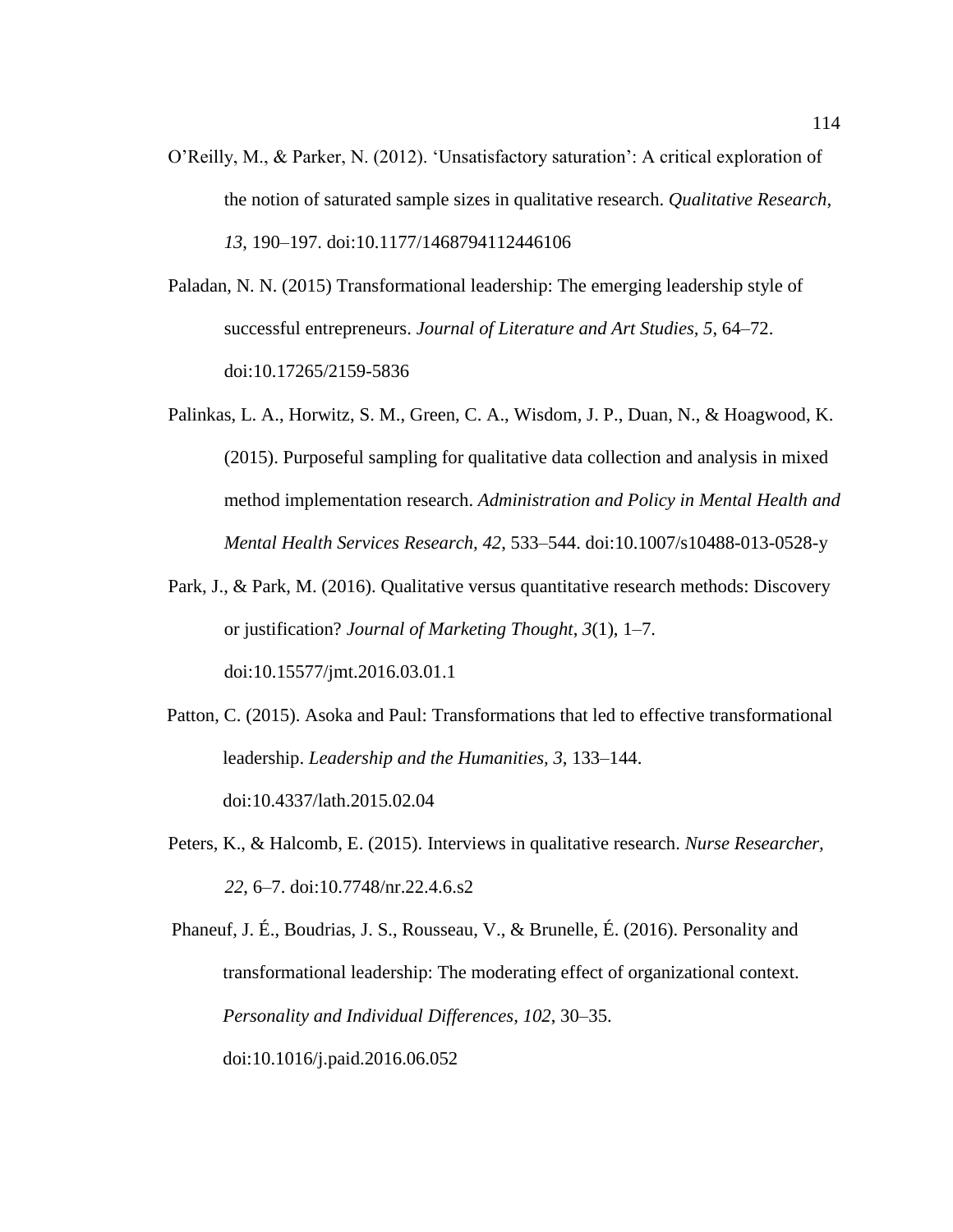Pietiewicz, I., & Smith, J. A. (2016). A practical guide to using interpretative phenomenological analysis in qualitative research psychology. *Psychological Journal, 20*, 7–14. doi:10.14691/CPPJ.20.1.7

Plastow, N. A. (2016). Mixing-up research methods: A recipe for success or disaster? *South African Journal of Occupational Therapy, 46*, 89–90. doi:10.17159/2310-3833/2016/v46n1a16

- Ployhart, R. E., Nyberg, A. J., Reilly, G., & Maltarich, M. A. (2014). Human capital is dead; long live human capital resources! *Journal of Management, 40*, 371–398. doi:10.1177/0149206313512152
- Pocock, N. (2015). Emotional entanglements in tourism research. *Annals of Tourism Research, 53*, 31–45. doi:10.1016/j.annals.2015.04.005
- Qazi, T., Khalid, A., & Shafique, M. (2015). Contemplating employee retention through a multidimensional assessment of turnover intentions. *Pakistan Journal of Commerce & Social Sciences, 9*, 598–613. Retrieved from http://www.jespk.net
- Raes, A., & De Jong, S. B. (2015). Top team cohesion, transformational leadership, and employee turnover intentions. *Academy of Management Proceedings, 2015*, 16206–16206. doi:10.5465/ambpp.2015.16206

Raina, R., & Britt Roebuck, D. (2016). Exploring cultural influence on managerial communication in relationship to job satisfaction, organizational commitment, and the employees' propensity to leave in the insurance sector of India. *International Journal of Business Communication, 53*, 97–130. doi:10.1177/2329488414525453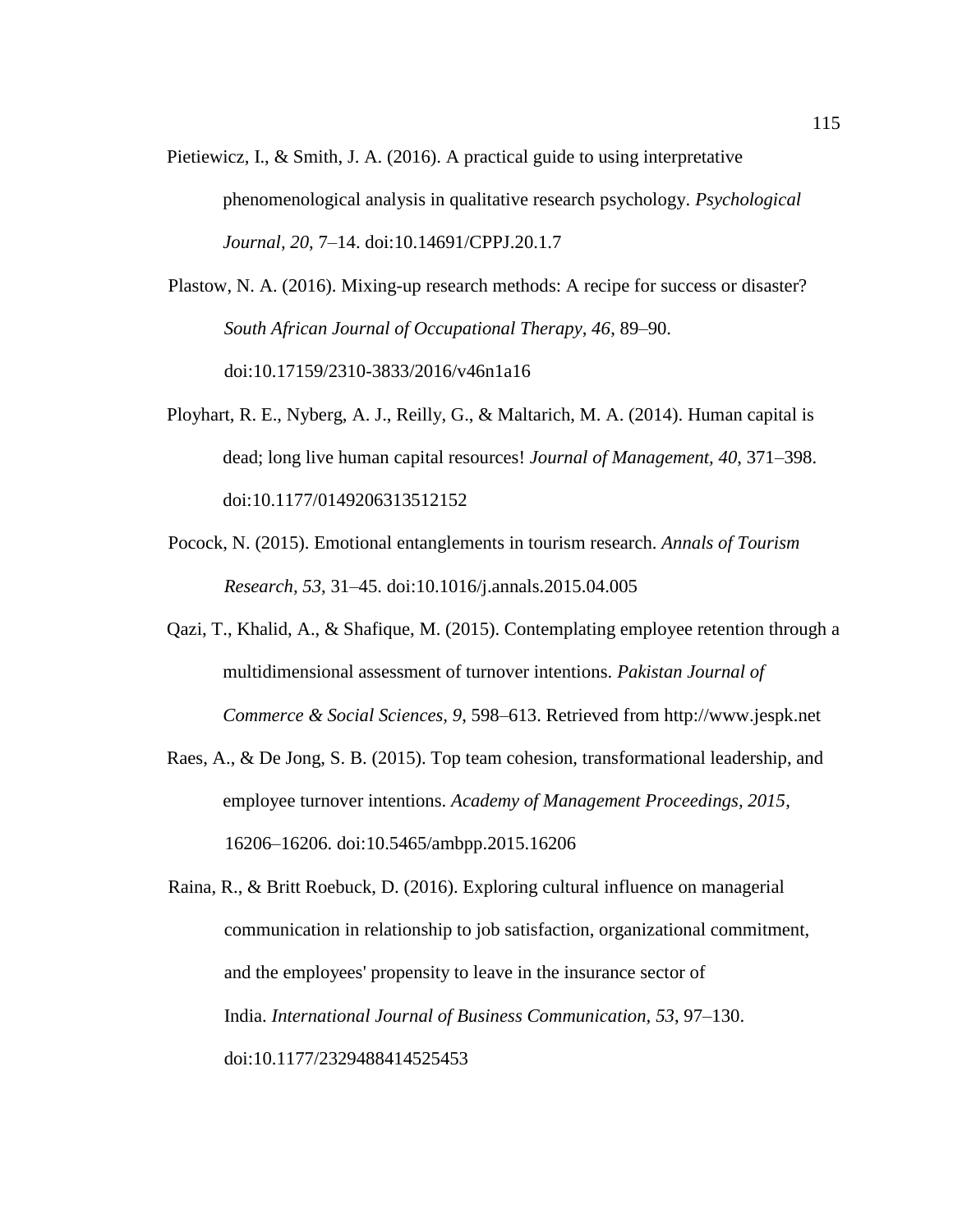Reina, C. S., Rogers, K. M., Peterson, S. J., Byron, K., & Hom, P. W. (2018). Quitting the boss? The role of manager influence tactics and employee emotional engagement in voluntary turnover. *Journal of Leadership & Organizational Studies, 25*, 5–18. doi:10.1177/1548051817709007

Ribeiro, N., Yücel, İ., & Gomes, D. (2018). How transformational leadership predicts employees' affective commitment and performance. *International Journal of Productivity and Performance Management, 67*, 1901-1917. doi:10.1080/01900692.2016.1256894

- Robinson, M. A., & Boies, K. (2016). Different ways to get the job done: Comparing the effects of intellectual stimulation and contingent reward leadership on task‐related outcomes. *Journal of Applied Social Psychology, 46*, 336–353. doi:10.1111/jasp.12367
- Robinson, O. C. (2014). Sampling in interview-based qualitative research: A theoretical and practical guide. *Qualitative Research in Psychology, 11*, 25–41. doi:10.1080/14780887.2013.801543
- Roe, B. & Just, D. (2009). Internal and external validity in economics research: Tradeoffs between experiments, field experiments, natural experiments, and field data. *American Journal of Agricultural Economics, 91*, 1266–1271. Retrieved from https://econpapers.repec.org/
- Rohde, P., Shaw, H., Butryn, M. L., & Stice, E. (2015). Assessing program sustainability in an eating disorder prevention effectiveness trial delivered by college clinicians. *Behavior Research and Therapy, 72*(2), 1–8. doi:10.1016/j.brat.2015.06.009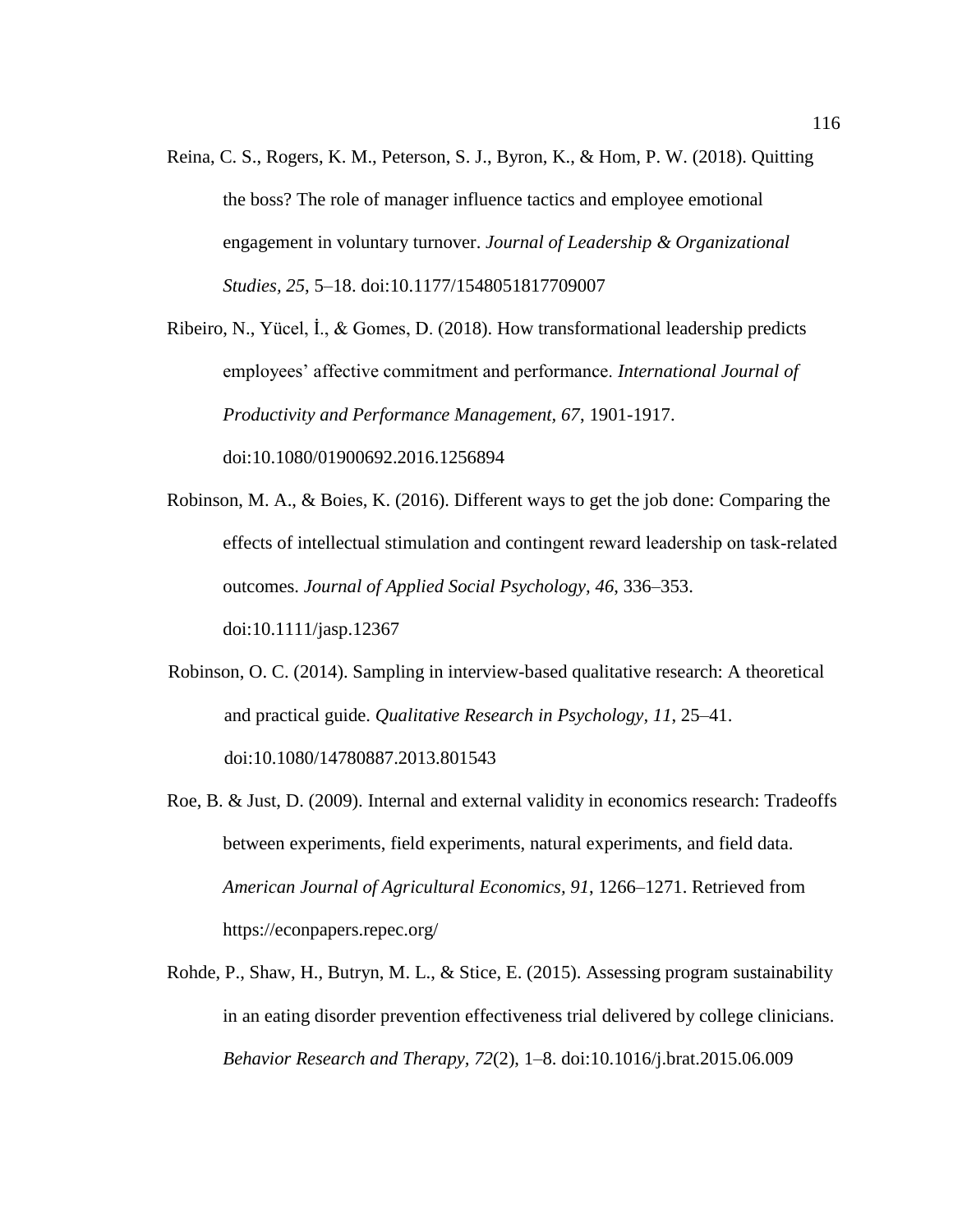- Rui-Han, K., Coyne, T.L., Devonish, D., Leather, P., & Zarola, A. (2016). The interaction between supportive and unsupportive manager behaviors on employee work attitudes. *Personnel Review. 45*, 1386–1402. doi:10.1108/pr-05-2015-0136
- Russell, S., & Brannan, M. J. (2016). Getting the right people on the bus: Recruitment, selection, and integration for the branded organization. *European Management Journal, 34*, 114–124. doi:10.1016/j.emj.2016.01.001
- Saini, G. K., Gopal, A., & Kumari, N. (2015). Employer brand and job application decisions: Insights from the best employers. *Management and Labour Studies*, *40*, 34–51. doi:10.1177/0258042X15601532
- Santhanam, N., Kamalanabhan, T. J., Dyaram, L., & Ziegler, H. (2017). Impact of human resource management practices on employee turnover intentions: Moderating role of psychological contract breach. *Journal of Indian Business Research, 9*, 212– 228. doi:10.1108/jibr-10-2016-0116
- Saunders, B., Kitzinger, J., & Kitzinger, C. (2014). Participant anonymity in the internet age: from theory to practice. *Qualitative Research in Psychology, 12*, 125–137. doi:10.1080/14780887.2014.948697
- Schoenherr, T., Ellram, L. M., & Tate, W. L. (2015). A note on the use of survey research firms to enable empirical data collection. *Journal of Business Logistics, 36*, 288–300. doi:10.1111/jbl.12092
- Schwandt, T. A., Lincoln, Y. S., & Guba, E. G. (2007). Judging interpretations: But is it rigorous? Trustworthiness and authenticity in the naturalistic evaluation. *New Directions for Evaluation, 114*, 11–25. doi:10.1002/ev.223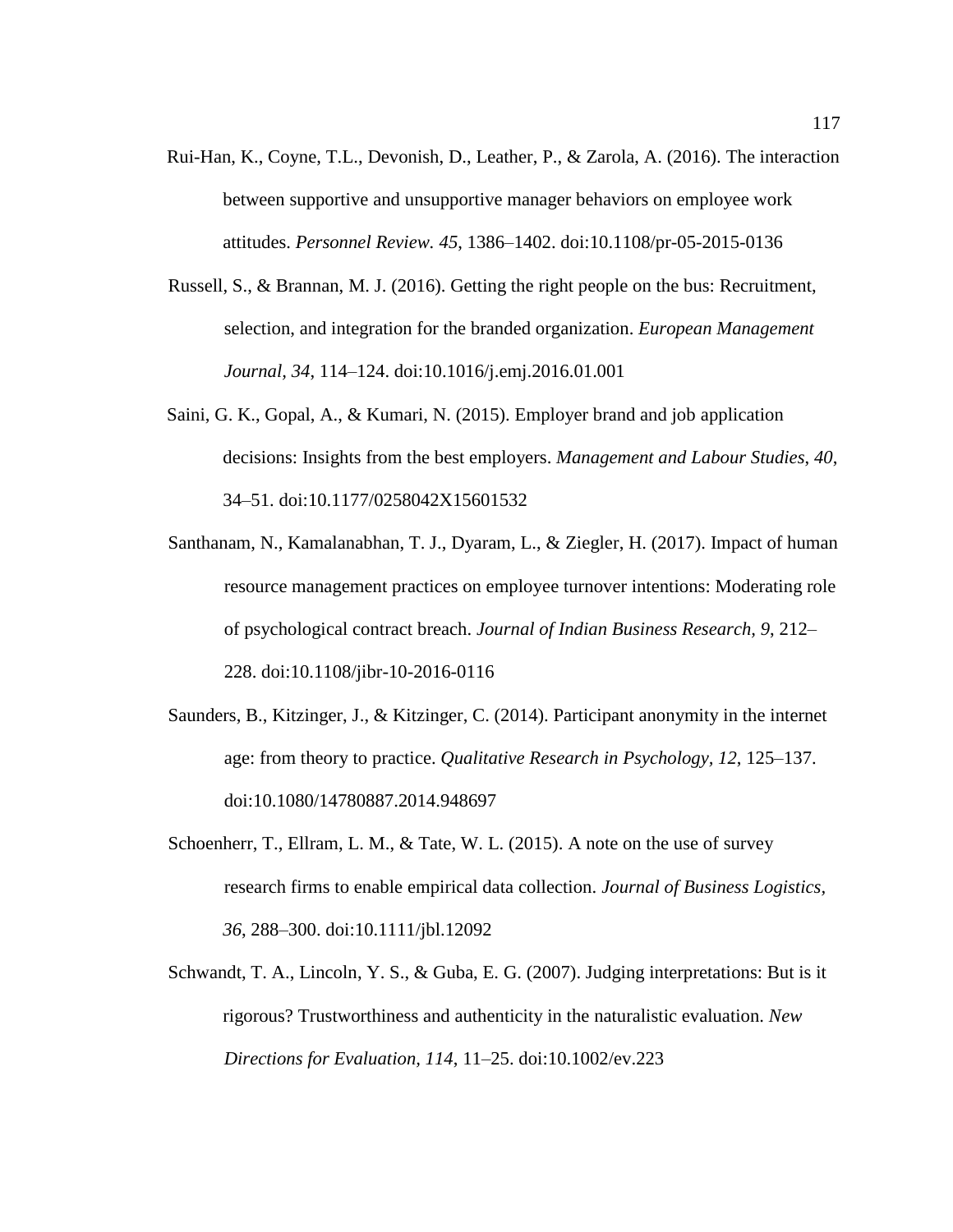- Solaja, O. M., Idowu, F. E., & James, A. E. (2016). Exploring the relationship between leadership communication style, personality trait, and organizational productivity. *Serbian Journal of Management*, *11*, 99–117. doi:10.5937/sjm11- 8480
- Sotiriadou, P., Brouwers, J., & Le, T. (2014). Choosing a qualitative data analysis tool: A comparison of NVivo and Leximancer. *Annals of Leisure Research, 17*, 218–234. doi:10.1080/11745398.2014.902292
- Sousa, D. (2014). Validation in qualitative research: General aspects and specificities of the descriptive phenomenological method. *Qualitative Research in Psychology, 11*, 211–227. doi:10.1080/14780887.2013.853855
- Stuckey, H. L. (2014). The first step in data analysis: Transcribing and managing qualitative research data. *Journal of Social Health and Diabetes, 2*, 6–8. doi:10.4103/2321-0656.120254
- Sung, S. Y., & Choi, J. N. (2018). Effects of training and development on employee outcomes and firm innovative performance: Moderating roles of voluntary participation and evaluation. *Human Resource Management*, *57*, 1339-1353. doi:10.1002/hrm.21909
- Sun, L. (2015) Exploring the causes of recruiting failure. *Journal of Service Science and Management, 8*, 42–45. doi:10.4236/jssm.2015.81005.
- Sutanto, E., & Kurniawan, M. (2016). The impact of recruitment, employee retention and labor relations to employee performance on the batik industry in Solo City,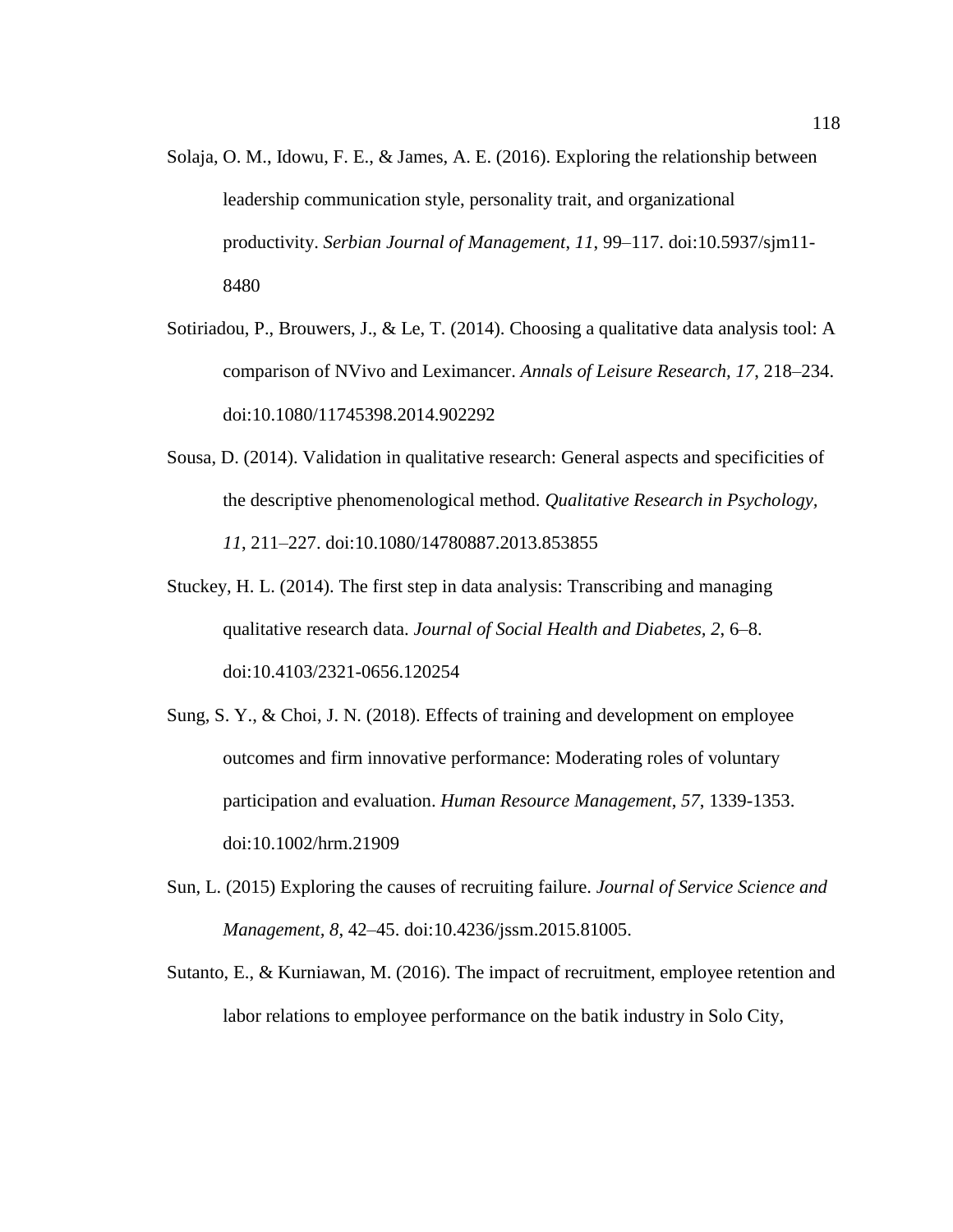Indonesia. *International Journal of Business and Society, 17*, 375–390. Retrieved from http://www.ijbs.unimas.my/

- Tang, C., Liu, Y., Oh, H., & Weitz, B. (2014). Socialization tactics of new retail employees: A pathway to organizational commitment. *Journal of Retailing, 90*, 62–73. doi:10.1016/j.jretai.11.002
- Ugoami, J. (2016). Employee turnover and productivity among small business entities in Nigeria. *Independent Journal of Management and Production, 7*, 1063–1082. doi:10.14807/ijmp.v7i4.466
- U.S Department of Health & Human Services. (2016). *The Belmont Report*. Retrieved from http://www.hhs.gov
- Vasilagos, T., Polychroniou, P., & Maroudas, L. (2017). Relationship between supervisor's emotional intelligence and transformational leadership in hotel organizations. In A. Kavoura, D. P. Sakas, & P. Tomaras (Eds.), *Strategic Innovative Marketing* (pp. 91–95). Athens, Greece: Springer.
- Velasco, R., Villar, R., Lunar, R., & Velasco, V. (2016). Diversity in the workplace: Evidence from gulf college, Oman. *Journal of Asian Business Strategy, 6*, 73–84. doi:10.18488/journal.1006/2016.6.4/1006.4.73.84
- Waldman, D. A., Carter, M. Z., & Hom, P. W. (2015). A multilevel investigation of leadership and turnover behavior. *Journal of Management, 41*, 1724–1744. doi:10.1177/0149206312460679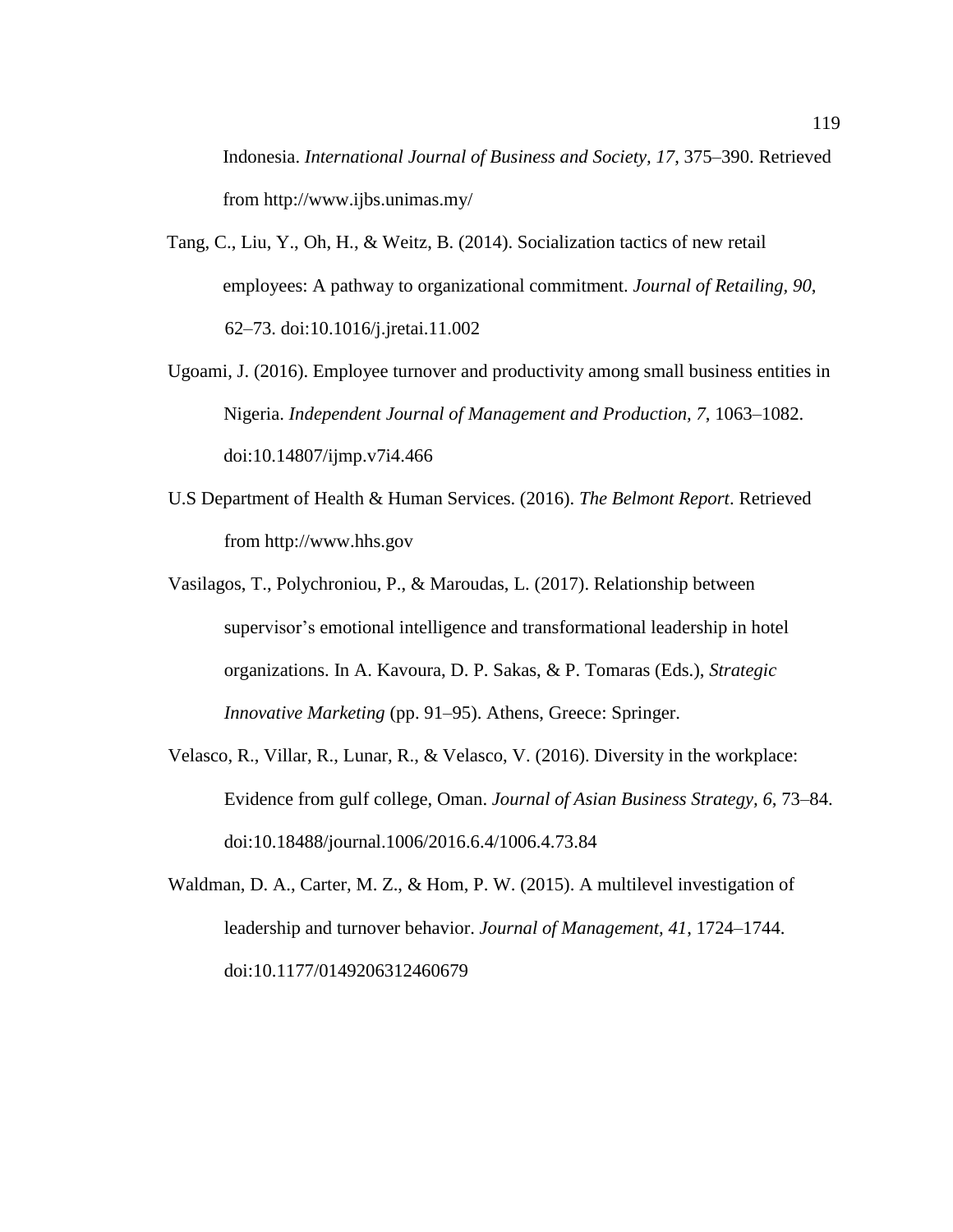- Walker, J. L. (2012). The use of saturation in qualitative research. *Canadian Journal of Cardiovascular Nursing, 22*, 37–46. Retrieved from http://www.cccn.ca/content.php?doc=234
- Wang, X., Wang, L., Xu, X., & Ji, P. (2014). Identifying employee turnover risks using modified quality function deployment. *Systems Research and Behavioral Science, 31*, 398–404. doi:10.1002/sres.2282
- Weyers, M., Strydom, H., & Huisamen, A. (2014). Triangulation in social work research: the theory and examples of its practical application. *Social Work/Maatskaplike Werk, 44*(2). 1–16 doi:10.15270/44-2-251
- Yahaya, R., & Ebrahim, F. (2016). Leadership styles and organizational commitment: A Literature review. *Journal of Management Development, 35,* 190–216. doi:10.1108/jmd-01-2015-0004
- Yazan, B. (2015). Three approaches to case study methods in education: Yin, Merriam, and Stake. *The Qualitative Report, 20*, 134–152. Retrieved from https://nsuworks.nova.edu/tqr/
- Yi-Feng, Y. (2016). Examining competing models of transformational leadership, leadership trust, change commitment, and job satisfaction. *Psychological Reports*, *119*, 154–173. doi:10.1177/0033294116657586
- Yin, R. K. (2017). *Case study research and applications: Design and methods* (6th ed). Thousand Oaks, CA: Sage.
- You, H. J. (2015). Reference to shared past events and memories. *Journal of Pragmatics*, *87*, 238–250. doi:10.1016/j.pp09hbragma.2015.02.003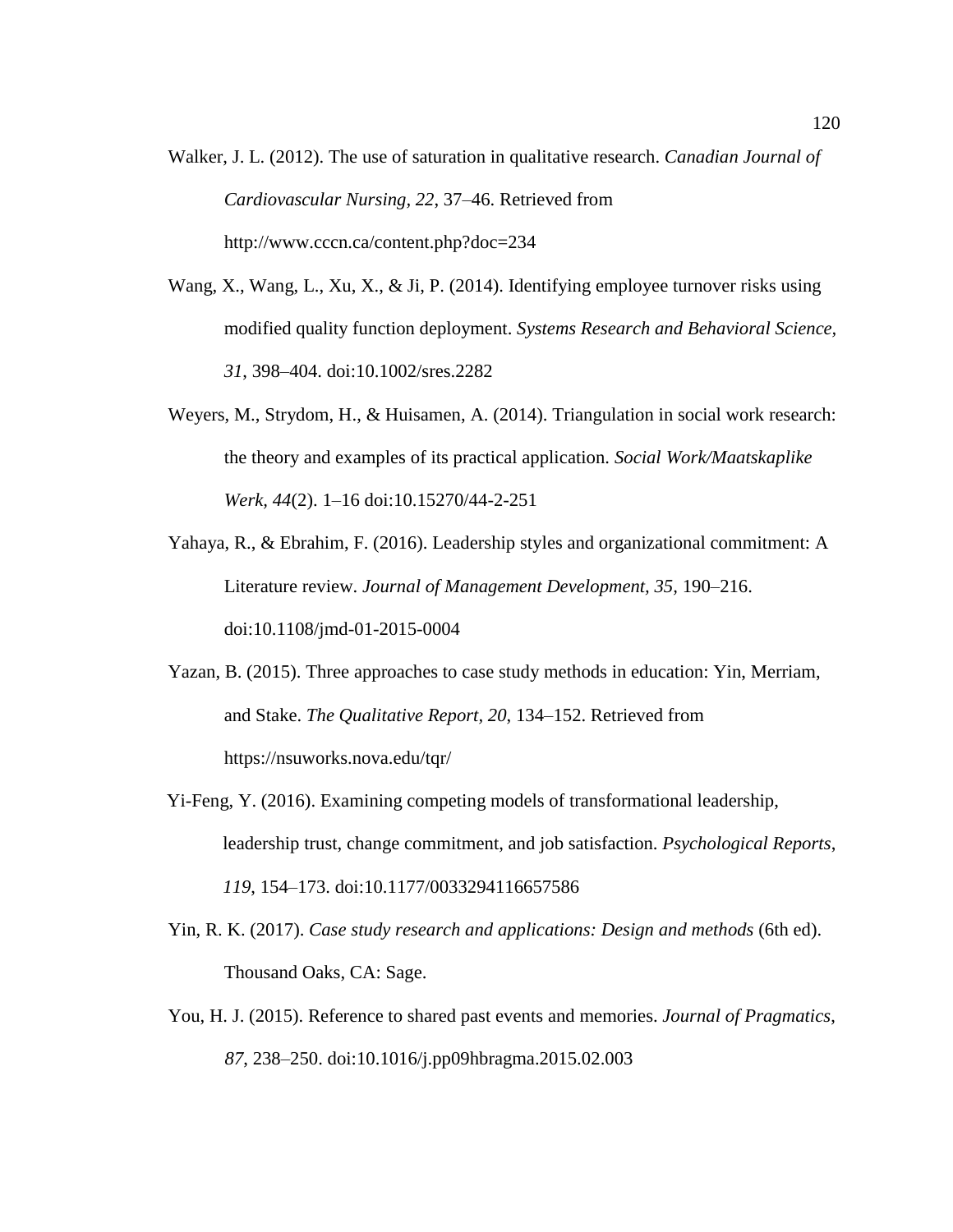- Ziebland, S., & Hunt, K. (2014). Using secondary analysis of qualitative data of patient experiences of health care to inform health services research and policy. *Journal of Health Services Research & Policy*, *19*, 177–182. doi:10.1177/1355819614524187
- Zhu, W., Wang, G., & He, H. (2016). The rise of CEO transformational leadership in dynamic environments. In *Academy of Management Proceedings* (Vol. 2016, No. 1, p. 12781). Briarcliff Manor, NY: Academy of Management.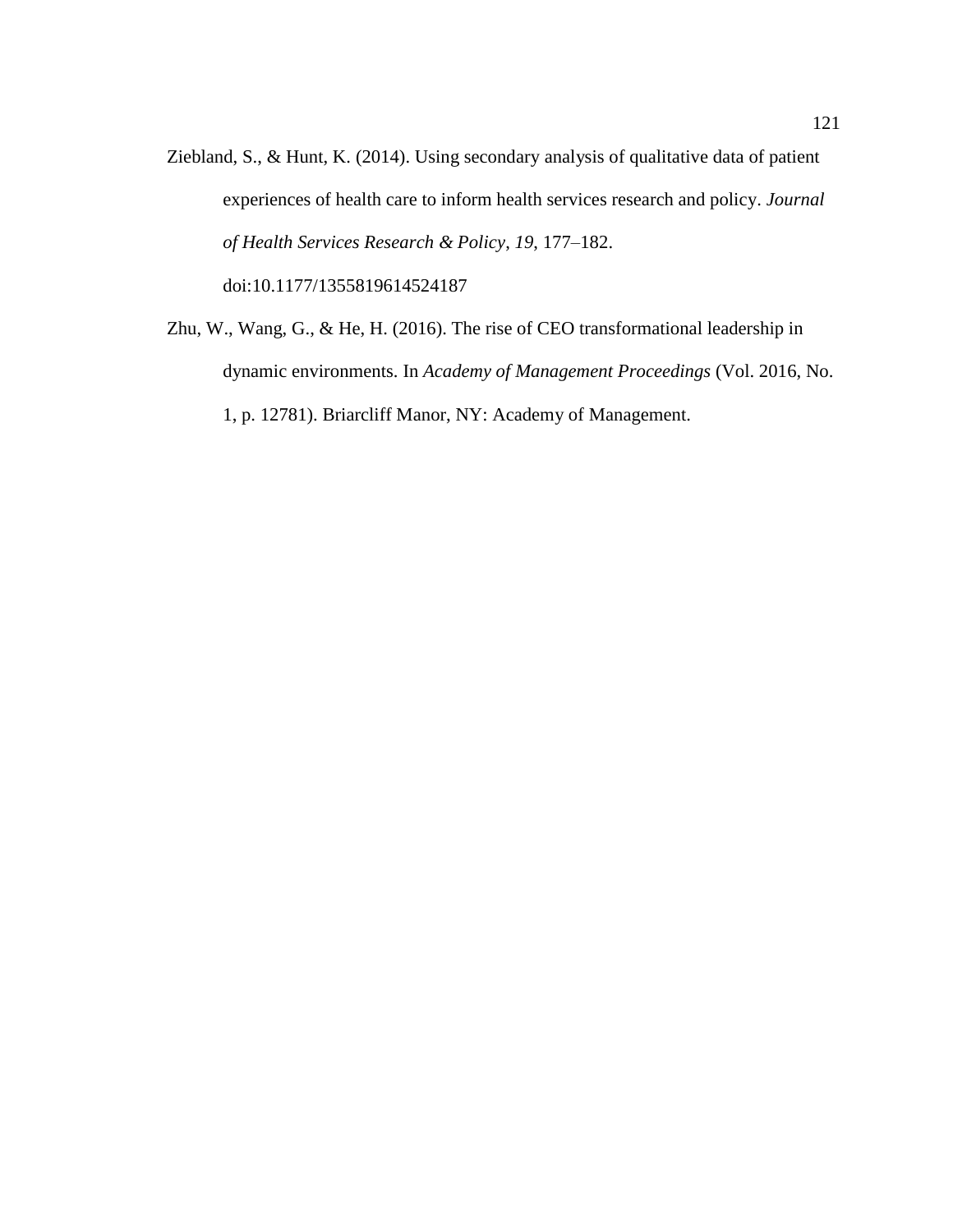## Appendix: Interview Protocol

Interview #\_\_\_\_\_\_\_\_\_\_\_\_\_\_\_

Date\_\_\_\_\_\_\_/\_\_\_\_\_/\_\_\_\_\_\_\_

| <b>Interview Protocol</b>               |                                                                            |
|-----------------------------------------|----------------------------------------------------------------------------|
| What you will do                        | What you will say—script                                                   |
| Introduce the interview and set the     | Script: Hello. My name is Sharon B.                                        |
| stage-often over a meal or coffee       | Love, and I am a doctoral candidate at                                     |
|                                         | Walden University. I am conducting my                                      |
|                                         | doctoral study on strategies retail                                        |
|                                         | managers use to reduce employee                                            |
|                                         | turnover, which I will present in partial                                  |
|                                         | fulfillment of the requirements to                                         |
|                                         | complete my Doctor of Business<br>Administration degree. I appreciate your |
|                                         | participation in this study. Before we                                     |
|                                         | begin, I would like your permission to                                     |
|                                         | record this interview digitally, so I will                                 |
|                                         | later be able to create a transcript of our                                |
|                                         | conversation. If, at any time during this                                  |
|                                         | interview, you would like me to stop                                       |
|                                         | recording, please feel free to let me know.                                |
| Now, I will begin recording and briefly | I will keep your responses confidential. I                                 |
| repeat the request to the permission to | will use your responses to develop a better                                |
| record.                                 | understanding of your views on employee                                    |
|                                         | retention strategies and how they may                                      |
|                                         | affect your organization's retention rates.                                |
|                                         | Again, the purpose of this study is to                                     |
|                                         | explore strategies managers use to reduce                                  |
|                                         | employee turnover in the retail industry.                                  |
|                                         | Now, I would like to remind you of your                                    |
|                                         | written consent to participate in this study.                              |
|                                         | I am the responsible investigator                                          |
|                                         | specifying your participation in the                                       |
|                                         | doctoral study research project: Strategies                                |
|                                         | to reduce employee turnover in the retail                                  |
|                                         | industry.                                                                  |
|                                         | You and I have both signed and dated the                                   |
|                                         | written consent, and I have provided you                                   |
|                                         | with a copy for your records. I will keep                                  |
|                                         | the other copy in a locked filing cabinet                                  |
|                                         | while I complete the study. Afterward, I                                   |